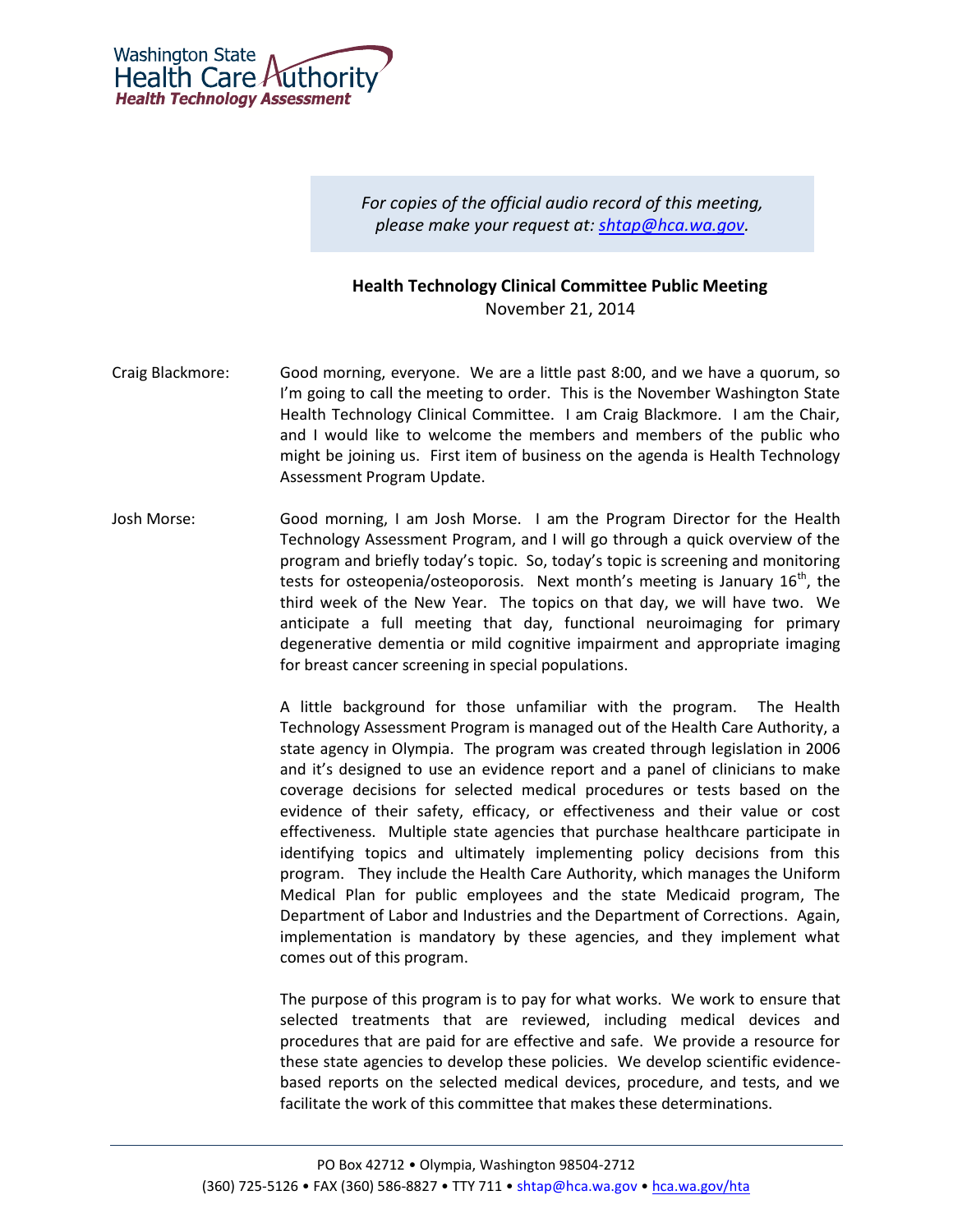Our objectives include transparency to minimize bias in the development of these policies, to be consistent, and to be flexible with our processes, and cyclic. We do re-review when new evidence becomes available that might change existing policies.

A very high level view of the process—topics are identified primarily by the state agencies, but anybody may nominate a technology for review. Ultimately, the director of the Health Care Authority has the authority to select technologies for review. Once they are selected, they go into a project plan that involves contracted reviewers who write the systematic reviews. There are multiple public input points at each of these steps, and then the reports are brought to this meeting where the committee deliberates and makes a determination. Following this, the agencies are charged to implement decisions from the program.

The primary questions we look at are, is it safe, is it effective, and does it provide value with improved health outcomes? Again, we highly value and are required to be transparent. We seek the best evidence for these systematic reviews, and the decisions of this committee, as practicing clinicians, make their decision based primarily on the evidence available in the reports.

The clinical committee decisions must give greatest weight, as I said, to the most valid and reliable evidence based on objective factors. For evidence consideration, this includes the sources of the evidence, the empirical characteristics of the studies or trials, on which the evidence is based, and the consistency of the outcomes. Additional factors might include how recent the information was developed, how relevant it is to the questions being asked and any assessment of bias in the literature.

Our topics for the coming year include today's topic on screening for osteoporosis, again, the functional neuroimaging for primary degenerative dementia or mild cognitive impairment, appropriate imaging for breast cancer screening in special populations followed by testosterone testing in March of 2015, and then in May imaging for rhinosinusitis and a review of bariatric surgery in May, as well.

There are many ways to participate in this program. We have a website where all of the information draft products and final products are published. Anyone may join our stakeholder list, which is the best way to stay apprised of what is going on in the program and when public comment periods are open, and anyone is welcome to comment on proposed topics, draft key questions, draft and final reports, and draft decisions or attend these public meetings. All meeting materials are posted on the web and released at least two weeks prior to the meetings, and anyone may present comments today or at other public meetings before the committee. Again, anyone may nominate or provide a petition for review of any technology, and there is some contact information. Thank you.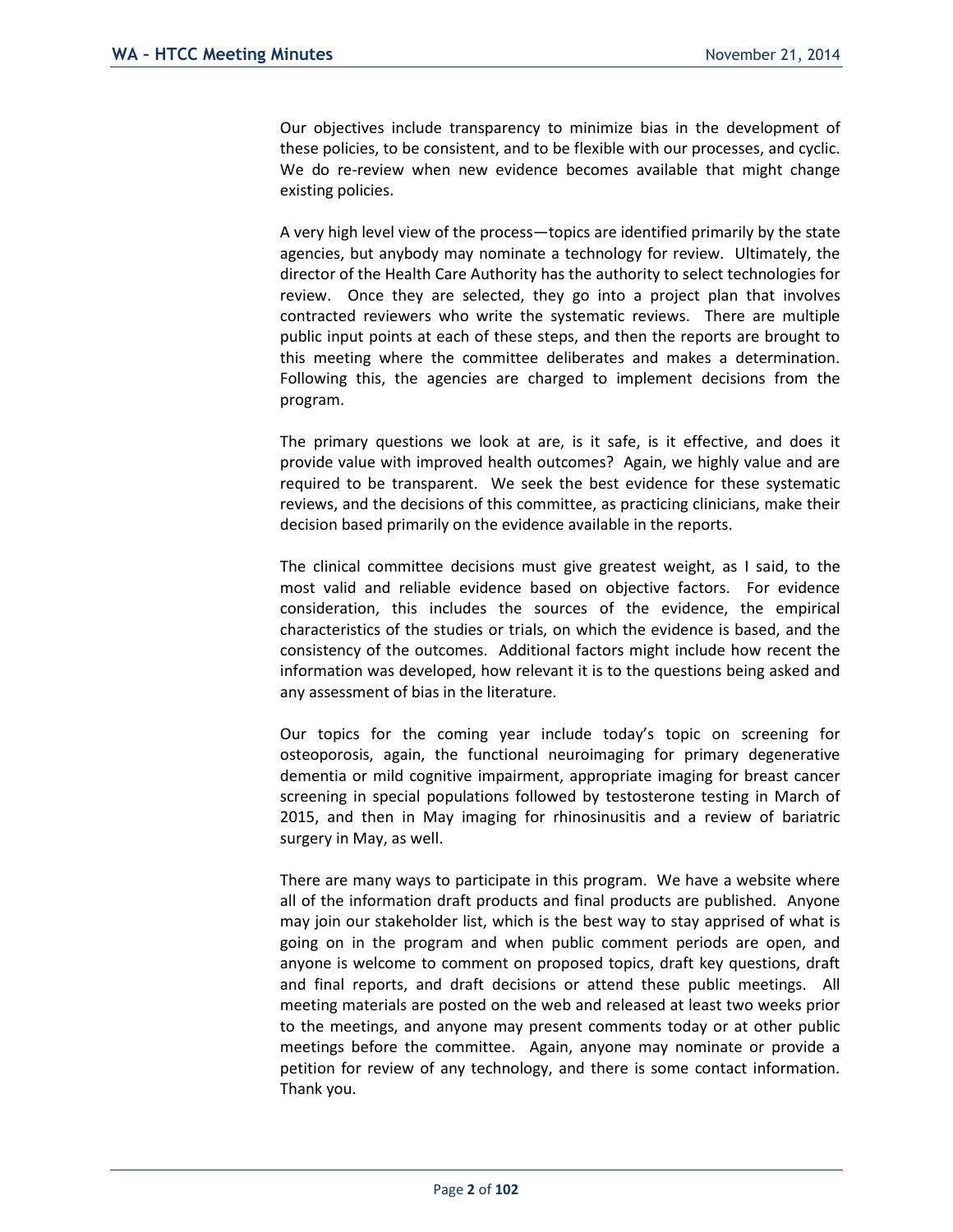Craig Blackmore: Thank you, Josh. So, next item on the agenda is review and approval of the previous meeting business. Our last meeting was on July  $11<sup>th</sup>$ . It was a telephone meeting, still open to the public, but a telephone meeting, and really the purpose of that meeting was to finalize the decision, the draft decision on proton beam therapy. The minutes for that meeting are in the packet handout and have been distributed or on the web, etc. So, I would solicit discussion of the minutes or I would solicit a motion to approve.

Woman: [inaudible]

Man: Second.

- Craig Blackmore: So, I could have a show of hands, approval of the minutes from the meeting of July 11?
- Josh Morse: It looks like nine approved. Ten.
- Craig Blackmore: Alright. Previous business meetings are approved. So, we will now launch into the next topic, which is screening for osteopenia and osteoporosis, and we have… we have rearranged the order of things a little bit. We got a lot of feedback from stakeholders in this process, from participants, from members of the public, and as a consequence, we have just shifted things a little in that we are going to have the Washington State Agency report before we go to the public comment period. Are we ready for that?
- Josh Morse: Yes.
- Charrisa Fotinos: Good morning. Can everybody hear me alright? I'm waiting for the slide advancer. Thanks. Good morning. My name is Charissa Fotinos, and I am the Deputy Chief Medical Officer at the Health Care Authority. I am going to spend the next few minutes talking about our review of screening and monitoring tests for osteopenia and osteoporosis. I'm trying to figure out which way to look. I guess I'll look straight ahead.

In terms of the concerns related to this topic, in terms of safety, the agency medical directors rated this as low to medium, both considering concerns related to the safety of the procedure, as well as medication side effects. Efficacy was of medium concern in terms of the ability to accurately predict osteoporosis, and then costs were medium to high. Last year, we spent about \$680,000 for DEXA Scans and a few other tests related to bone density screening. From a medication perspective, teriparatide was the sixth most written specialty drug in the public employee benefits plan and  $26<sup>th</sup>$  most expensive cost wise.

Osteoporosis/osteopenia are generally defined by bone mineral density and grams per meter squared, either at the hip or lumbar spine. The diagnosis of osteoporosis can be made in an adult with a hip or vertebral fracture in the absence of major trauma and bone loss and fracture risk increase with age. Because this is a discussion… I am sorry. This is delayed. Because this is a discussion on screening, I wanted to just take a moment and review some of the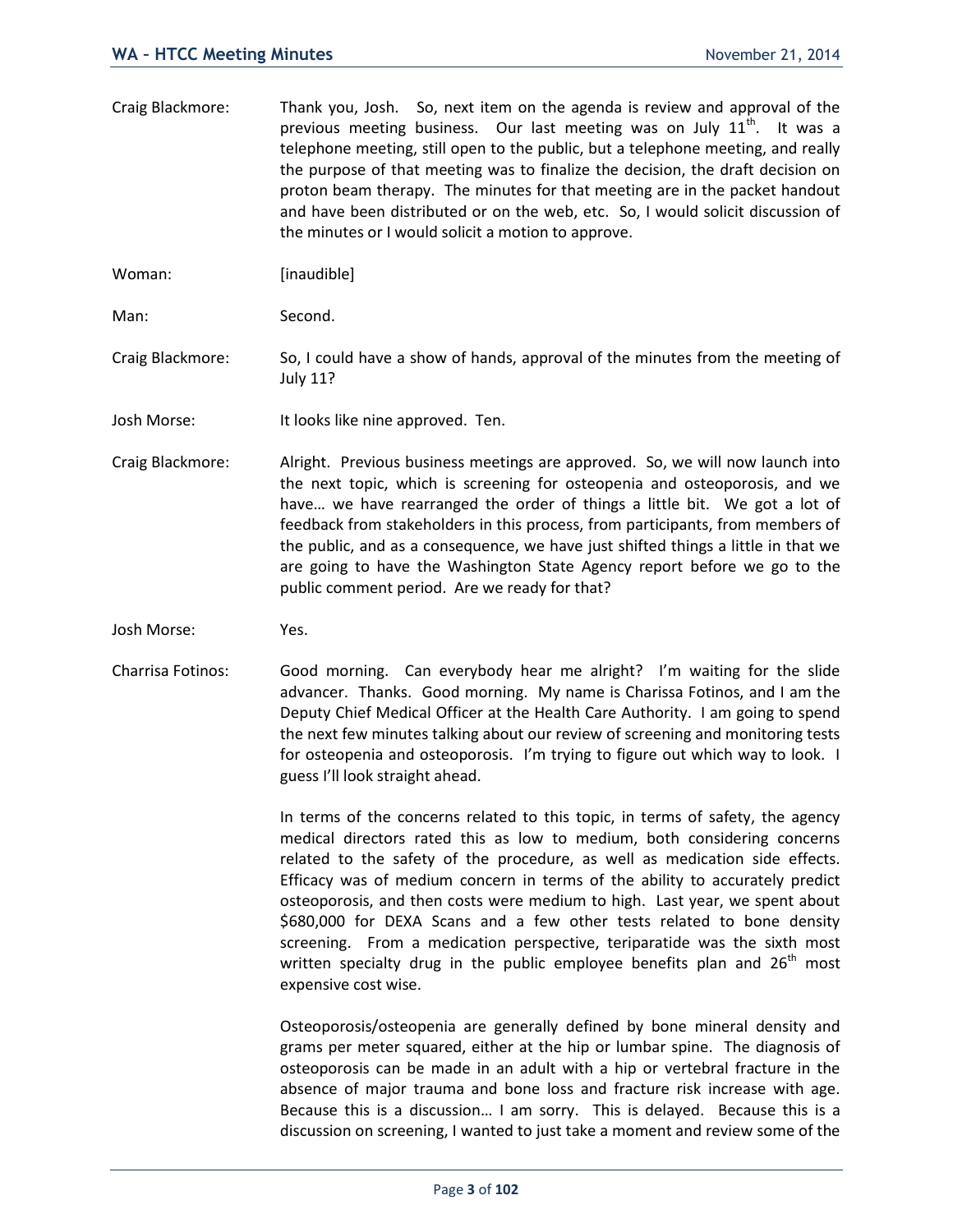principles of a good screening test. In order for a test to be a good screening test, you want a condition that carries an important public health problem, has a significant burden. You need a valid, reliable test that can find the disease in its earlier asymptomatic stages. You want an intervention or treatment that can work. The test should be cost-effective and the benefits should outweigh the harm. So, as we go through this, we will touch on these different criteria.

Key questions, which will be reviewed in more detail in the upcoming presentation, is there direct evidence that screening for osteoporosis and low bone density improves health outcomes, management decisions or patient choice both at the individual or population level? What is the minimal interval required to detect transition from normal or low bone mineral density to osteoporosis to assess treatment effect? And what is the number needed to screen to prevent one fracture, and is there a difference between age, sex, and other risk factors in that number needed to screen? Are bone density tests safe, and what are potential downstream effects, and what are the costs and costeffectiveness of screening and monitoring?

Burden of osteoporosis; about 9% of adults over 50 have osteoporosis, about 48% have osteopenia, and this is from NHANES data from 2005-2008. It accounts for about 0.5% of all office visits annually, about 2.5 million, not quite 2% of hospitalizations. These are in adults only, these figures. About 180,000 nursing home admissions, hip fracture specifically, is associated with an increased mortality at one year and ranges with estimates from 8% to 36%, and this is a bit dated from 2007, but the Partnership for Prevention ranked osteoporosis  $21<sup>st</sup>$  out of 25 preventive conditions in terms of clinical preventive burden and cost-effectiveness. If you screened and treated everyone for osteoporosis, it would rank  $21<sup>st</sup>$  out of 25 and for context, tobacco use and immunizations are ranked one and two.

Looking at our agency experience in terms of patients with osteoporosis, this reflects the Public Employee Benefit Plan, and not surprisingly you see that over this three-year period, the majority of people diagnosed with osteoporosis were women and the peak age was around 65, which again, isn't surprising.

I show this next slide. This is reflective of Medicaid data and what you can see is there is a much larger peak in younger ages, and this is reflective of the number of severely-ill children who have either cerebral palsy or other conditions that have them immobile and with increased osteoporosis and osteopenia reflecting there.

Testing, there are multiple validated instruments that exist for testing, both with and without direct measurements of bone mineral density. There are different scores that can be used to predict fracture risk. The standard of care is to measure bone density with a dual x-ray densitometry, or a DEXA Scan. In addition to the actual measurement, generally two scores are given; a T-score, which compares the results to young adults, and a Z-score, which compares the results to age-matched referenced population. These scores vary somewhat by machine that they're done on. Technologies other than DEXA scan exist, but really they're not routinely used, in part because a lot of the standards are built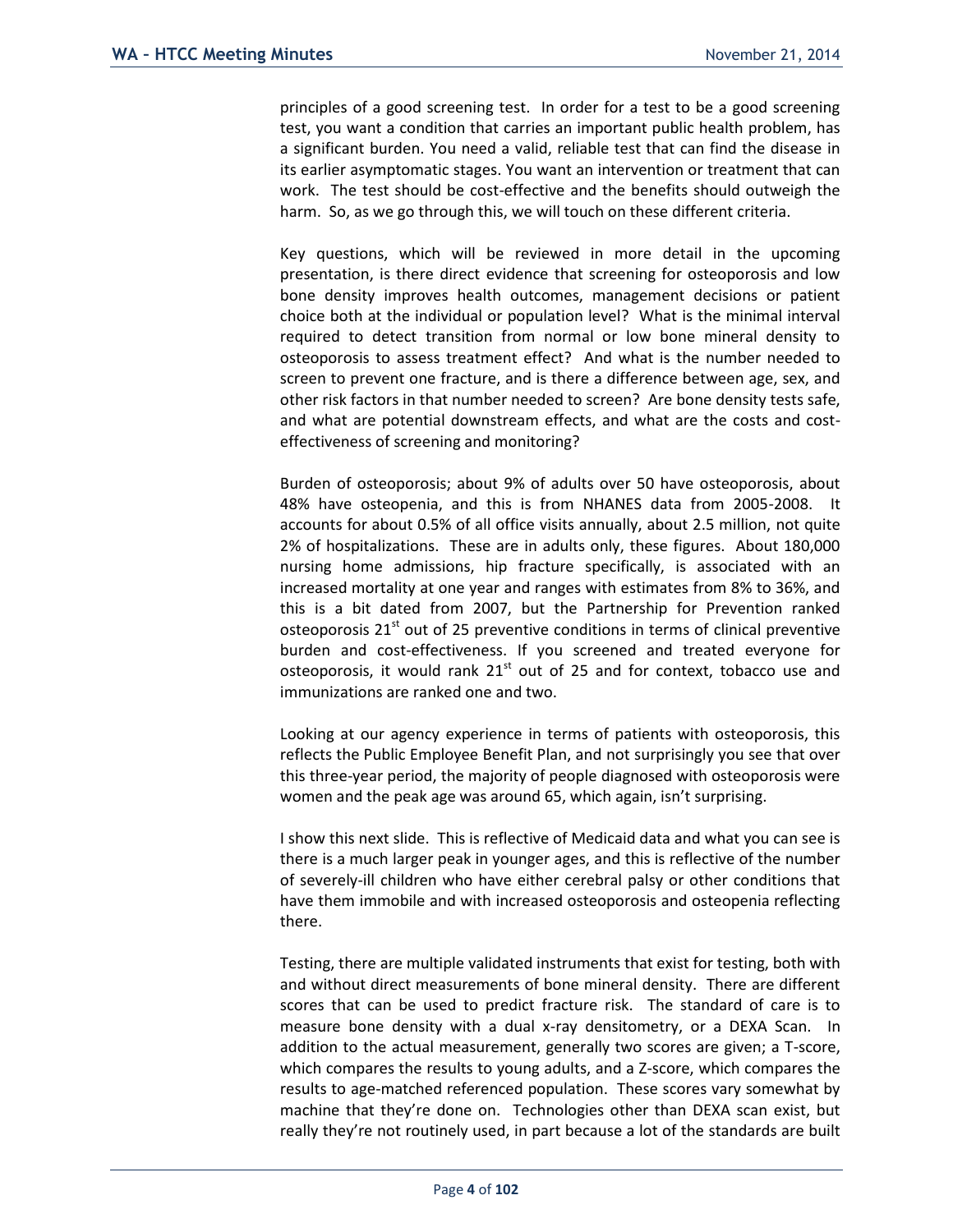around the DEXA scan and RCT methodologies and ultrasound methodologies that also allow for bone mineral density evaluation. Bone turnover markers are available and accurate but really not used in regular clinical practice, more research settings.

How do the fracture risk tools do in comparison to bone mineral density? On the left where that big arrow is, those two separate graphs represent ages 65, 70, and 75, and the fracture risk is on the upward access and you can see based on those ages in a person with no risk factors at those ages. Their fracture risk over the next ten years raises from 1 to 4%. In those same ages with one risk factor, for instance smoking, their fracture risk is graded and goes up a little bit. To the right are all tests where bone mineral density scores were included using the same tool. So, what you can see is that the… the risk is graded over age for people with bone mineral density T-scores of less than 1 or less than 2, the FRAX tool, which is what is used here are pretty approximate. If anything, it overestimates the fracture risk, but when you get into lower bone density scores, such as less than 2.5 and the FRAX tool itself underestimates the risk a little bit.

This shows the distribution of bone mineral densities in 100 women at different ages, so at 35, 55, and 75. What the purple figures show are the number of people who, in the next 10 years at that age group, would be expected to have an osteoporotic fracture. So, again, understandably, the… the number of women over that time from 35 to 75 who have an osteoporotic fracture over 10 years increases, but what I would point out in this slide is that if you look at the number of women with osteoporotic fractures between 0 and 2.5, a T-score of 2.5, there is still a significant number, suggesting that not all women who have osteoporotic fractures do so when their bone mineral density is less than 2.5, suggesting that it isn't a perfect test to pick up everyone at risk.

Who should be screened? The U.S. Preventative Services Taskforce recommends women over 65, women less than 65 years if their 10-year fracture risk is greater than 9.3%, which is what a risk of a 65-year-old woman would have, and this is using the FRAX tool. Most other societies agree with these recommendations and recommend screening for men over 70 years or those younger with risk. Follow-up testing is recommended anywhere from everyone to five years and then for persons at particular risk, chronic steroid therapy or other conditions vary by the recommending body, specifically the U.S. Preventative Services Taskforce doesn't make recommendations regarding screening for men.

The harms of testing  $-$  the radiation dose exposure is minimal. It's about equivalent to a daily dose of background radiation. An x-ray, as you can see, is about six times higher. There is something called a least significant change value for each machine. There is some variability in the machine and the repeat tests, and generally if a change from time is significant enough percentage-wise, then that's considered a real change as opposed to just a variability of the machine, and they are fairly precise, between 1 and 2% variation in terms of precision for the different machines.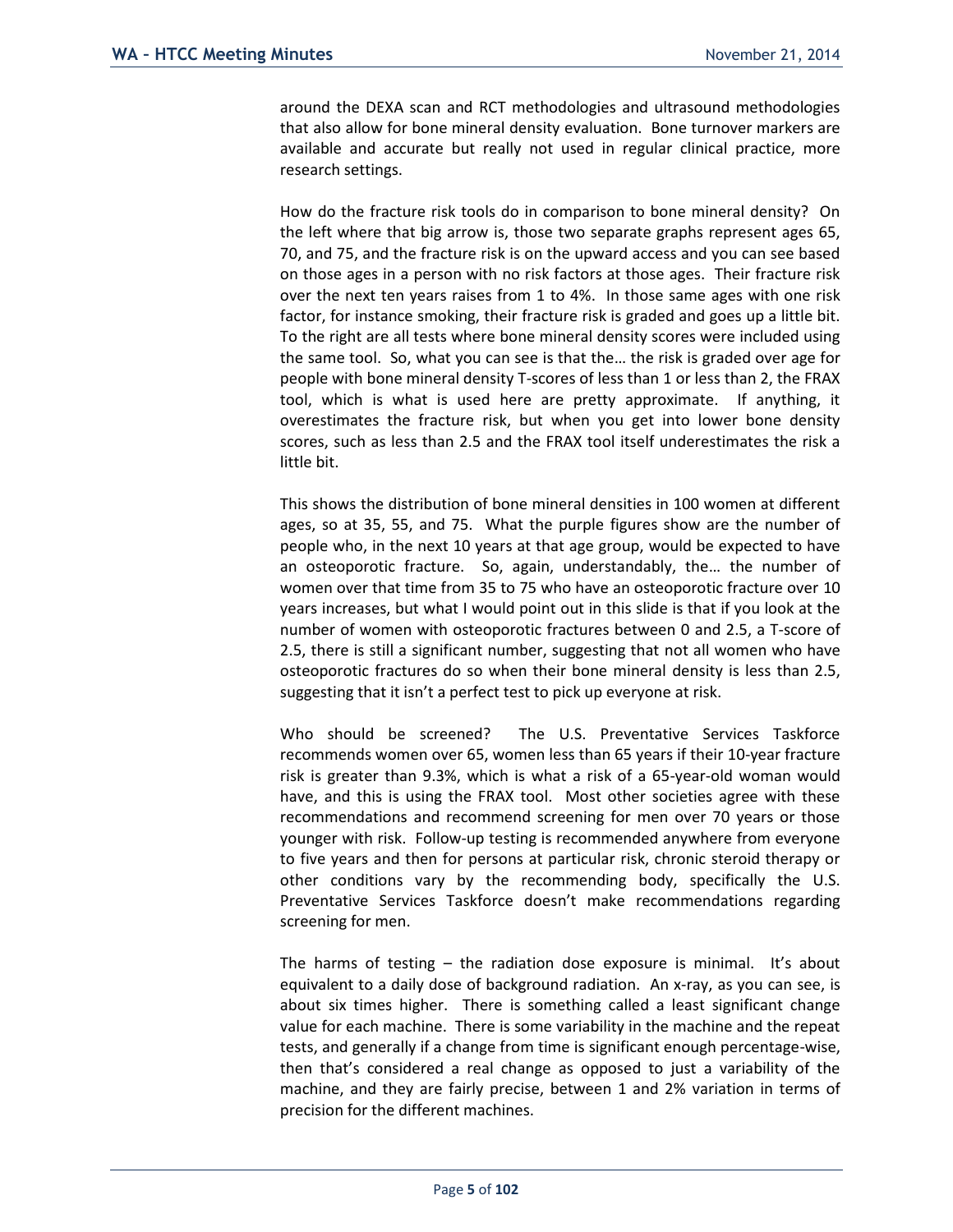Treatment – this is from a recent Annals of Internal Medicine article that looked at a comparative effectiveness review of information regarding treatment for osteoporosis. Women over 65, the number needed to treat to prevent one vertebral fracture is between 60 and 89. This is across medications, and then the number needed to treat is 50-67 to prevent one hip fracture, and these were both over one to three years, and for some context, in people having a heart attack and given aspirin, the number needed to treat to prevent a cardiacrelated death in five weeks is about 40, and if that person is given thrombolysis within five hours, 100 people needed to be treated in order to prevent a cardiac-related death, so reasonably good numbers needed to treat, depending on your perspective.

Unclear effects of treatment on osteopenia or prevention in patients with secondary risks and the data across the studies for men was sparse. There aren't really any comparative effectiveness reviews. These were really done kind of just comparing one to the other. Risks of medication, I think most folks are familiar with the hot flashes, GI symptoms, thrombosis. There is a lot of mention of subtrochanteric femur fracture. That risk appears to be mostly related to bisphosphonates and is somewhat dose and duration dependent.

What do folks recommend in terms of repeat testing or monitoring? Most organizations recommend repeat screening every two years. The Oregon HERC standards are result-based. If a person has a normal BMD, they recommend a repeat screen in 15 years, mild osteopenia, which they define as a T-score less than 1, excuse me, -1 to -1.49 every 10 years, moderate every four, and severe osteopenia, which is a… or osteoporosis, which is a T-score less than -2 every two years. Once a person is on medication therapy, they say there is insufficient evidence regarding recommendations for serial testing.

The current state agency policies are that these are covered by Medicaid, Uniform Medical Plan, and L&I. Department of Corrections requires prior authorization.

This is showing the numbers of tests and costs over the Public Employee Benefit Plan over this two-year period, or three-year period. You can see that the number of members over that three-year period slightly increased to 2.3% and the number of members with osteoporosis decreased, and that… I'll comment more on that in a little bit.

Looking at the payment profile and numbers for Medicaid, I show this slide really only to point out where the circle is, is that the number of patients in feefor-service screened for osteoporosis is declined by about a third, but what you can see is the, the number of patients with managed care program, screen has gone up by 60%. That just reflects a large shift in numbers over this time period of folks being covered in fee-for-service, as opposed to managed care programs, so, not just a reflection of the population shifting coverage types.

Reimbursements are listed here. You can see that for the axial densitometry, PEBB pays about \$140, L&I about \$85, and Medicaid \$30.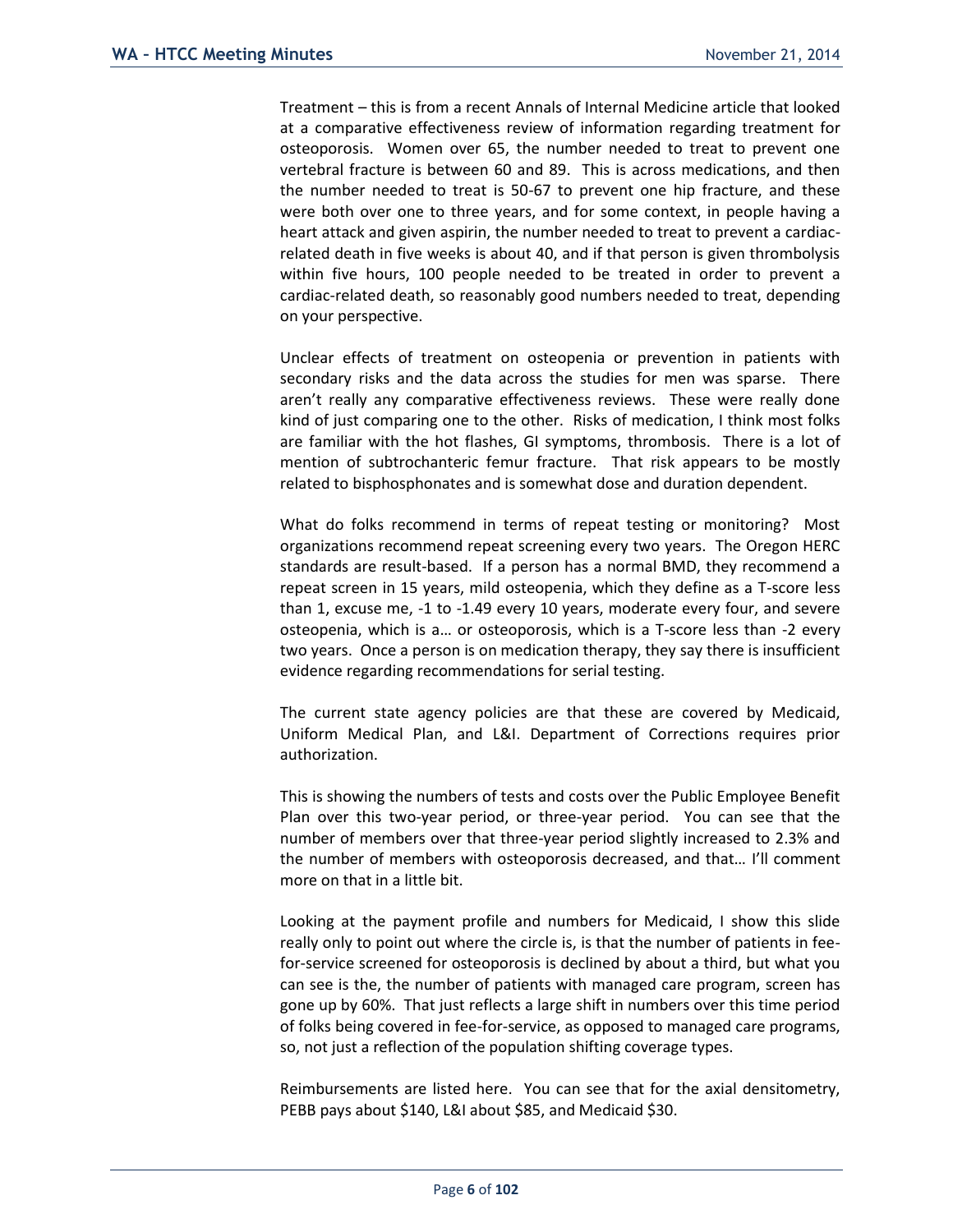When you look at the diagnosis type for the reasons, which DEXA scanning was used, you can see that across the Public Employee Benefit Program, it's largely related to osteoporosis conditions whether that's coded as osteoporosis or senile osteoporosis, and I believe there should be another line underneath that's not showing. The diagnoses are a little… OK. We good? OK. So, looking at the Medicaid diagnoses, still a fair percentage related to diagnoses for osteoporosis, but you can also see a larger section listed diaphysitic hypertrophy and polychondritis, so a slightly different diagnosis pattern.

Looking at… in detail a little bit more of the diagnoses in the Public Employee Benefit Program, you can see that for first DEXA tests on the left, most often they're done for screening, often diagnoses of disorders of bone cartilage or asymptomatic menopausal status and repeats pretty much the same diagnoses, not anything really particularly surprising. Medicaid is slightly different. I outline the acute myelocytic leukemia just because in that younger age group, there are different reasons for which these screens are done related to side effects of treatment.

Private payer examples – AETNA covers when the test is deemed medically necessary for members with risk factors, and they outline those. They cover it for men over 70 years or with a history of fragility fractures. Oregon HERC kind of reviewed that earlier, women over 65 or men or women if their 10-year risk is over… 10-year risk is over 10% and Group Health and Regence, there is no general coverage policies.

CMS doesn't have an NDC specifically for it, but they do list in… in one of their pieces… one of their products in 2007 these criteria that they are covered every 23 months for any one of the following conditions, and you can see they are women who are estrogen deficient, have vertebral abnormalities suggestive of osteoporosis, people on high-dose steroids for a period of time, folks with hypothyroidism or someone who is being monitored to assess therapeutic benefit.

Looking at the evidence that will be presented in much more detail shortly, looking at the effectiveness of DEXA scans to prevent a fracture in a middleaged adult and folks over 65 or any subgroup, the findings favor screening, but the upper confidence interval limit is close to 1, and the quality of evidence was low. To prevent fractures in people taking medicines associated with osteoporosis, there were two subgroups of men in which there was found to be some support for this. Again, the evidence in those studies was low. Does it change clinical management? In the two subgroups of men taking ADT or highdose corticosteroids for ulcerative colitis it, in those studies, showed that more men were likely to be treated. So, in that sense perhaps it influences clinical management. Does screening change patient behavior? There was a population-based community study in which they screen people and… and for a year… folks, once they got their results, took a little bit more vitamin D and calcium, so perhaps.

Frequency of screening, depending upon… if you look at the range of recommendations as every… a little over one year to every almost 17 years.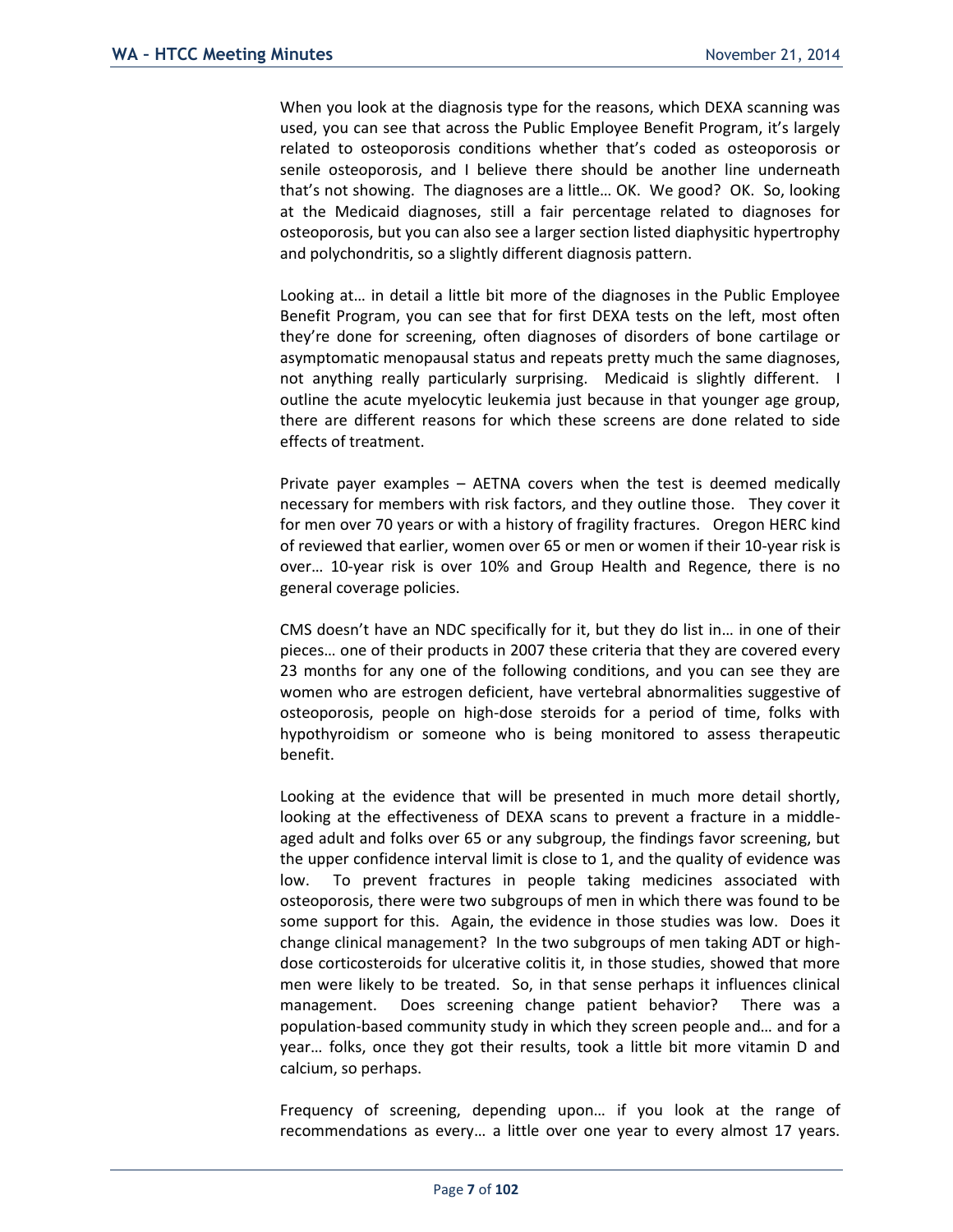Serial monitoring, really insufficient recommendations due to lack of evidence. Benefit versus harm, it is a safe technology. There is some concern about population level testing and medication effects, and… and this is pretty good quality evidence for the medication effects. Cost-effectiveness, again, you'll hear this more detailed but two different studies looking at women older than 55 and 65 in both the U.S. and Canada suggested that it is cost-effective at a threshold of willingness to pay about \$50,000 for one quality-adjusted life year.

Number needed to screen are kind of all over the place. If you look in the one study, which was a nonrandomized study on the left by age group, you can see that the number needed to screen to prevent one hip fracture over five years in the oldest age group there is 238 and the younger age groups 55-59 for example, quite high. In a systematic review that looked at adults over 65, the number needed to screen over five years were much lower. So, again, quite a discrepancy. Adults over 85 that were needed to screen over five years was seven. So, quite a… quite a variation.

So, given this information, what are the uncertainties? It isn't entirely clear who should be screened, whether it's age-based and/or fracture risk-based using a particular tool. How often should screens be repeated, as part of serial screening? There was a ride range, again, suggested. What's the optimal interval for monitoring once on therapy, because women have osteoporotic fractures on therapy even if their bone mineral density changes or doesn't change? As there is insufficient evidence regarding screening and testing for men, what particular recommendations should be made related to them, and the prevalence of treatment estimates for us at the Health Care Authority are difficult to determine for current HCA clients, because we have that snapshot of only three years. Physicians may not always list osteoporosis as a diagnosis during that time period if they're not screening someone and they're treating their diabetes or hypertension. So, it's really hard for us to say what exactly the burden is, in terms of prevalence in our programs.

So, our recommendations related to this are, cover with conditions. Women over the age of 65 or younger women with a 10-year fracture risk of greater than 9.3%, which is in line with the U.S. Preventative Services Taskforce recommendations to be covered. Serial screening shouldn't be covered more often than every two years and in low-risk persons could occur as infrequently as every two… 10 years, excuse me. Once treatment for osteoporosis has begun, serial monitoring isn't indicated, and in the setting of a fragility fracture, a DEXA scan shouldn't be obtained to confirm the diagnosis of osteoporosis. Any questions?

- Seth Schwartz: Can you go back to the slides that… the graphs for public employees and Medicaid, and do you have any comment on why there are so many diagnoses of hypertrophy polychondritis in that Medicaid Group?
- Charissa Fotinos: We… we were trying to figure out exactly what that meant and it wasn't entirely clear. The only thing I can think of is, because, as you saw that peak in the sort of 7 to 20-year range in that younger group, I think there are a lot of underlying medical conditions, and so rather perhaps than the underlying medical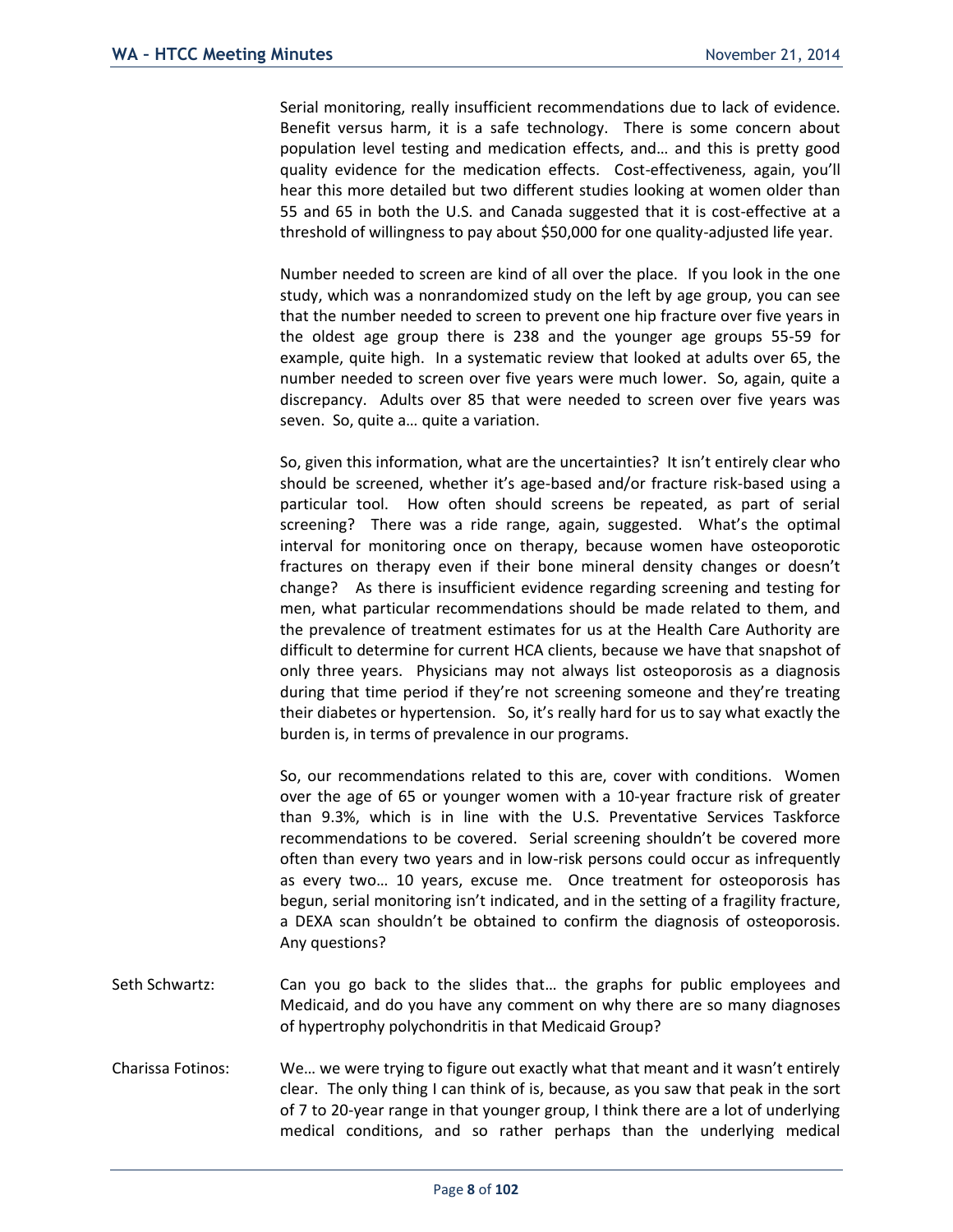condition, they are… they are coding fragile bones or something in… in that instance, but we pondered, and it was hard for us to tell exactly what was going into that bucket, but I suspect it is a reflection of that younger age group.

- Charissa Fotinos: Alrighty, I guess I am done. Yes, sir.
- Richard Phillips: Yes, could you give an estimate of the average cost per patient for osteoporosis, for patients who are treated?
- Charissa Fotinos: Not off the top of my head. That is something that we could certainly find out for you. Once… once the diagnosis is made, treated over a period of time do you mean?
- Richard Phillips: Yes.
- Charissa Fotinos: With, with medications? OK. I… I don't know that off the top of my head, but we could certainly try to find that information.
- Craig Blackmore: Can you clarify for us where the 9.3% comes from?
- Charissa Fotinos: That's the, if you use the FRAX tool, at the age of 65 without risk factors, that's what the 10-year risk of an osteoporotic fracture is.
- Craig Blackmore: Thank you.
- Charissa Fotinos: And that's what U.S. Preventative Services [inaudible] says.
- Michelle Simon: On slide 19, you have two CPT codes for the DEXA scans. Don't… are those commonly run together? I think they are. Are, they aren't really run separately, are they?
- Charissa Fotinos: Which, I'm sorry, I apologize?
- Michelle Simon: Slide 19. It's the current agency fee.
- Charissa Fotinos: No. Generally, Margaret are you here?
- Craig Blackmore: I can help with that if you like.
- Charissa Fotinos: Yes.
- Craig Blackmore: So, let me introduce our clinical expert, Dr. Christopher Shurhart, and we… we usually do this a little later, but we will do it now because we need your input and so, Dr. Shurhart is here to help us understand the clinical context better, because the committee members may or may not be… have individual skill in the… in the particular clinical area we are studying. So, Dr. Shurhart's role is to be here to help with clinical context, not interpretation of the evidence. That comes from the evidence vendor and the committee members, but this is obviously a situation where we need to understand the clinical context. So, please.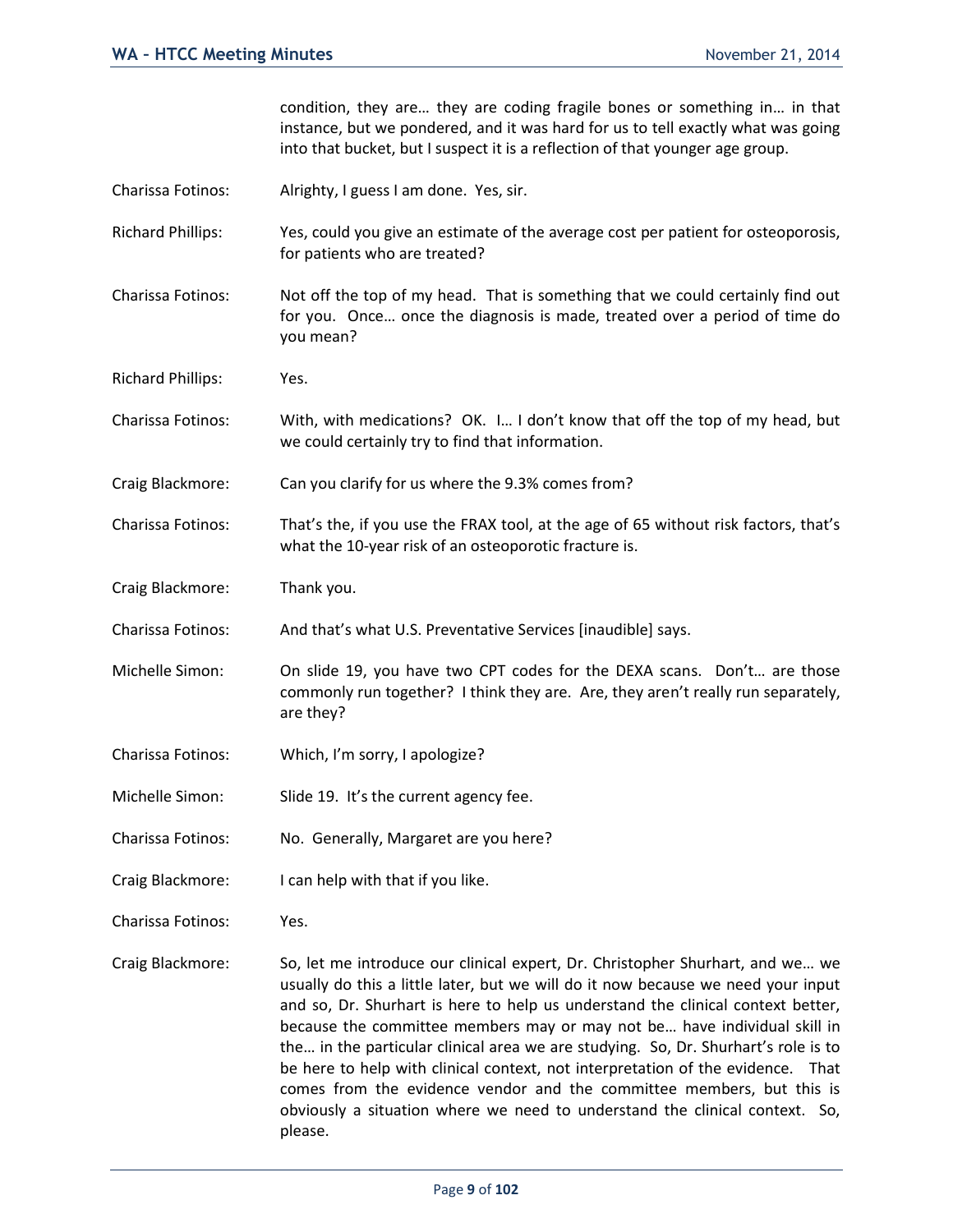- Christopher Shurhart: So, um, these tests are sometimes run together. These are two separate CPT codes. The axial bone density test is testing at the spine and the hip, and that's about 90% of scans that are run in general, and the 77081 is the distal forearm that's used as an alternate site about 10% of the time.
- Richard Phillips: I had one more question. In your presentation, there wasn't anything about the burden of… the fracture burden and the cost of fracture burden associated with osteoporosis. Did you put that at all in this determination?
- Charissa Fotinos: It wasn't… it didn't include cost as much from a burden perspective as… as numbers of burden. But again, related to your question of cost in terms of treatment and burden, that's something that we can… I can work on while other folks are speaking. It should be available.
- Craig Blackmore: So, we are going to move on just to be somewhat true to the agenda but there will be more opportunity later if we have other questions, I am sure. We are… it is now 8:40, and I want to try to respect the time we have laid out for the public comment period, particularly in case there are people on the phone who are expecting to have the opportunity to… to address the committee. So, we are in the public comment period, and do we have, what have we got, Josh?
- Josh Morse: We don't have any pre-signed up comments and Christine, do we have anybody signed up?
- Christine Masters: We don't.
- Josh Morse: So, we should check the phones, and I should remind everybody, we are recording this meeting, and if you could please use the microphones and state your name when you speak, thank you.
- Craig Blackmore: Strength of evidence, we are in the public comment period, and we have un-, unmuted the phone. So, if there is anyone who has called into the meeting and wishes to address the committee, if you could please indicate now. Alright, is there anybody in the audience here who, getting some shaking heads? So, OK, it… we will revisit the public comment issue a little later in case somebody tried to call in or come later and wanted to be in that window, but since there is no current public comment, we will… we will move on and we will launch into the evidence report, and I will warn you that I may… I may interrupt the evidence report to double check on public comments, as we get to the end of that window, but.
- Teresa Rogstad: OK, good morning. My name is Teresa Rogstad. I go by Teri, and I am with Hayes Incorporated. We were the contractor assigned to research this topic. My first couple of slides define the acronyms that are used often throughout the presentation. I would also like to point out that the report and the slides often refer to the 2010 Nelson Review. This was a systematic evidence review conducted under the offices of the Agency for Healthcare Research and Quality, and it served as the background paper for the current U.S. Preventive Services Taskforce recommendations on screening for osteoporosis.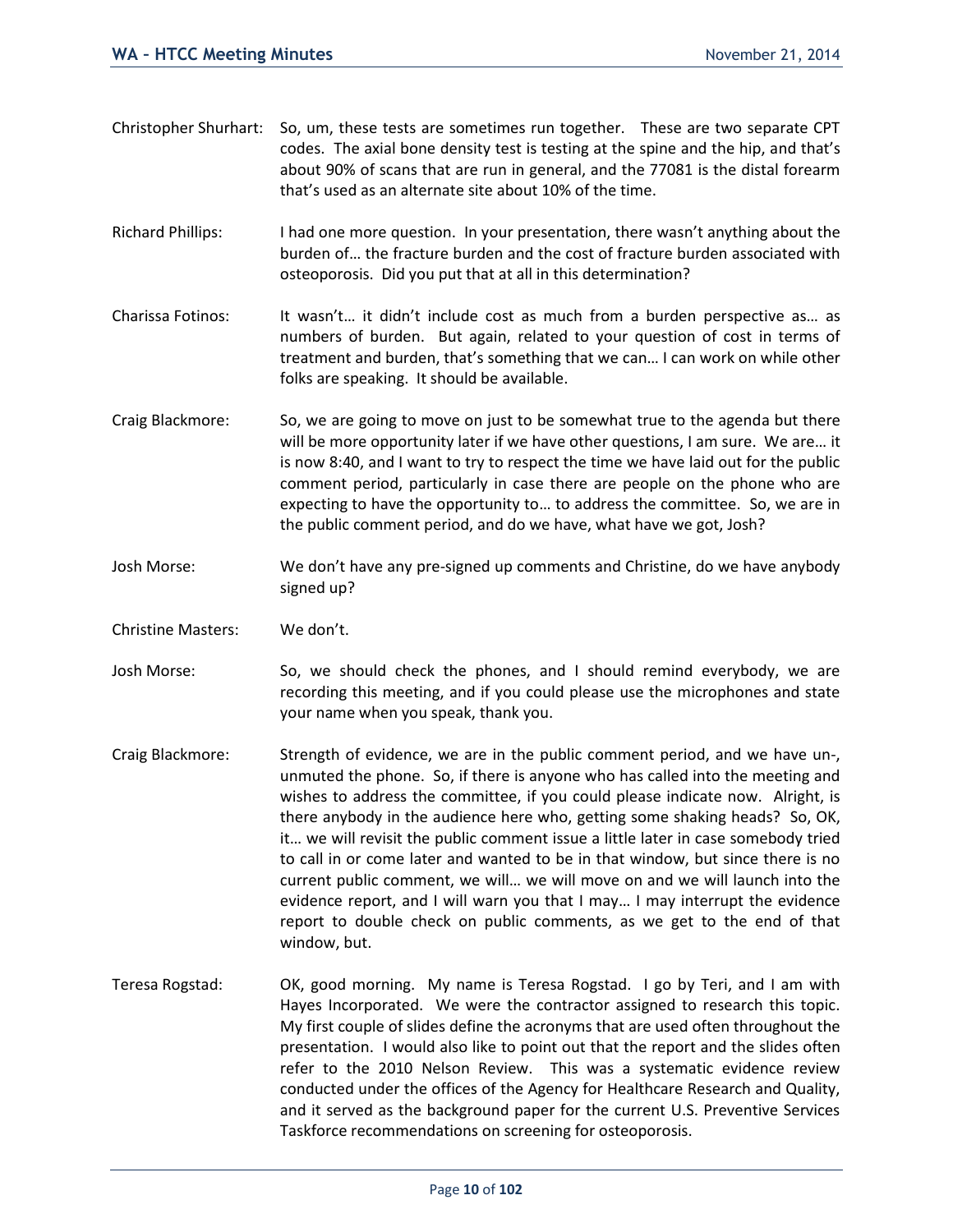I will review some of the background, yet you have already gotten a good review of that from the previous presentation, defined the rationale behind this report, and what our search results were. Then, I will launch into the findings and end with a brief review of practice guideline and payer policies, and then wrap things up.

So, as you have heard previously, osteoporosis occurs at about 16% of women over the age of 50 years based on the most recent survey conducted by the CDC. It affects about 4% of men in that age bracket, low bone mass is more common. Low bone mass, or osteopenia, is important because actually most fragility fractures occur in people who have osteopenia, not osteoporosis, according to the strict definition.

I'm going to go through these slides pretty quickly, because it is, it is review. This slide summarizes the definitions and cutoff points for osteoporosis, depending on age group. There are several different terms that are used to describe osteoporosis-related fracture. Lifetime risk in white women is pretty high, and the economic burden in the U.S. is also high. Hip fractures are associated with the greatest morbidity and mortality when it comes to osteoporotic fractures.

The Nelson review that I referred to before identified 14 tools for predicting the risk of osteoporosis and another 11 for predicting the risk of fracture. All of these tools were externally validated. The fracture prediction tools may or may not include bone mineral density as one of the components. The review didn't make a judgment on which tool, which tools were considered better than others. They did comment that the simpler tools seemed to work about as well as the more complex tools. The fracture prediction tool that is mentioned most often in the literature is called the FRAX. It was developed by the World Health organization. It can be used with or without BMD scores, and it was the basis of the calculations behind the current USPSTF recommendations. Those numbers at the bottom of the… of the slide can be interpreted as follows: The accuracy of the FRAX tool for predicting whether or not a hip fracture is going to occur was correct in 65-81% of the time in the studies reviewed, that were listed in the Nelson review.

This slide lists the components of the FRAX tool. If femoral neck bone mineral density score is available, then the button for secondary causes turns off. If bone mineral density isn't available, that button stays on, and it will still compute a risk. There is an online calculator available and one of the extra slides at the end of the presentation shows you what that looks like.

So, for treatment of existing osteoporosis, the nonpharmacological treatments of supplements and exercise haven't been shown to be effective, even though they are effective for preventing osteoporosis. The practice guidelines are very consistent in defining, the way they define the threshold for offering osteoporosis medications. They would be offered if one of the following three situations applied. The first would be the existence of a clinical or radiographic fracture of the spine or hip. Secondly, treatment could be offered on the basis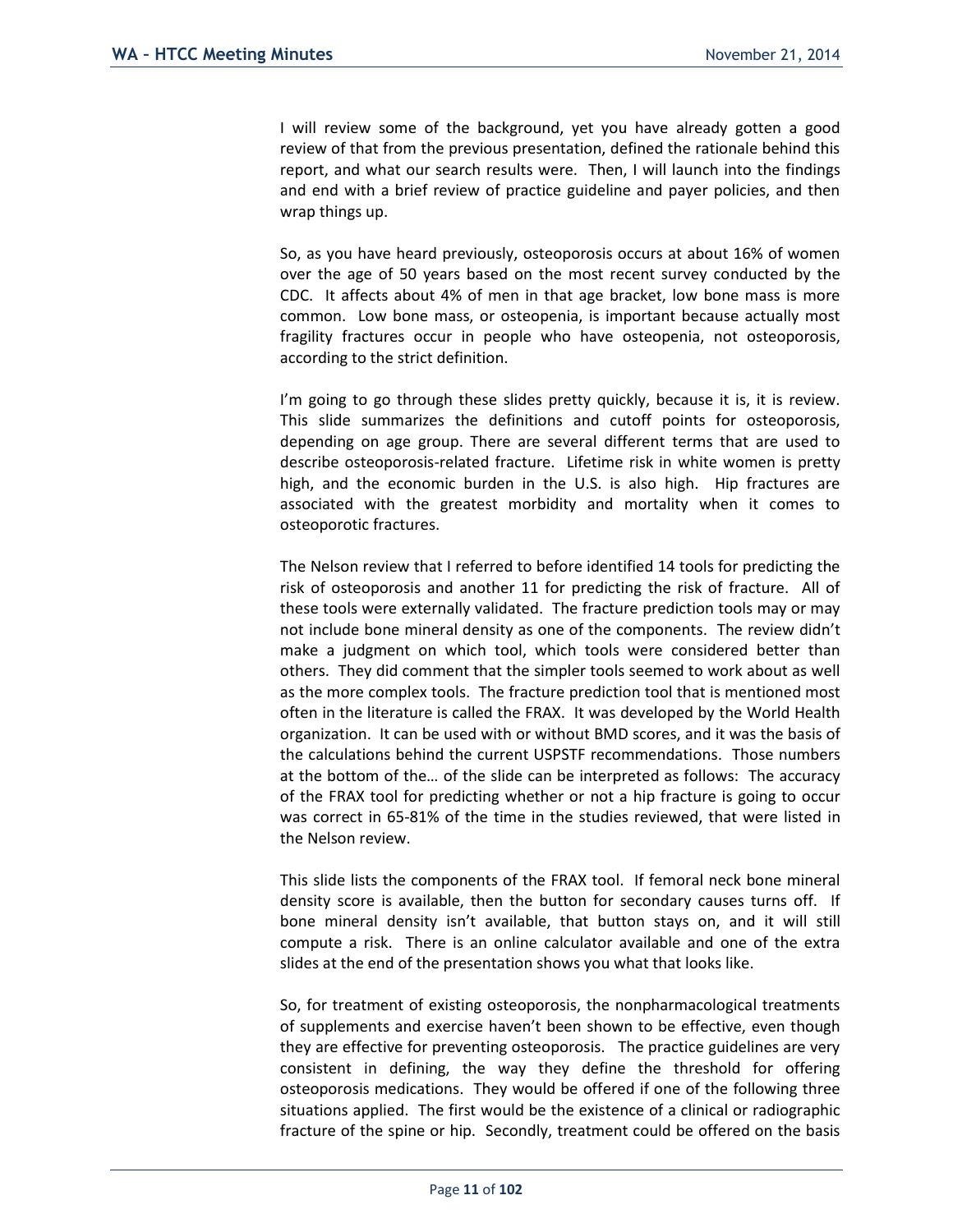of a T-score that was -2.5 or lower, and that could apply to measurements at the hip or spine, lumbar spine. Medication might also be offered if there was osteopenia plus either a 10-year 3% risk of hip fracture or a 10-year 20% risk of a major osteoporotic fracture, and major would be spine or hip. The efficacy of osteoporosis medications has been established for postmenopausal women for several different classes, but it hasn't been demonstrated for men.

The USPSTF updated their recommendations for screening in 2010, and they currently recommend that all women over the age of 65 be screened in the absence of risk factors, and for younger women, screening is based on the equivalent risk profile of a 65-year-old white woman without additional risk factors, and as was pointed out before, that computes to 9.3% risk of a major osteoporotic fracture over the next 10 years, according to the FRAX tool.

The taskforce declined to make a recommendation for men or to prescribe optimal screening levels, because of a lack of evidence. So, the background report by Nelson and colleagues that supported the USPSTF recommendations looked for but didn't find any RCTs designed to assess the effectiveness of screening. The authors of the report concluded that it was still valid to make a recommendation based on two findings: 1. The fact that there are reliable tools for predicting the risk of osteoporosis and also for assessing fracture risk. 2. The second rationale was that there is effective treatment, at least in postmenopausal women, but the taskforce recommendation leaves a number of unanswered questions, and these were the impetus for the current report. We were asked to look for additional or new evidence regarding the impact of screening, the previous systematic review only looked for RCTs, so we… we also looked for other types of controlled studies and any new RCTs. We looked for new or missing evidence on optimal screening or monitoring intervals, and for evidence that would pertain to other populations, such as perimenopausal women or individuals with osteo-produced… osteoporosis-inducing medical conditions. We also looked at cost.

The PICO for the report restricted the population to adults and specified that the intervention would be DEXA scanning, since that is the standard technology for measuring bone mineral density. Health outcomes were of interest, but so were intermediate outcomes, such as clinical management decisions and patient behavior.

I will not reread the key questions, but they are available in… in the full text version on these two slides.

Our searches yielded 10 studies that met our inclusion criteria for providing direct evidence regarding the key questions. We found a small quantity of evidence regarding the effectiveness of screening, but nothing regarding the effectiveness of monitoring or serial testing. Similarly, we found two longitudinal studies that shed light on the appropriate interval for screening but nothing of that sort… of that nature for treatment monitoring. We converted the event rates from three of the screening trials to numbers needed to screen, and we also took advantage of an NNS analysis in that 2010 Nelson review. No direct evidence regarding the safety of screening, per se, and we chose two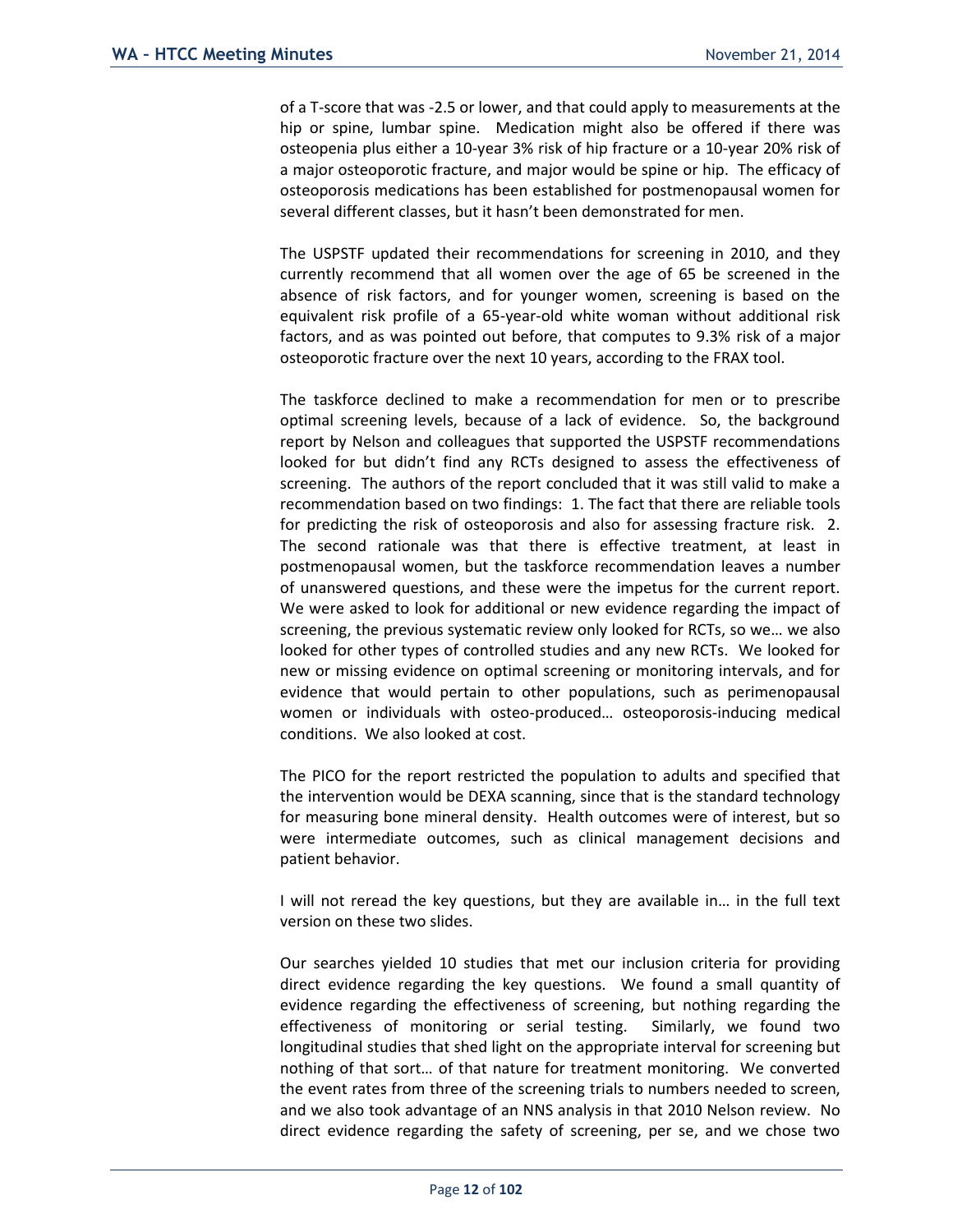economic evaluations that had the most comprehensive models. They both dealt with screening in older women. Hayes' quality assessment methods align with the grade system.

So, moving on to the findings, what I am planning to do is show a summary slide for each key question and then follow that up with slides that present the quantitative results of the individual studies.

We found that screening may reduce fracture risk in middle-aged or older adults and may be more effective with increasing age. The evidence also suggested that screening may reduce fracture risk in individuals who are taking osteoporosis-inducing medications and may increase ineffectiveness with greater intensity of exposure to those medications. We considered all of this evidence to be low or very low quality and those ratings take into account the consistency of findings, the quantity of data, and the risk of bias in the individual studies. We also found low quality evidence suggesting that prescription of osteoporosis medications and supplementation increased, as the result of a screening program, but the studies measuring the effect on patient behavior showed minimal or no effect. We didn't find any evidence regarding the effectiveness of treatment monitoring or population-wide impact.

So, for a little more detail, two studies assessed the effectiveness of screening in older populations, middle-aged to older. The Kern study enrolled men and women who were at least 65 years of age and followed them for five years. They computed a hazard ratio, which is a form of relative risk of 0.64 that suggests that screening reduces the risk of fracture by a relative 36%, but you will see that the confidence interval is pretty wide and the upper bound reaches almost to 1, the null value. So, that tells us it is possible that screening actually had no effect. The Barr Study was a randomized controlled trial, and they enrolled only women who were considerably younger than the population in the Kerns Study. The intent to treat hazard ratio suggested a risk reduction of about 21%, but that was a non-significant estimate. The estimate was significant only in the per protocol patients that is the patients who complied with the screening program.

If we look at those same two studies, there is a hint that screening effectiveness increases with advanced age, but this would be considered very low quality. The first observation would be based on the subgroup analysis in the Kern Study. They stratified their analysis by age, and the only significant relative risk reduction was in individuals who were at least 85 years of age. So, that suggests screening increases, the effectiveness of screening increases with age. You could also make a comparison between the results of the two studies. If you look at the estimate for women that is actually what should be read rather than overall. So, if you look at that 0.61 for women who are at least 65 years age… of age that suggests a greater effect than the 0.791 for the younger women in the Barr Study.

Two studies that happened to only enrolled men suggested that screening reduces fracture risk in individuals taking high-risk medications. The first study enrolled men being treated with androgen deprivation therapy for prostate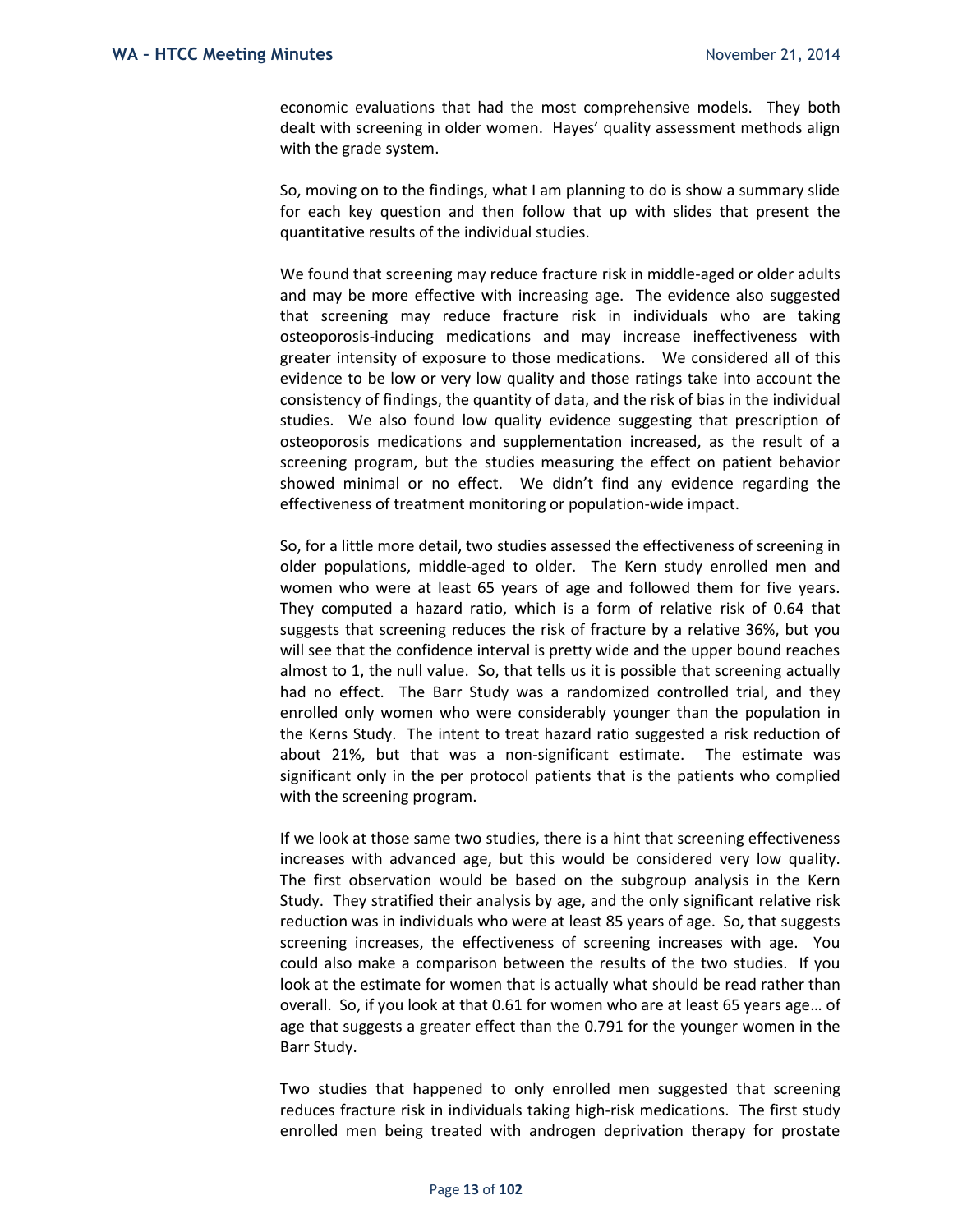cancer, and the second study included men with ulcerative colitis who were taking corticosteroids.

It looks like the findings go in the opposite direction, but that is because the first study compared the control group versus the screen group and the second study went the other way around. One of those studies did a subgroup analysis and found that there was a statistically significant benefit of screening only in the subgroup that had a high exposure to the corticosteroids. That result suggested a 72% relative reduction in risk of fracture.

Three of the screening studies looked at the impact on prescriptions for medications and supplements, and they all found a positive effect. The difference in prescription for these treatments ranged from 6 to 16 percentage points. In the Barr Study, the women in the screening group only who had a low bone mineral density result, for those women, the investigators sent a recommendation to their GP's that hormone replacement therapy be offered, but in the other two studies, there was no active promotion of any particular treatment protocol.

Two experimental studies looked at the impact on patient behavior. They found that calcium intake or exercise might have increased a little bit over a one-year period, but the findings were generally statistically nonsignificant, and since they only followed patients for a year, it is uncertain whether any meaningful change in behavior beyond that occurred.

So, for question 2C, which had to do with the minimum interval for screening and testing, we found nothing regarding the appropriate interval for monitoring of osteoporosis treatment, and we found nothing that applied to young populations or perimenopausal women or individuals who were selected on the basis of risk factors other than age, and we didn't find any controlled studies comparing screenings strategies, but what we did find were two longitudinal studies that were designed to estimate how long it would take individuals with normal bone mineral density to reach an end point that would suggest the need for treatment and taken together, those two studies provide what we considered to be moderate quality evidence that repeat screening generally doesn't improve in estimation of fracture risk for at least several years after the initial screening. Exceptions to that would be the very elderly who had substantial osteopenia at the time of the previous screen.

So, I will go into a little more details on those studies. The first one was conducted in Australia and followed men and women who were at least 60 years of age for an average of seven years. At the end of that time, the investigators took their data and they calculated how long it would take individuals to reach the point where they had a 20% 10-year risk of osteoporosis and/or any fracture. That… that should read any fracture rather than clinical fracture. They stratified their analysis according to five-year age groups and five different categories of T-score at the previous screen. The study reports a lot of results and, by the way, I forgot to mention that at the end of the use table where the committee is seated, there is a set of all the studies that we used as evidence for the key questions. So, this Frost Study is… is in that set. The data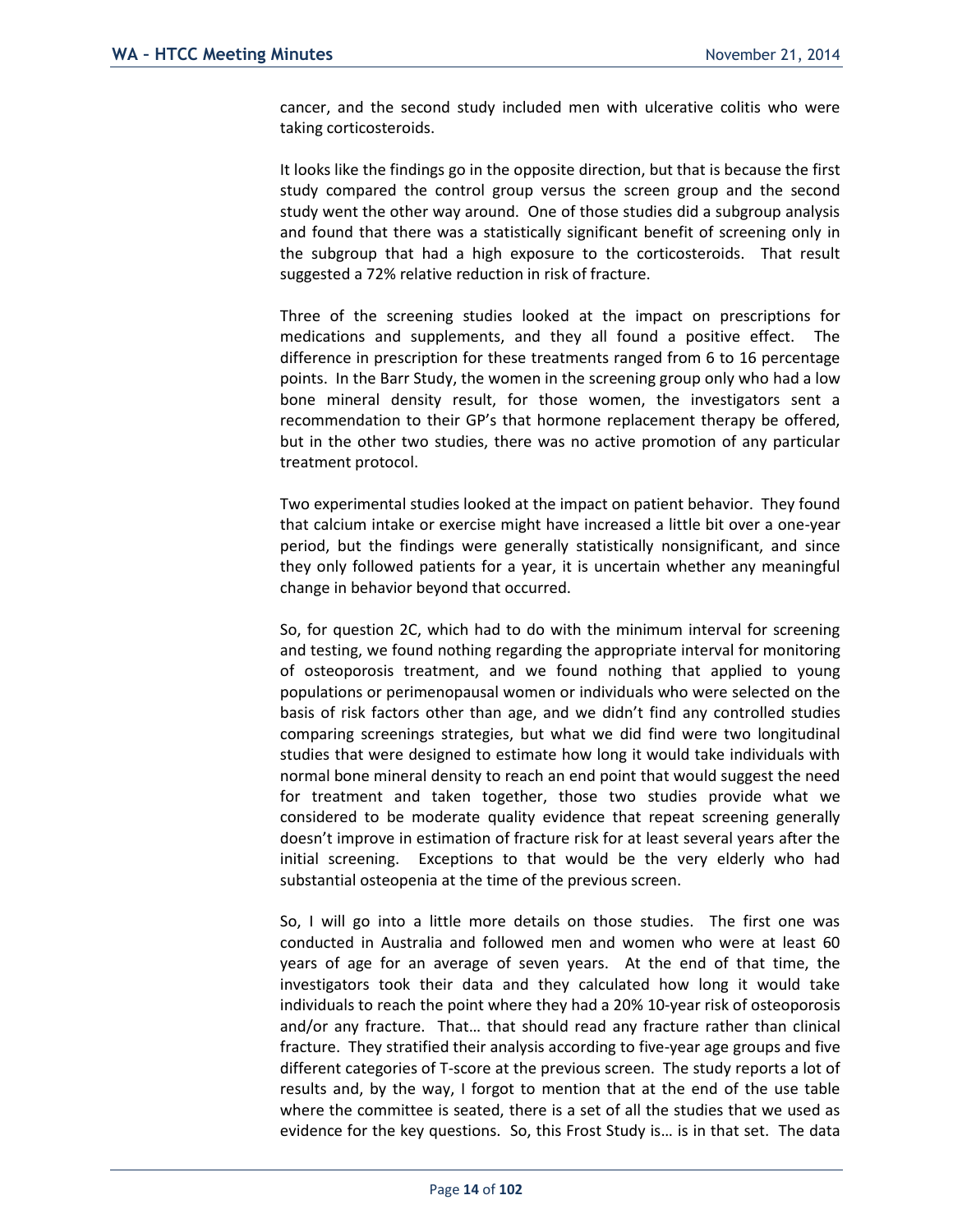that I have chosen to put on the screen was an attempt to show you which groups of people could go the longest without being screened, according to this study, and which groups would need to be screened again pretty soon. So, if you look at that third set of data for women, longest, what that suggests is that for women who were first screened at age 60 and had a perfectly normal Tscore, they wouldn't reach that 20% 10-year risk of osteoporosis or fracture for an average of 14 years. The authors of the report suggested that the lower bound of the confidence interval be used as the clinical guide. So with that guidance, women in this group wouldn't be screened again for another 13 years, but at the other end of the spectrum for women who were at least 80 years of age at the time of the first screen and had a T-score of -2.2, which is getting pretty close to the threshold for osteoporosis, the findings suggested that they should be screened again in a couple of years. The intervals were a little bit longer for men.

Putting the Frost findings in other words, they suggest that repeat screening, more frequently than two years wouldn't have clinical utility for any individuals and repeat screening more frequently than three years would have utility only for elderly adults with substantial osteopenia at the time of the initial screen, and there is some additional detail presented there to show which groups that apply to.

The other study had similar findings. The Gourlay Study was conducted in the U.S., and this study was the basis for the Oregon HERC's recommendation regarding screening intervals. They enrolled only women and the women were all at least 67 years of age. They were followed for an average of eight years, and the model in this study looked at how long it would take for 10% of women to develop osteoporosis or to have a major osteoporotic fracture, or to start undergoing treatment for osteoporosis. They stratified their analysis according to baseline T-score. Those categories for osteopenia were arbitrary. They were created by the investigators. What they found is that women who had a normal or mildly… a normal T-score or a score that suggested mild osteopenia at the first screen, they wouldn't reach those study endpoints for about 17 years, but for women with moderate or advanced osteopenia, according to the authors' definitions, they would reach one of those endpoints quite a bit sooner but still longer than a couple of years, one year for advanced osteopenia.

In addition to these longitudinal studies, we found a reference to a lot of studies showing that change in bone mineral density is actually not a very good predictor of change in fracture risk. This has been found to be true both in screening populations and in people being monitored for osteoporosis treatment. A smaller number of findings had found… reported similar results for individuals who had discontinued osteoporosis treatment or had other kinds of risk factors besides age.

The number-needed-to-screen data were pretty disappointing. For older adults, what the… what the evidence suggested is that the number needed to screen may diminish with age, and you would need to screen more individuals to prevent a hip fracture than to prevent any osteoporotic fracture over a given time period, but there was very serious inconsistency in the findings for older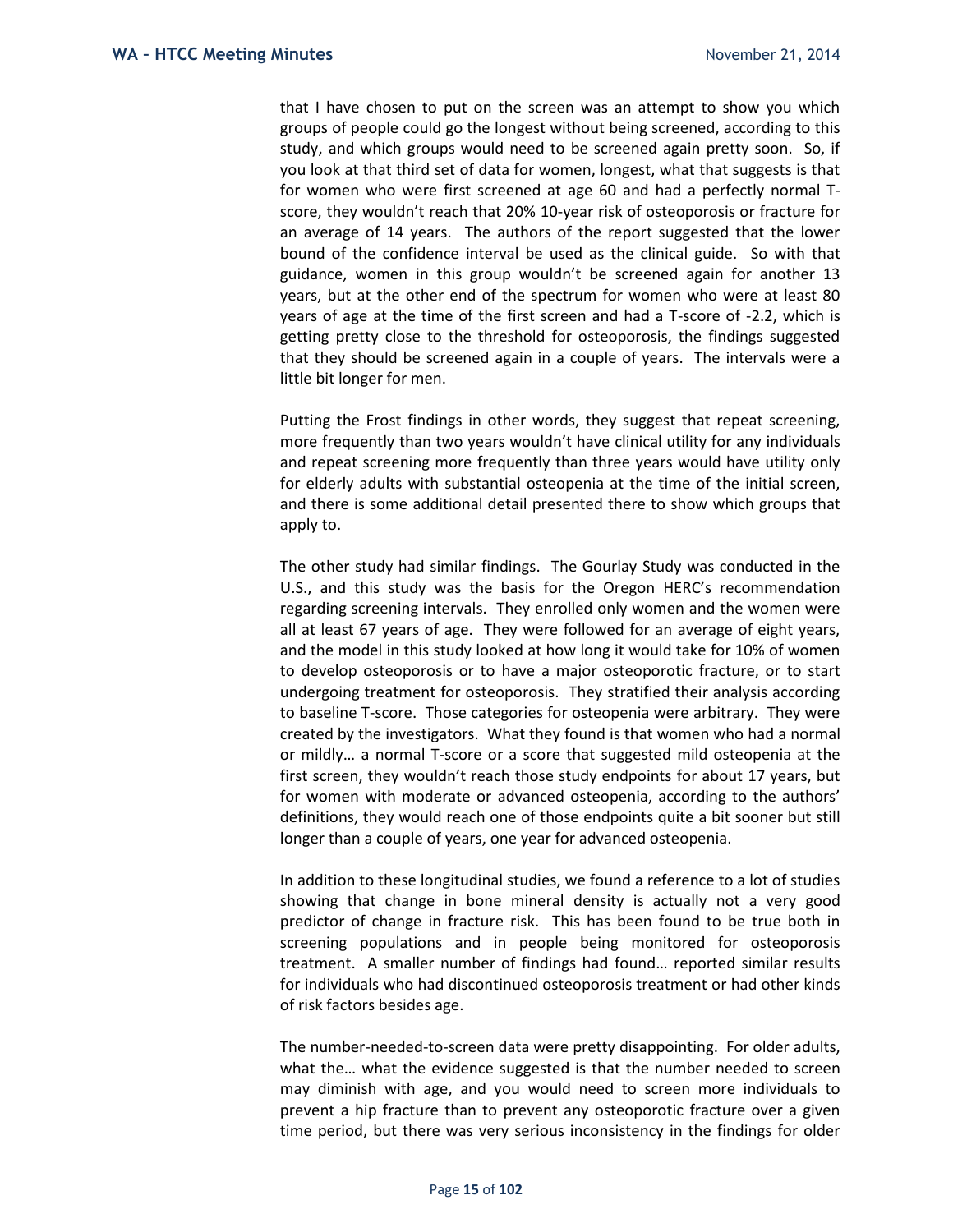adults. So, we considered this evidence to be of low quality and very low quality for men, because there were so few data.

We were also able to take event rates from the two studies looking at men who were on high-risk medications and convert those to numbers needed to treat, but there was only one study per medication, and we weren't able to determine whether the number needed to screen is dose dependent. So, we considered that evidence to be of very low quality.

So, going into a little more detail, the current study…

- Craig Blackmore: Teri, I am sorry to interrupt. Before you go into that detail, can I just get Christine to check the phones one last time?
- Teresa Rogstad: OK.
- Craig Blackmore: We… it is an open public meeting, and we want to make sure there is opportunity for people to provide input if they wish to and because we only checked really right at the beginning of that time, they would have been expecting. Go ahead. I want to make sure we haven't excluded anybody. I don't think we have, but, sorry it is a little disjointed, but we will…
- Donna Fiorentino: So… this is Donna Fiorentino on behalf of the International Society for Clinical Densitometry, and the National Bone Health Care Alliance, and we would just like to reserve the right to respond at, you know, very points during the… the presentation today.
- Craig Blackmore: So, this is the public comment period, and we would…
- Donna Fiorentino: Mm-hmm.
- Craig Blackmore: …definitely welcome your comments at that point, and we can allow up to five minutes, and… but then we will be closing the public comment period. So, do you wish to provide any information to the committee?
- Donna Fiorentino: Yes, just a… a few things. First, we appreciate the opportunity to… to provide this information. We did file a… a statement on behalf of our organization earlier, and just to reiterate a couple of things. First, there was a question earlier on about the cost of medications, and we would just note that many bisphosphonates now have gone generic in the last few years. So, the cost of bisphosphonates per month now is… can be \$4 to \$5 per month, so extremely inexpensive, while the cost of a hip fracture is somewhere, for a 70-year-old, it is somewhere in the neighborhood of \$40,000 in the first year. So, just in terms of the cost-effectiveness when you look at those, the generic drugs in particular, there is really a dramatic issue there, and… and the only other thing, I would suggest with regard to the Gourlay Study, there… we… we filed a number of… of objections with regard to the quality of that study, and… and the authors themselves really are cautioned about using the results of that… that study to broad populations, but… but clearly one of the just sort of things that jumped out at you is that Gourlay was based on these… the… the condition that a… that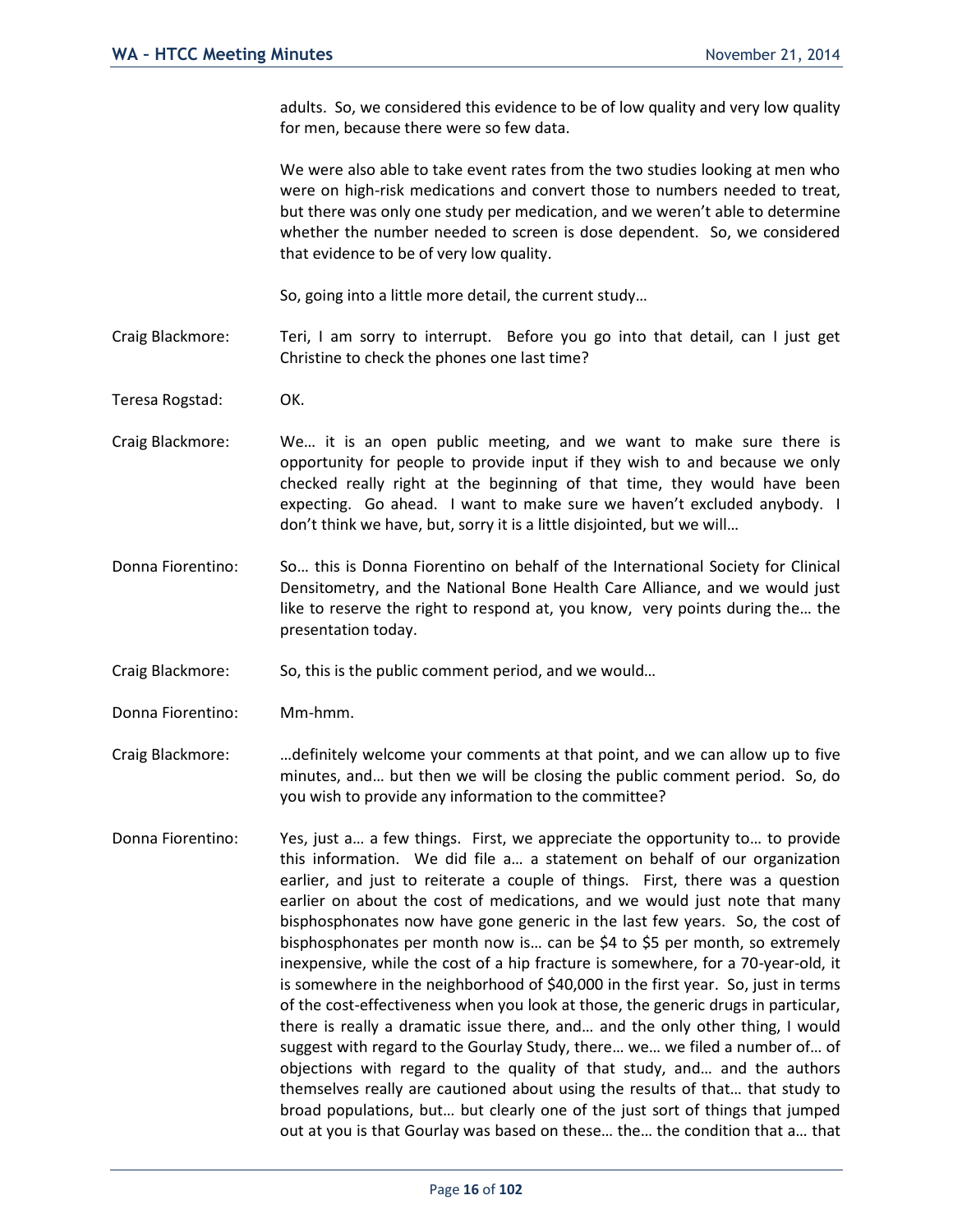provided for… blended a group of… of women moved from one classification to another and… and the threshold was when did 10% of the women, for example, move from having osteopenia, for example, to full blown osteoporosis? Physicians would never wait until that or… or under few circumstances would they wait until somebody came to that -2.5 number and certainly to kind of write off 10% of the people with regard to those timeframes is really something that isn't… not something that physicians or our group would… would endure.

Then one other thing in terms of the studies that were considered, in terms of the effectiveness of DEXA testing generally. There were two large studies that were… that were discussed and that we raised. One was the Dell Study, which was the Kaiser Study in California, and the report notes that there were no findings in that study, which is… which isn't correct. In fact, on page 191 of the study, it very clearly says that the average reduction in the hip fracture rate, after five years at all of their medical centers, was 37.2%, which was a really dramatic reduction in… in hip fracture rates, and the other study that we would also point you to was a study by King that was published in Health Affairs. I… I co-authored that study, and that was a retrospective look at women in the Medicare program just looking at… just comparing women who had a DEXA study and women who didn't over a three- to four-year period and again, we found that there was a distinct difference between the women who have a DEXA study and women who didn't, and the fracture reduction was 22% over a three-year period, and that study didn't couple DEXA testing with any other sort of intervention the way that Dell and Geisinger Studies did. So, we would just encourage you to look at that study, as well, in terms of the effectiveness of treatment.

Craig Blackmore: Thank you.

Donna Fiorentino: So, we appreciate the opportunity to… to come and give this point.

Craig Blackmore: OK. Thank you very much. Is there anyone else on the phone who hasn't had an opportunity to speak to the committee? OK. I'm going to close the public comment period and let Christine… OK, and thank you. Teri, sorry for the interruption.

Teresa Rogstad: That is fine.

Craig Blackmore: We will resume.

Teresa Rogstad: OK. So, based on the event rates reported in the Kerns Study, those would suggest that 59 men or women would need to be screened to prevent a hip fracture over five years or, if you limited it to women, only 46, but then if you look at the comparable figures in the analysis done in the Nelson review, it was 238 to 556 for women over the age of 65. We looked at several possible explanations for that discrepancy and couldn't… couldn't explain it. It is pretty surprising because the Kern Study was sort of a real-world study and so you would expect their number needed to screen estimates to actually be bigger than those calculated in the Nelson review, which relied on some assumptions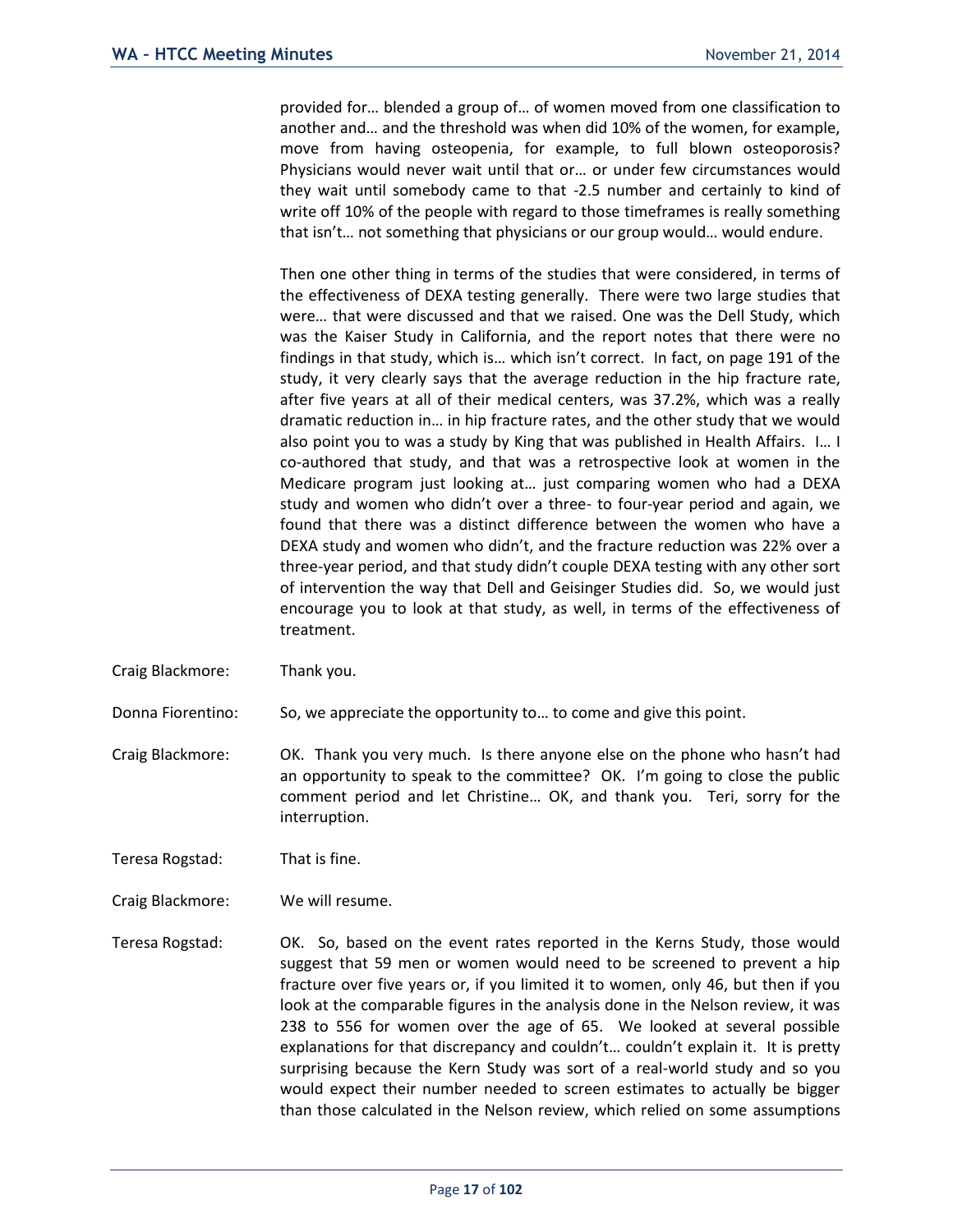that might not hold true in real-world practice. So, we really couldn't come to much of a conclusion with those data.

For the two studies in men taking high-risk medications, they estimated 26 to screen to prevent a hip fracture over three years with androgen deprivation therapy and 278 for corticosteroids in a population of men with ulcerative colitis. It is important to remember that there is no absolute value for number needed to screen that is considered good. It depends on the cost of the screening and the cost of… the consequences of screening or not screening.

There was no direct evidence regarding safety, but from the background section of the report, we… we drew some inferences, radiation exposure from DEXA scanning is relatively low. It might be a problem if there were repeat scanning over a lifetime. As with any screening test, there is the potential for inappropriate treatment or missed opportunities for treatment if the test is wrong or if the results are incorrectly interpreted, but we have no actual data on whether that occurs. There are serious adverse events that have been reported with the medications, but they are rare or without proven causality and table six in the report summarizes some pooled estimates for some of those adverse events.

The cost of DEXA scan was assumed to be \$98 in a U.S. economic evaluation that was based on 2010 Medicare rates, I believe, and as you have heard, Medicare reimbursement is considerably lower now. That would have the effect of improving the cost-effectiveness ratio, and then the costs for the populations covered by the Washington State agencies are also listed there.

We didn't find any economic evaluations that we felt used an adequate model for assessing cost-effectiveness in men, but we did select two for costeffectiveness in women, one conducted in the U.S. and one in Canada. They both used the threshold of \$50,000 per quality adjusted life year, as an acceptable cost utility ratio. They came to similar conclusions, positive conclusions regarding older women, but somewhat conflictive… conflicting conclusions regarding women younger than 65 years of age. It is important to remember that these are modeling studies, so they made a lot of assumptions and took estimates from a variety of data sources. They weren't based on empirical evidence regarding the effectiveness of screening and as we have seen, the empirical evidence that does exist is of low quality. We didn't find any cost-effectiveness analyses in other populations or for screening or monitoring.

The U.S. study compared screening with usual treatment, which was assumed that… which assumed that osteoporosis would be treated only after a fracture occurred. Both of these studies looked at a variety of strategies and selected the one that brought the most benefit but still fell within the cost-effectiveness threshold. So, for this study, the best strategy suggested initiating screening at age 55, treating if the T-score fell to -2.5, and screening every five years. So, with that strategy, that was computed to cost \$45,450 per QALY.

The Canadian study took more of a public health population perspective. Their best strategy consisted of screening for bone mineral density and then applying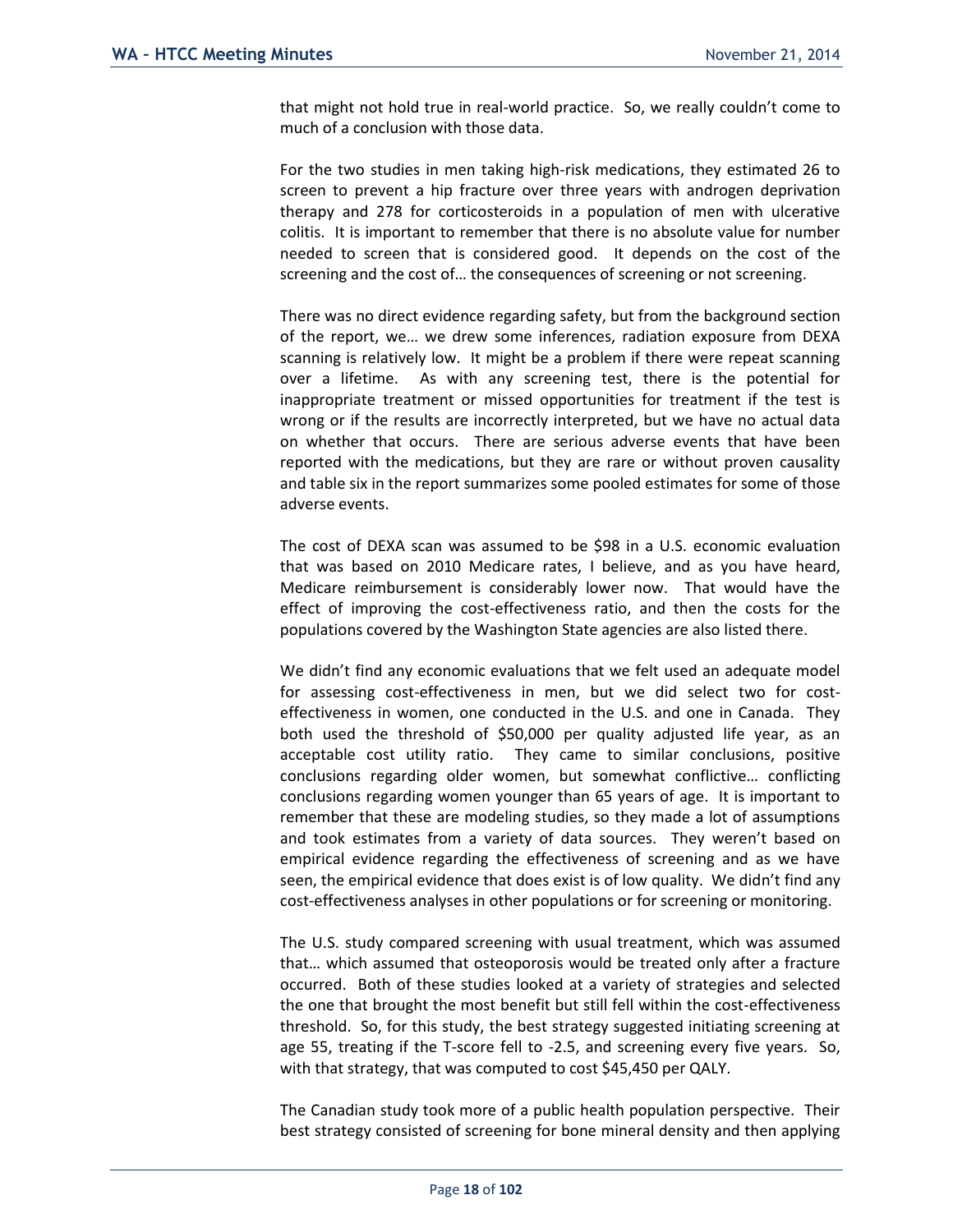a fracture risk assessment tool and then coupling those assessments with a universal primary prevention program that would be offered to everyone in the screening group. Their incremental cost utility ratio was \$55,300 and a sensitivity analysis suggested that that would like be, actually, less than the \$50,000 threshold.

So, to briefly review practice guidelines and payer policies, AETNA and CMS cover screening with conditions. AETNA has the most liberal policy. The CMS policy doesn't specifically refer to screening in men, but some of the conditions where screening would be covered might apply to men. Oregon HERC recommends screening only for women who are 65 years of age and no risk factors… risk factors or a comparable risk profile. So, essentially the same policy as the U.S. Preventive Services Taskforce. AETNA and CMS cover screening for purposes… or testing for purposes of treatment monitoring, and they will pay for a screen or a test every two years… at least every two years. Oregon HERC recommends the screening… recommends the intervals implied by the Gourlay Study for screening intervals.

We were asked to look at the evidence base for the CMS policy, but neither the previous NCD nor the NCD that transferred the policy to the manual system was accompanied by any kind of evidence analysis.

The practice guidelines, including the U.S. Preventive Services Taskforce recommendation are very consistent in recommending that screening begin after age 65 in women and that screening in younger women be based on risk factors. Some of the guidelines also recommended screening during menopausal transition. For screening in men, among the professional societies, there is a very good consensus that screening should begin at age 70 unless there are risk factors, but the taskforce declined to make a recommendation for men. Follow-up screening is recommended to occur at anywhere from one to five years, no recommendation from the taskforce on that, and then treatment monitoring is recommended for every one to two years until bone mineral density stabilizes.

A few guidelines addressed the issue of screening or serial testing in high-risk populations who had either medical conditions or were taking medications that exposed them to the risk of osteoporosis. Screening was generally recommended and for patients taking glucocorticoids, treatment monitoring, if they are on osteoporosis medications, was recommended for every six months.

So, to wrap up, the effectiveness of screening hasn't been well established, but there is some positive empirical evidence for postmenopausal women and for individuals using high-risk medications, at least glucocorticoids and androgendeprivation therapy, the effectiveness of screening may be higher in older individuals or with individuals exposed to a higher dose of those high-risk medications. It is supported by two economic evaluations, at least in older women. The longitudinal studies that we found suggested that individuals with normal bone mineral density or mild osteopenia are unlikely to reach a treatment threshold for several years, but as was just pointed out by the public commenter, that is applied to a population. That is… that is applied to the… the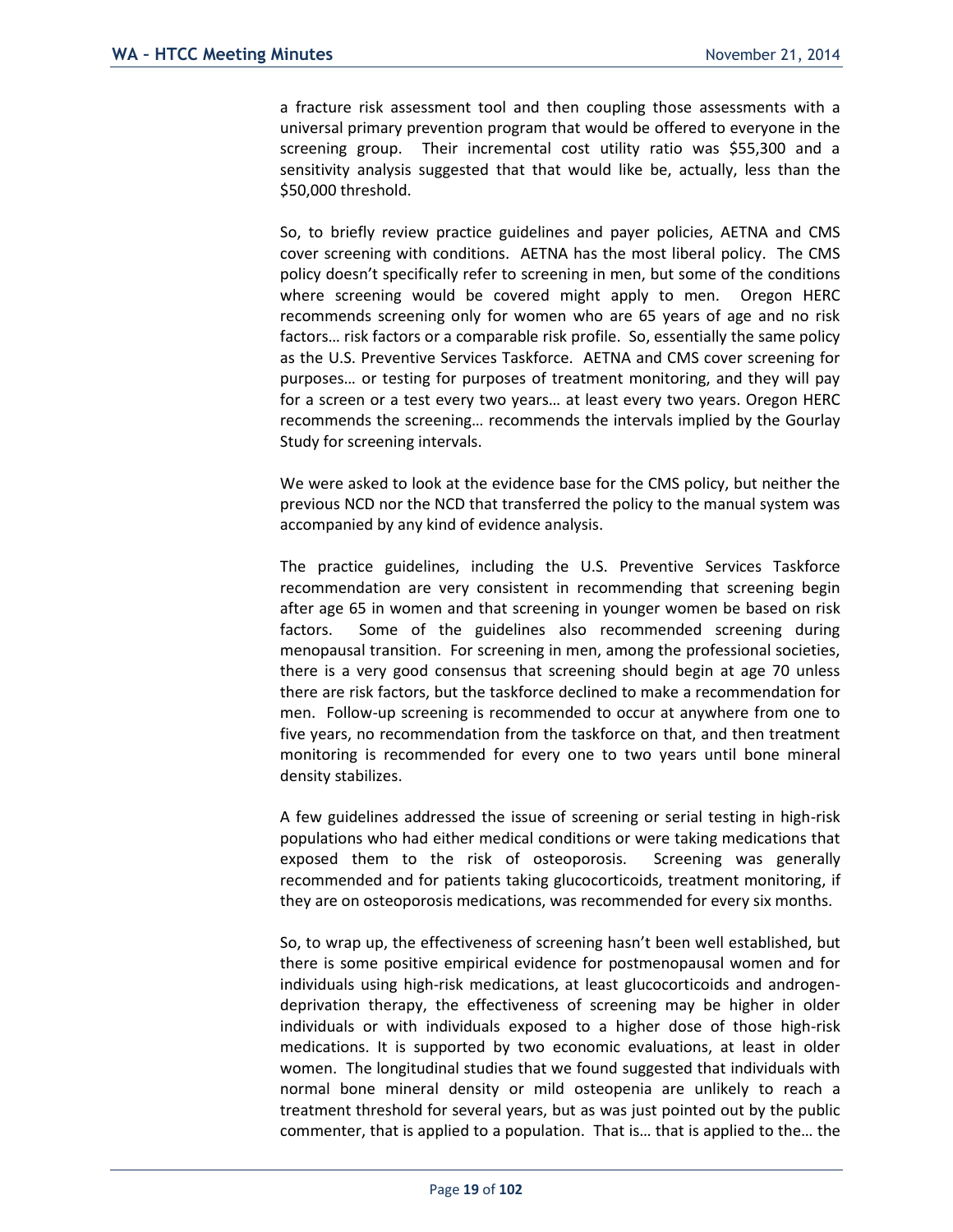probabilities in a population. There is no direct empirical basis that allows us to define a precise age to start screening or the risk profile that would prompt screening or to define precise screening intervals. There is good consensus among the professional groups as to when to start screening, not… a great deal of consensus about screening intervals.

Regarding treatment monitoring, there was no empirical evidence or analysis of intervals. There is a consensus that it is necessary to determine when treatment has stabilized bone mineral density; however, there is quite a bit of evidence suggesting that the change in bone mineral density isn't a good predictor of the change in fracture risk, and typically medications are discontinued after five years.

So, additional research is needed for all of the key questions. A screening policy would have to be based on inferences that were in turn based on the existence of risk prediction tools and the effectiveness of treatment and the prevalence of the condition, as well as the cost-effectiveness of the screening. So, while you collect your thoughts, I'll take my seat.

- Craig Blackmore: So, questions from the committee regarding the evidence report?
- Marie Brown: Can we go back to the comment from the... the public comment and could you comment on her interpretation of the study that she said was different than yours?

Teresa Rogstad: I am not… I am not sure we differ in the interpretation.

- Josh Morse: Teri, can you use the microphone, please?
- Teresa Rogstad: Oh, sure.
- Josh Morse: Thank you.

Teresa Rogstad: She pointed out that the… the study estimates how long it would take 10% of women in that population to reach the point where they had osteoporosis or were being treated for it and the point was, would a clinician be guided by that? Would a clinician be attempting to prevent fracture in every patient or would they assess the probabilities of a patient developing osteoporosis in the near term when deciding when to screen again? So, it is sort of a difference… it is… it is the population versus individual patient dilemma. I hope that makes sense. They… another… another limitation to that study is they were looking at the occurrence of a major osteoporotic fracture instead of *any* fracture. So, the intervals might have been a little bit shorter if they were looking for any fracture to occur. They also based the bone… the baseline T-score was based on the lower of a total hip or femoral neck T-score instead of a low score at any site. So, that also would have the effect of length on those intervals.

Kevin Walsh: Can I go back to slide 34, please? So, you… your conclusion was that you couldn't explain the difference in the number needed to screen calculation between those two studies. If you look at the Kern study, one of the things that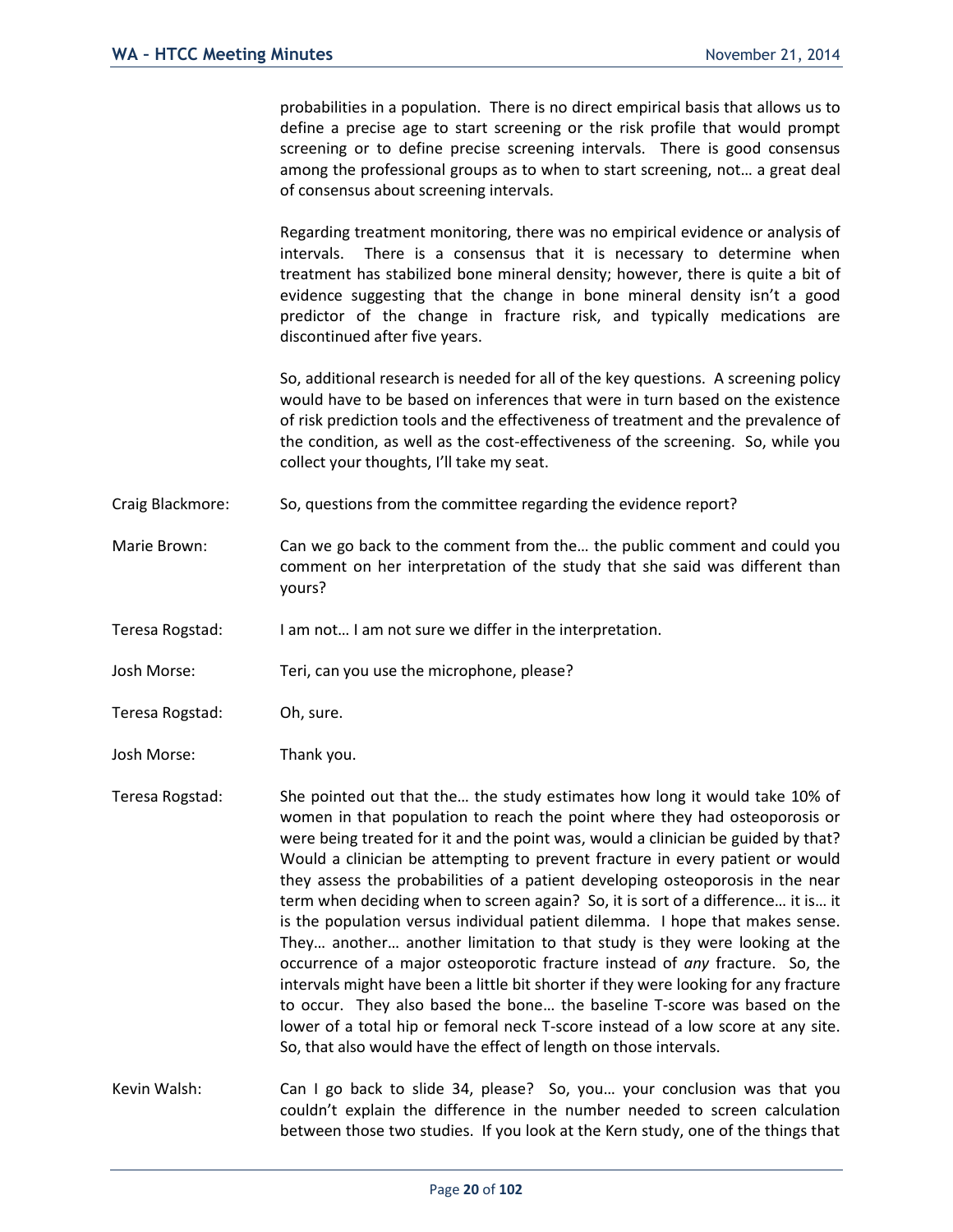I found interesting was that they compared the screening group to the no screening group. The screening group had more education, higher income, better self-reported health, more physical activity, higher cognitive scores. I thought the comparison was a little questionable at all. If you looked at the screening group and compared treatment versus no treatment, what they found was that there was no… there was no statistical difference in fracture rates. So, these are people who had a score that validated treatment and were treated, and there was no difference in fracture rate. So, I thought that was in interesting study but not for the same reasons that you did.

- Craig Blackmore: So, I… I had a question about the cost-effectiveness analysis studies that you reported and let me find the right slide here. I guess it is slides 39 and 40 and if… if I heard correctly, the cost-effectiveness models were based on either screening with DEXA versus not treating until you got a fracture, and it seems to me that the appropriate comparison would be screening with DEXA versus using a FRAX or some other tool that is free and readily available that the standard of care would be not to just wait until people had fractures but to use the other information that was available to guide treatment. Can you comment on that?
- Teresa Rogstad: Right, that… that was true of the U.S. study. The advantage of that comparison, it gives… it gives you the, I guess, the absolute effect of the screening, but the other one, the Canadian study, did make a comparison more like what you were describing. The comparator was no program, which assumed that there would be some DEXA scanning based on clinician choice and treatment after fracture, but I guess that is the same thing. It is… it is after a fracture, it is after a fracture occurs. So, yes. It would have been better if these studies had been based on… I mean, ideally it… it would have been good if they had been based on a randomized controlled trial, pragmatic trial, where the control group was treated according to customary care.
- Chris Standaert: I have sort of holistic question for you on this. Sort of off the last two comments. So, when I think of a screening test, I think of a screening test, I usually think of like, sensitivity/specificity, like false-positive, false-negative, all of these sorts of things that you don't discuss at all and, and you go into sort of effectiveness in sort of treating the… using it as a… as a way to… does it change health outcomes by leading to some change? And if I think of a screening test, I think of, well, if the screening test identifies something and tells me who and who doesn't have a problem, or give me some risk stratification so that then there is an effective treatment strategy beyond that, that will then modify the ultimate health, health outcome. It is really a question of whether that treatment strategy is effective and whether it is effectively applied, and does the screening tool then help you modify your treatment strategy appropriately? I am having a little trouble sorting that out in the way you presented this stuff and… and I think going back to what Craig said, and I can read this, and one question in my head is, so in a bigger algorithm of how you take care of patients, you know, does the DEXA give you information that would reliably allow you to change your treatment to improve health outcomes that is in addition… additional to information you get from a standard history? Does it help you in some way? Is there data that tells me that the DEXA is the thing that is really leading to the change in treatment? Because you are telling me that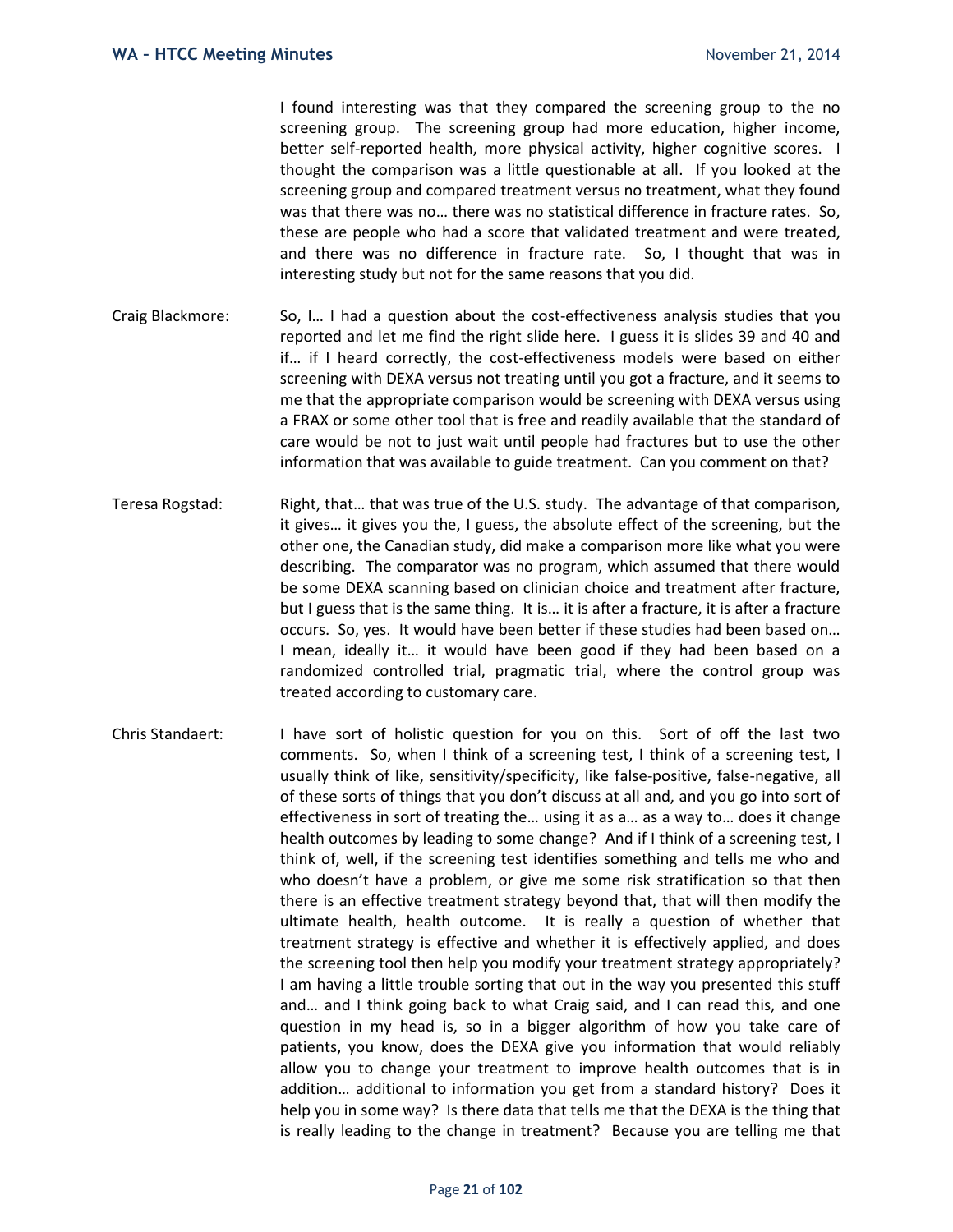just… the other data you have suggested if you just do a DEXA and you tell somebody you have low bone density, that is a motivating factor to get most people to change their health behavior is very poor. So, it is purely the treatment, right? And, and I think what Kevin says also, sometimes when you look at these studies, well people who got DEXA did better, but they are… getting a DEXA is a marker of being engage… could well be a marker of just being engaged with the healthcare system.

- Teresa Rogstad: Right.
- Chris Standaert: Right? And so I am trying to figure out, does the DEXA by it… what? How does... I am trying to understand how the DEXA by itself is really changing anything that is leading to effectiveness and is that really the thing that is doing this or is the DEXA in the midst of all this other stuff with an effective treatment strategy leading to better health outcomes? I am… again, I am having trouble sorting it out from what you told me. Does that make sense?
- Teresa Rogstad: Yes, sort of. I am trying to figure out which to respond to first.
- Chris Standaert: So, this idea that… that… so one, you use a DEXA as a way to screen your population. So, a false-negative/false-negative, false-negative/false-positive, sensitivity/specificity in the population and having compared DEXA to just say a FRAX without DEXA, it is curious to me that part of the FRAX actually has a DEXA… has a BM… has a DEXA in it, which is a little confusing to me, but, comparing FRAX without that to FRAX with that to see if they are relatively the same in terms of sensitivity and specificity. Is the bone mineralization data really changing your ability to stratify, and then in the studies you gave us even saying it improves health outcomes, what about it improved health outcomes? What… what… what is the connection between DEXA and health outcome? Is it the treatment that was given to help people stratify? Did it… what is…
- Teresa Rogstad: Well, the…
- Chris Standaert: …you… you're making several leaps in saying we go from a sensitivity/specificity question to a… it's effective in improving health outcomes. These are different…
- Teresa Rogstad: They are two different things.
- Chris Standaert: ...there is a spectrum thing there.
- Teresa Rogstad: Yes, yes. There is… there is… there is the accuracy of the test, which isn't discussed in terms of sensitivity/specificity because it is… it is a… it is a risk prediction test. So, usually in, with those kinds of tests you talk about relative risk and I can… while you are deliberating, I can… I can try to find the study that is usually cited showing the… the… demonstrating that DEXA scan predicts fracture risk. It has a strong association with fracture risk, but the impact on treatment would occur because indi… either individuals who are screened were prompted to behave… to adopt more healthy behavior, or they are more likely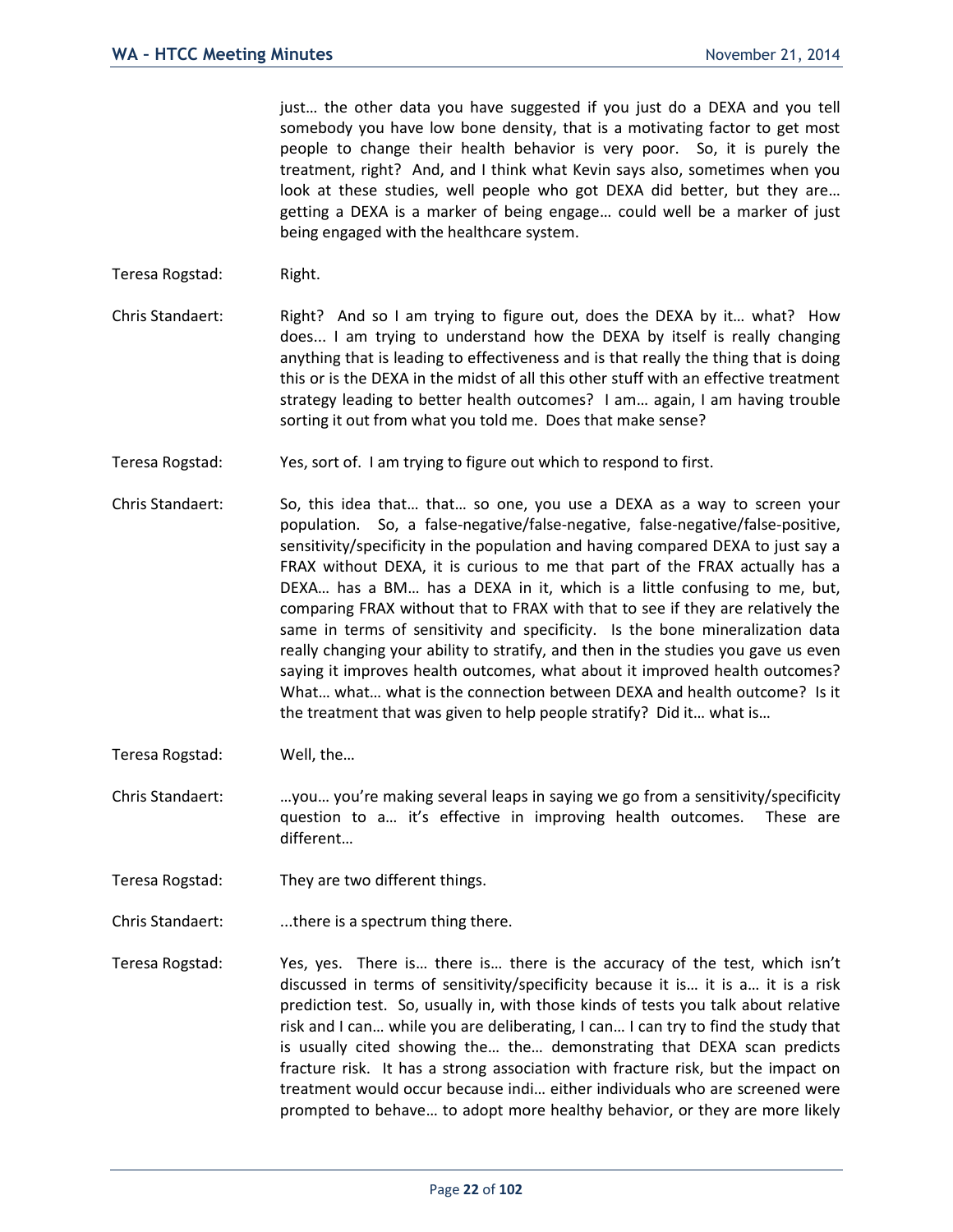to get treated for low bone mass rather than waiting until they have a fracture. That is….

- Kevin Walsh: Or, or they were in a different subgroup to begin with.
- Teresa Rogstad: ...pardon me?
- Kevin Walsh: Or they were a different subgroup to begin with.
- Teresa Rogstad: That… that is true. That is true. They are more engaged with the...
- Chris Standaert: So, I guess in the, in the studies you have then showing these improved, the two studies you gave us, which aren't… I mean… one other thing about this is, yet again, for something so widely utilized your data is really, you know, you don't get above low quality on anything, which is sort of mind boggling, yet again, but this is what we see, but so in your study, so in these first studies, the Kern Study, right, they use some… if they screen then they use some intervention, I assume, right? Do they discuss the health intervention they used to try to improve health outcome, or do they just say these people got screened, and then we watch them years later, and we didn't institute an intervention? We didn't do anything. We just put them back into the healthcare milieu, and five years later this is what we found.
- Teresa Rogstad: Yes… yes.
- Chris Standaert: Was it… there was no structured intervention that came off this.
- Teresa Rogstad: No, no prescribed intervention, correct.
- Seth Schwartz: That isn't true.
- Teresa Rogstad: Well, they… they didn't…
- Seth Schwartz: They compared, within the group that was screened, they compared people who… who took calcium, multivitamins, estrogen, calcitonin, bisphosphonates. They compared that subgroup of the screened group to the group… to the screened group that took no… that did nothing and there was no statistical significant difference in fracture rate between those two groups.
- Teresa Rogstad: That, well...
- Chris Standaert: So, I mean you got the… you could get the data, but even if you didn't treat… give them calcium and bisphosphonates or not, you didn't wind up with an ultimate health outcome difference, but what you have is a population where that, in that screened population, they have a different outcome of people who weren't screened, but intervention within the population weren't associated with a difference within people who were screened.

Kevin Walsh: Right.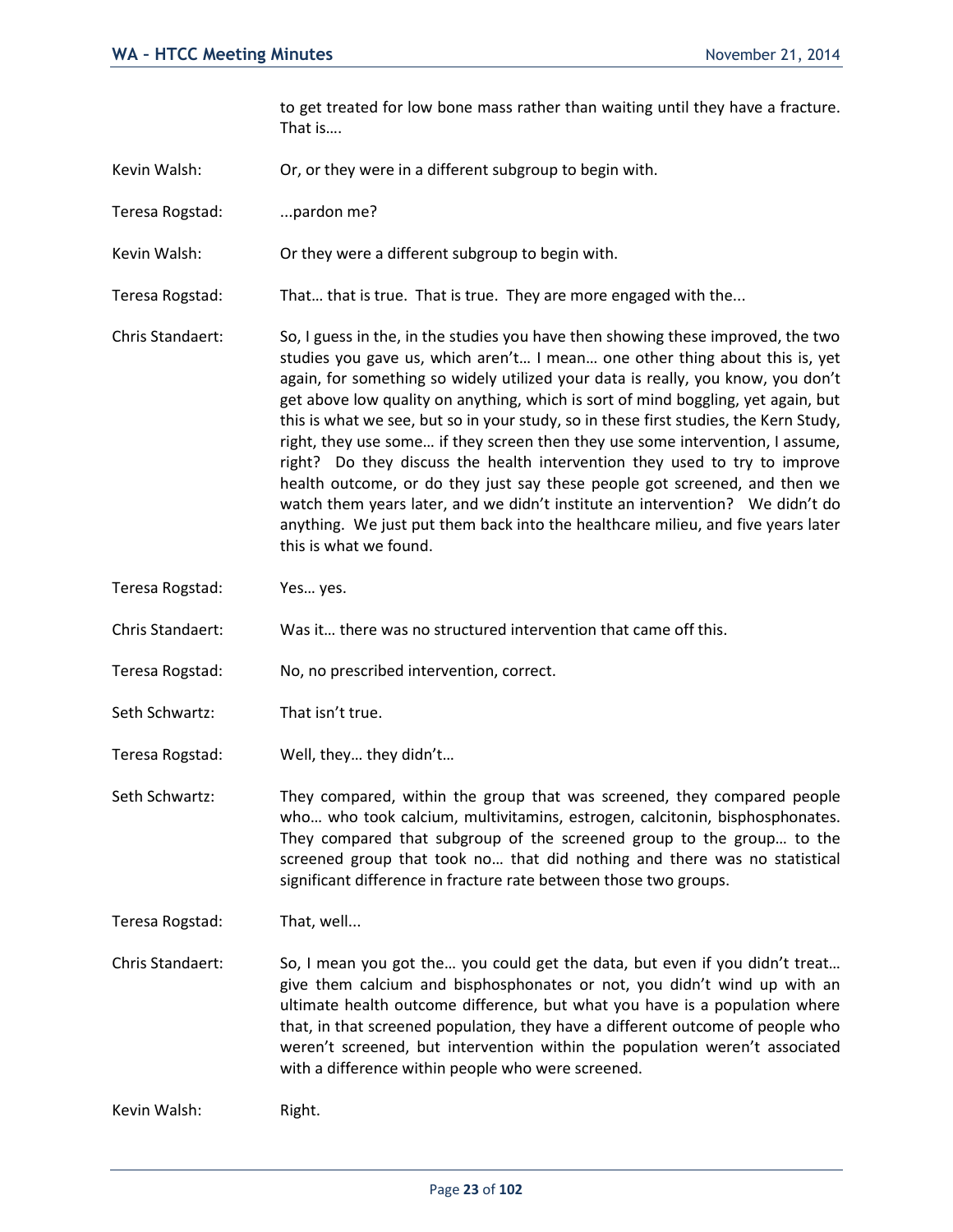- Chris Standaert: Such as being screened was a marker, not necessarily a change in behavior because of being screened.
- Kevin Walsh: Right. And there was a difference in the subgroups on a lot of levels. To speak to your question, I would go back to the fracture intervention trial, because what it showed was that they are… so they are calculating difference based on area under the curve, and the FRAX with a femoral neck BMD gave you an area under the curve of 0.71 and a FRAX without a BMD gave you an area under the curve of 0.68. That wasn't a really impressive difference to me. So, I was questioning, how did DEXA become the standard of care if we have a free tool that predicts just as well as a DEXA scan? Like, who sold us that?
- Teresa Rogstad: Well, the FRAX was later in coming. The… the DEXA was well established before the FRAX score became widely used.
- Kevin Walsh: So, because you are used to paying a lot of money for something, you don't want to use it… take it for free?
- Teresa Rogstad: Right. Well… it is just a behavior… it is added to DEXA screening.
- Chris Standaert: Did you happen to look for studies that compared different screening tools and saying that comparing the study, Kevin was just talking about it, that compared FRAX with and without the DEXA data or other screening tools to DEXA, and do they have differential effects or associations with health outcomes?
- Teresa Rogstad: No. That wasn't one...
- Chris Standaert: You only looked at DEXA.
- Teresa Rogstad: That wasn't one of the key questions, but the, the ARC review looked at the tools that are out there and didn't… they didn't draw any conclusions about the comparative effectiveness of them or the comparative accuracy and… or… or do… they didn't do a pooled… they didn't do a meta-analysis of the accuracy estimates of them. So, I cannot really answer that question, but if you look in that study, there is a copy of it in those sets of articles that I provided, and one of the tables shows the accuracy. The Nelson Study 2010. If you look at table one.
- Richard Phillips: Which study is that?
- Teresa Rogstad: This is Nelson 2010. It is called, it is in alphabetical order by author in that set of articles, screening for osteoporosis and update for the U.S. Preventive Services. Table one gives some detail on the different tools. In the far right column are the accuracy estimates across studies, but they aren't… there's no pooled analysis. It is kind of… but keep in mind the top half of that table is for predicting the existence of osteoporosis and the bottom half is for the fracture prediction tools and in that bottom half, three of those, I believe three of those eleven tools use bone mineral density as one of the components, but if you just look at the accuracy estimates, it's… there's no clear pattern when you compare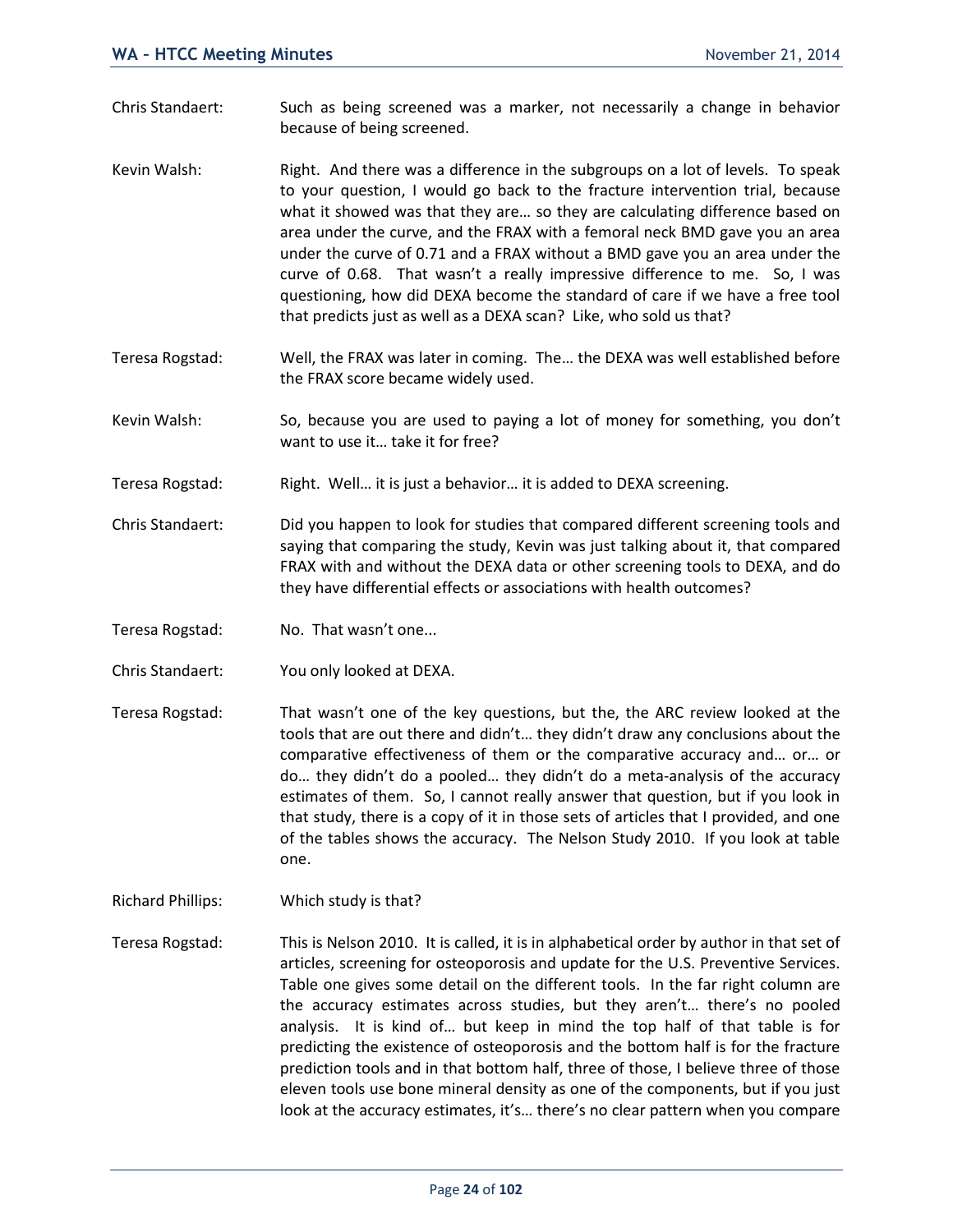those three tools that… that add in the DEXA scan results with the others that don't use it.

- Chris Standaert: I am sorry. Which page or slide are you on?
- Teresa Rogstad: I am on… I am on one of the articles. You know what, we could actually put it on the...
- Kevin Walsh: It is page 103 of the Nelson article.

Teresa Rogstad: ...if Christine would like to… we could actually display it.

- Craig Blackmore: Alright, so we are… Christine is working on that. So, while she is working on that, are there any other questions, maybe simple questions so we could… maybe not.
- Carson Odegard: I have one for Dr. Shurhart, our clinical expert.
- Craig Blackmore: Yes, great.
- Carson Odegard: The… in the agency report, they said the precision of the instrument itself, the technology is about a 2% difference, comparing different scanners, but then… and I cannot remember where I saw it, but one of the guidelines was that on monitoring, or on tests, retesting that one of the guidelines said to use a different scanner, and not a different tool but a different scanner. Now, can you comment on… is there a large precision difference or is there…?
- Christopher Shurhart: There can be a large precision difference between machines. Really, precision is based on… sorry I am looking through someone's head. I am going to go to this side. It is OK. Precision testing is, in my mind, is integral and critical for… for testing over time, because of systematic errors that are part of the measurement system, and precision between two different machines would generally be greater than precision at the same machine with… so patient A on machine X and patient A on machine X at the second visit...

Carson Odegard: Mm-hmm.

Christopher Shurhart: ...the precision of that… of that measurement would be different than taking patient A and moving them to scanner Y...

Carson Odegard: Right.

- Christopher Shurhart: ...for a second scan. Does that help you? So, if there was something...
- Carson Odegard: Well, that is why I was confused.
- Christopher Shurhart: Yeah, it is confusing. I… I missed that but that would be...
- Carson Odegard: Why they would want to go to a different machine.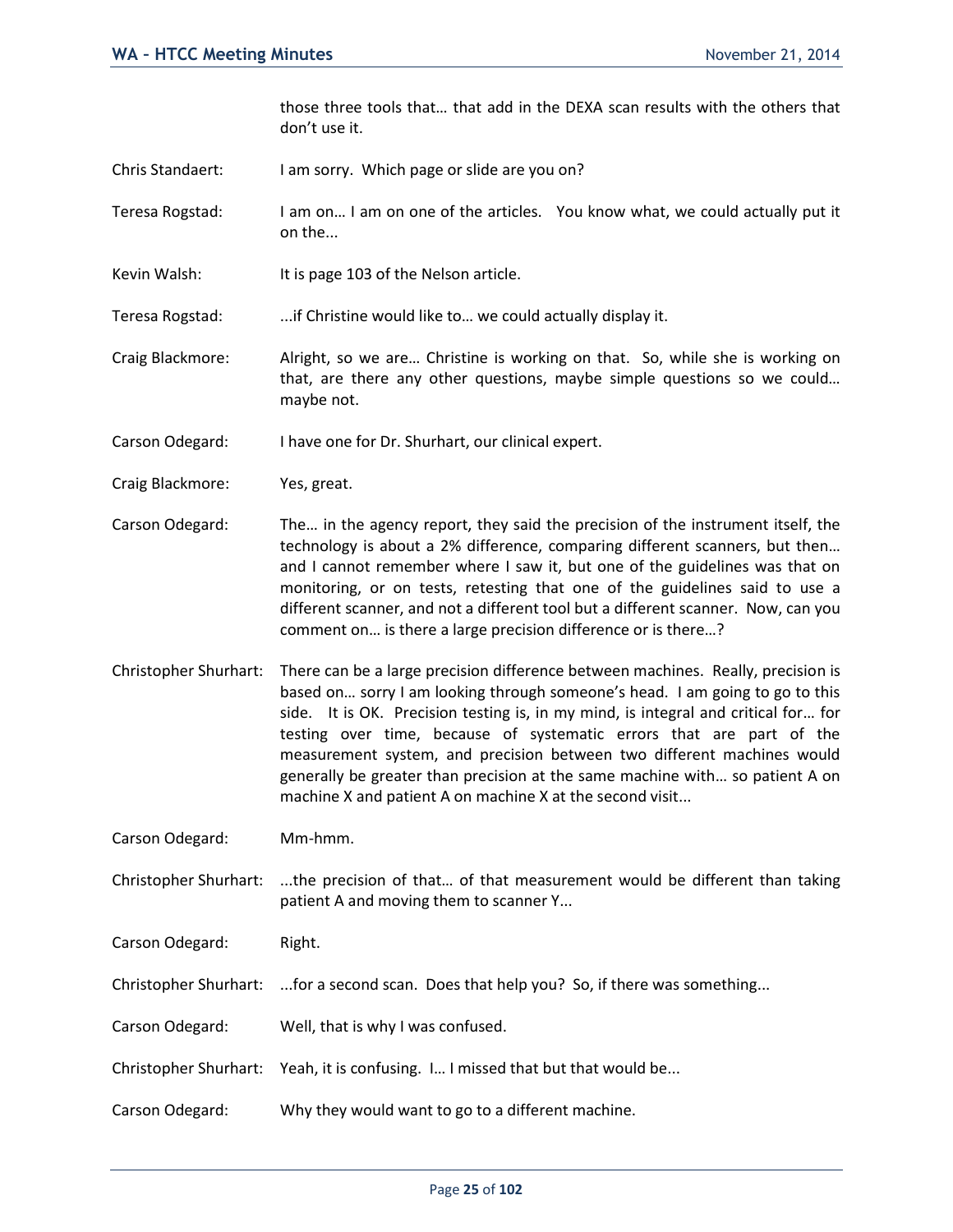Christopher Shurhart: ...clearly incorrect in my mind and would introduce, it is possible to do, but it has to be done with some mathematics and… and… and a cross-correlation study.

Carson Odegard: Mm-hmm.

Christopher Shurhart: And it is… it logistically is quite complicated, mathematically simple, logistically complicated.

- Carson Odegard: OK, great. Yeah, thank you.
- Richard Phillips: I have a question for our expert also. Why… why do you do rescreening on patients who are high-risk? If they are going to be on treatment anyway, why is it going to alter anything? Why would you even bother to do it?
- Christopher Shurhart: It is an excellent question. I think there are a number of answers, the first of which is, particularly in the environment that we are in, with what people feel they know about bisphosphonates as… as the mainstay of treatment and harmful drugs, there is actually a fair amount of pressure from patients to know if it is 'working' or not. We try… I try to resist that pressure, understanding exactly what you are getting at that, that rescreening isn't necessarily the best way to understand if medication is working, since treatment really is designed to lower fracture risk, and… and ultimately the result of treatment is that nothing happens. People don't have side effects, and they don't break things.

So… so why would we rescreen patients? There really is one factor in my mind that, it hasn't been brought up, and that… there are patients who fail treatment or who we feel fail treatment without fractures and those are patients who have significant decline in their bone mineral density over time and by significant, I mean, it is a statistically significant decline, particularly if we can assure that treatment is being taken the way that it is supposed to, and that is quite a leap sometimes. There are professional organizations, like the International Osteoporosis Foundation, that have done some work, a recent white paper that they did about a year and a half ago talking about what is treatment failure and how do we understand that? Who we should consider treating. So, for instance, one example isn't you have a fracture on treatment, because treatment doesn't prevent all fractures. So, one of the guidelines for understanding nonresponse to treatment is more than one fracture on treatment taken the way it is supposed to be taken. A second is a significant decline in bone mineral density on treatment that is taken the way it is supposed to be taken. So, that is one aspect of serial treatment.

Richard Phillips: So… so that, well that is…. You're basically saying that you have to have the restudy in order to make the… the diagnosis then?

Christopher Shurhart: If, to… to talk about that aspect of treatment failure, yes. You would.

Richard Phillips: So, I would assume, is that a clinical decision based on…

Christopher Shurhart: Yes.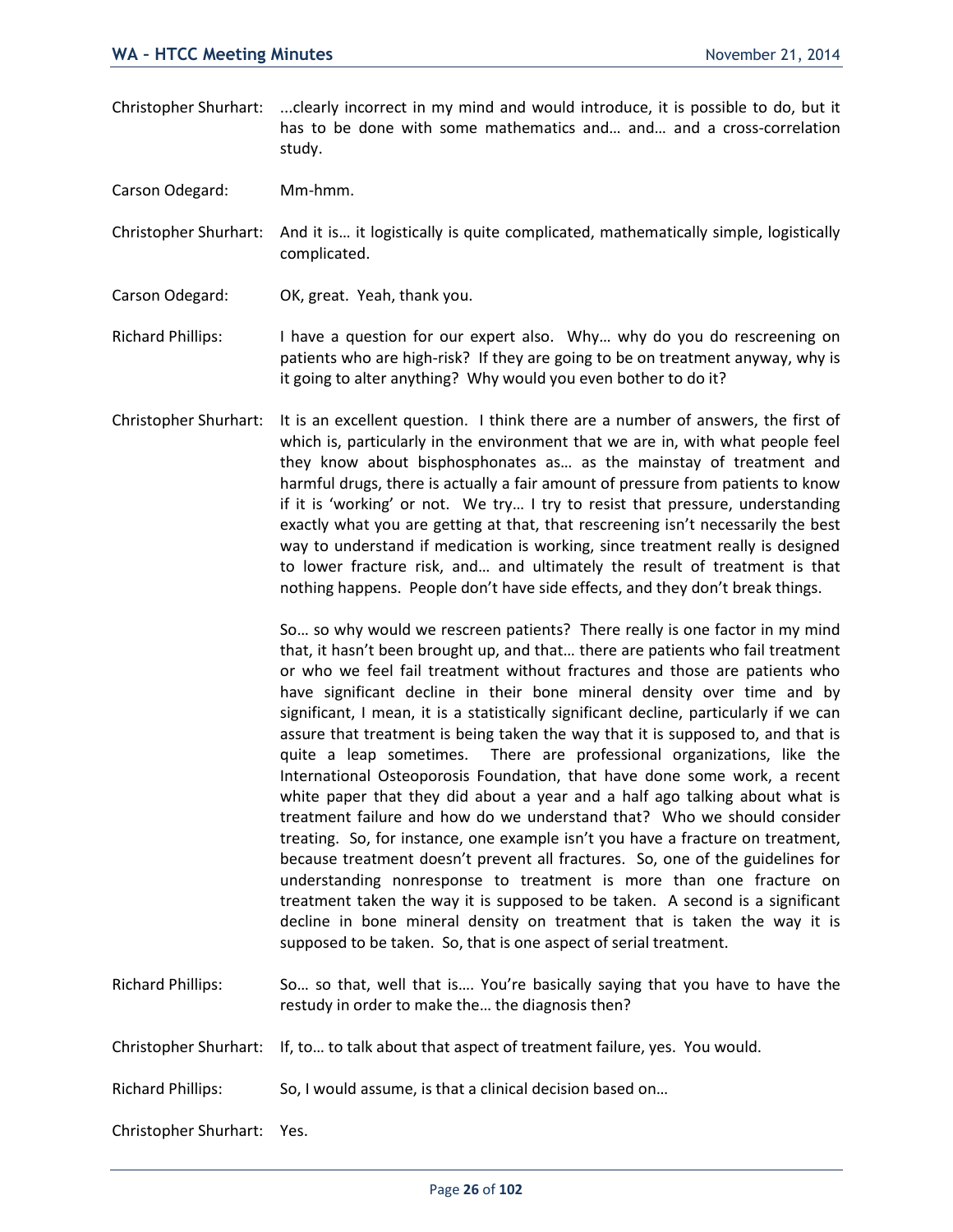| <b>Richard Phillips:</b> | criteria. So                                                                                                                                                                                                                                                                                                                                                                                                                                                                                                                                                  |
|--------------------------|---------------------------------------------------------------------------------------------------------------------------------------------------------------------------------------------------------------------------------------------------------------------------------------------------------------------------------------------------------------------------------------------------------------------------------------------------------------------------------------------------------------------------------------------------------------|
| Christopher Shurhart:    | It is a clinical decision based                                                                                                                                                                                                                                                                                                                                                                                                                                                                                                                               |
| Seth Schwartz:           | And then what therapy is offered to that patient?                                                                                                                                                                                                                                                                                                                                                                                                                                                                                                             |
| Christopher Shurhart:    | Excuse me?                                                                                                                                                                                                                                                                                                                                                                                                                                                                                                                                                    |
| Seth Schwartz:           | What therapy is offered to that patient who has failed the bisphosphonate?                                                                                                                                                                                                                                                                                                                                                                                                                                                                                    |
| Christopher Shurhart:    | There are a number of other FDA approved therapies that aren't<br>They could be [inaudible], denosumab, teriparatide,<br>bisphosphonates.<br>raloxifene. Any number there are four other categories of medications that<br>could be offered to the patient that aren't bisphosphonate.                                                                                                                                                                                                                                                                        |
| Kevin Walsh:             | It seems to me in that situation you aren't talking about rescreening patients,<br>you are                                                                                                                                                                                                                                                                                                                                                                                                                                                                    |
| Christopher Shurhart:    | No.                                                                                                                                                                                                                                                                                                                                                                                                                                                                                                                                                           |
| Kevin Walsh:             | actually talking about follow-up studies, which is a                                                                                                                                                                                                                                                                                                                                                                                                                                                                                                          |
| Christopher Shurhart:    | Monitor, right.                                                                                                                                                                                                                                                                                                                                                                                                                                                                                                                                               |
| Kevin Walsh:             | different, which is different than serial screening at every two years or every                                                                                                                                                                                                                                                                                                                                                                                                                                                                               |
|                          | five years                                                                                                                                                                                                                                                                                                                                                                                                                                                                                                                                                    |
| Christopher Shurhart:    | Correct. For patients who haven't don't have a diagnosis, right.                                                                                                                                                                                                                                                                                                                                                                                                                                                                                              |
| Chris Standaert:         | But things using what you said things are also getting a bit confused because<br>you are treating to reduce fracture risk. You aren't treating to alter the ultimate<br>effects of the DEXA scan, the ultimate measurements in the DEXA scan.                                                                                                                                                                                                                                                                                                                 |
| Christopher Shurhart:    | The primary                                                                                                                                                                                                                                                                                                                                                                                                                                                                                                                                                   |
| Chris Standaert:         | So                                                                                                                                                                                                                                                                                                                                                                                                                                                                                                                                                            |
| Christopher Shurhart:    | function of treatment is to lower the fracture risk.                                                                                                                                                                                                                                                                                                                                                                                                                                                                                                          |
| Chris Standaert:         | So, defining treatment failure by declining bone mineral density is<br>Right.<br>counter there's a contradiction there, right, 'cause you aren't using the DEXA<br>to stage treatment. In order to use DEXA there is no data I saw that says DEXA<br>is a reliable measurement tool of change in bone mineral density over time, as a<br>response to treatment, and treatment is really, in terms of exactly what you<br>said, to reduce risk and change the stratification. So, DEXA would using DEXA<br>say treatment failed, I don't know how you do that. |

Christopher Shurhart: Well, so...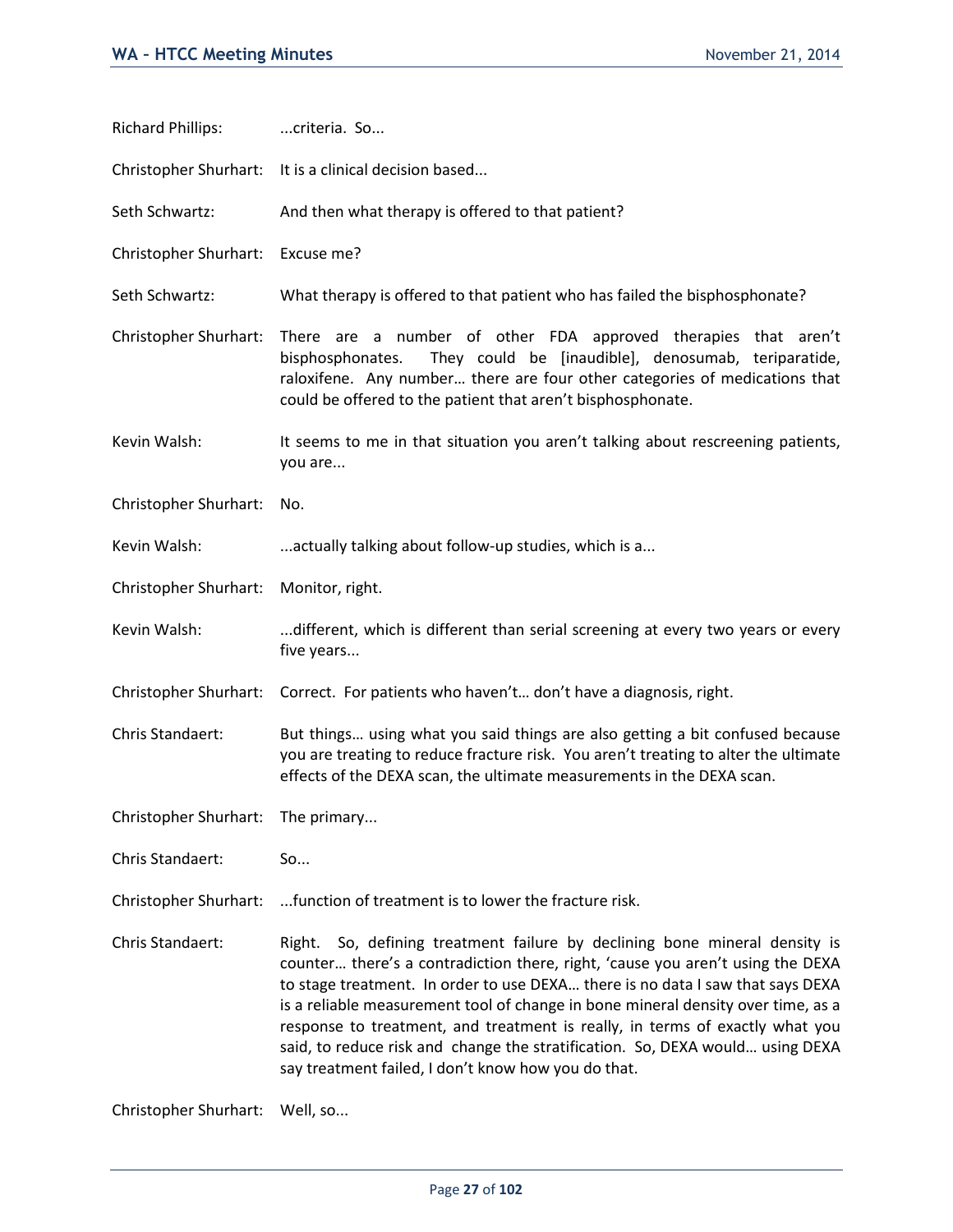Chris Standaert: Because...

Christopher Shurhart: …that's actually based on results of clinical trials showing that subanalysis from clinical trials showing that patients who have significant decline in bone mineral density have overall higher rates of fracture, even while treating.

Chris Standaert: Despite treatment?

Christopher Shurhart: Despite treatment, right. Right, so some of the… some of the underlying issues here isn't all… remember, people...

- Chris Standaert: So, the… but then the assumption being that, OK, the bone mineral density is declining, they have a higher fracture risk. So, if we change our intervention, we will effectively change their risk profile again.
- Christopher Shurhart: That is their… that is the assumption.
- Chris Standaert: That is the assumption. Right. So, I had a question on… just for the evidence vendor, another one, just to keep you thinking, I guess. So, on these Frost studies and stuff, so the Frost and the Gourley studies, if you look at the data and you say, you know, people decline rapidly over age 80 when they have a Tscore of less than 2.2. So, one, does a fairly high percentage of the population at age 80 in women have a T-score of that? Is the distribution fairly high and so, if the distribution is sort of, you know, 70 or 80% of the people in that age bracket have that T-score, we shouldn't be doing DEXA's. We should be working… giving them calcium and treating their bone density if it is medically appropriate otherwise, because they… the whole group is in such a high risk, and it was, it was somewhat, when they throw that in with the cloud scatter slide of the… of the… of the agent… state agencies, slide 11, I think it says cloud or fracture risk. It isn't like the only people who break are ones with T's of 2.5. All sorts of people break. So, when you hit that age bracket, it is almost like you're, it is these other things. It is history, it is smoking, it's age, it's BMI. There are really… you wind up with such a high population over 80 that has these risk factors that… I am trying to figure out how the… does the DEXA really help you? Or are you so high up that you are like… the data just suggests that these… we should just treat them, and… and we had this… we had this with sleep apnea, even like… is… sometimes the screening is almost, you know, irrelevant.
- Christopher Shurhart: Well, so I am going to jump in here because there are some data that are no... the clinical trials data, again, reanalysis of clinical trials data that are available that answer… that start to get to this question and, once again, the clinical trials data very specifically selected population specific medications, but for the cousin of the… of alendronate or Fosamax called Actonel or risedronate, there are some data out of a study called the Hip Trial, which basically looked at very high-risk older women. These are women with at least a T-score of less than -3.5 or lower with and without risk factors, so very high-risk women, and basically looked at their fracture rates. This was part of a… part of a larger clinical trial. Looked at their fracture rates with and without BMD. I'm sorry, this is an… this is an intervention trial. So, these patients were randomized to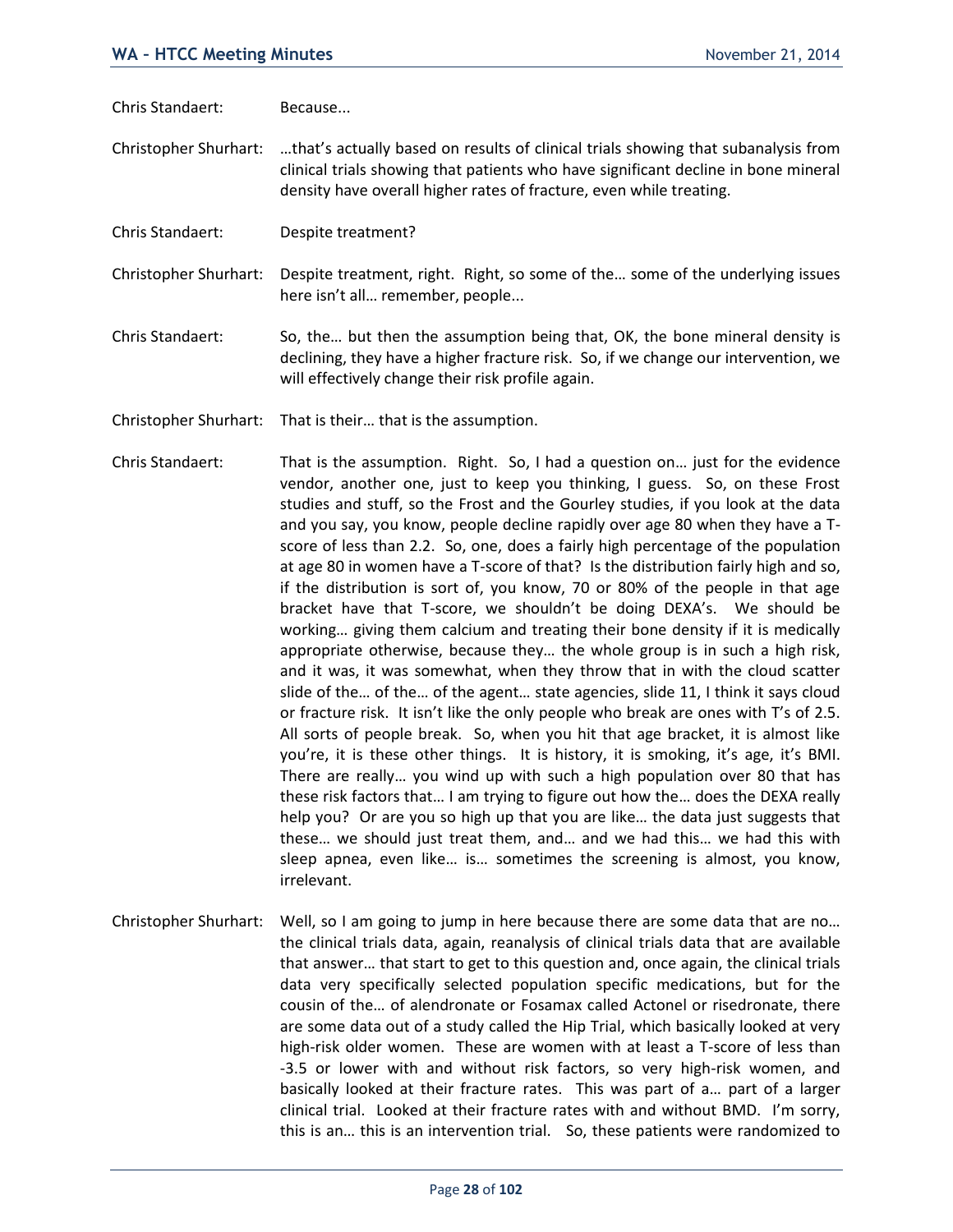treatment based on either age and risk factors or age and T-score and risk factors, and the outcome. So, it was basically trying to understand how much does BMD really matter, and the ability of… to… the ability to prevent fractures in patients who are randomized without BMD versus those who are randomized with BMD, there was about a 50% difference there in the fracture risk reduction between those two groups. So, the BMD added power to be able to lower the… risk factors alone and age missed 50% of fractures when those patients were treated, so. Kevin Walsh: But that isn't your point. Your point is, if the incidence is so high in this subgroup of older women, even if you're missing fractures, you should just be treating everybody. Chris Standaert: And is there a reason why that paper… you didn't talk about that paper, I don't think. Christopher Shurhart: Well, I think it is a clinical trials level kind of stuff. So, it may not be part… I don't know. You would have to answer that. Chris Standaert: So, was there a reason, do you know... Teresa Rogstad: Right, it didn't... Chris Standaert: ...why, why it ... Teresa Rogstad: ...come up, because we didn't do a systematic search for treatment trials, and it wasn't… didn't happen to be mentioned in the review articles. Craig Blackmore: So, what have you got for us on the board here? Teresa Rogstad: Well, the… this… this was in that ARC review by Nelson and colleagues and let's see if you… the top half of the table is osteoporosis prediction tool. So, let's scroll down to the bottom half, and those are instruments for predicting fracture. Three of them, that would be the… the FRAX tool, the Garvin

nomogram and the… correct me if I get this wrong, there is one other, oh the fracture index or SOF. Those three include bone mineral density in their models. The others don't. So, those three are right in the middle of the list and if… if, you know, you can compare the accuracy estimates for those three with the others. I am not sure you can come to a clear conclusion that they are… whether or not they are more accurate. The authors of this systematic review didn't offer any commentary on that.

Craig Blackmore: Any other questions or comments?

Marie Brown: So, was there a difference in the predictive value using a FRAX with or without the… the bone density?

Teresa Rogstad: We didn't find any analysis of that. You do get different… you do get slightly different answers, but we didn't come across any analysis of the comparative accuracy.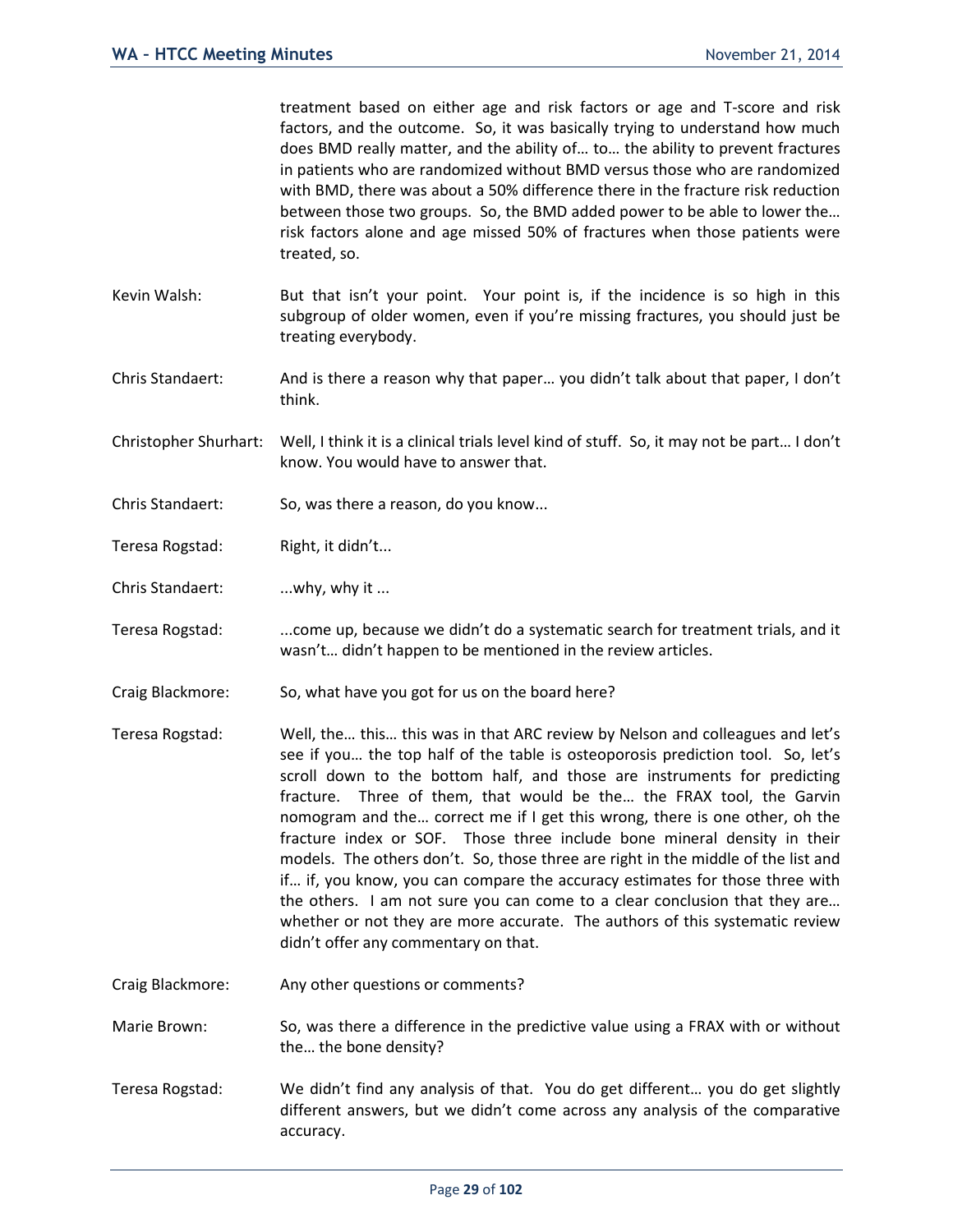- Craig Blackmore: But there is data up here on comparative accuracy.
- Teresa Rogstad: I am sorry. There… there is, you're right.
- Kevin Walsh: Fracture Intervention Trial.
- Teresa Rogstad: So, it is… so yes. Accuracy is 71% with BMD included, 77% without BMD. Those may be… I… that is from this… I am sorry, that isn't FRAX. That isn't the FRAX tool. That is the fracture index tool. So, I am not aware of that type of comparison for the FRAX.
- Christopher Shurhart: So, in the Fracture Intervention Trial they describe comparing FRAX with BMD to FRAX without BMD using the area under the curve, and the difference is 0.71 for FRAX with a BMD and 0.68 for FRAX without a BMD.
- Craig Blackmore: Alright, well let's cogitate on this for a while and take a 10-minute break and return for our deliberation. It is a little before 10:00. Why don't we resume at 10:10, alright?

I am going to ask the committee members to resume their seats. Can I ask the committee members to return?

- Marie Brown: How long has DEXA scan been around?
- Craig Blackmore: So, I will call the meeting back to order. I think we have the quorum, and the first question is, how long has DEXA scanning been around?
- Christopher Shurhart: So, DEXA scanning in its present form has been around since the middle 1980s. Dual-energy x-ray measurement. Bone density measurement from the outside has been around since the 1960s. Previously, it was a nuclear medicine-based technology and has gone through and this is… DEXA is probably the fourth generation of bone density measurement from the outside. Does that help?

Marie Brown: Yes, thank you.

- Craig Blackmore: Other questions for any of our inputs?
- Carson Odegard: I have one, Craig.
- Craig Blackmore: Go ahead.
- Carson Odegard: Could somebody summarize how the task force agreed with the 65-year age cutoff, because it doesn't comply with, especially when you look at Frost and Gourlay, I mean, Frost study they… if you take women, just took women not men, if you look at that, there is such a wide difference between the 60- and 80 year-old group in, in who reaches that threshold that they are… or that end point that they are looking at. So, you go from two years to 14 years or something, um, in those two groups. You look at Gourlay, and they are… they're not even screening until 67, and there is 16 years to where they reach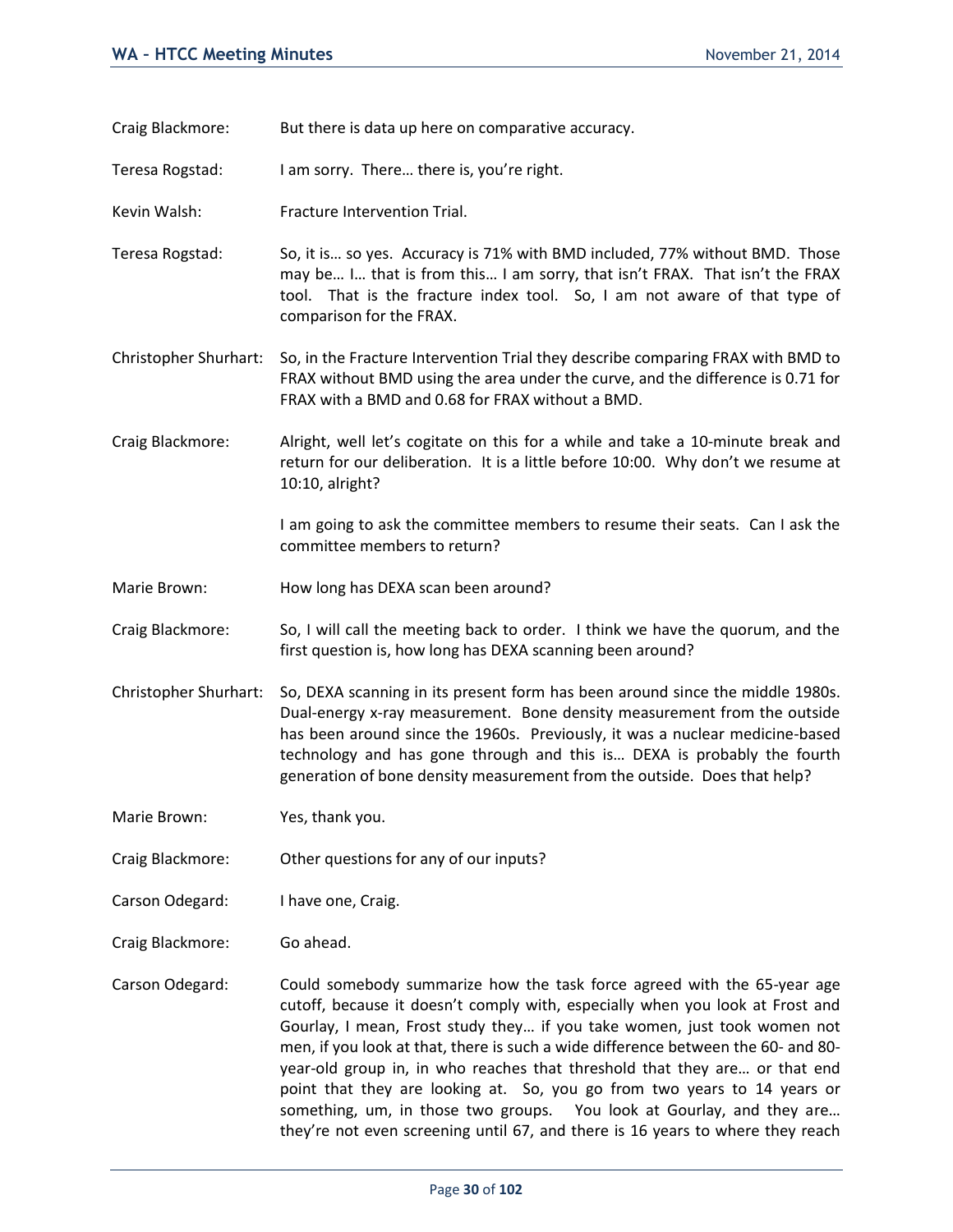that endpoint. So, I guess my question is, where… where did that number come from?

Craig Blackmore: Teri, do you want to take a shot at that?

Teresa Rogstad: I will give it a shot. Well, the… the Frost and the Gourlay studies were looking at… at… at screening intervals, so, how long you should wait before you do a second screen and the U.S. present… the taskforce didn't make any recommendations about that and it wasn't clear in the background report how they came up with the age 65 cutoff, except that for a 65-year-old white woman and no other risk factors, they have about a 9.3% 10-year risk of major osteoporotic fracture and presumably that was… that was considered sufficient to screen.

- Christopher Shurhart: The USPSTF did look at a number of alternative, and this is sort of deep in the wood… in the weeds here of the report on, on I believe, on screening for osteoporosis from USPSTF. They looked at a couple of other models for risk, including one that has been around called the OST and the score model and looked at the discriminatory ability of those. They weren't that much different from the FRAX threshold at 9.3% when… when they used an equivalent to assess a hip BMD at -2.5, and in the fine print, as I recall it, and I… I could be wrong, there is some mention of the fact that the committee felt that the FRAX tool would be the best tool to peg a criterion on because of its more generalized applicability. FRAX was created with 10 large cohorts to create the model and 12 large cohorts to validate the model, and all in all, about 250,000 patients on each side of that. So, my understanding is that it was based a bit on the… the generalizability and the robustness of the FRAX model, but that is all. There… there wasn't any… any other kind of analysis like this, as far as I know.
- Kevin Walsh: OK, was that FRAX with the BMD or without?
- Christopher Shurhart: That was FRAX with…

Marie Brown: With the BMD.

- Christopher Shurhart: …no. This, because this would have been a criterion. That would have been FRAX without BMD, I believe. I will double check for you, because I can find… I can find the right [inaudible].
- Marie Brown: OK.

Kevin Walsh: Thank you.

Craig Blackmore: So, every time we tackle a question, one of these technology assessments, they are different and they are all challenging in their own ways. This… this one is different in the sense that we are dealing with a very common and important clinical and public health issue, and one for which there is treatment that is effective, albeit not perfect, but we aren't asked really to look at the treatment. We are asked to look at how we identify people to use that treatment, whether it is by this DEXA scanning or whether it is by some… something… a model like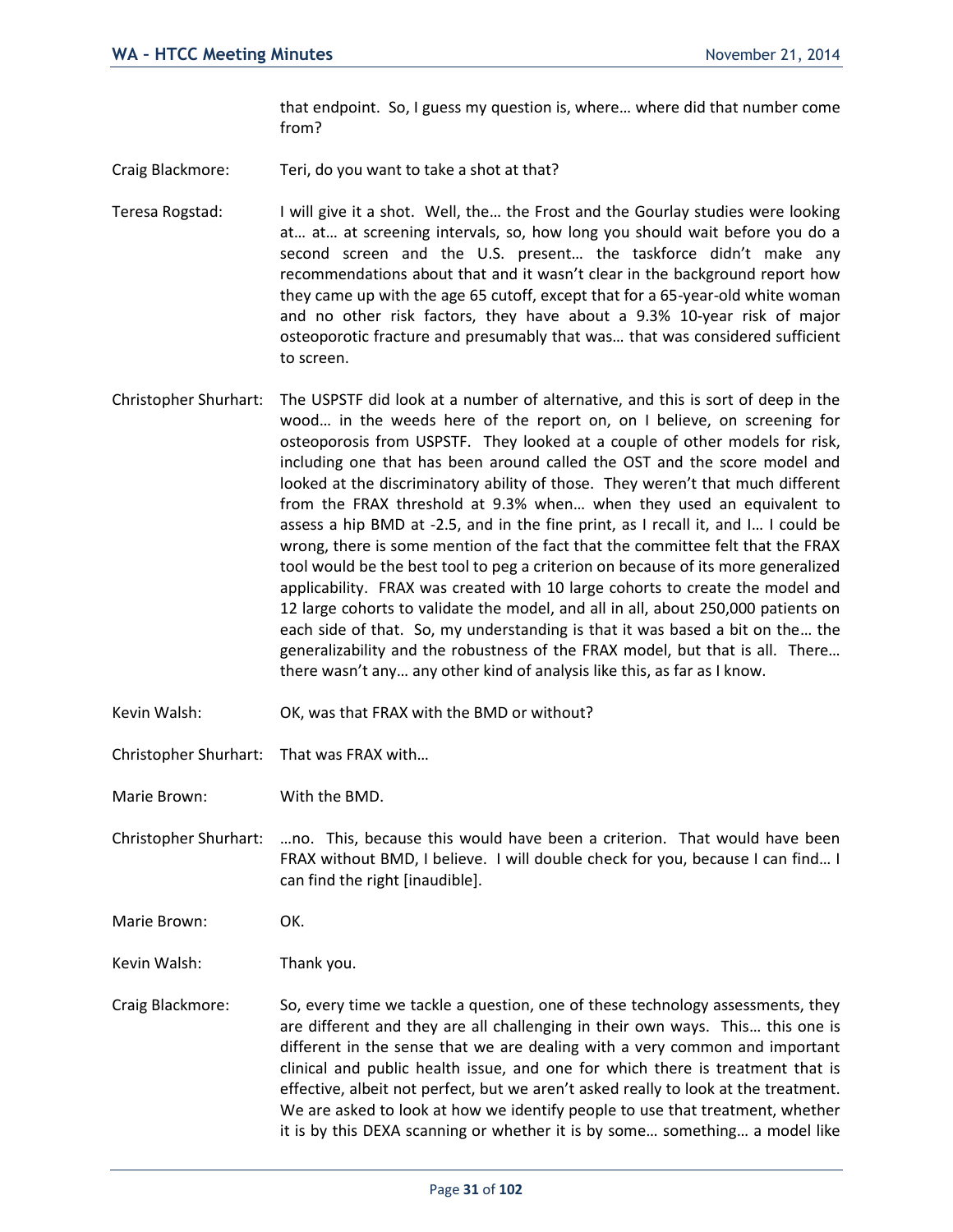the FRAX. We have to understand the treatment, because we have to understand what aspects of the risk identification is important, and to do that, we have to understand what and when the treatment works, but our question is really fairly narrow. It is when do we use DEXA? And really, when does DEXA add incremental value to free, simple, other approaches, like the… the FRAX being the predominant one?

So, it is a twist, and I guess at this point, I would like to get a sense from one or more members of the committee on how it is coming together or where to start from so that we can identify maybe there are some areas that we are pretty confident about and other areas that maybe we need a little more discussion. So, does anybody want to take a stab at trying to put all this into context to get us started?

- Michelle Simon: I don't know if I am ready for all that, but I do... I do want to just share some of my thoughts and what I'm… I'm puzzled by and I am struggling with. There is an assumption here that bone mineral density, the measurement of that decreases fracture risk, and I'm not sure that that is actually proven out. I think that the tests that we have here, a DEXA scan, does probably accurately represent bone mineral density, but if you think about bone strength, I mean, there are a lot of factors that would go into it, elasticity, you know, tensile strength. There are many things that would confer that a bone would resist a fracture, you know, when a person falls. So, I think that this test is probably inadequate for what we think it is doing, and I think if we look at some of the studies showing that even when people get treated with bisphosphonates, which are, you know, decreasing osteoelastic ability, so you are getting a denser bone, they are still getting fractures. So, in a little bit… in a way, it is kind of a red herring, in my mind. So, I'm… I'm not certain that the money spent on this test is actually well spent and we should probably take a step back and look at other things that really determine fracture risk for people, and that is very multifactorial. So, that is where I am at.
- Craig Blackmore: Anybody else want to comment?
- Chris Standaert: Yeah, I mean, I agree. It is difficult, and I think we weren't… we aren't actually looking at DEXA compared to other things. So, we aren't looking at DEXA compared to FRAX. We aren't given this report in the… the way things were structured wasn't structured in a way to say what is a relative benefit of DEXA versus FRAX versus fracture index versus whatever? We don't have that data. We have this, but that wasn't part of the study. That wasn't the intent of the report. So, we are looking at DEXA in isolation and trying… and I'm trying to, in my head, sort through how it… it is changing outcomes on fracture and even fractures are busy. You're getting a fall risk and all this stuff, and are you better off with fall prevention things? You are better off with bone mineral density things? Are you better off with making people stronger so they don't fall so easily and bounce? I mean that whole thing tumbles in my head as to what you're really trying to do, but it looks like it is sort of universally accepted by payers and by the Preventive Taskforce and by CMS, but it is difficult to see, almost Kevin's question, how did this get to be the thing that everybody is using as a way to base this, and there is always some, almost, I don't know, false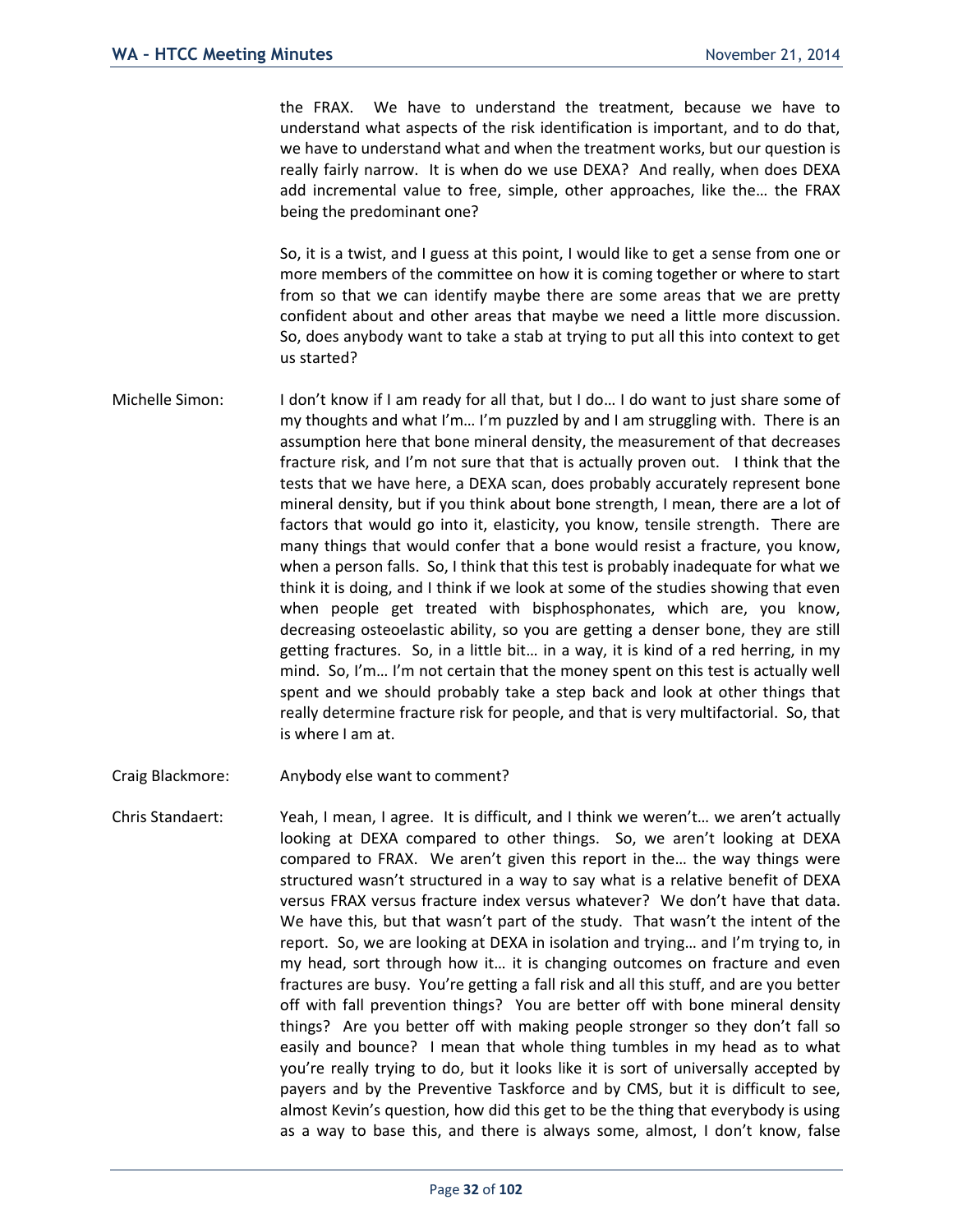security in a number because you think the number means something, but the number doesn't mean what you think it means. Then it is… it is… I mean I deal with back pain. So, I look at hemorrhoids all day long—hemorrhoids and back pain are really difficult, right? Just because you can see it doesn't mean that that is a problem or that it is a thing and… and you… and many bad things happen to people because of what their MRI looks like that don't help them, so.

- Kevin Walsh: Can I just get a clarification? When I read key question one, it doesn't assume that we are talking about DEXA. It… it says screening. All the subsequent questions are im-… imply that we are looking at DEXA. So, just for the sake of this discussion, should I shut up about FRAX and just accept that we are talking about DEXA here and that it is a given?
- Teresa Rogstad: Could I comment on that?
- Craig Blackmore: Yeah.
- Teresa Rogstad: DEXA is for assessing low bone mass, and FRAX is predicting fracture. So, they… they serve two different purposes.
- Craig Blackmore: I thought you said DEXA would… DEXA wasn't… DEXA is stratified to predict fracture… fracture risk.
- Teresa Rogstad: Well, it has been… it has been found to be a good… that bone mineral density has been found to be a predictor of fracture risk, but DEXA scanning is performed to determine low bone mass, and the best… the best prediction of fracture risk, at that point then, is to combine that information with other risk factors.
- Craig Blackmore: So, so…
- Teresa Rogstad: But, but… with that being said, it would have been nice if we had found studies that compared fracture prediction…
- Richard Phillips: Mm-hmm.
- Teresa Rogstad: …based on everything minus BMD and fracture prediction with BMD added in, and we… there doesn't seem to be anything.
- Craig Blackmore: So, in answer to Kevin's question, the key questions are directed at technologies to assess bone mineral density, which doesn't include FRAX, and of the ones you looked at, the only one there where there was any real information was DEXA. So, we are looking at DEXA.

Kevin Walsh: Thank you.

Teresa Rogstad: Well… well… actually the PICO statement restricted the intervention to DEXA scanning, just because it is standard.

Craig Blackmore: OK.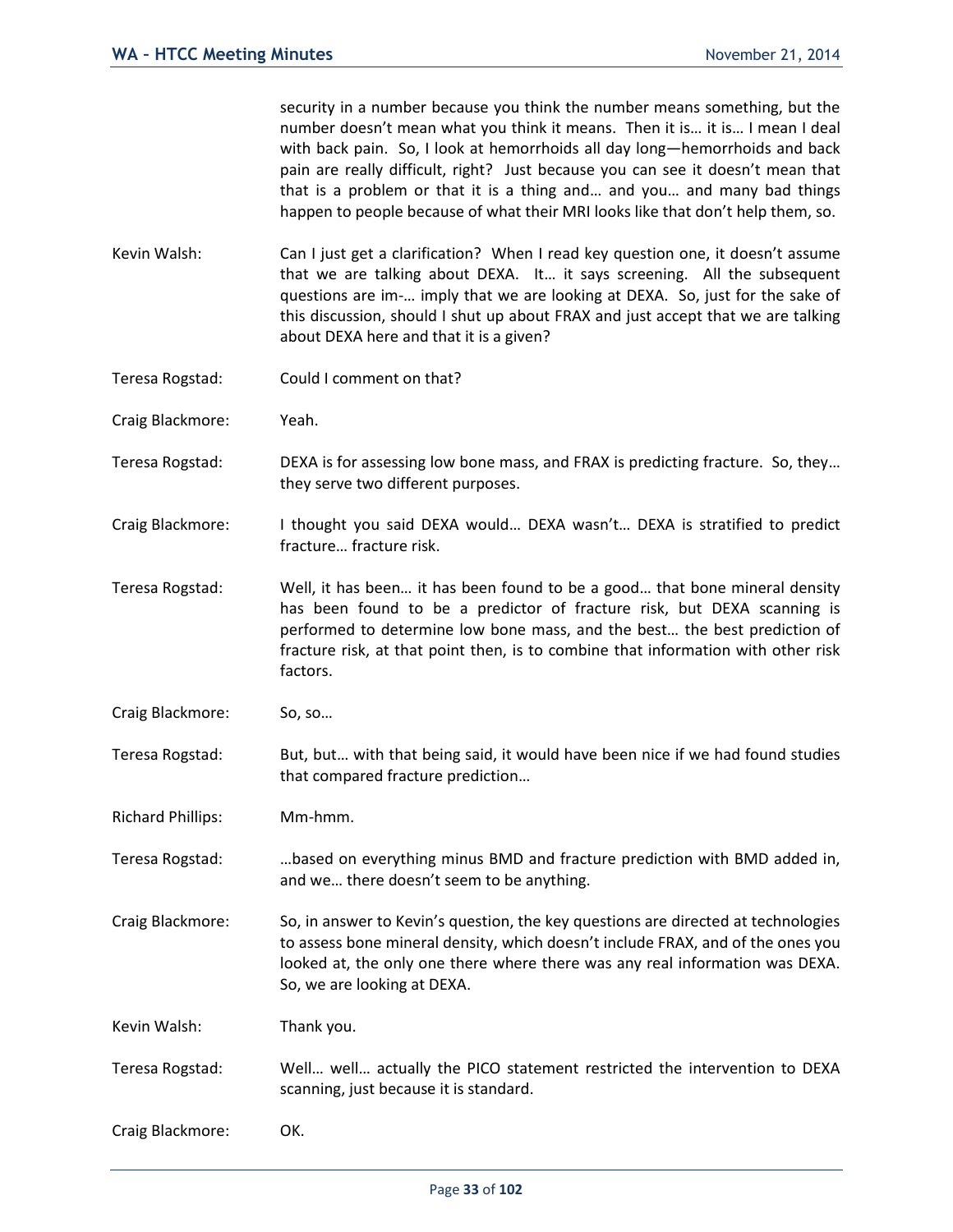Teresa Rogstad: And that… and, you know, the definitions of osteoporosis are based on DEXA scores. Kevin Walsh: OK. Craig Blackmore: So, we are looking at DEXA. Kevin Walsh: Right. I cannot go up river. Craig Blackmore: Alright, other thoughts? Marie Brown: I think at this point, DEXA screening is built into EPIC as one of the... I know... but, it is one of the things… it's one of the quality measures. Craig Blackmore: It is… it is an external quality measure. Kevin Walsh: It doesn't matter. Marie Brown: I mean, I know. I know. I am just contributing the context of which this decision is. Kevin Walsh: Can… I want to ask a question of our clinical expert. I am just trying to think of how this stuff is used. So, say you have a patient who has a FRAX score that would indicate they are at high risk for fracture but you either don't have a DEXA scan or you have an equivocal DEXA scan, how are you going to counsel that patient? Christopher Shurhart: So, you are speaking about FRAX with a bone mineral density test versus without a bone density? Kevin Walsh: No. I am saying you... you have a patient who has a FRAX and either you have... don't have a bone density scan yet, or you have one that is equivocal. Christopher Shurhart: Alright, I am still… I want to make sure I'm hearing you correctly. The patient has a FRAX or a fracture? Kevin Walsh: Has a FRAX. Christopher Shurhart: FRAX. Kevin Walsh: A FRAX score... Christopher Shurhart: OK. Kevin Walsh: …that would indicate they are at increased risk for fracture… Christopher Shurhart: OK.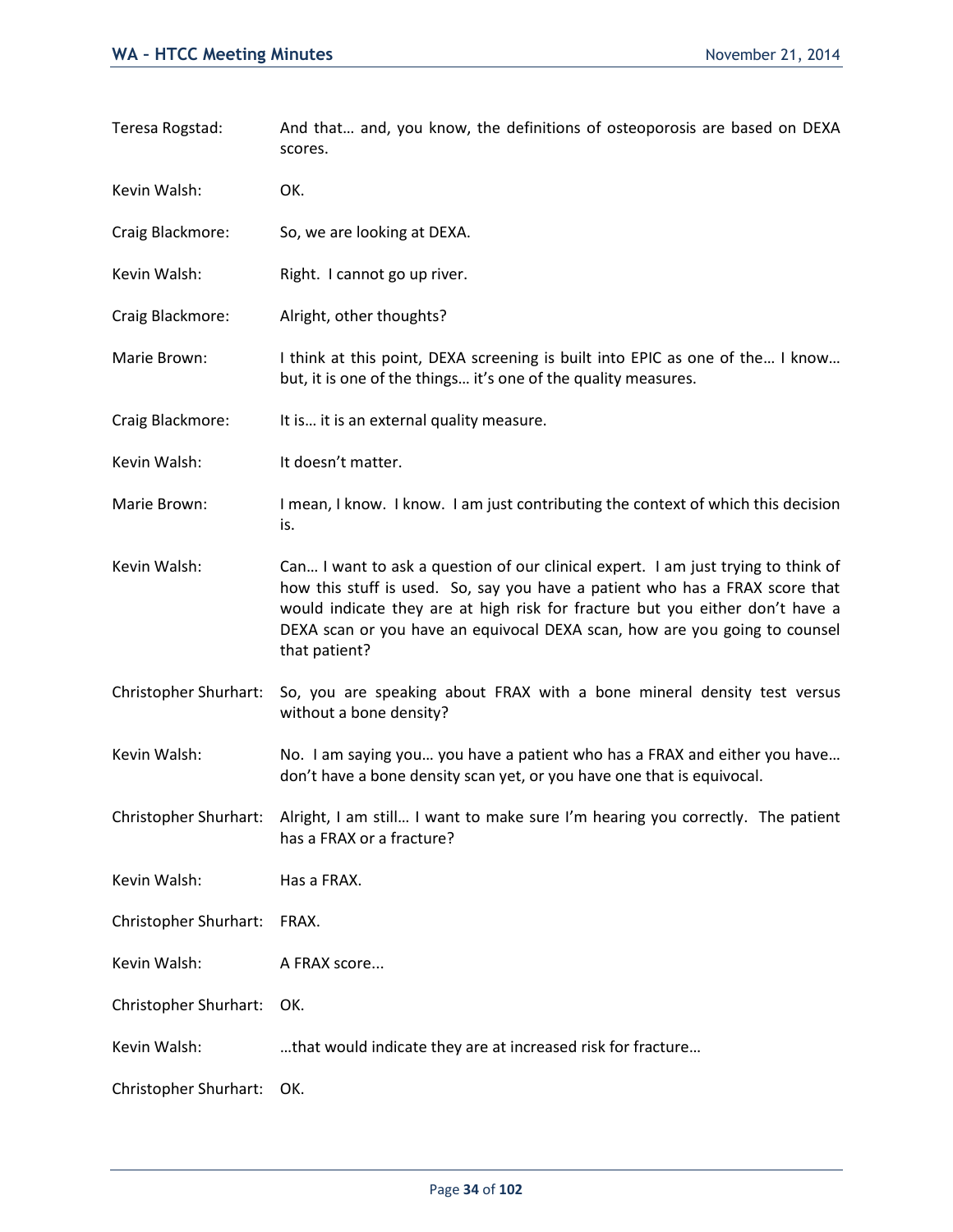- Kevin Walsh: … …and they either have... don't... you either don't have a... so the two situations, one you don't have a, a BMD…
- Christopher Shurhart: Yes.
- Kevin Walsh: …or two, you have a BMD that is equivocal.
- Christopher Shurhart: Yes.
- Kevin Walsh: What, what happens in that clinical scenario?
- Christopher Shurhart: Well, we will talk about here in the United States, because FRAX really only gives us numbers for fracture risks, doesn't tell us about treatment thresholds. That is actually specific for particular circumstances around the world and, in fact, the WHO is very… stresses that. Each country sort of developed its treatment thresholds, and the U.S. has theirs. So, you know, the… the first disclosure is, I am a… I do osteoporosis every day and I see bone densities every day. So, I rarely operate without bone density. If… but I can give you a corollary, and the corollary is, if I have a patient who comes in with multiple risk factors for fracture and has had a compression fracture of the spine, if you told me that I could not have a bone density test, I would say, OK, I will treat this patient. That is a high-risk patient. That's a little on the edge of your question. I personally if… if I didn't have access to a DEXA machine and I used FRAX with BMI to calculate fracture risk, I would be happy with that, and there are many places around the world where that happens, since the access to DEXA here is quite substantial, and many places around the world there isn't that access. Does that help?
- Kevin Walsh: Yeah, thank you.
- Chris Standaert: But if you had that patient and you had, you know, a high risk for fracture on the FRAX and actually had a fracture…
- Christopher Shurhart: Yes.
- Chris Standaert: …right, and we are too… I think in here someone said if they have a fracture they… they meet the diagnosis already. You don't even need a…
- Christopher Shurhart: Right, that is called a…
- Chris Standaert: …a DEXA.
- Christopher Shurhart: …clinical osteoporosis, right.
- Chris Standaert: When I see compression fractures, they all get DEXAs. In fact, they get lots of DEXAs.
- Christopher Shurhart: Right.
- Chris Standaert: They get them all the time.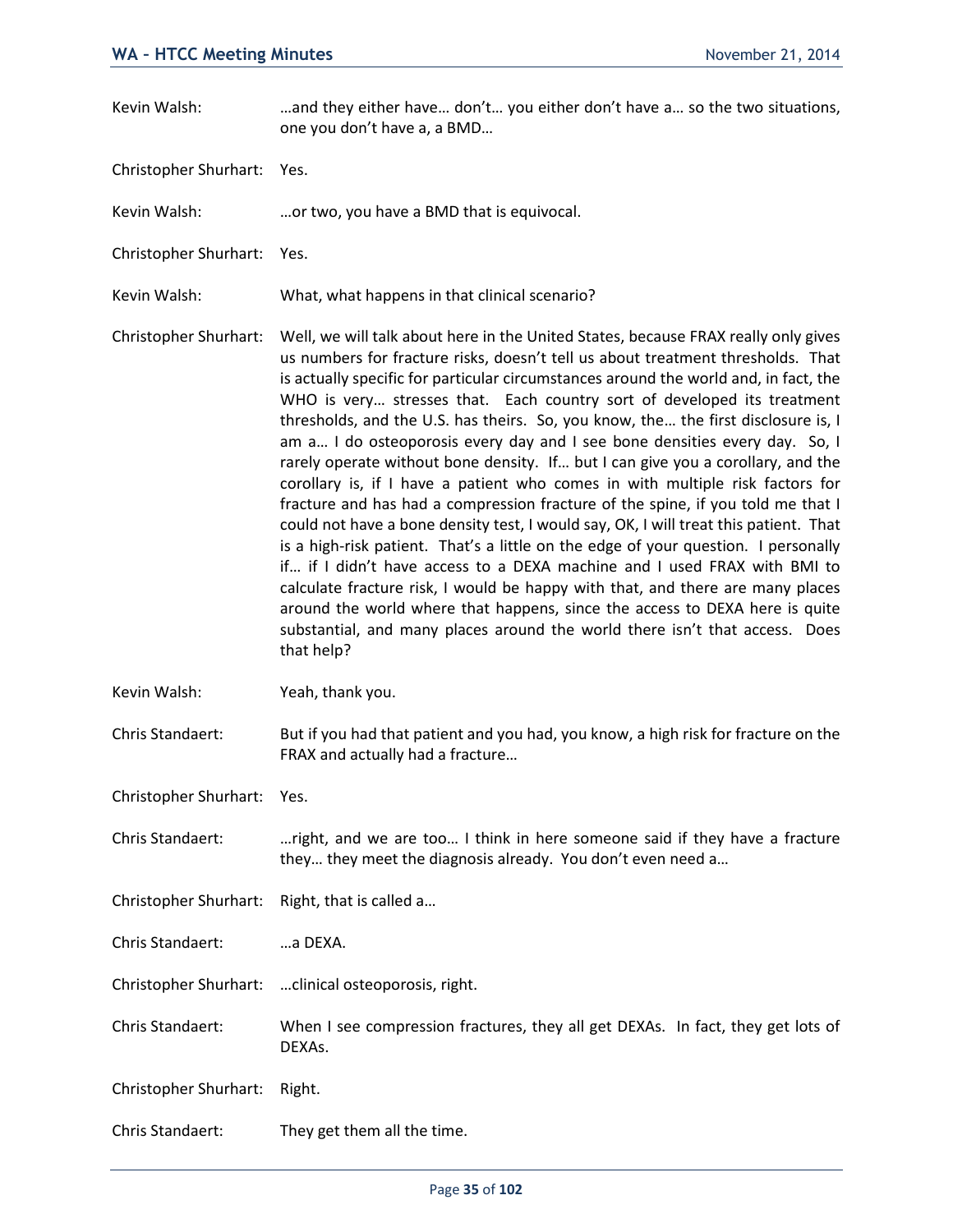| Christopher Shurhart:    | Right.                                                                                                                                                                                                                                                                                                                                                                                                 |
|--------------------------|--------------------------------------------------------------------------------------------------------------------------------------------------------------------------------------------------------------------------------------------------------------------------------------------------------------------------------------------------------------------------------------------------------|
| Chris Standaert:         | Every year and but they already had the diagnosis, because it broke. You<br>don't even need the DEXA.                                                                                                                                                                                                                                                                                                  |
| Christopher Shurhart:    | Right                                                                                                                                                                                                                                                                                                                                                                                                  |
| Chris Standaert:         | So, if you have this person who has a high score on a a sort of a, you know, a<br>FRAX indicative of a high risk of fracture with a known fracture, and you get a<br>DEXA and the DEXA is, you know, normal                                                                                                                                                                                            |
| Christopher Shurhart:    | Yes.                                                                                                                                                                                                                                                                                                                                                                                                   |
| Chris Standaert:         | do you still you cannot just you you have to treat them.                                                                                                                                                                                                                                                                                                                                               |
| Christopher Shurhart:    | No. In that case, if the DEXA was stone cold normal, I would be thinking twice<br>or three times about that I would be                                                                                                                                                                                                                                                                                 |
| Chris Standaert:         | About treating them?                                                                                                                                                                                                                                                                                                                                                                                   |
| Christopher Shurhart:    | yes, right, if, if every single site                                                                                                                                                                                                                                                                                                                                                                   |
| Chris Standaert:         | But if you know they already broke.                                                                                                                                                                                                                                                                                                                                                                    |
| Christopher Shurhart:    | that I measured was normal, because sometimes bones break, and it's not<br>because of an abnormality in bone strength, right? So, distribution of loads that<br>will break bones, sometimes normal bones break under abnormal loads.                                                                                                                                                                   |
| Kevin Walsh:             | But that, I mean, that's, that's probably an unusual situation.                                                                                                                                                                                                                                                                                                                                        |
| Chris Standaert:         | [inaudible]                                                                                                                                                                                                                                                                                                                                                                                            |
| Kevin Walsh:             | That isn't considered normal. I am I am thinking more along the lines where<br>they have an equivocal, like like a T-score of -1. Yeah, something like that.                                                                                                                                                                                                                                           |
| Christopher Shurhart:    | That would be a risk-factor based model, right, so it would be the accumulation<br>of risk factors for someone with osteopenia and a fracture, but generally,<br>someone who had a T-score between -1 and -2.49, so below the osteoporosis<br>threshold, but not normal, and had a compression fracture with even one risk<br>factor for fracture, smoking or steroids, I would treating that patient. |
| Kevin Walsh:             | What about the same scenario without a fracture?                                                                                                                                                                                                                                                                                                                                                       |
| Christopher Shurhart:    | I I would be looking for an underlying, correctable cause of osteoporosis more<br>deeply before I went and treated that patient. I would look for some other<br>metabolic problem that is not osteoporosis causing decreased bone strength.                                                                                                                                                            |
| <b>Richard Phillips:</b> | I have a question, just to clarify. I am I am having a little bit of a problem with<br>this. So, it gets back to what Chris brought up about the sensitivity, specificity of                                                                                                                                                                                                                           |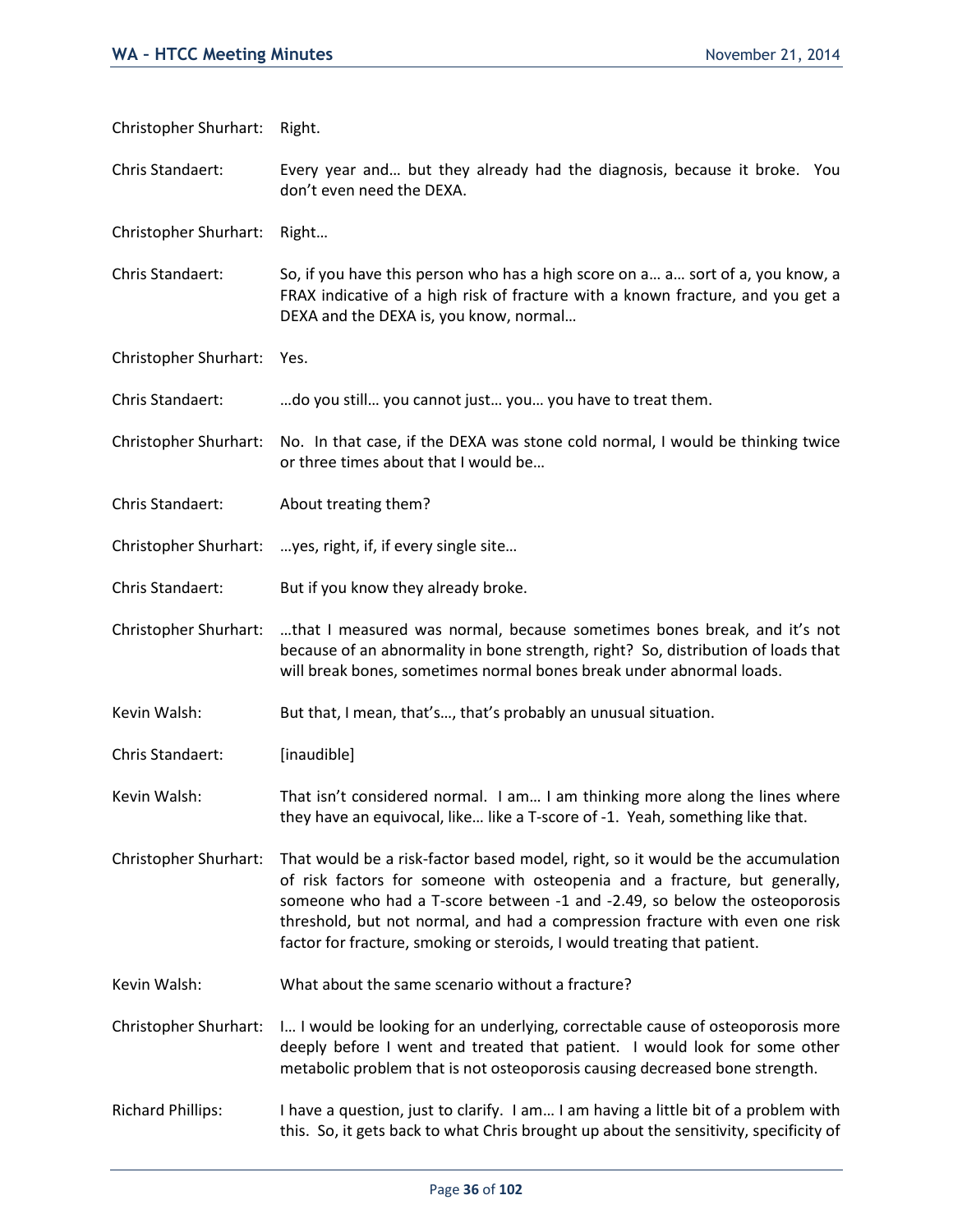a screening test and how this thing really doesn't fit in with this sort of… the model just doesn't fit in with it and I, you know, it seems to me that you can identify 90% of the patients. I may be wrong. I'm not a… I don't practice family practice, and I don't see these patients, but it seems to me you are going to see a lot of these patients by identifying their high risks right up front, and it makes me wonder why is it even necessary to do the study, screening study when you can probably predict 90% of the time and, you know, if we are trying to make a recommendation for doing a screening study, I would like to think that it is going to have some sensitivity, specificity tied to it, and I wonder if you could comment upon that, as to whether it is really… do… how necessary do you find it in the identification of these patients for treatment?

- Craig Blackmore: So, maybe I will… maybe I will jump in a little, because there has been a lot of talk about sensitivity and specificity. So, accuracy and sensitivity and specificity are based on a binary outcome, the presence or absence of a disease and how good your test is at detecting that, and unfortunately in this case, we aren't dealing with the detection of a disease. We are dealing with identifying the probability of an event occurring in the future. So, a positive DEXA scan doesn't, positive meaning -2.5 or whatever it is, doesn't mean that you have a fracture and it doesn't mean you will develop a fracture. It means you are at a somewhat higher risk of developing a fracture. So, sensitivity and specificity for a current event or an event in a short timeframe would be abysmal, because the test is only going to say your risk is 15% or something. So, sensitivity and specificity, you can sort of force it into this construct, but really what you need to understand is how good it is at stratifying. How good… if it says the risk is 20%, what are the error bars on that risk in a given population, which I think we do have. So, we, you know, we have information about the diagnostic ability of the scale or of the DEXA, even if it isn't in the format we are used to looking at and… and… and the area under the curves that are given, again, are not necessarily that clinically relevant because it's not a binary outcome. Maybe I will leave it at that.
- Christopher Shurhart: So, you're really asking how it adds additional actionable information. Is that essentially the question?
- Richard Phillips: How… how it is critical, you know, and what percent… and maybe this isn't a fair thing to say, but do you… do you really need the test in order to basically treat patients? It seems to me you are going to identify the high-risk patients fairly easily.
- Christopher Shurhart: Right. I think there's really… I like to think of two out… outcomes for treatment, right, and the first and gold standard is fracture prevention, and… and the second is conservation of bone mass. We all lose bone over time, and the less bone you have, this is, this is kind of, I think getting to some of that gradient of risk things that… that are more intrinsic to DEXA measurement than sensitivity and specificity, the lower the bone mass, the higher the risk for fracture, and it is true that most people with osteoporosis over a short period of time do not have fractures. The lifetime probability, you know, at age 50 with a T-score of -2.5 is 35 to 40%. So, only half of patients have fractures. That means maybe more than half don't. So, we are trying to reduce that probability and not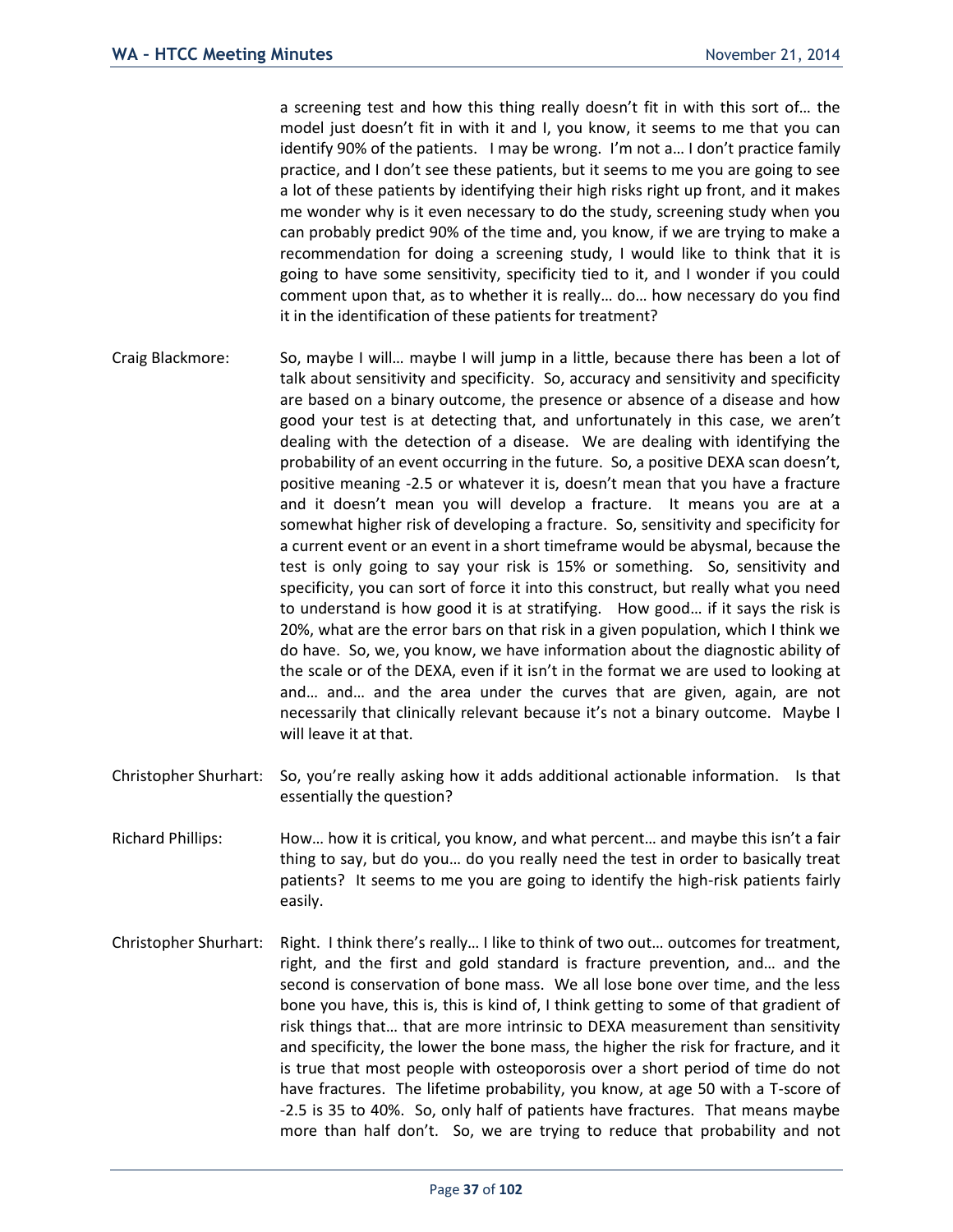eliminate the risk for fractures. Using the test for me, as a… as a practitioner, helps me discriminate… there is a difference in my mind between a set of risk factors for a patient and a T-score of -1.1, and a set of risk… same set of risk factors for the same patient and a T-score of -2.4, and there is a gradient of risk there. There is some difference in risk relationship between those two [inaudible].

- Richard Phillips: Well that makes my point is that using this as a screening test doesn't seem to make sense. In other words, you're going to make the… see the patient first, then make the decision to put… give the test rather than use it as a screening test because of a patient's age. Does that make sense? Am I… maybe I am wrong.
- Teresa Rogstad: Well, it… it would still be a screening test because you are… you can screen in a high-risk patient or population. It is considered screening test, because you don't have signs or symptoms of osteoporosis. If a fracture had occurred, then it isn't a screening test, but if no fracture has occurred, it is still a screening test, even if there are risk factors.
- Richard Phillips: But as it is set up right now, the screening test is for every woman over the age of 65. That's the recommendation, and that seems to me to be pretty liberal for but maybe… maybe I am wrong. Don't get me wrong. I may be wrong about that, but it seems to me that it is being used as a screening test sort of generically.
- Teresa Rogstad: Well, then in that case the risk factor would be age. So, it is still a high-risk population, or could be considered such. I… I also found that sort of the study that seems to be cited a lot regarding the predictability of bone mineral density and what that study found was that spine osteoporosis has a… is associated with a relative risk of 2.3 for a spine fracture and osteoporosis in the hip is associated with a relative risk of 2.6 for hip fracture. So, that gives you some sense of how accurate a predictor it is.
- Richard Phillips: Alright.
- Kevin Walsh: Can I ask kind of the reverse question? So say, you... we know that age is a risk... is a risk factor, but say you have a patient who is 65 or 60… 60 whatever who has, with the exception of age has no other risk factors, um, and has a… and then… I guess what I am getting at is… so how… how effective is the FRAX tool at discriminating patients who are at higher risk versus lower? So, what we have heard is that for patients 65 and over, in general, there is approximately a 10% risk of them having a fracture in the next 10 years is that… is that correct?

Christopher Shurhart: Correct.

Kevin Walsh: So, and... and what we are talking about is using the DEXA scan to try and stratify patients as to whether they are more likely to be… to have the fracture versus less likely to have the fracture, and so… I guess what I am curious about is, how do you use the FRAX in that situation? Is it… is it useless if the patient has no other risk factors and the DEXA is the only thing you have to go on, or…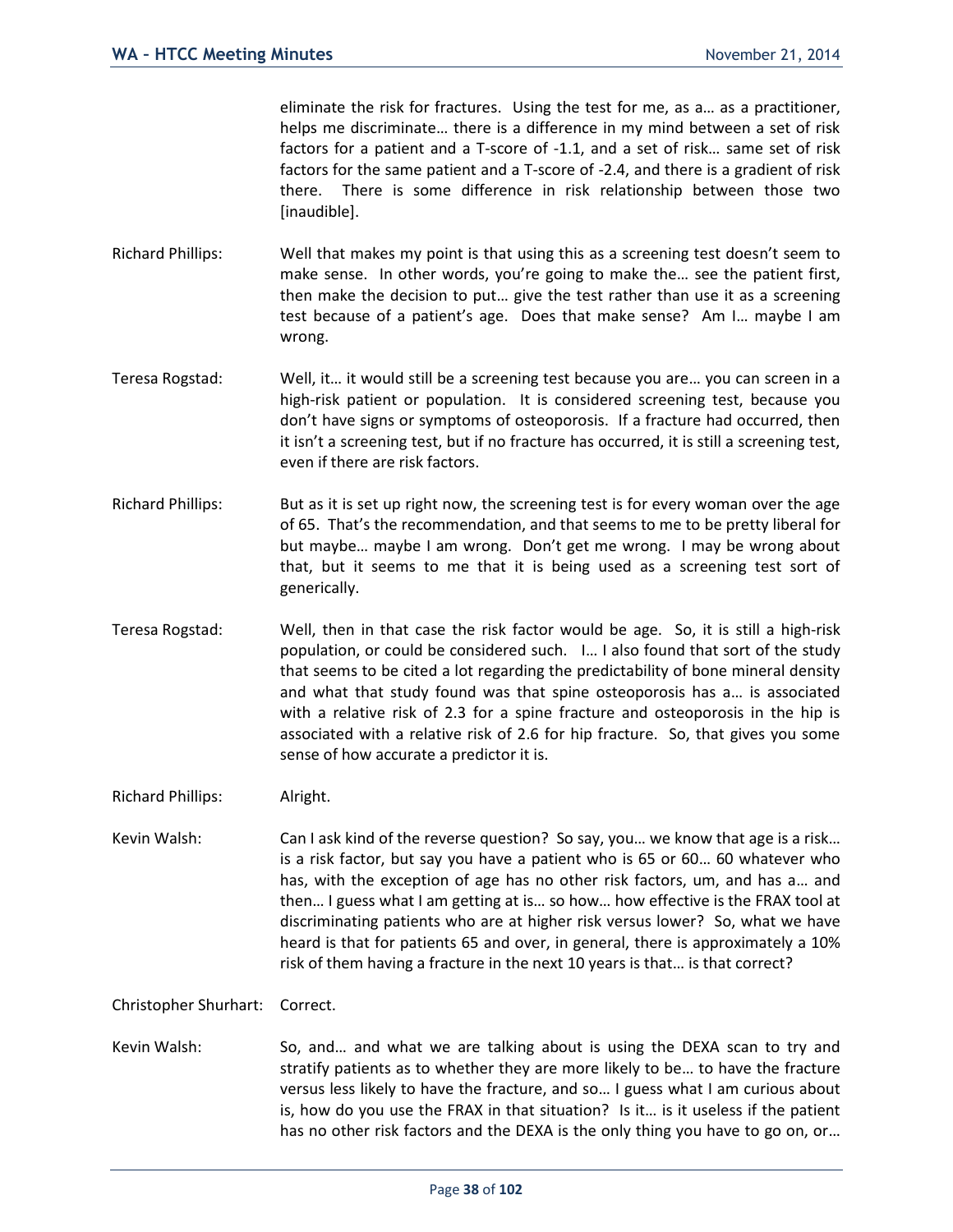or is the DEXA only offering you a marginal benefit over the FRAX for a 65-yearold without any obvious risk factors?

- Christopher Shurhart: So, the DEXA scan, at age 65 let's say, verse… with FRAX versus without, and… and offering benefit. I think if you went to the FRAX tool, and I think Teri just punched it up, you would see differences in predicted risk. That would depend a bit on… so… so FRAX without bone density is driven by BMI. BMI is the surrogate for BMD, and it works very well for patients who have, as a surrogate, for patients who have normal or high BMI. When you start to get to lower BMIs, the ability of FRAX to predict risk is… is aided by the addition of BMD. So, thinner people, particularly as you get older, the fracture risk prediction is more accurate. Will, I'm not going to… I don't want to use the incorrect term, there is better fracture risk discrimination in patients who have BMI… BMD added to their FRAX calculation when they are thin versus it doesn't matter as much when they are of normal or high BMI. So, it is a bit of a complicated answer to the question, but there are a number of… lots of cohorts have been reanalyzed with FRAX and show the same propensity to increase fracture risk prediction in patients with low BMI.
- Kevin Walsh: OK, and that is a really interesting point that I don't think we heard anything about up to just now, and I am wondering, Teri, can you make any comment about discriminating those two sub… sub-cohorts, those with normal or… or above average BMI versus those of low BMI?
- Teresa Rogstad: No. I can't. I am afraid we didn't look at that.
- Craig Blackmore: Can I ask, Christine, can I ask you to put up slide #10 from the agency director's presentation? Maybe we can all turn to it, and I… I am going to make sure I understand what this table is showing me but it… it seems to indicate, slide 10, yeah. That is it. This seems to indicate the ability of the BMD measurement to differentiate among risk in women of different ages both with and without risk factors.
- Teresa Rogstad: That… that is… I did that slide, and this is for a weight of… I want to say 70 kilos and I think 5'4" in a female. So, I didn't use a… a lower BMI for this, but… but I put that… those parameters in, age 65, for the different ages using the BMD and then not using the BMD for each of those T-scores. So, that is what that… that shows.
- Craig Blackmore: So it maybe gives a little bit of a visual idea of the ability of the BMI to contribute, you know, versus… zero versus one risk factor from the FRAX and how the BMI fits in.

Teresa Rogstad: BMD.

Craig Blackmore: BMD, sorry, BMD.

Kevin Walsh: Yeah, this… this slide underwhelms me.

Christopher Shurhart: Just pointing out… trying to answer the question.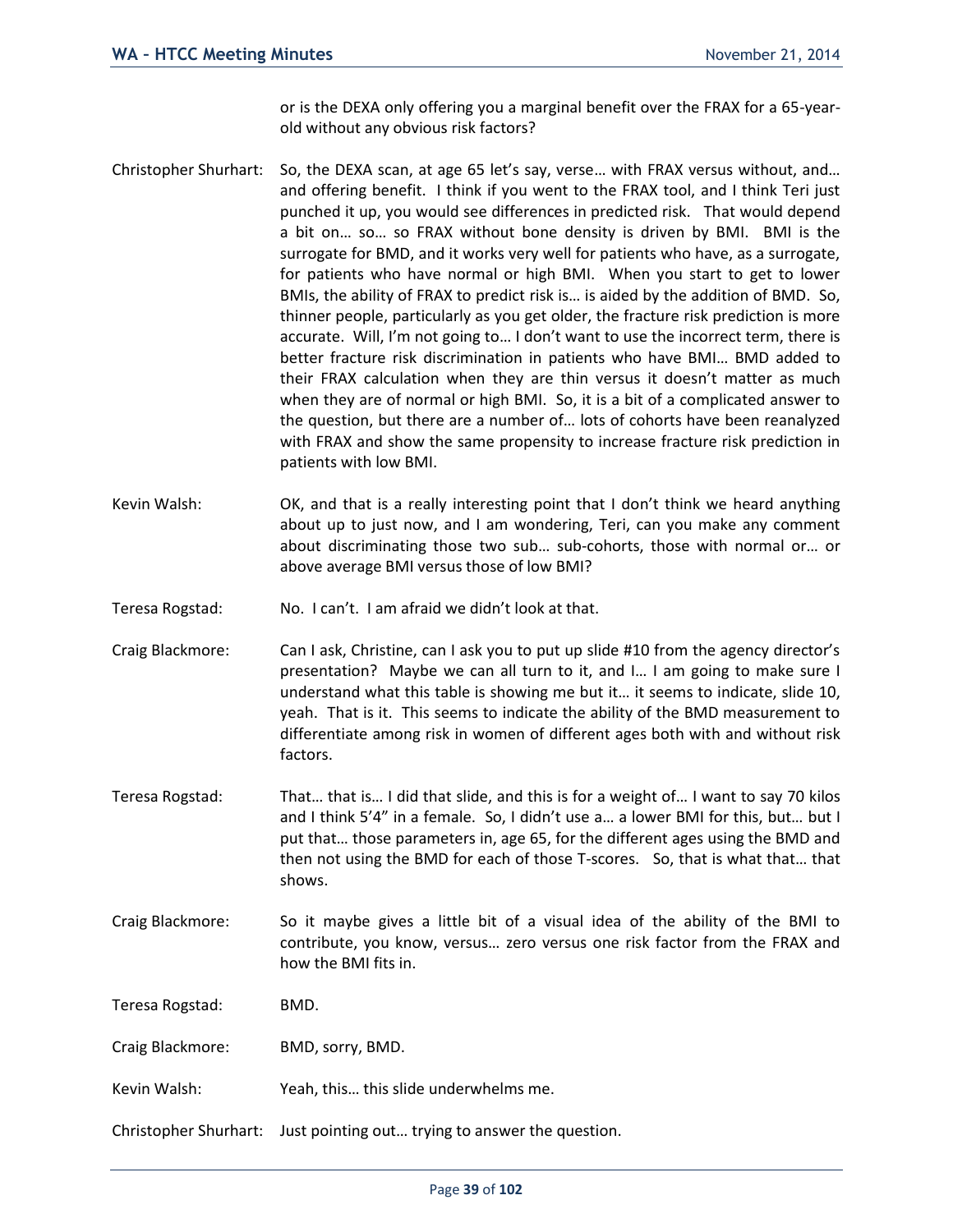- Kevin Walsh: Well, it is because it is expressed in absolute risk instead of relative risk. So, right away you have taken away some of the power of obfuscation.
- Chris Standaert: This is a… this is a modeling thing. This isn't… this is modeled off of data they have. This isn't actual data. This is a modeling.
- Teresa Rogstad: This is modeling using a tool.
- Chris Standaert: Computer deal, and then you get into question of how often somebody with no risk factors whatsoever has a T-score of less than 2.5, which is probably not very often that they have zero risk factors, I would assume. I don't know.

Christopher Shurhart: The risk factors can relate to bone density or bone quantity.

- Chris Standaert: Mm-hmm.
- Christopher Shurhart; But many risk factors relate to bone quality, specifically things like microarchitecture, bone mineral metabolism. Bone density compresses a lot of information…
- Chris Standaert: Mm-hmm.
- Christopher Shurhart: …so to speak about bone into a two-dimensional assessment and it is very clear that factors of bone quality that are not… that are somehow either not obtained or filtered out in that compression…
- Chris Standaert: Mm-hmm.
- Christopher Shurhart: …of bone density impact risk, and those are quality… those can be quality factors that contribute to strength nonetheless.
- Teresa Rogstad: To respond to your point, Kevin, about the… the sort of obfuscation… it is a hard word to say, of using the risks this way, I mean, part of the reason I chose this was because if you look at the absolute risk based on these various conditions and ages, I was struck by the fact that it is less than 10%, and so to me, that discussion with the patient is a little bit different, it is more of a shared decision-making discussion given that low absolute risk. So, to me, I… I purposely did it that way, because I thought we are talking about a 10% risk, at most, over a 10-year span and… and that, to me, warrants a pretty careful discussion with my patient about whether or not they want to take a bisphosphonate every day, set up for a half an hour, and then have a better than not chance of having GI distress. So… so I purposely put it that way for just to reflect that piece.
- Chris Standaert: I just have one question for the… the tracking of these and… and DEXAs over time, because I have a lot of patients who get a DEXA and they are treated for their osteoporosis or osteopenia associated with a fracture or without, and they are very anxious about whether or not that number will change when they get their DEXA next year, and they get it the next year, and they get it the next year,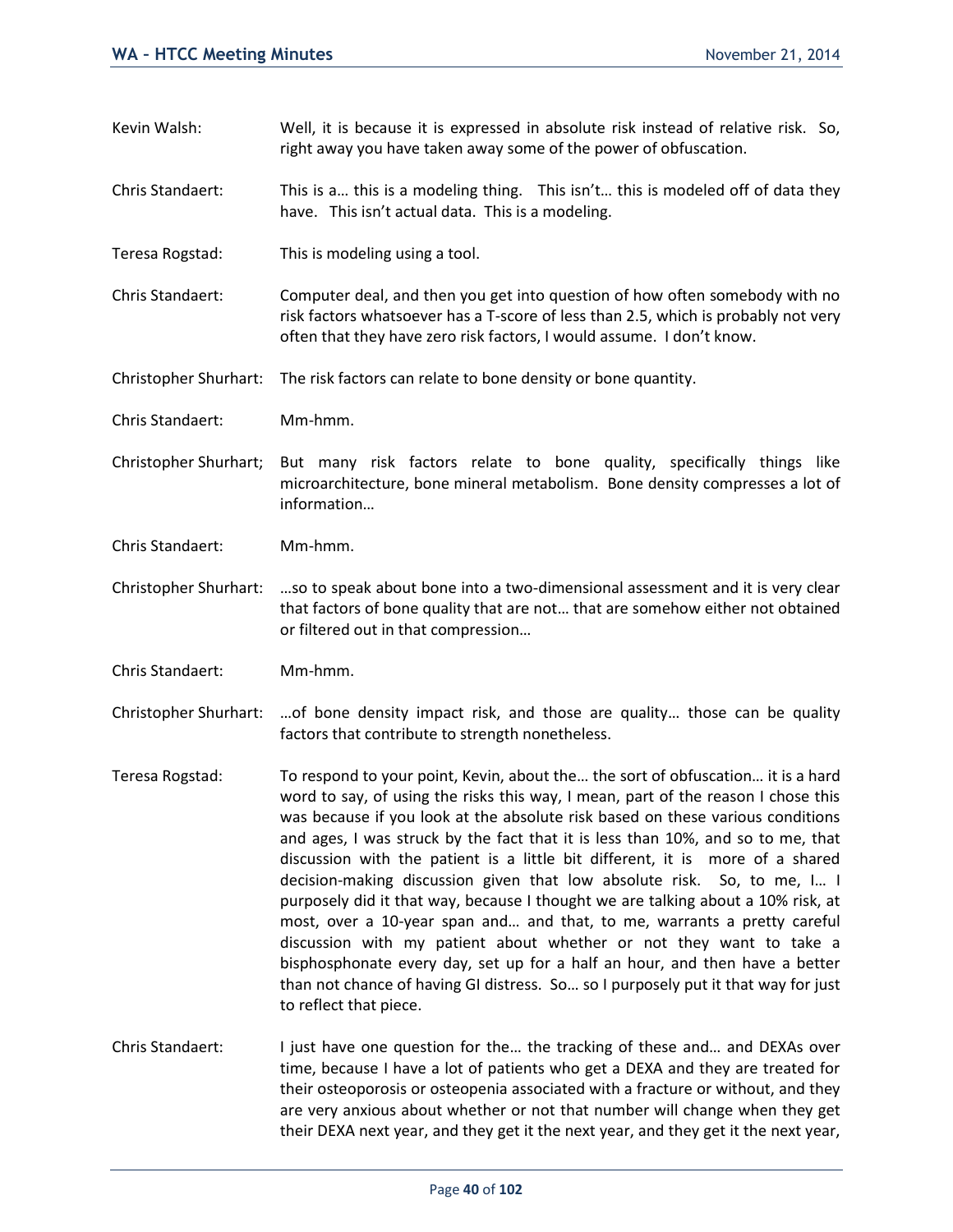and it changes 2%, 5%, 3%, 7%, 8%, and they are happy or they are despondent when they get their DEXA, and what I am getting from this is... that that doesn't really help anybody at all. It is a risk stratification tool, and it, again the treatment you are giving them isn't meant to necessarily alter the measurements on the DEXA. It's meant to alter their risk profile over time. Frankly, I don't think they understand that, and I don't think most of the people who are treating them are really putting it in those words if they understand it, but that is what is happening and people, again, they live on the number and, and it creates a lot of anxiety out there, I think. Do you find that in your practice?

- Christopher Shurhart: Yes. Yes. We are, you know, people are… like lots of, I mean, we are trained to do this, right? So, as physicians we are trained to do this. We want to… we want… we want to make sure we are doing the best thing for our patients and sometimes the thing we are doing isn't necessarily the best thing. So, the analogy I use with patients all the time is blood pressure, right? So, you come in to your doctor's office after you have started on your blood pressure medication for a month and your systolic blood pressure has gone down 13 points, and everybody is happy and the discriminatory ability of that to predict your reduced risk for stroke or kidney failure is not so much in that number, it is in the fact that you are taking the medication the way you are supposed to. So, we know this about bone density measurement, too, and… and now we are sort of talking about serial monitoring versus screening for patients who are on treatment. It is a little different story but the key thing for me, as a clinician, and maybe I am a little different, but is getting patients to understand that taking the treatment the right way, at least based on the results from the clinical trials, is what is going to reduce your risk for fracture, and yes, we are happy when your bone density stabilizes or goes up, which happens in probably 85% of cases. We aren't as happy when bone density declines, but ultimately we are trying to treat you so that nothing happens to you. You will not feel better. You will not look better. You will not have a fracture, or at least you will have a lower probability of a fracture.
- Craig Blackmore: OK. So, I'm still looking for a framework to address this problem but I think what we're hearing, and I want to find my key questions and make sure I'm on target is, where are the key, there they are. So, there's, yeah, so we are looking at all of these. So, the… the first issue… I'm going to just sort of lay these out and then we can talk about how to address it. The first issue is among sort of asymptomatic individuals do we reimburse for screening and with what frequency and in what sort of age groups, etc.? That's the first issue. The second issue is, among patients who have a fracture, so patients who are symptomatic from their osteoporosis or at least have clinical disease from their osteo… I won't say clinical disease. Patients who have a fracture, we'll leave it at that… what… what are we going to do with that group? And then a third question is around patients who have already been diagnosed and presumably are getting treatment, what would be the sort of follow-up interval, if any, for monitoring of serial testing as it list… as it's listed here? So, I think there's at least three distinct questions, and there may be that… that first question about screening includes both who and with what follow-up interval. So that's kind of a two-part. So, I think there's those three groups. Is that… does that resonate?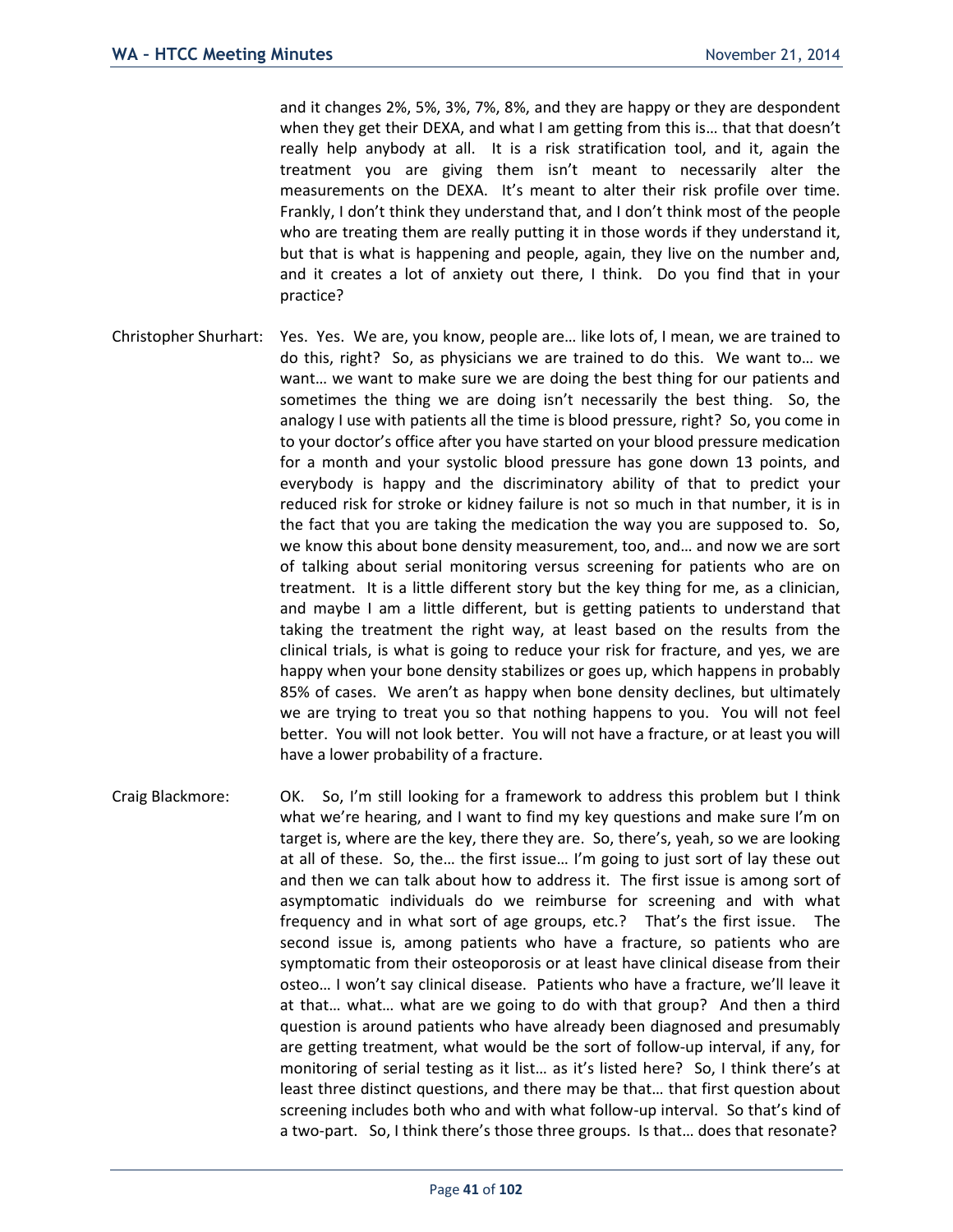- Kevin Walsh: I... you... you made a distinction between monitoring people with fractures and not and people without fractures.
- Craig Blackmore: So, there's… there's… if… if you think about it… if you think about screening, so supposing we say screening…
- Kevin Walsh: No. I'm talking about monitoring after.
- Craig Blackmore; Right.
- Kevin Walsh: So, I'm further downstream than that.
- Craig Blackmore: Oh, so there's, there's two parts…
- Kevin Walsh: Because you said…
- Craig Blackmore: …to monitoring. Right.
- Kevin Walsh: …you… you were talking about monitoring people with fractures as one group and then monitoring people without fractures as another group.
- Craig Blackmore: So, that might… that might be…
- Kevin Walsh: I don't think that's a real distinction. It might or might not. I mean, it's up to us.
- Craig Blackmore: OK. There… there's screening who and with, at what interval. There's imaging in patients who… who have a fracture. So, they meet the definition for having osteoporosis. Is there any incremental value?
- Kevin Walsh: Osteoporosis is based on your T-score, not a fracture.
- Craig Blackmore: Or in the presence of a fracture.
- Kevin Walsh: Right, but most of the information that we looked at was based on your T-score, not the presence of a fracture.
- Craig Blackmore: OK, so we can talk about that, but in terms of groups, one group is screening who and at what interval. The second group is do we fund DEXAs on individuals who already have osteoporosis defined by the presence of a fracture? And the third question is what… what is the, you know, what are we… either cover or not cover for patients who already have diagnosis of osteoporosis from whatever source? And do we allow for follow-up, reimburse for follow-up DEXAs in patients?
- Kevin Walsh: Well, I would broaden it to look at… at rescreening in general.
- Craig Blackmore: So, that's the first, first question is, do we allow screening?
- Kevin Walsh: Rescreening.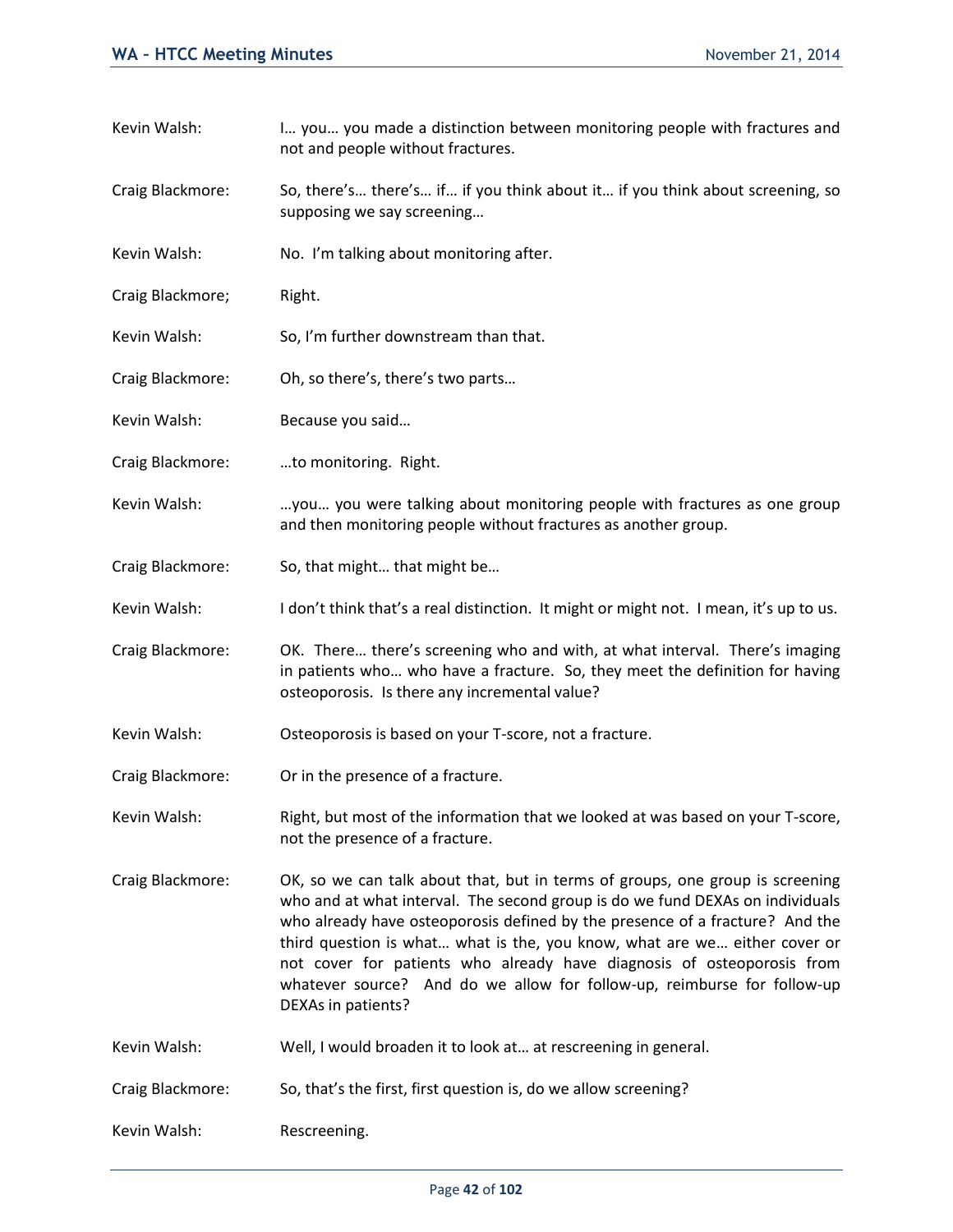Craig Blackmore: … and if so…

Kevin Walsh: Rescreening.

Craig Blackmore: …yes, and at what interval? So, that's rescreening.

Kevin Walsh: OK. You're... you're bunching screening and rescreening together as one question.

- Craig Blackmore: Yeah, screening means you… you do a test and then usually in a screening program you repeat that test at some defined interval. So, we would talk about what that would look like. Maybe it would be one only. Maybe it would be a second one at some number of years depending on all these factors, but they're… you're still screening. You're still doing the DEXA scan on people who are asymptomatic to identify their risk, and then a second group is people who meet the definition of osteoporosis because of a fracture, what would be the appropriate use of DEXA in that group? And the third group is people who have already… were already treated, in essence, for osteoporosis diagnosed by either a fracture or… or their T-score, if they're being treated, what would be the appropriate follow-up interval to basically assess success of treatment, if any?
- Chris Standaert: I guess I have one other question, and I guess it's the word screening. I don't know if we're screening or not screening, because you look at, when I… I was just looking through some of the guidelines on things, people who are in special populations, and so if you have somebody who is a male gets put on glucocorticoids or a male gets put on hormone suppression for prostate cancer, and you're watching their bone density, is it actually screening or is that, that's not really…

Craig Blackmore: It's not screening, but we're going to look at it anyway.

Chris Standaert: So, we're going to… but we're going to set them as a different pop… this is a special population in people, then, who have some medically-induced hormonal event that has made them at risk for progressive bone…

Craig Blackmore: So when…

- Chris Standaert: …mineral density loss and, and you're almost doing it not so much to find their risk fracture to treat. You're trying to sort of see what's happening… how badly is their bone reacting to what you're giving them, I would assume? That's why you're doing it in those people?
- Craig Blackmore: You're… you're monitoring the complications of their treatment, but… but I think we can consider them with the screening group. So, screening will be stratified based on various things. Maybe it's age. Maybe it's risk factors. Maybe it's gender. Maybe it's, you know, drugs you're taking for other reasons or… or whatever, and then of course it isn't strictly screening, but we can be… we can use the term I think.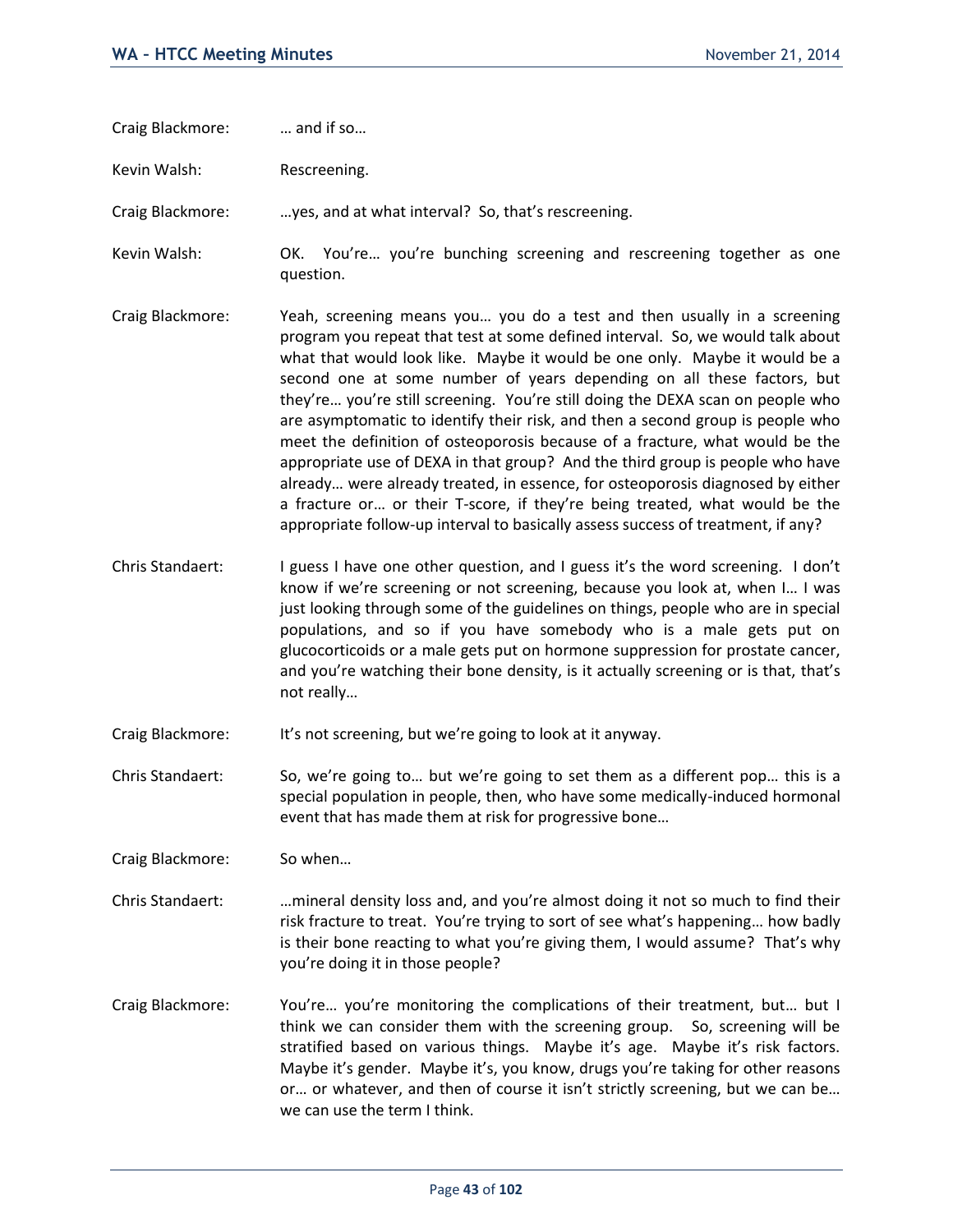- Richard Phillips: I have a little bit of a nonexecutor question. For clarification, you could answer this Craig, what's a fragility fracture as opposed to standard fracture? Is that a special kind of radiographic fracture?
- Craig Blackmore: Well, how do you define fragility fracture?
- Christopher Shurhart: So, fragility fractures, really there are three characteristics of a fragility fracture. Fragility fractures predict future fragility fractures. That's the first notion, that fractures beget fractures, and there are only certain sites in the body where that… where there is a… a gradient of risk for a next fracture where that holds and… and the general agreement, like for FRAX, FRAX defines fragility fractures, for instance, as part of the… part of the modeling as a low energy fracture. So, that is the second part of the definition, a fall from a standing height or less, sometimes people will extend that a little bit. So, fall from a standing height or less or the equivalent energy thereof that creates a fracture that increases the risk of another similar fracture down the road and generally has increasing incidents with age. So, those are the three characteristics.
- Richard Phillips: So, it, it's always radiographically evident?
- Christopher Shurhart; Well, if…
- Richard Phillips: Is that fair to say?
- Christopher Shurhart: Well, ultimately, that would be the adjudication of the fracture. So, we can define… there are different ways to, for instance, to define spinal fragility fractures. There are radiographic ways to do that and then there are clinical ways to do that so people can have asymptomatic, in fact, most spinal fragility fractures are asymptomatic. They aren't acute fractures. They are chronic fractures. The bone literally compresses over time. That is about 60% of spinal fragility fractures. The other 40% are symptomatic, and then the rest of the fractures, the typical sites are hip, and there is a number of locations in the hip but we'll say hip, proximal humerus, distal radius, pelvis, sometimes rib, but those are generally the five areas along with spine.
- Richard Phillips: So, would that be part of our risk factor thing that we'll be talking about, or… in other words, just like the prostate cancer patients being treated with a…
- Chris Standaert: Doesn't the presence of a fragility fracture meet… make the diagnosis of osteoporosis?
- Christopher Shurhart: The presence, well… so the World Health Organization and the National Osteoporosis Foundation, for instance, say the presence of a vertebral or hip fragility fracture.
- Chris Standaert: Not wrist or humerus?
- Christopher Shurhart: They don't go that…
- Chris Standaert: Or sacrum.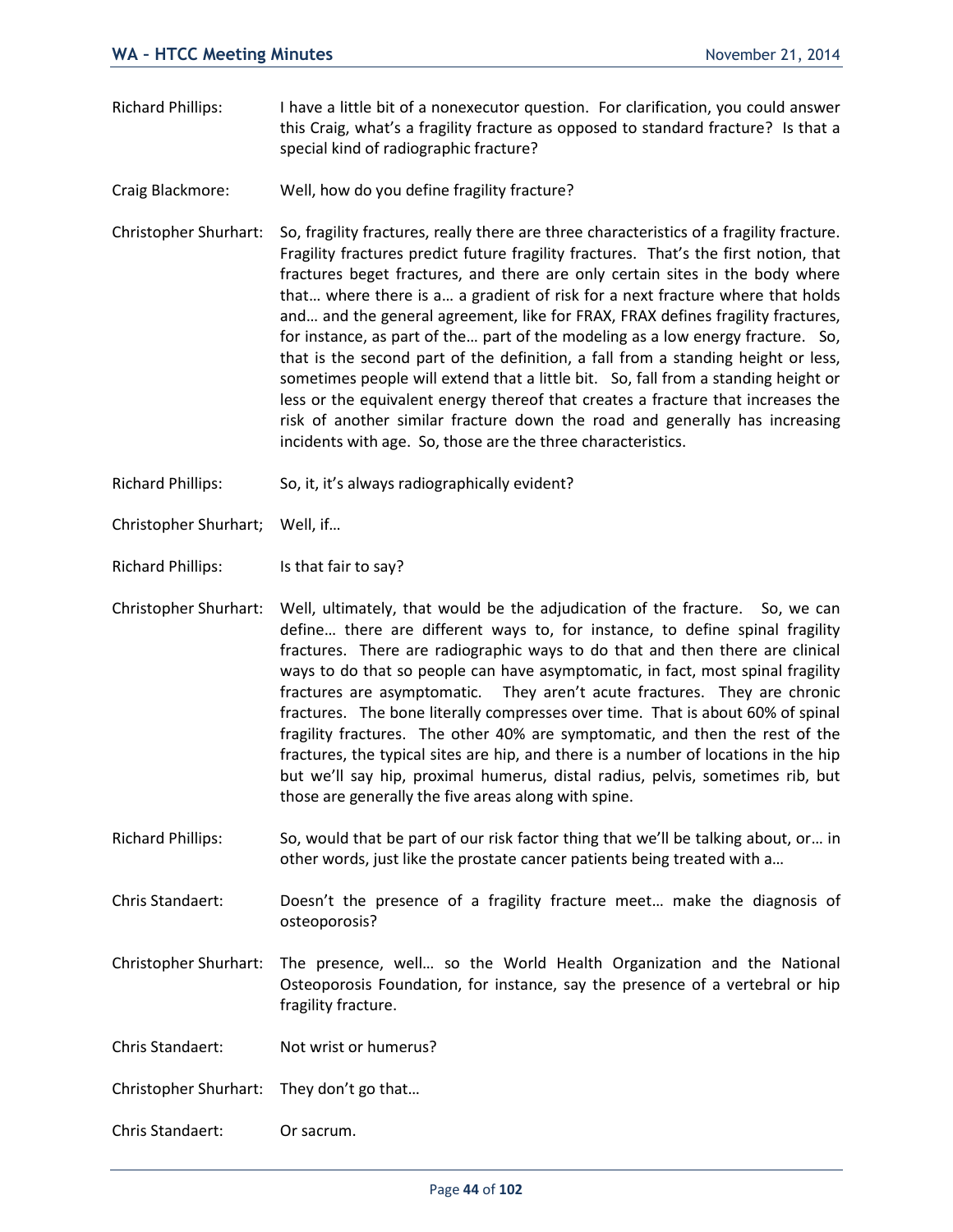Chris Standaert: . ...they don't go that far. I would, particularly for just a radius fracture and proximal…

Chris Standaert: Right.

Christopher Shurhart: …humerus fracture, sometimes for pelvis fracture, but that's what NOF and [inaudible] state.

Chris Standaert: I guess the fracture alone is what's making the diagnosis.

Christopher Shurhart: Correct, that's… it's… it's a sign that skeletal strength has been compromised and that future fracture risk is increased.

- Craig Blackmore: OK. So, I think, again, I'm just trying to narrow things down so we can make some progress and… and I think, tell me if you disagree, but I think the… the best way to do this is to start with what we're calling screening, which is basically the use of DEXA in an asymptomatic population in order to fine-tune an estimate of risk so that they can be treated as appropriately for osteoporosis, and so the question for us is, in which, if any, populations or subpopulations should we fund this and if so, at what interval would we fund additional screening? The U.S. Preventive Service Taskforce has its recommendations. There are society recommendations. There's data for what it's worth. So, what do we think?
- Richard Phillips: You know, as a starting point, I really didn't have any problems with the… the recommendations by the state as to what should be covered and what shouldn't be covered. I think the… I can't remember which slide it was where it had all the list of from AETNA, CNS, there's a bunch of high-risk exceptions in there that might… we might want to consider but as a starting point, I would not have a problem with at least starting where the state was.
- Craig Blackmore: OK. If I could ask Christine, maybe we could get those up there so we can, they're…

Teresa Rogstad: They have a cover with conditions.

Craig Blackmore: So, I mean, again, I'm… I'm assuming, and tell me if I'm wrong, I'm assuming there is not a general feeling among the committee that we should have a complete cover, anybody who wants one, right?

Group: Right.

Craig Blackmore: So, that means we are either dealing with we never fund screening DEXA or we cover it with conditions, and so it's a place where we often are, and it becomes a matter of trying to figure out what conditions, if we go that way, what conditions would be most appropriate. OK, so I think probably we start with women, since that seems to be the… well we'll start with women. So, the proposal that we're starting with is… we would cover DEXA for women equal to age 65 or… so this would be the initial screen.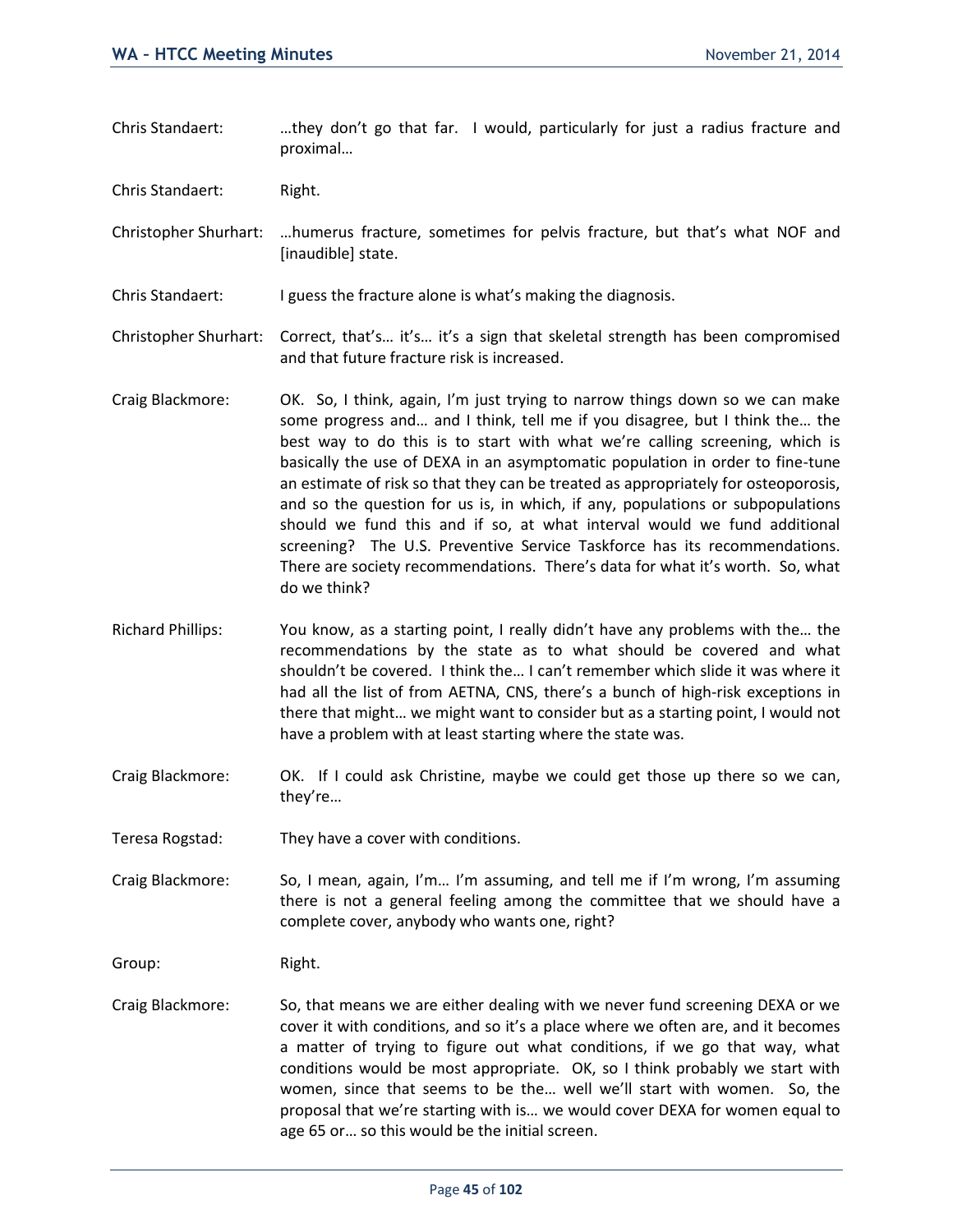| Michael Souter:          | Craig?                                                                                                                                                                                                                                                                                                                                                                                                      |
|--------------------------|-------------------------------------------------------------------------------------------------------------------------------------------------------------------------------------------------------------------------------------------------------------------------------------------------------------------------------------------------------------------------------------------------------------|
| Craig Blackmore:         | Yes.                                                                                                                                                                                                                                                                                                                                                                                                        |
| Michael Souter:          | Can I just ask something?                                                                                                                                                                                                                                                                                                                                                                                   |
| Craig Blackmore:         | Yes.                                                                                                                                                                                                                                                                                                                                                                                                        |
| Michael Souter:          | Just as you brought up that point there, I mean, should we settle the question is<br>there anyone who thinks that we should get rid of, you know, not fund DEXA<br>altogether? You mentioned that. We are either in a position that we're not<br>going to do it, or we're going to cover it with conditions.                                                                                                |
| Craig Blackmore:         | We can do that.                                                                                                                                                                                                                                                                                                                                                                                             |
| Michael Souter:          | Before we hone in the conditions, should we just settle the question of whether<br>or not we're                                                                                                                                                                                                                                                                                                             |
| Craig Blackmore:         | Either one would be fine, I think. Is there, I mean, informal show of hands, is<br>there a sentiment that we should never allow we should never we should<br>not cover DEXA under any circumstances? OK, so we haven't voted. So, you<br>can still decide that later, and you can still decide to cover without conditions<br>later, but we're we're at least tentatively coalescing in that middle ground. |
|                          | OK, so so thoughts on initial if we cover with conditions having one condition<br>be that initial screening occurs at or equal, in women, at age 65 or in younger<br>women with risk factors suggesting a 10-year fracture risk equivalent to that of<br>a woman aged 65, which would be we are told, 9.3%. Can I get some feedback<br>on that as a starting point?                                         |
| <b>Richard Phillips:</b> | I personally am happy with that. I might stipulate that it use the FRAX tool, but<br>I I don't know if that's reasonable or not, but                                                                                                                                                                                                                                                                        |
| Michelle Simon:          | Yeah, so that would be the question, how are we calculating that?                                                                                                                                                                                                                                                                                                                                           |
| <b>Richard Phillips:</b> | Yeah. Pardon?                                                                                                                                                                                                                                                                                                                                                                                               |
| Michelle Simon:          | So that is the question, how are we calculating the 10-year fracture risk?                                                                                                                                                                                                                                                                                                                                  |
| Carson Odegard:          | 9.3%.                                                                                                                                                                                                                                                                                                                                                                                                       |
| <b>Richard Phillips:</b> | Yeah.                                                                                                                                                                                                                                                                                                                                                                                                       |
| Michelle Simon:          | 9.3%. I mean, any estimation                                                                                                                                                                                                                                                                                                                                                                                |
| <b>Richard Phillips:</b> | I think we almost                                                                                                                                                                                                                                                                                                                                                                                           |
| Carson Odegard:          | It's off the FRAX.                                                                                                                                                                                                                                                                                                                                                                                          |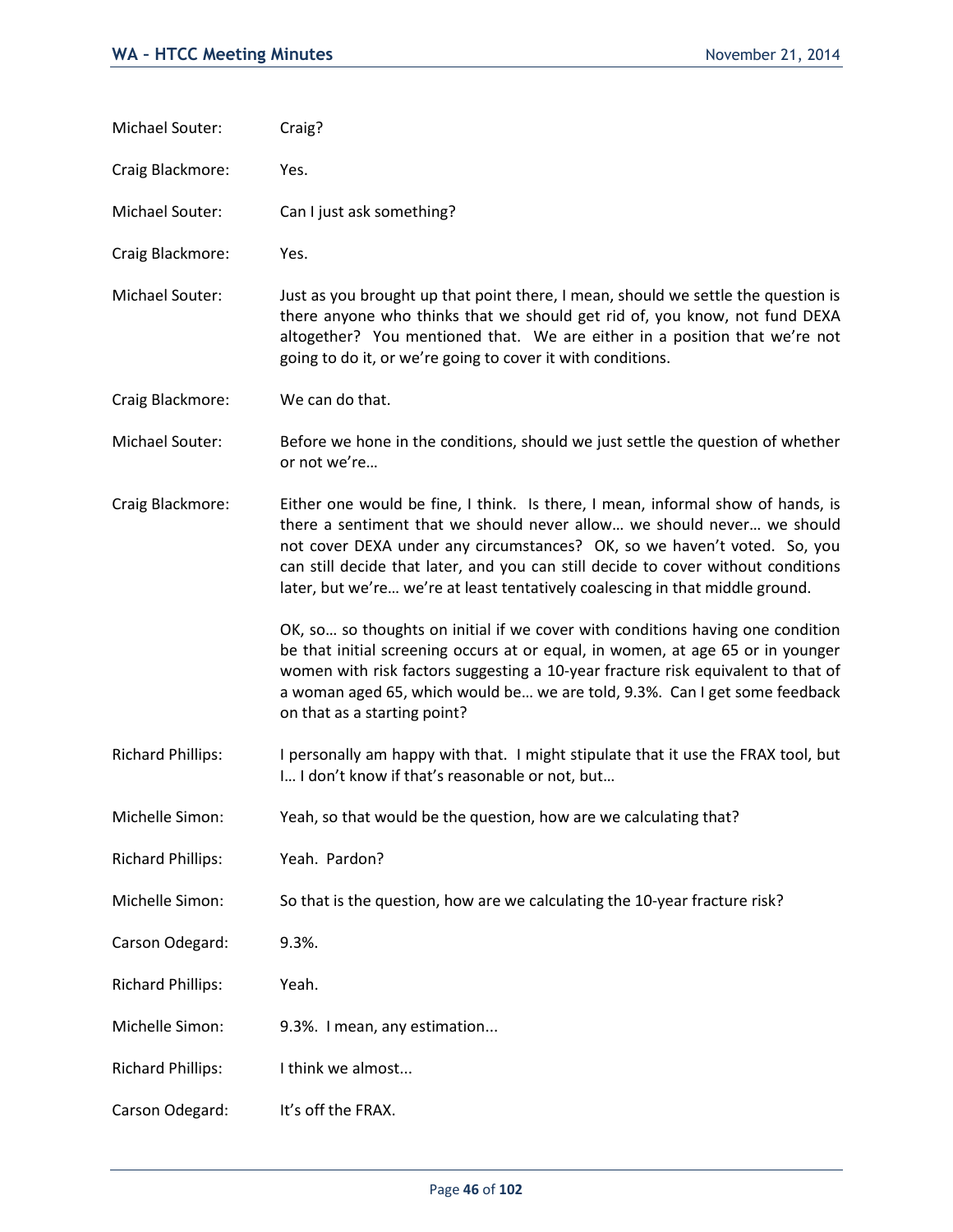Richard Phillips: …well, I… I'd say yes personally but I, you know, there's a thousand different ways to do it.

Craig Blackmore: I mean, do you want to say a risk calculated by, you know, accepted instrument or tool that somebody didn't just guesstimate? Do we want to say it has to be the FRAX? I think it… I think it's probably… does everybody use the FRAX, I mean?

Christopher Shurhart: The answer is no.

Craig Blackmore: No.

Christopher Shurhart: There are a number of other tools that can be used. FRAX is probably the most robust and FRAX… the two other major tools that are used potentially in the United States are a thing called the Garvin Nomogram and another tool called the Q-Fracture Model. The Garvin Nomogram and the Q-Fracture model have some vagaries that make them… speaking about, like, area under the curve for instance, make them a little less predictive, just… significantly but… but a little less predictive of fracture risk than FRAX. Mostly, FRAX uses competing mortality. In other words, the risk of dying lowers your risk of fracture.

Craig Blackmore: Yeah.

- Christopher Shurhart: And as you get older, that becomes significant, and so what happens if you look at graphs of fracture risk in FRAX, as you get older, your fracture risk starts to go down, because your 10-year probability of a fracture goes down as your risk for dying from something else goes up, and so FRAX is probably now the most widely used of the tools accessible online, on a handheld device, on paper, and I would say it's probably the most widely used.
- Kevin Walsh: And it's free.
- Christopher Shurhart: Uh, it's \$5.99 for the app.

Craig Blackmore: For the app.

Christopher Shurhart: For the app, yeah. No, it's...

Teresa Rogstad: You can go online.

Christopher Shurhart: …free online.

Craig Blackmore: OK, well I think… I mean… I guess looking at this, if we're saying a 10-year fracture risk of 9.3% and that 9.3% comes from the FRAX, then it's appropriate to say you need to use the FRAX and if, you know, if we wanted to do a different rule for every instrument that's out there, we could but the FRAX is simple enough that anybody should be able, even if they like another tool, they should still be able to say, alright, you're a, you know, 64-year-old woman with the following risk factors, and the FRAX would enable them to meet this requirement.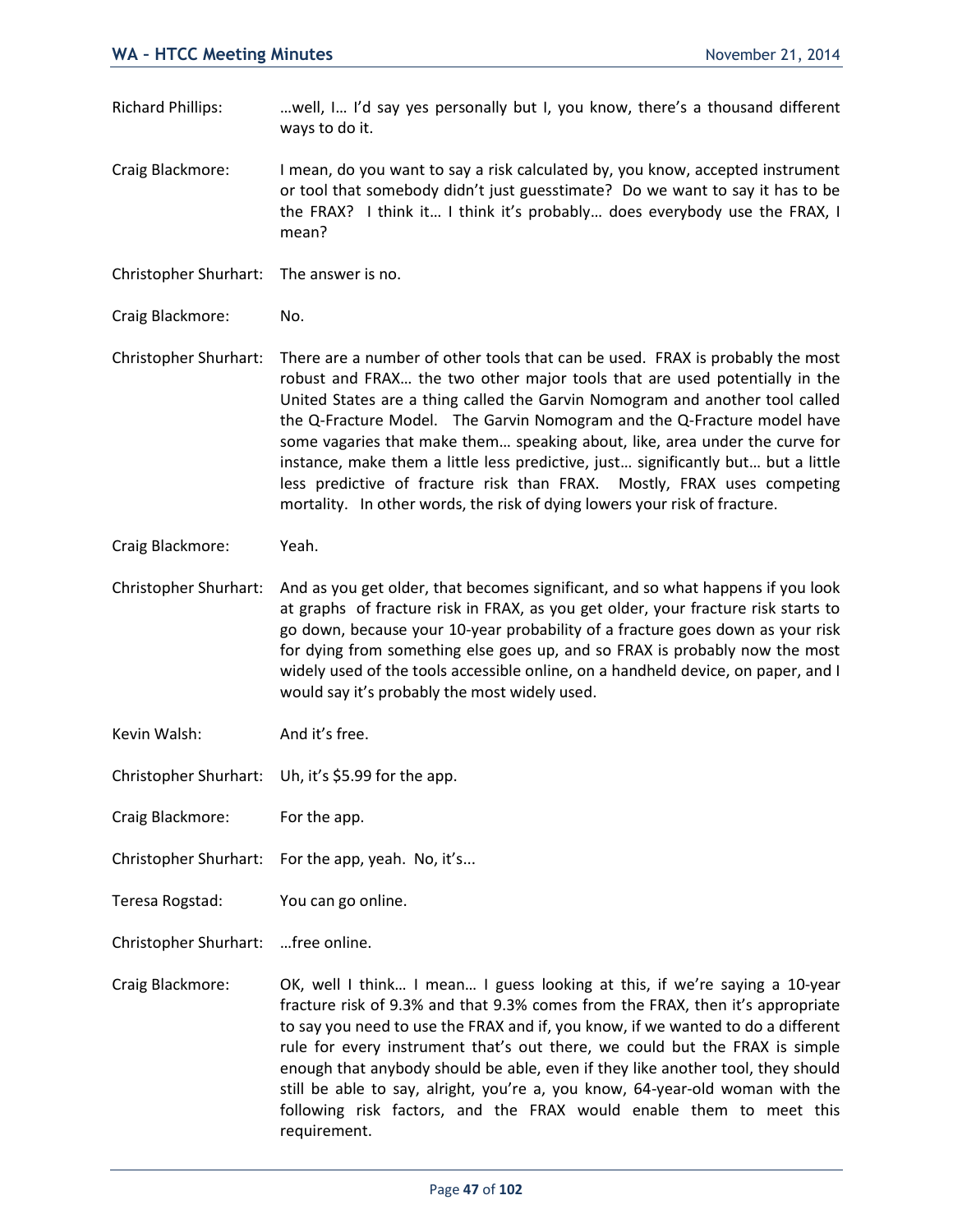- Kevin Walsh: You could just say with, with equivalent risk of a 65-year-old.
- Craig Blackmore: You could say that, calculated by a validated tool.

Carson Odegard: So, in clinical practice you are assuming that if you're 65… if you're a 65-year-old woman then you have a certain risk factor that's built into that age and that… there needs to be… or the clinical decision making and to have a DEXA scan isn't based on any other testing other than just the age, is that… is that what we're saying?

- Kevin Walsh: Yes.
- Carson Odegard: OK.
- Kevin Walsh: That's what we're saying.
- Chris Standaert: And we're basing this on the current study? I mean, our evidence for stating this is? We're saying this because the director said this or we're saying this because the Preventive Taskforce said this? We're saying this because of the current study? We're saying this because...
- Craig Blackmore: Well, this is the U.S. Preventive Services Taskforce recommendation, which the agency has put here to give us a starting point, but we are not… I mean, we are not doing it because the agency recommended it. We're doing it because...
- Chris Standaert: I'm just making sure we have our, our...
- Craig Blackmore: The U.S. Preventive Services Taskforce...
- Chris Standaert: …our basis for the...
- Craig Blackmore: …gave it to us as an anchoring point, and we don't have a reason to go differently.
- Kevin Walsh: Can I ask one more question of our clinical expert?
- Craig Blackmore: We can.
- Chris Standaert: But actually that, OK.
- Kevin Walsh: Maybe this has been covered, but just, just to see how that would actually work. So, you have a patient who's 65 who gets screened because they're 65, and they come back with an elevated T-score of, or a decrease, I don't know how you state it, but a -2.5. Is that a person that you would necessarily recommend treatment for?

Christopher Shurhart: Generally, yes.

Kevin Walsh: OK, and if they're, and if they're -1.0?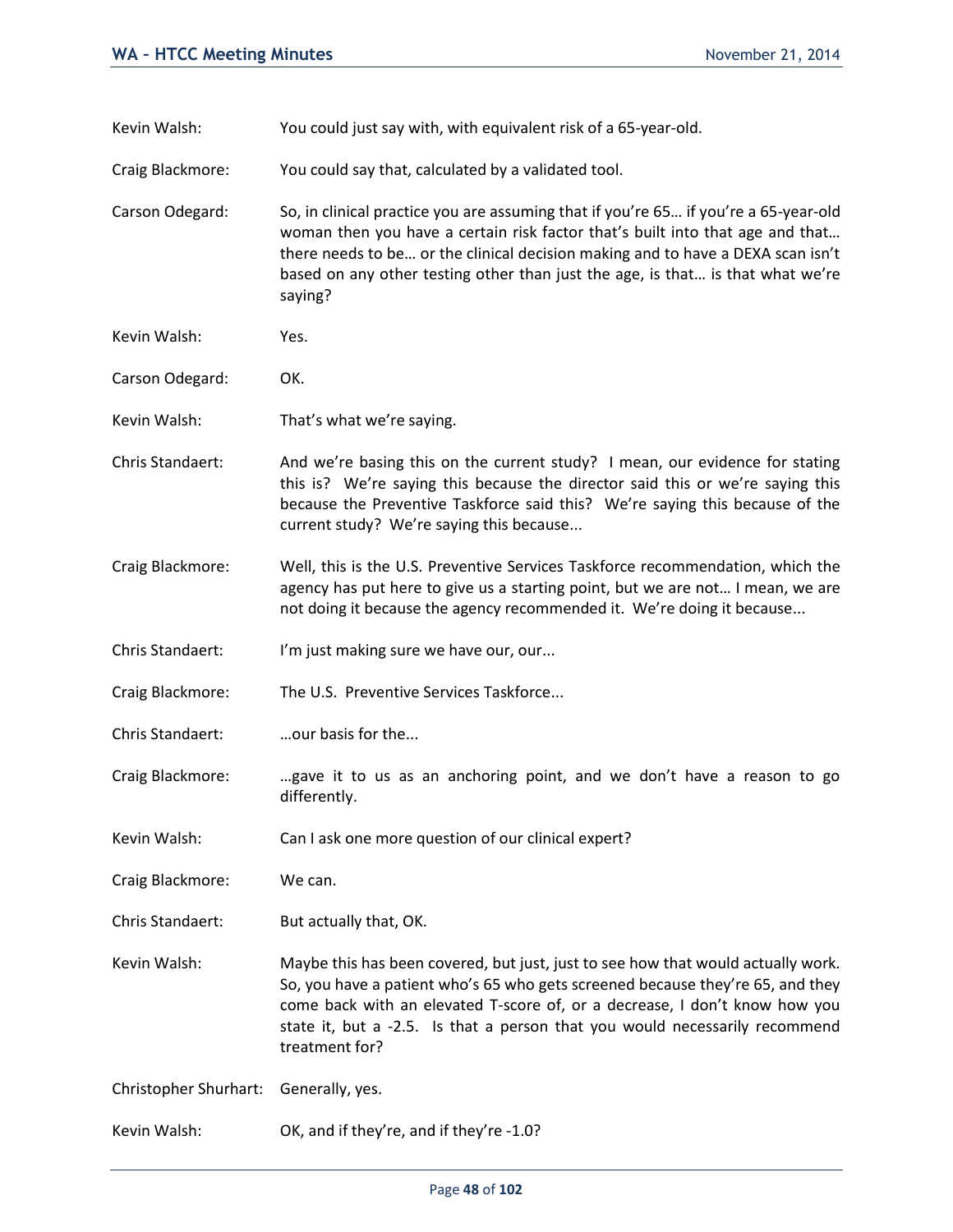| Christopher Shurhart:        | No.                                                                                                                                                                                                                                     |
|------------------------------|-----------------------------------------------------------------------------------------------------------------------------------------------------------------------------------------------------------------------------------------|
| Teresa Rogstad:              | No.                                                                                                                                                                                                                                     |
| Kevin Walsh:                 | So, that so this is the the DEXA scan in this patient is the one that's<br>OK.<br>going to differentiate whether you will treat or not treat?                                                                                           |
| Christopher Shurhart:        | That that would be an important factor, yes.                                                                                                                                                                                            |
| Kevin Walsh:                 | An important factor?                                                                                                                                                                                                                    |
| <b>Christopher Shurhart:</b> | Well, you, so there are a number you said, I I think you said 65. You didn't<br>specify that we had any other risk factors available, correct?                                                                                          |
| Kevin Walsh:                 | Got it.                                                                                                                                                                                                                                 |
| Christopher Shurhart:        | OK. So, yes, it would be the DEXA scan in that circumstance that would make<br>the difference.                                                                                                                                          |
| Kevin Walsh:                 | OK, but if they had risk factors that would weigh into the equation?                                                                                                                                                                    |
| <b>Christopher Shurhart:</b> | Yes.                                                                                                                                                                                                                                    |
| Kevin Walsh:                 | But, but in the absence of other risk factors, the DEXA scan alone will, will<br>induce you to recommend treatment?                                                                                                                     |
| Christopher Shurhart:        | 65-year-old, T-score -1.0, we'll treat.                                                                                                                                                                                                 |
| Kevin Walsh:                 | Thank you.                                                                                                                                                                                                                              |
| Craig Blackmore:             | Alright. So, I think the suggestion has been made that we pull up the U.S.<br>Preventive Services Taskforce 2010 recommendations, which are on Teri's slide<br>12, as a more rigorous starting point.                                   |
| Chris Standaert:             | The language for that doesn't say anything about 9-point. It says a 10-year<br>fracture risk greater than or equal to of a 65-year-old white woman.                                                                                     |
| Christopher Shurhart:        | I think, because it's FRAX, it'd be in the body of [inaudible].                                                                                                                                                                         |
| Chris Standaert:             | What I want to know, there's an asterisk. I don't know if that asterisk is from<br>the taskforce or from the person putting the slide together.                                                                                         |
| Craig Blackmore:             | Yeah.                                                                                                                                                                                                                                   |
| Christopher Shurhart:        | What's that?                                                                                                                                                                                                                            |
| Craig Blackmore:             | I mean, I I'm happy saying it has to be FRAX, or I'm happy saying it's risk, but<br>if it's probably worth specifying that is has to be on some validated instrument<br>that it's not just gestalt, although I don't think it would be. |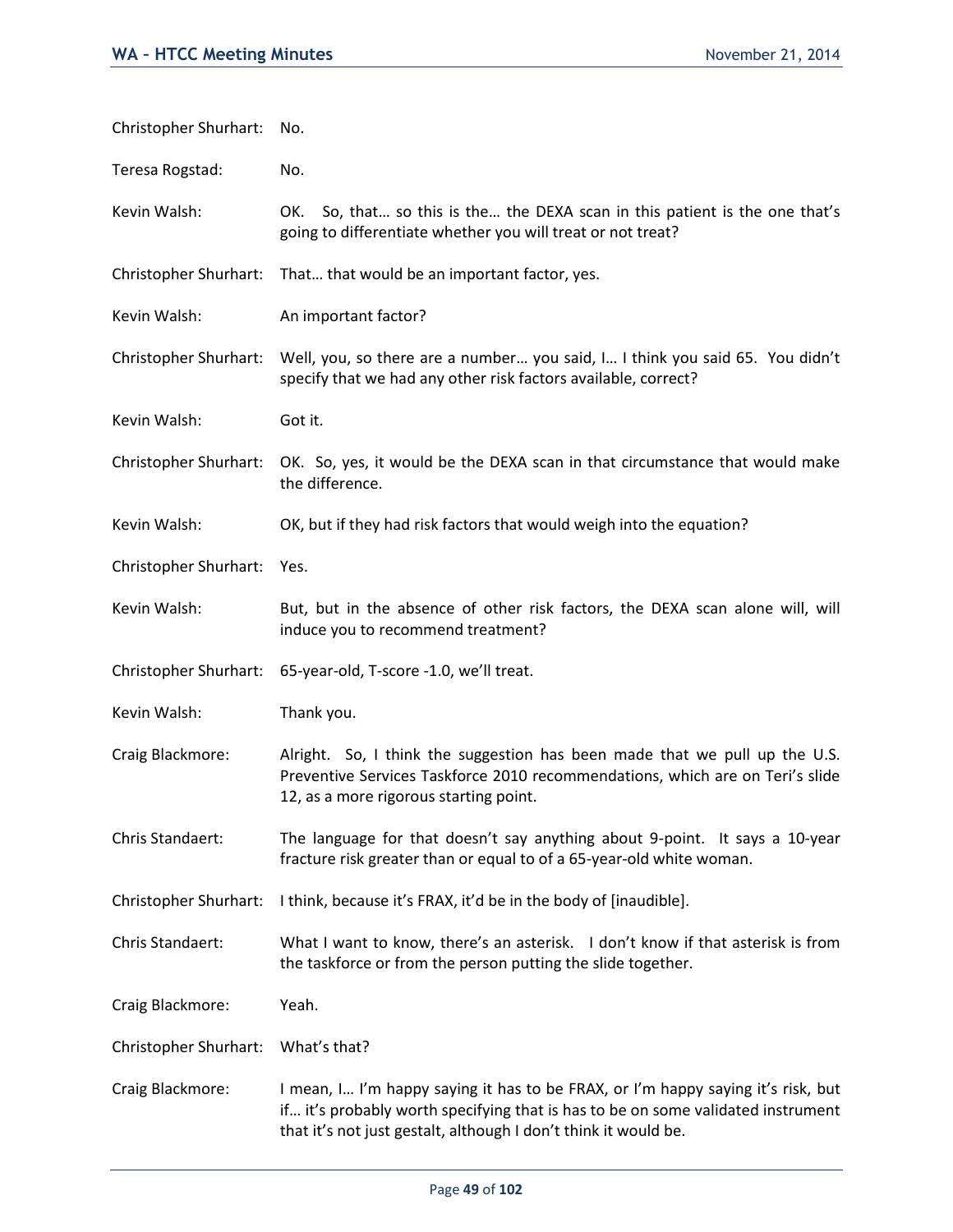Chris Standaert: Is it fair to say FRAX or equivalent validated instrument?

Craig Blackmore: Fine with me.

Chris Standaert: Or do we just leave it at FRAX?

Craig Blackmore: OK. So, now we need Christine to give us a blank piece of paper and start writing it down. Oh, you're ahead of us. Look at this. This is good. A woman with… this glare is, equivalent 10-year fracture risk calculated by FRAX.

Chris Standaert: Is greater than or equal to 65. Yeah, they have the equal sign, yeah.

Craig Blackmore: Calculated by FRAX or other validated scoring tool. Alright, any thoughts on that? OK.

Michelle Simon: So, my... I... I have a question. One, I was looking at some of the other agency guidelines in the… I guess this is page… slide 44. Yes, and it says screening in women, nine of the guidelines had age 65 or greater, and then three of the nine guidelines had all women during menopausal transition, and I was just looking at the FRAX tool, and I did not really see a place for menopausal transition in the FRAX tool. So, are we missing something here with the risk or not? I just want to.

Marie Brown: It used to be what was recommended in clinical practice, but that was before...

Michelle Simon: The FRAX tool.

Marie Brown: …before wide use of the FRAX.

Christopher Shurhart: FRAX is validated for ages 40 to 90, so there are probably… you can predict risk for premenopausal women with FRAX, as well.

Michelle Simon: And it's mostly the BMI that's doing that then, because I'm looking at the questions on the FRAX tool. I don't see anything in there.

Christopher Shurhart: If you look… if you scroll down, I think it'll… it'll talk to you about the assumptions in the FRAX model, and it talks to you about validated for ages 40 to 90 somewhere. Is that, is that what you're trying to understand, where that 40 to 90 comes from, or?

Michelle Simon: Well, I'm trying to figure out if, if somebody goes through menopause early...

Christopher Shurhart: Yes.

Michelle Simon: ...at 40 or something and...

Christopher Shurhart: Yes.

Michelle Simon: …well away from 65...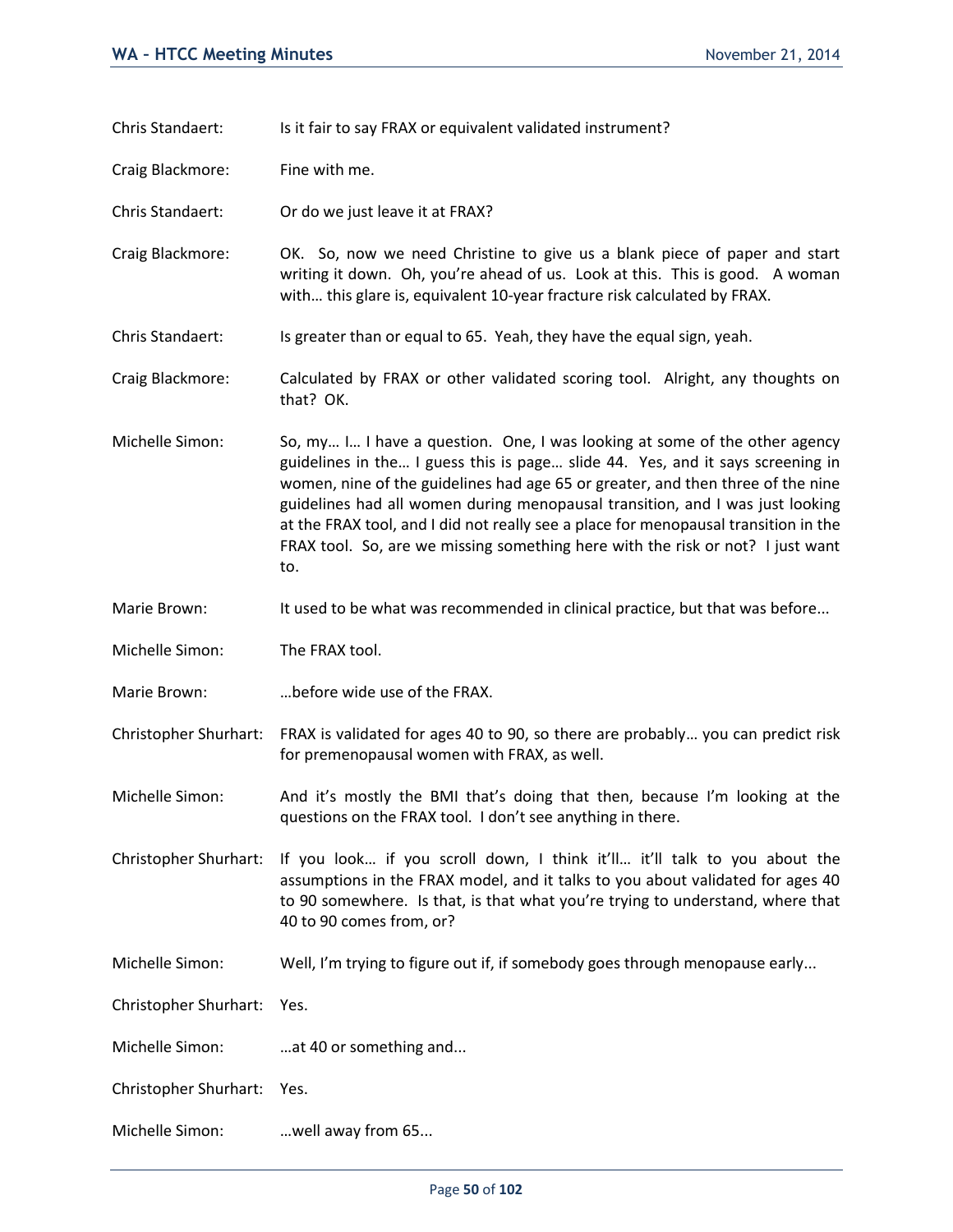Christopher Shurhart: Yes.

Michelle Simon: ...does that get calculated into this? I don't see it as on the questionnaire as one of the questions that's asked on FRAX.

Christopher Shurhart: No, it would just be… it would just be age. There is no… there is no input for menopausal or non-menopausal.

Michelle Simon: OK.

Craig Blackmore: OK, what about men? Does the FRAX work for men?

Teresa Rogstad: Over 70 [inaudible].

Chris Standaert: We have no data on the FRAX on men in what we saw, correct.

Craig Blackmore: So, may… maybe… maybe the clinical expert can help us understand the differences between men and women. That's kind of an interesting question.

Christopher Shurhart: Their skeletons, or?

Craig Blackmore: So, well, I'm wondering, I mean, if… if we're saying, you know, the threshold for women is 9.3%, 10-year risk. So, why wouldn't we use the same threshold for men and, and the answer might be because there are other differences between men and women that would make that not valid, and I'm...

Christopher Shurhart: Right.

Craig Blackmore: ...trying to understand that clinical context.

Marie Brown: The risk is lower.

Richard Phillips: Men don't have menopause.

Craig Blackmore: Yeah, but if we're identifying men who are at the same risk, I mean, why… why would… if… if… why wouldn't we just say when men hit 9.3% we'll give them a DEXA based on the FRAX?

Marie Brown: Well, we're saying just based on age, period, for women.

Craig Blackmore: Or if you're younger but you're...

Marie Brown: We wouldn't do that for men, because they have a lower risk.

Richard Phillips: That's because we assume menopause, but with men…

Craig Blackmore: But at some point, men are going...

Christopher Shurhart: Right, so that's, that's...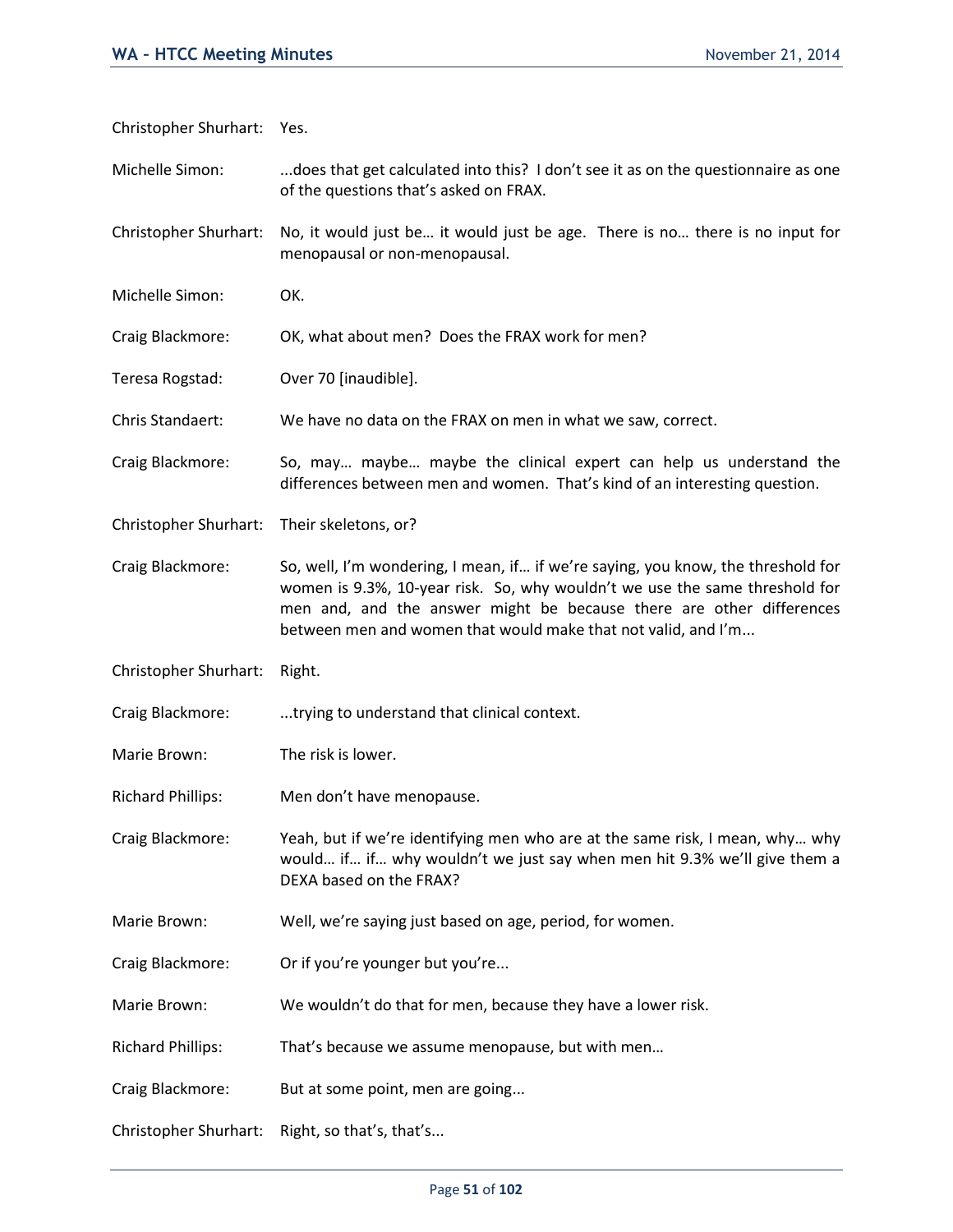Craig Blackmore: ...to be at 9.3%.

Christopher Shurhart; ...one of the critical factors is that… is that there is… there is predictable and generally substantial bone loss in women because of menopause, and that changes their risk profile, and that's, you know, between ages 40 and 50 for more than half of women in the United States, so that's one factor. It's… it's a different risk equation.

Richard Phillips: So it's an endo-, endocrine difference?

Christopher Shurhart: Partly, right.

Richard Phillips: Partly.

Christopher Shurhart: That… that's what… that's what drives an increase… a substantial increase in risk for fractures before and after the time period for women is, is menopause.

- Marie Brown: So, the risk for fractures is less in men?
- Christopher Shurhart: In men, yes… yes it is.
- Craig Blackmore: Yeah.
- Marie Brown: Clearly.
- Christopher Shurhart: And, and, and so that's one reason. Another reason is men have bigger skeletons, larger bones than women do, and we could go into the physics of that if you like, but essentially bigger bones are stronger bones for the same amount of calcium per bone. The analogy I use with patients all the time is if I give you a piece of a coat hanger wire, twelve inches long, and it weighs something, and I ask you to bend it, you'll have no problem bending it. You can bend it until it breaks. If I take the same amount of material, and I turn it into a tube that has very thin walls but has a radius, and I give it to you and you try to break it, there's no way you can break it. It has the same mass, but it has much greater strength because of its cross-sectional moment of inertia. So, the bigger… men's bones in general are about 10% bigger than women's bones, and that confers about a 30% increased strength factor for men, independent of bone density. So, the risk relationships don't hold as much for men, and, and I'd caution you about extrapolating men and women from that risk value, because that's really based on a different set of… a different biochemical environment over time for women, and a different structural environment over time for women. There might be an equivalent risk value, right? There might… it might be 8.7% or 8.4% for men where it's equal to the risk at 65 or whatever other age you would ask for men, but I don't know of any data out there in that regard.

Craig Blackmore: But… but at some point in the FRAX, if it's valid for men, at some point it's going to spit out a risk of 9.3% for men.

Christopher Shurhart: Yes.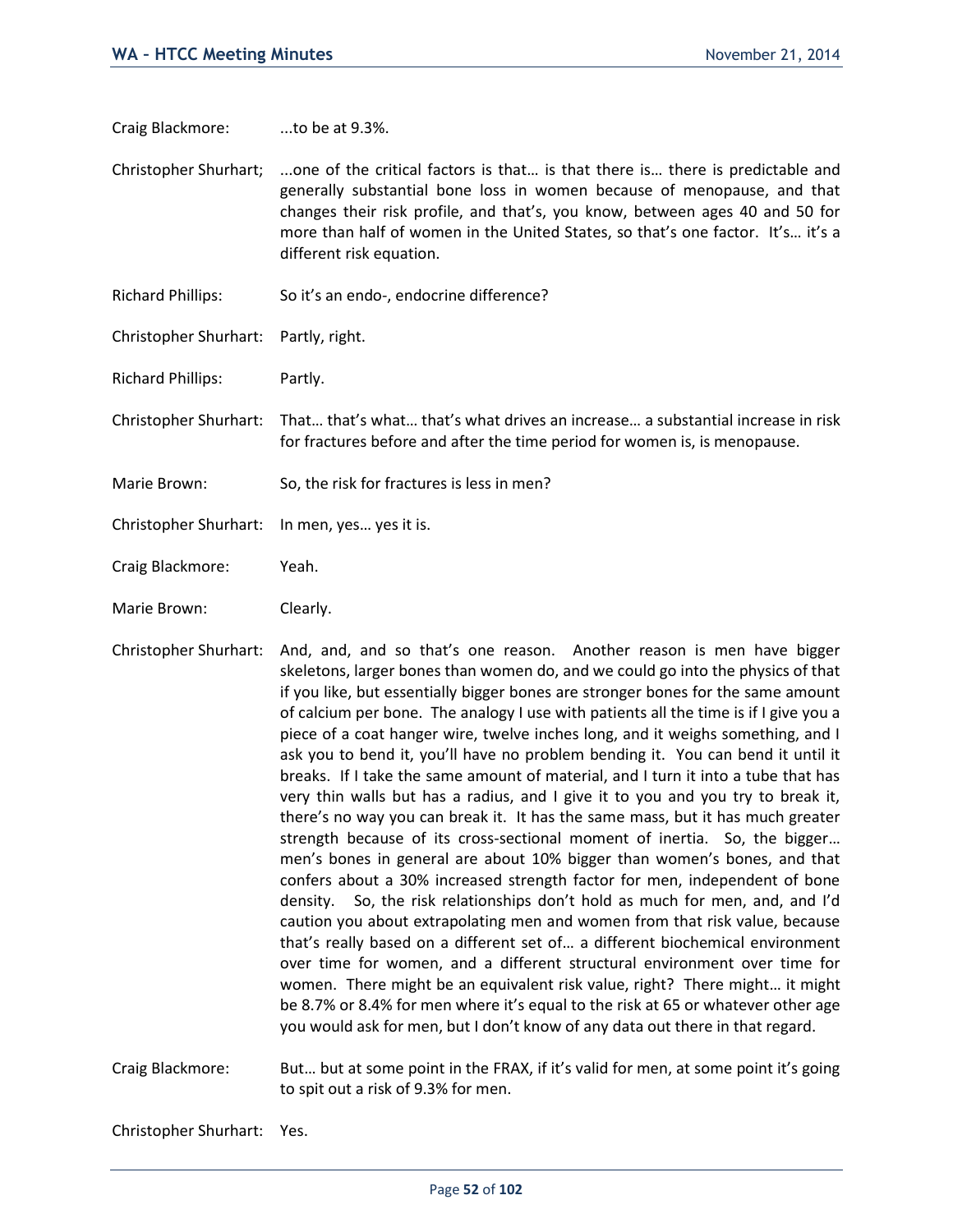| Craig Blackmore:      | At some age.                                                                                                                                                                                                                                                                   |
|-----------------------|--------------------------------------------------------------------------------------------------------------------------------------------------------------------------------------------------------------------------------------------------------------------------------|
| Christopher Shurhart: | Yes.                                                                                                                                                                                                                                                                           |
| Craig Blackmore:      | So, why wouldn't I use that age as my screening cutoff for men? If I say that's<br>appropriate for women, no matter how old you are, if your risk is 9.3% we're<br>going to do screening, why wouldn't I go for men when your risk is 9.3% you're<br>going to allow screening? |
| Christopher Shurhart: | So, the 9.3%                                                                                                                                                                                                                                                                   |
| Craig Blackmore:      | Why are they different?                                                                                                                                                                                                                                                        |
| Christopher Shurhart: | the 9.3% value ties back to that number is chosen because it represents the<br>risk of the average 65-year-old woman.                                                                                                                                                          |
| Craig Blackmore:      | Yeah.                                                                                                                                                                                                                                                                          |
| Christopher Shurhart: | Right? So, the risk for the average 65-year-old woman and the risk for the<br>average 65-year-old male                                                                                                                                                                         |
| Craig Blackmore:      | Yeah, but I'm not talking about a 65-year-old man. I'm saying, at some point                                                                                                                                                                                                   |
| Chris Standaert:      | When that man hits the risk of                                                                                                                                                                                                                                                 |
| Craig Blackmore:      | some age                                                                                                                                                                                                                                                                       |
| Chris Standaert:      | a 65-year-old woman.                                                                                                                                                                                                                                                           |
| Craig Blackmore:      | it may be at 78, maybe it's 90. I don't know what it is, but at some point, they<br>are going to reach a threshold where                                                                                                                                                       |
| Chris Standaert:      | Right.                                                                                                                                                                                                                                                                         |
| Craig Blackmore:      | society, collectively, has decided it's OK to screen. Why can't I use that as my<br>cutoff for men?                                                                                                                                                                            |
| Chris Standaert:      | So, the risk of that man is the same as the risk of a woman of 65 years old.                                                                                                                                                                                                   |
| Craig Blackmore:      | Yeah. So, I mean, why wouldn't I just take out the first two words after the or,<br>or just say a person with equivalent 10-year fracture risk.                                                                                                                                |
| Michael Souter:       | Mm-hmm, but given the available data                                                                                                                                                                                                                                           |
| Craig Blackmore:      | I'm asking the question.                                                                                                                                                                                                                                                       |
| Michael Souter:       | but, but given the available data, I suspect, I mean, I I don't know you can<br>perhaps comment on this, but I suspect that they can have the confidence                                                                                                                       |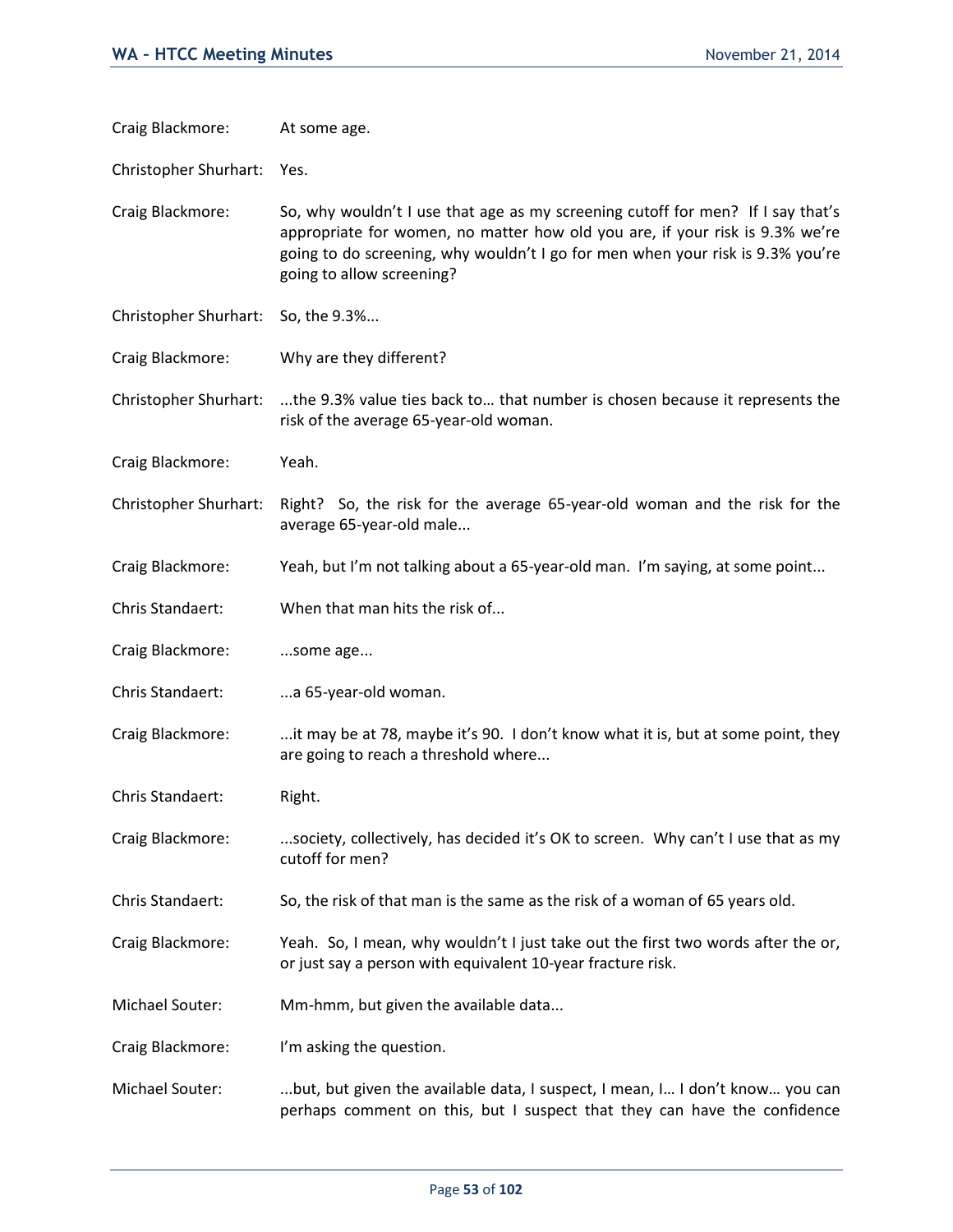intervals around those predictions for women and men relative to their gender are going to be, you know, considerably different in size.

Chris Standaert: Probably.

Michael Souter: You've got a kind of smaller confidence interval probably for women given the number and the frequency of the studies there. I imagine for men, that confidence interval, respective of the fact that you're crossing the same threshold of risk, is going to be so much greater.

- Chris Standaert: And the real data we have… the trouble we have here, I mean, the Preventive Health Taskforce punted on men because they didn't have any data, and so, the only… the only data I see are from the same current study, and it's exactly what he just said that the confidence interval for men in that study is much broader. It's from 0.32 to 1.42 and they happened to pick 68 in the middle, but it's much broader than the confidence for women, which is 0.35 to 1.06.
- Craig Blackmore: So, we're not allowed to punt.
- Chris Standaert: Huh? I know we're not allowed to punt, but… but we also like to have some rational data-based decision for what we're doing, and we don't have that other than extrapolating out what you're saying that, that if you're going to pick something why don't you pick the same risk profile essentially?

Kevin Walsh: So, can I go back to the point that... that Seth made, which was, you asked the question if… without other risk factors, a T-score of greater than -2.5 in a woman without risks would push them into the treatment algorithm.

Seth Schwartz: He said -1.

Kevin Walsh: No. He wouldn't treat at -1 unless there were other risks.

Christopher Shurhart: -1… what he asked me was, at 65, T of -1, no other risk factors, would I treat. The answer is no.

- Kevin Walsh: OK. The... so if you go back to Nelson, there was only one primary prevention trial for men, and it was using parathyroid hormone.
- Craig Blackmore: Men using, yeah, men at high risk.
- Kevin Walsh: So, there is basically no data that treating makes a difference. So, if there is no data that treating makes a difference, how do you logically decide to screen?
- Craig Blackmore: Well, you… you can only do that if you think you can extrapolate from the data on women. I mean… that… that's...

Kevin Walsh: I don't have a pogo stick. I can't extrapolate that far.

Michelle Simon: So, I just played around with the FRAX tool just to see if I could come up with a number for you, 9.3, and I can't get beyond 6.6, and this is… I'm just putting an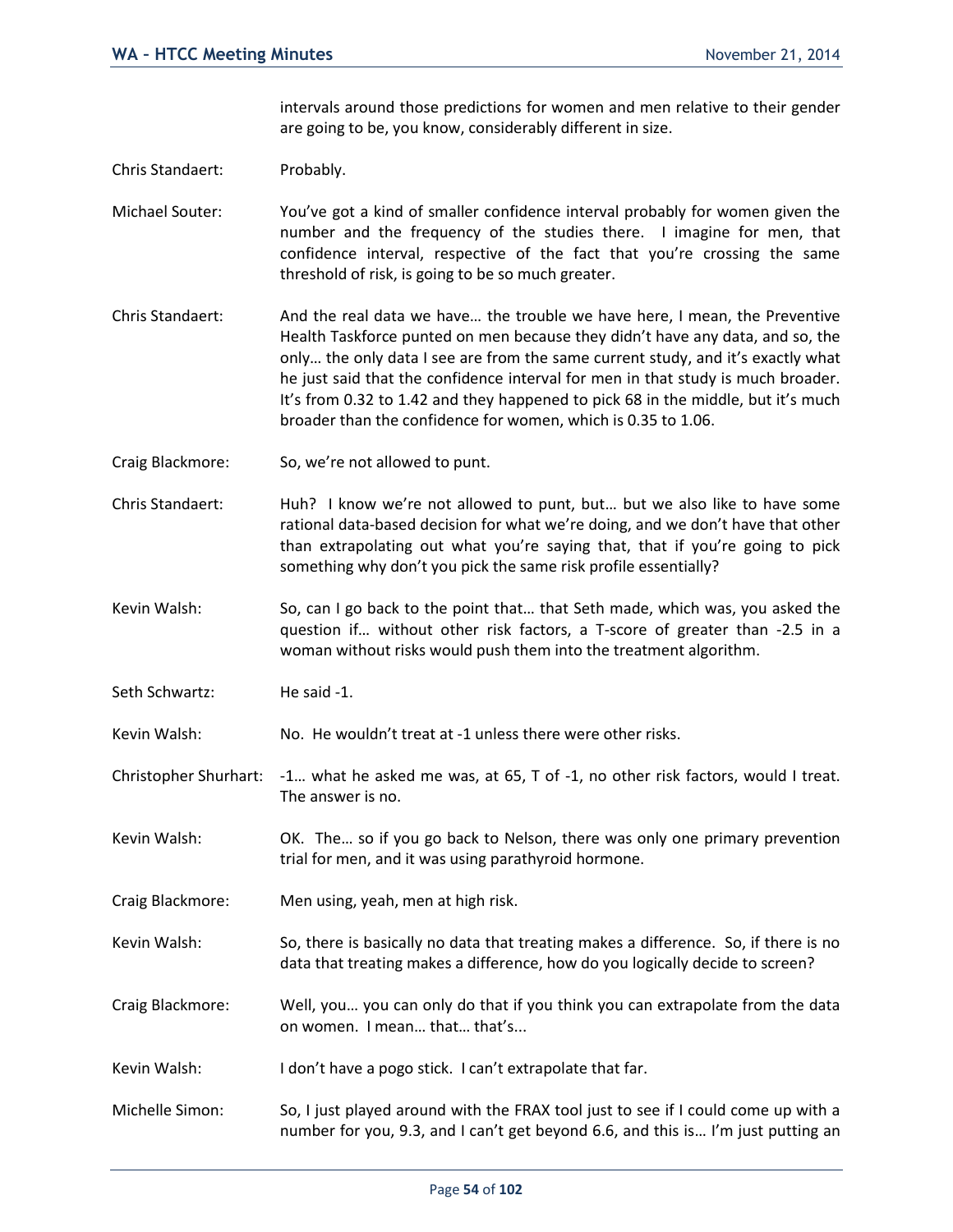age in, all the way from 75 to 90, like a 5'9" 180-pound male with no other risk factors and it's, the highest you get is 6.6.

- Chris Standaert: So, you'd never make it.
- Craig Blackmore: I mean, unless they're...
- Michelle Simon: You'd never make it on FRAX.
- Craig Blackmore: ...on a glucocorticoid...
- Christopher Shurhart: Hold on a second. This refers to overall fracture risk. Are you looking at hip fracture risk or overall fracture risk there?
- Michelle Simon: This is major osteoporotic. Hip fracture is much lower.
- Christopher Shurhart: Right.
- Michelle Simon: It's a below 2.9.
- Christopher Shurhart: So, this is… this is with BMI not with BMD.
- Michelle Simon: Correct.
- Christopher Shurhart: Without...
- Michelle Simon: Only BMD.
- Christopher Shurhart: Right.
- Michelle Simon: This is just BMD.
- Christopher Shurhart: Right, and so it's… what the FRAX value is, is the value, right? So you… so you can't get to a 9… a 9.3 threshold.
- Michelle Simon: Not for a male in this model.
- Kevin Walsh: Can I, can I ask another question?
- Christopher Shurhart: Right.
- Kevin Walsh: Just to simplify this? Why are even specifying women greater than 65, because if they inherently have a value of 9.3, why don't we just say anyone with a FRAX value of greater than 9.3, you know, greater than or equal to 9.3?
- Craig Blackmore: A FRAX value equivalent to that of a white average-risk 65-year-old. I mean, that's what we're saying.
- Group: Yeah.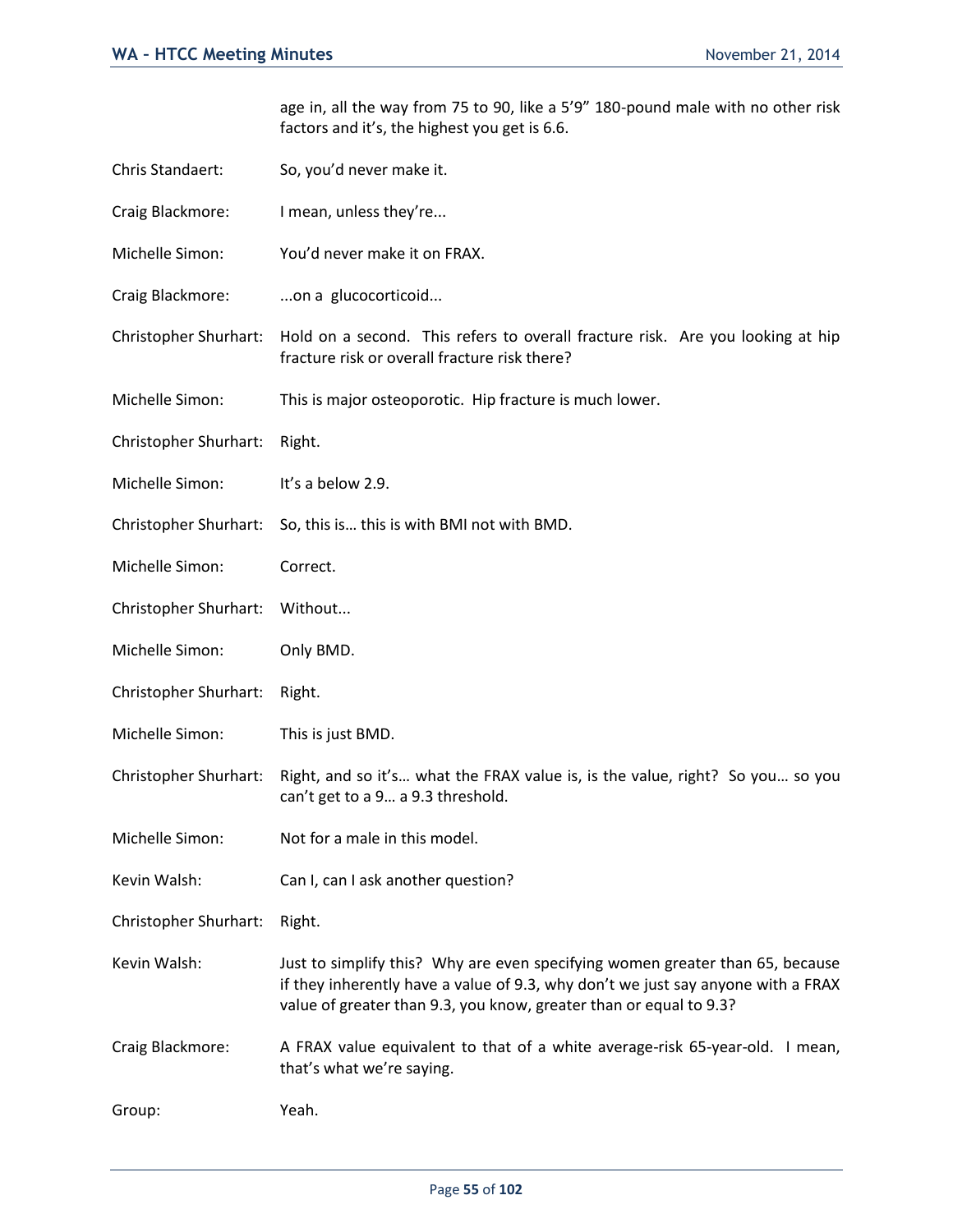- Christopher Shurhart: There is one other consideration on the back end. This is all about what do we do then, right? So, we're looking to treat to… to hopefully affect risk for fractures, and that is that men are differentially impacted, particularly from hip fractures compared to women.
- Craig Blackmore: What do you mean… what do you mean by that?
- Christopher Shurhart: Well, for instance, the one-year mortality post-hip fracture for men is higher than the one-year mortality for women by about a third. So, the overall...
- Chris Standaert: Is that because they're older, but that I would have to assume...
- Christopher Shurhart: No, that's because when… when they have a hip fracture, it's a sign of frailty.
- Chris Standaert: Right, that's what I was going to say. That's a sign of general medical status. So, if a male falls and breaks his hip, he is likely to be much less well than men who fall and don't break their hips. That's a marker. That's not a cause and effect, and that may have nothing to do with bone density whatsoever their… their livelihood after that. I mean, that's an association sort of scenario.
- Christopher Shurhart: Right, but in, but the...
- Chris Standaert: So, I can't, yeah.
- Christopher Shurhart: ...the practical way to that understanding is not the way that you have… you stated it. The practical way to the understanding for most practitioners, hopefully I'm not painting with too broad a brush, is through… through the measurement, the understanding of what's frail and not frail happens after the fracture, literally, not before the fracture. The fracture is the sentinel event for most practitioners.
- Chris Standaert: But then you have… so in our standpoint, you then have somebody who meet… who has a… is in our special population. They have a… the fragility fracture or they have some other thing that somebody would be screening them to know what… whatever this… whatever their medical status is doing to their bone or do they have… they broke. Therefore, I'm really worried they have bad bone, may have some metabolic reason why they have bad bones, and they get the DEXA and wow, their bone is bad. I'm going to go chase this down hormonally now and see why they have a bad… why they have bad bone, but that's different from the screening population that we're talking about at the moment. So, the trouble is… we don't have any data on them. I mean… we don't...
- Kevin Walsh: And that's why I propose that we don't cover men.
- Michael Souter: Exactly.
- Marie Brown: Right.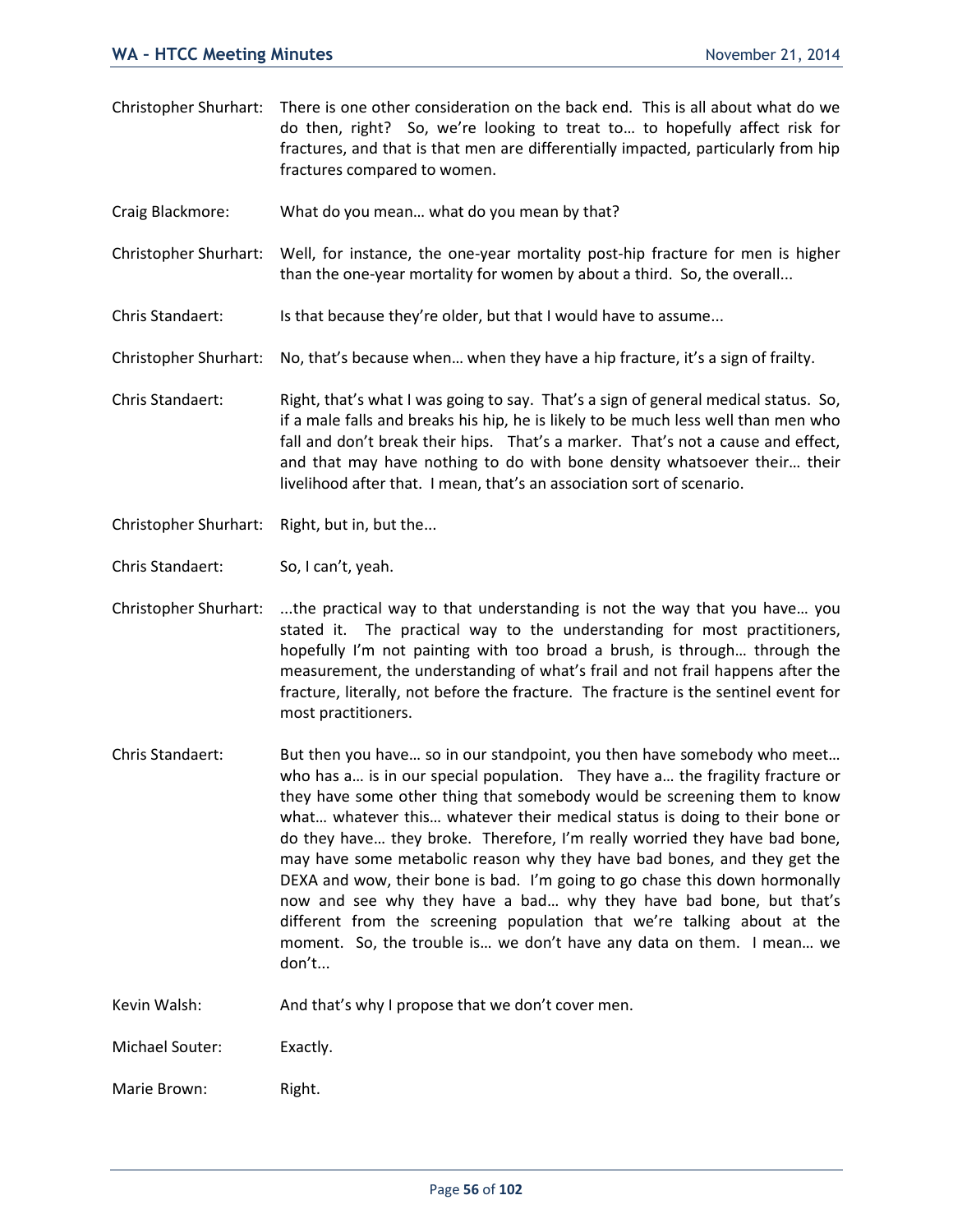| Carson Odegard:  | Because 70 years old, what they're saying is a 70-year-old without any risk<br>factors is equivalent to a 65-year-old.                                                                                           |
|------------------|------------------------------------------------------------------------------------------------------------------------------------------------------------------------------------------------------------------|
| Chris Standaert: | Yeah, so, so                                                                                                                                                                                                     |
| Marie Brown:     | Which is not correct.                                                                                                                                                                                            |
| Chris Standaert: | but USPT didn't do that.                                                                                                                                                                                         |
| Kevin Walsh:     | Right, that's what they're saying, but, but if you use the FRAX tool, it's not.                                                                                                                                  |
| Carson Odegard:  | It's not.                                                                                                                                                                                                        |
| Marie Brown:     | It's not.                                                                                                                                                                                                        |
| Chris Standaert: | Yeah, we'd be saying you wouldn't use this in an asymptomatic male who isn't<br>in a special population putting him at high risk for bad bone or with other<br>markers that indicate they already have bad bone. |
| Marie Brown:     | Right.                                                                                                                                                                                                           |
| Carson Odegard:  | Right.                                                                                                                                                                                                           |
| Chris Standaert: | Right. We wouldn't recommend, there, there's no data to say that                                                                                                                                                 |
| Marie Brown:     | Right.                                                                                                                                                                                                           |
| Chris Standaert: | this helps their health outcome at all.                                                                                                                                                                          |
| Kevin Walsh:     | So, we can get rid of the or and everything after it. Well, we'd get rid of the                                                                                                                                  |
| Craig Blackmore: | No, we would say or women.                                                                                                                                                                                       |
| Kevin Walsh:     | women, yeah. Thank you.                                                                                                                                                                                          |
| Craig Blackmore: | Younger women presumably, but. Alright, so, I mean, let's just                                                                                                                                                   |
| Marie Brown:     | OK, that's helpful.                                                                                                                                                                                              |
| Craig Blackmore: | So, I'm hearing sentiment that we not cover screening in men who aren't in one<br>of these special populations, right?                                                                                           |
| Michelle Simon:  | Did you want to put                                                                                                                                                                                              |
| Marie Brown:     | Correct.                                                                                                                                                                                                         |
| Michelle Simon:  | 9.3 on there or not? There's no percentage. Fracture risk calculated by FRAX.                                                                                                                                    |
| Craig Blackmore: | Well, that's implied well, yeah.                                                                                                                                                                                 |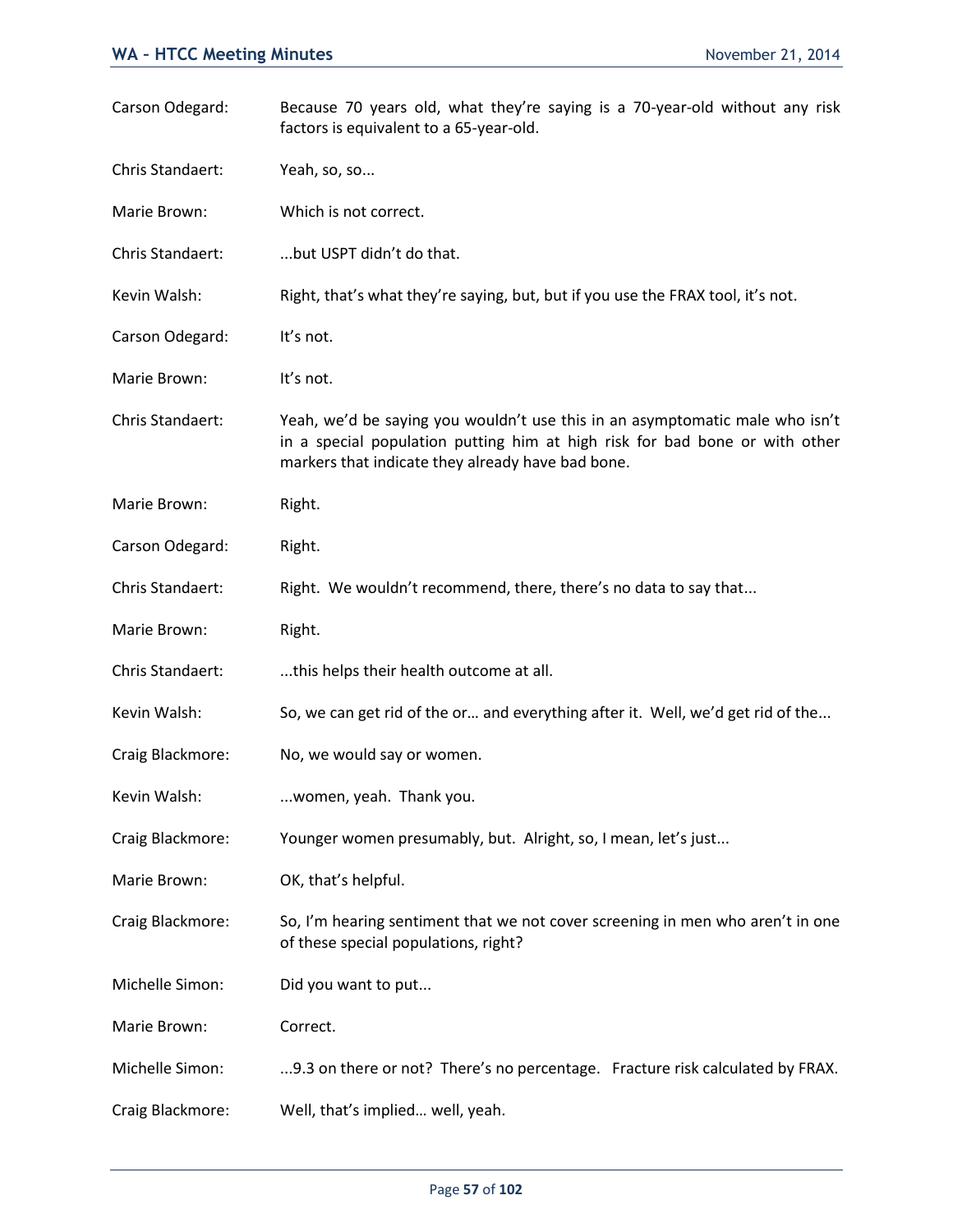| Chris Standaert: | 9.3 is from FRAX. So, just, I don't know how if we'll keep the same number.<br>We may just tear it off at may just rank it equivalent to 65. |
|------------------|----------------------------------------------------------------------------------------------------------------------------------------------|
| Michelle Simon:  | OK. That's fine.                                                                                                                             |
| Craig Blackmore: | So, I'd get rid of the 9.3.                                                                                                                  |
| Michelle Simon:  | [inaudible]                                                                                                                                  |
| Craig Blackmore: | We can use the wording that the USPHS uses maybe? Maybe, well we don't<br>know                                                               |
| Marie Brown:     | They used                                                                                                                                    |
| Craig Blackmore: | their exact wording.                                                                                                                         |
| Marie Brown:     | they used the 9.3.                                                                                                                           |
| Craig Blackmore: | So, I want a I want a show of hands. I'm I'm hearing some sentiment that<br>that we shouldn't be doing the screening in in men.              |
| Kevin Walsh:     | Men without risk factors.                                                                                                                    |
| Marie Brown:     | Men without.                                                                                                                                 |
| Carson Odegard:  | Men without, men without.                                                                                                                    |
| Chris Standaert: | But there's no data.                                                                                                                         |
| Craig Blackmore: | Right, but what about, where are we going to get into the high risk because of<br>steroids and all this?                                     |
| Chris Standaert: | Through special populations.                                                                                                                 |
| Craig Blackmore: | Through special populations?                                                                                                                 |
| Chris Standaert: | Sorry, this would be asymptomatic people. So, they don't have a fracture.                                                                    |
| Craig Blackmore; | Yeah, but you can be asymptomatic and taking high dose steroids for your<br>inflammatory bowel disease, and then we'd get up over 9. So      |
| Kevin Walsh:     | So, let's just put                                                                                                                           |
| Craig Blackmore: | that'd [inaudible].                                                                                                                          |
| Chris Standaert: | [inaudible] to call them out.                                                                                                                |
| Kevin Walsh:     | asymptomatic and low risk.                                                                                                                   |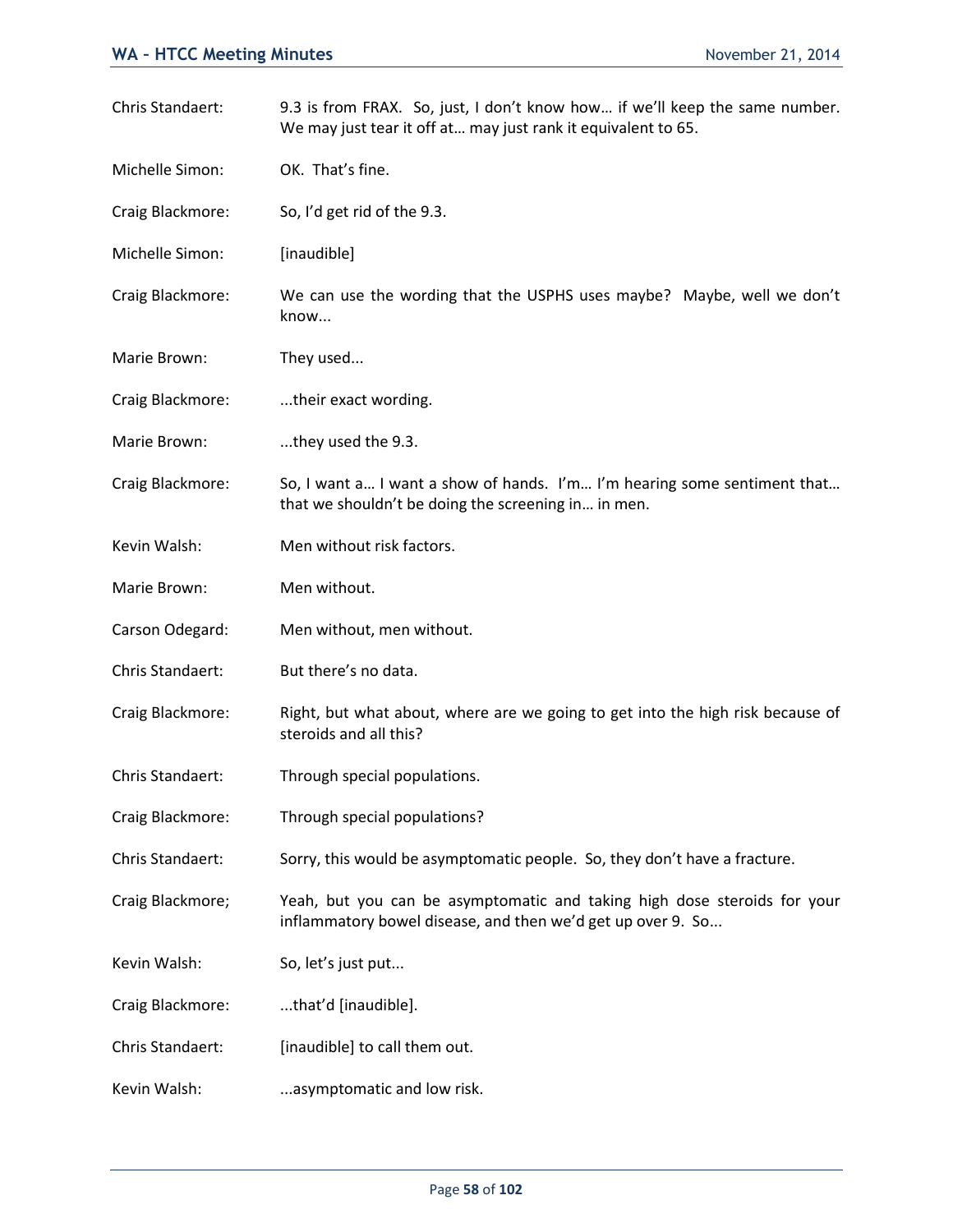- Craig Blackmore: Yeah, but I mean, if we just say men who… who achieved that same threshold, the only way they're going to get there… although that wouldn't be covered in the FRAX.
- Chris Standaert: So, if you leave this as just...
- Craig Blackmore: That doesn't work.
- Chris Standaert: ...asymptomatic...
- Craig Blackmore: Never mind.
- Chris Standaert: ...women or younger women, this only applies to women, right? So, then our only condition for men is going to be men can be screened if they have zing.
- Seth Schwartz: Yeah, I think it makes more sense...
- Chris Standaert: Yeah, make it less...
- Seth Schwartz: ...to organize...
- Chris Standaert: ...so we don't have an...
- Seth Schwartz: ...it that way.
- Kevin Walsh: My only question is, does FRAX have… have input for things like steroid use and other medical conditions and whatnot?
- Christopher Shurhart: It has...
- Michelle Simon: Yeah, glucocorticoid.
- Christopher Shurhart: ...it has binary inputs for seven clinical factors.
- Michelle Simon: Yeah. So, it's age, sex, weight, height, previous fracture, parent fracture at hip, current smoking, glucocorticoids, rheumatoid arthritis, secondary osteoporosis, alcohol three or more units per day.
- Christopher Shurhart: So, are you, the point is, are you capturing those things in the FRAX so you don't necessarily need to pull out steroid use or whatever? It's already in the FRAX, and then you go… and then you have just this… the straightforward risk number.
- Craig Blackmore: I mean, I would prefer that.
- Christopher Shurhart: So, once again, some of the details, the plumbing of FRAX, there is clearly a gradient of risk for steroids. The more you take, the longer you take them, the higher fracture risk. FRAX does not take that into account. It's a threshold value.
- Michelle Simon: [inaudible]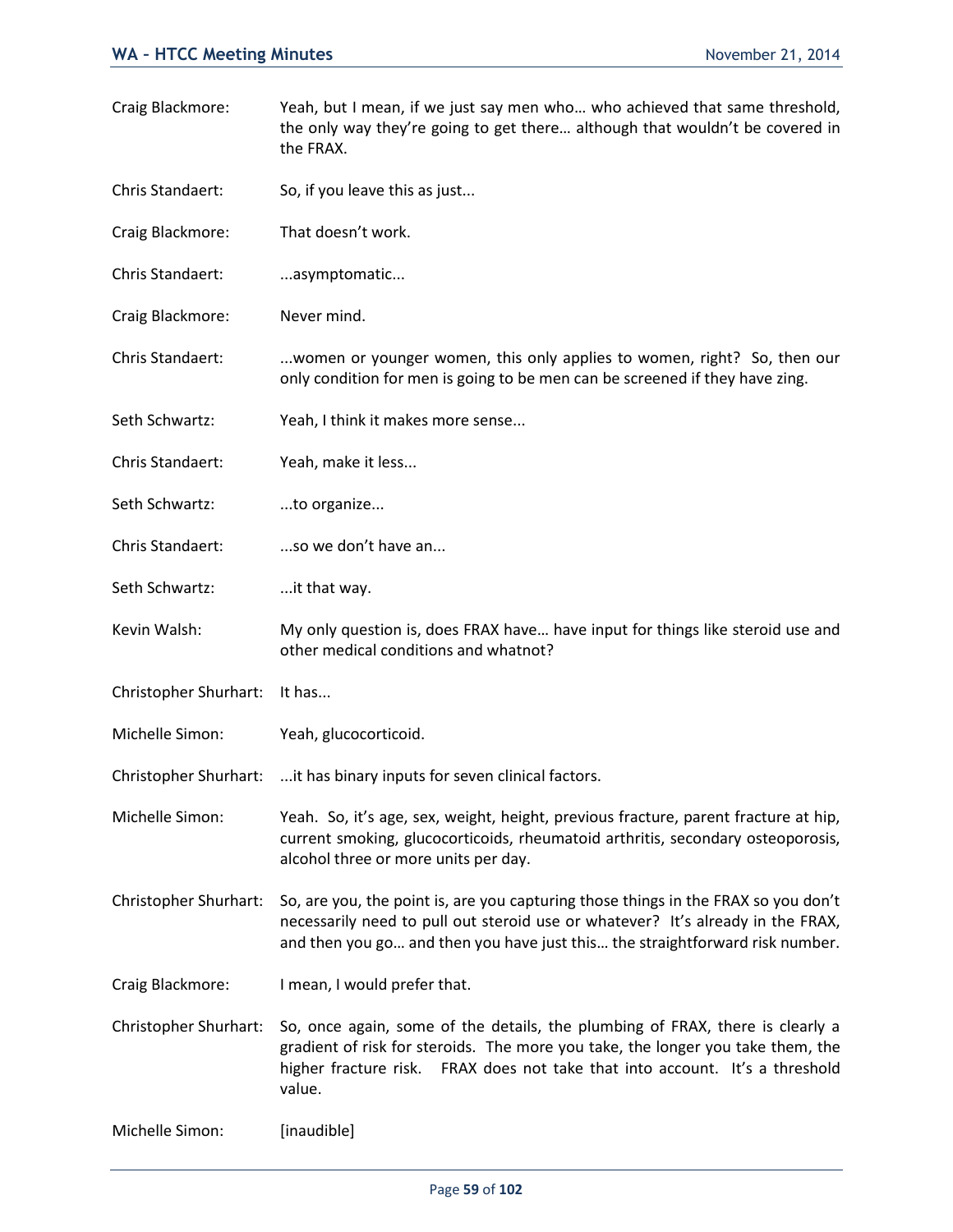- Christopher Shurhart: Yep, just, the same thing as smoking. There's a dose-response relationship in alcohol. Those are all binary values in FRAX, and I just did a calculation using, just to see… to get to that 9.3 threshold if we could get there somehow, 80 year-old man at 69 inches tall and 150 pounds has a 10% major osteoporotic fracture risk.
- Michelle Simon: [inaudible]
- Christopher Shurhart: Yeah, I mean, there's a distribution of, yeah… median versus distribution, yeah, and that's Caucasian, too. They are substantially lower risk for African-American, Hispanic.
- Chris Standaert: The majority of the population isn't 150 pounds, either.
- Craig Blackmore: OK. So… so I think we're fairly happy around this framework for women, and then we have sort of conflicting approaches that we might consider for men. One is to use the same 9.3 threshold, which you can get at in FRAX by clicking the steroid button or the… maybe in some isolated cases of older, thin white men. So, one approach would be just to use that same threshold. A second approach would be to say not in sort of normal risk men but in men who have specifically defined conditions that we… that we list, which would include things like steroids or, you know, hypo-… androgen… androgen deprivation, yeah, which I don't think is in the FRAX explicitly. So, what's the preference? Just list them or defer to FRAX or list them and defer to FRAX?
- Michael Souter: I don't think we can use the FRAX tool because it's based on the, you know, as it said the…
- Craig Blackmore: You do not or you do?
- Michael Souter: ...I do not think we can...

Craig Blackmore: Do not.

Michael Souter: ...use the FRAX tool. I would favor that we specify male gender associated with a list of conditions that puts him at risk, and one of the...

Craig Blackmore: OK.

- Michael Souter: ...considerations I have for that is that I think that the consequences of fracture in males are different from that in females. The mortality is higher. So, I think that, you know, we have to take that into account. I don't think we can use the same stratification level.
- Craig Blackmore: OK, is that… do other people agree with that, or? I'm seeing a few nods. Can I get some shakes or nods? I'm seeing a lot of nods, OK. OK, so we need to define the clinical scenarios where DEXA might be acceptable. So… we've heard some and one was long term corticosteroids, not just pulse dose but some sort of long term corticosteroids, we heard. We heard some sort of...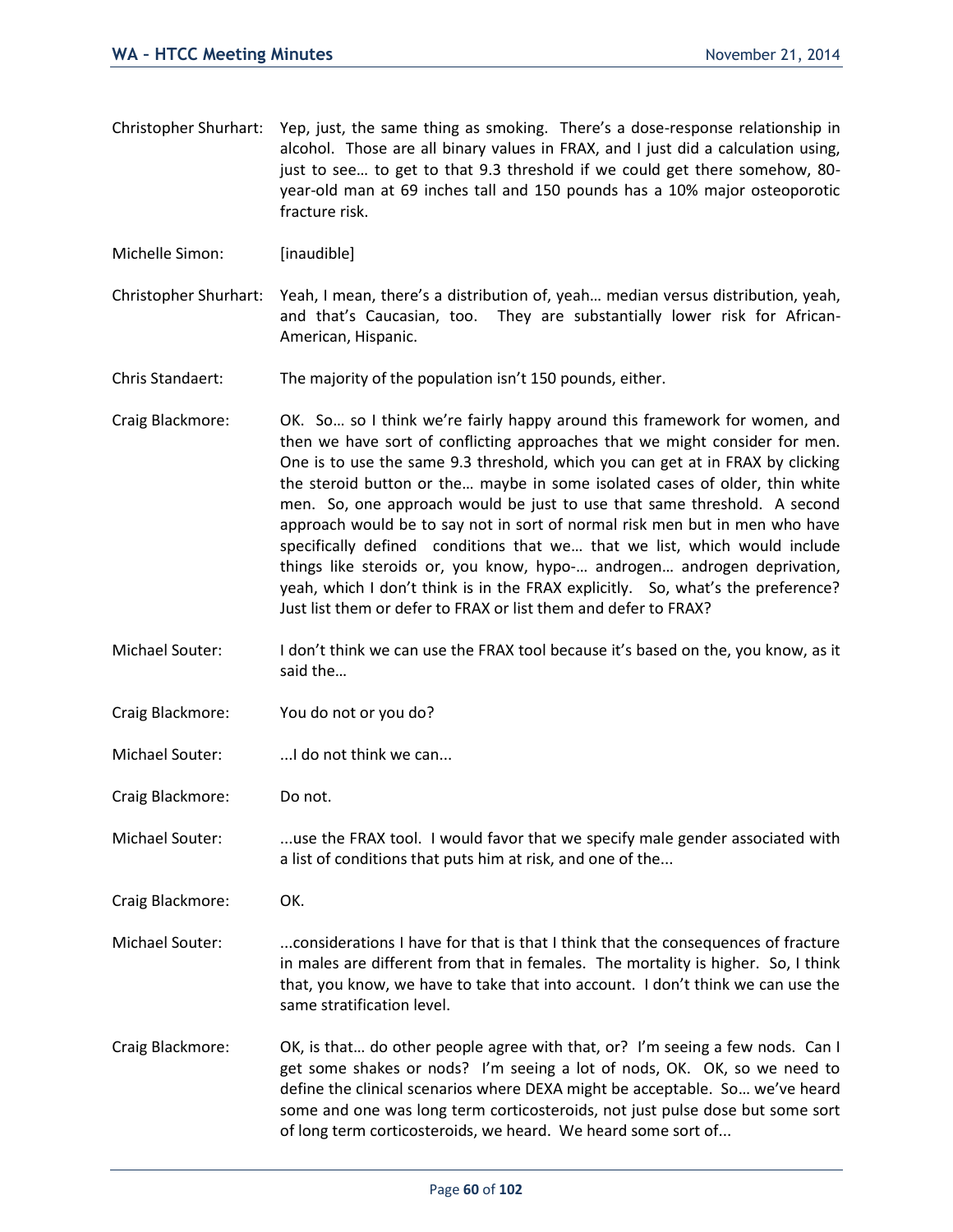| Christopher Shurhart: This is for men? |                                                                                                                                                        |
|----------------------------------------|--------------------------------------------------------------------------------------------------------------------------------------------------------|
| Craig Blackmore:                       | Men, yeah.                                                                                                                                             |
| Christopher Shurhart:                  | Yeah, previous fragility fracture.                                                                                                                     |
| Craig Blackmore:                       | No, yeah, known fragility fracture.                                                                                                                    |
| <b>Richard Phillips:</b>               | [inaudible] disease.                                                                                                                                   |
| Marie Brown:                           | Then that's a disease.                                                                                                                                 |
| Craig Blackmore:                       | We're in the, we're in the                                                                                                                             |
| Kevin Walsh:                           | But you're not screening, but                                                                                                                          |
| Michael Souter:                        | It's a diagnosis then.                                                                                                                                 |
| Craig Blackmore:                       | We'll cover that later.                                                                                                                                |
| Kevin Walsh:                           | But how do you get to glucocort- why are you using high don't you have to<br>have another preexisting diagnosis to be using high-dose glucocorticoids? |
| Craig Blackmore:                       | Yes, and I don't know what it is, but if you're on high dose glucocorticoids you're<br>[inaudible]                                                     |
| Kevin Walsh:                           | So. OK. It seems like an artificial distinction to me.                                                                                                 |
| Craig Blackmore:                       | Well, it may, it may be, but we got to have some kind of framework to get<br>through this. So, long term glucocorticoids.                              |
| Marie Brown:                           | Do we really need then there's going to be debate about long term.<br>Why<br>don't we just say, glucocorticoid use?                                    |
| Craig Blackmore:                       | Because every time you get a bad cold and a long cough you get put on pulse<br>dosed steroids for a week and then                                      |
| Marie Brown:                           | Well, then do you think that people would actually once they've been on                                                                                |
| Craig Blackmore:                       | I have no idea.                                                                                                                                        |
| Marie Brown:                           | steroids for a week. It's hard to imagine that.                                                                                                        |
| Chris Standaert:                       | The FRAX says greater than three months. [inaudible] greater than three<br>months.                                                                     |
| Christopher Shurhart:                  | Five milligrams or more for greater than three months, 450 mg prednisone<br>equivalence lifetime is what FRAX uses.                                    |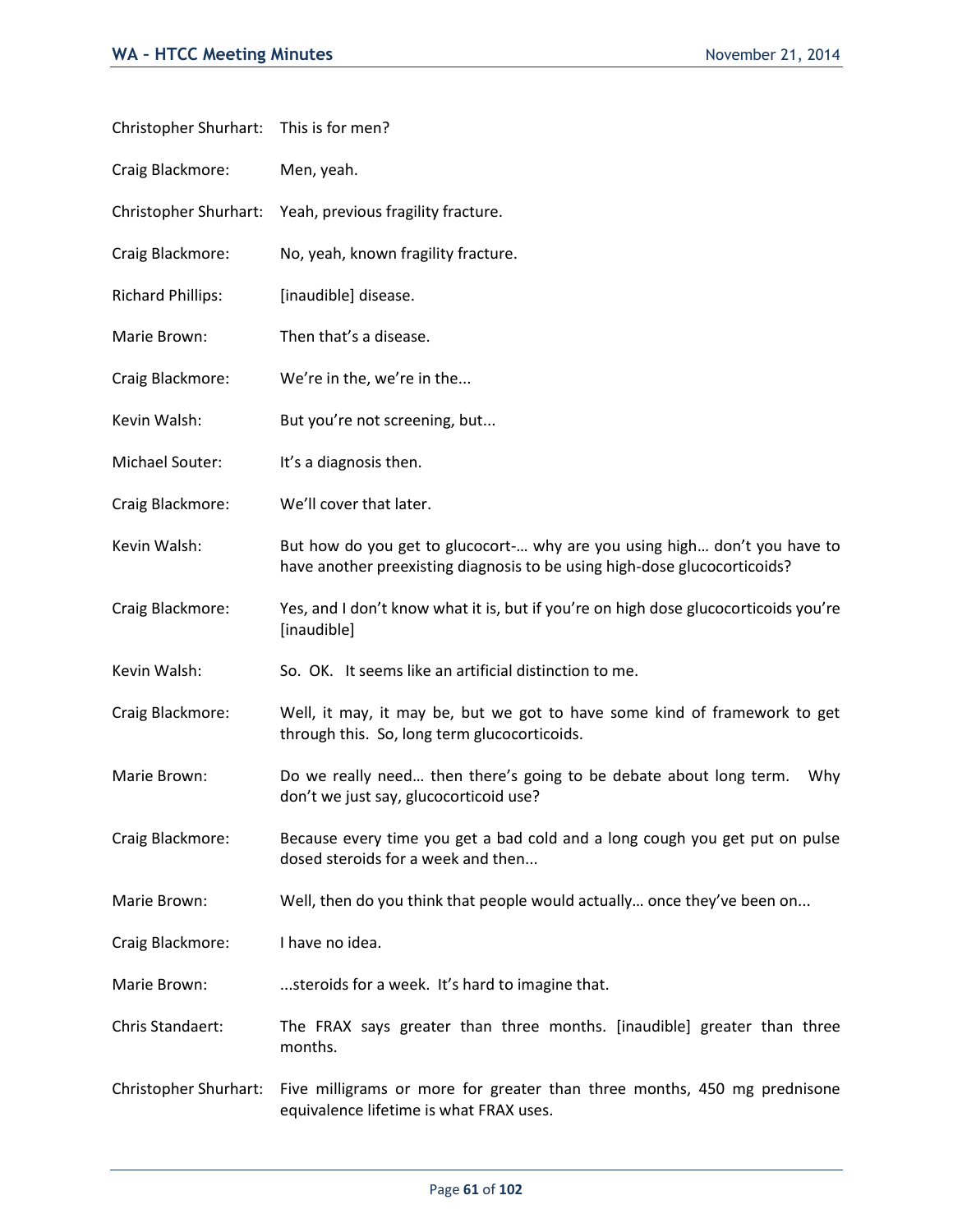| Craig Blackmore:         | I like it.                                                                                                                                                                                                                                                |
|--------------------------|-----------------------------------------------------------------------------------------------------------------------------------------------------------------------------------------------------------------------------------------------------------|
| David McCulloch:         | That's totally reasonable. It's like [inaudible] information.                                                                                                                                                                                             |
| Craig Blackmore:         | Alright. So, when you when we finalize this, if we could incorporate the FRAX<br>definition of steroids, but we're going to move on. What else is in the FRAX,<br>well no, forget the FRAX for now. So, what are the other conditions we talked<br>about? |
| <b>Richard Phillips:</b> | The use of                                                                                                                                                                                                                                                |
| Craig Blackmore:         | Androgen                                                                                                                                                                                                                                                  |
| <b>Richard Phillips:</b> | [inaudible] for prostate cancer had a risk.                                                                                                                                                                                                               |
| Craig Blackmore:         | So, androgen suppression                                                                                                                                                                                                                                  |
| <b>Richard Phillips:</b> | Hypogonadism, or treatment of that.                                                                                                                                                                                                                       |
| Craig Blackmore:         | Androgen, androgen deprivation.                                                                                                                                                                                                                           |
| Christopher Shurhart:    | Some, some people use the term hormonal manipulation.                                                                                                                                                                                                     |
| Craig Blackmore:         | Hormonal manipulation.                                                                                                                                                                                                                                    |
| <b>Richard Phillips:</b> | Sounds good. Does that include transgenders?                                                                                                                                                                                                              |
| Christopher Shurhart:    | I'm just so actually it, it does. So, those patients, for instance, transgender<br>patients who receive it depends on, you know, what the transgender change<br>is, but antiestrogen therapy also are at high risk.                                       |
| <b>Richard Phillips:</b> | Interesting.                                                                                                                                                                                                                                              |
| Christopher Shurhart:    | Yeah.                                                                                                                                                                                                                                                     |
| Craig Blackmore:         | OK, other other what are we missing on here, what else? Rheumatoid<br>arthritis shows up in the FRAX, is that right? I'm happy including that.                                                                                                            |
| Kevin Walsh:             | There's something about malabsorptive                                                                                                                                                                                                                     |
| Michelle Simon:          | CMS uses                                                                                                                                                                                                                                                  |
| Kevin Walsh:             | conditions or something like that.                                                                                                                                                                                                                        |
| Michelle Simon:          | hypothyroidism.                                                                                                                                                                                                                                           |
| Craig Blackmore:         | Malabsorptive conditions.                                                                                                                                                                                                                                 |
| Kevin Walsh:             | Yes, that stuff.                                                                                                                                                                                                                                          |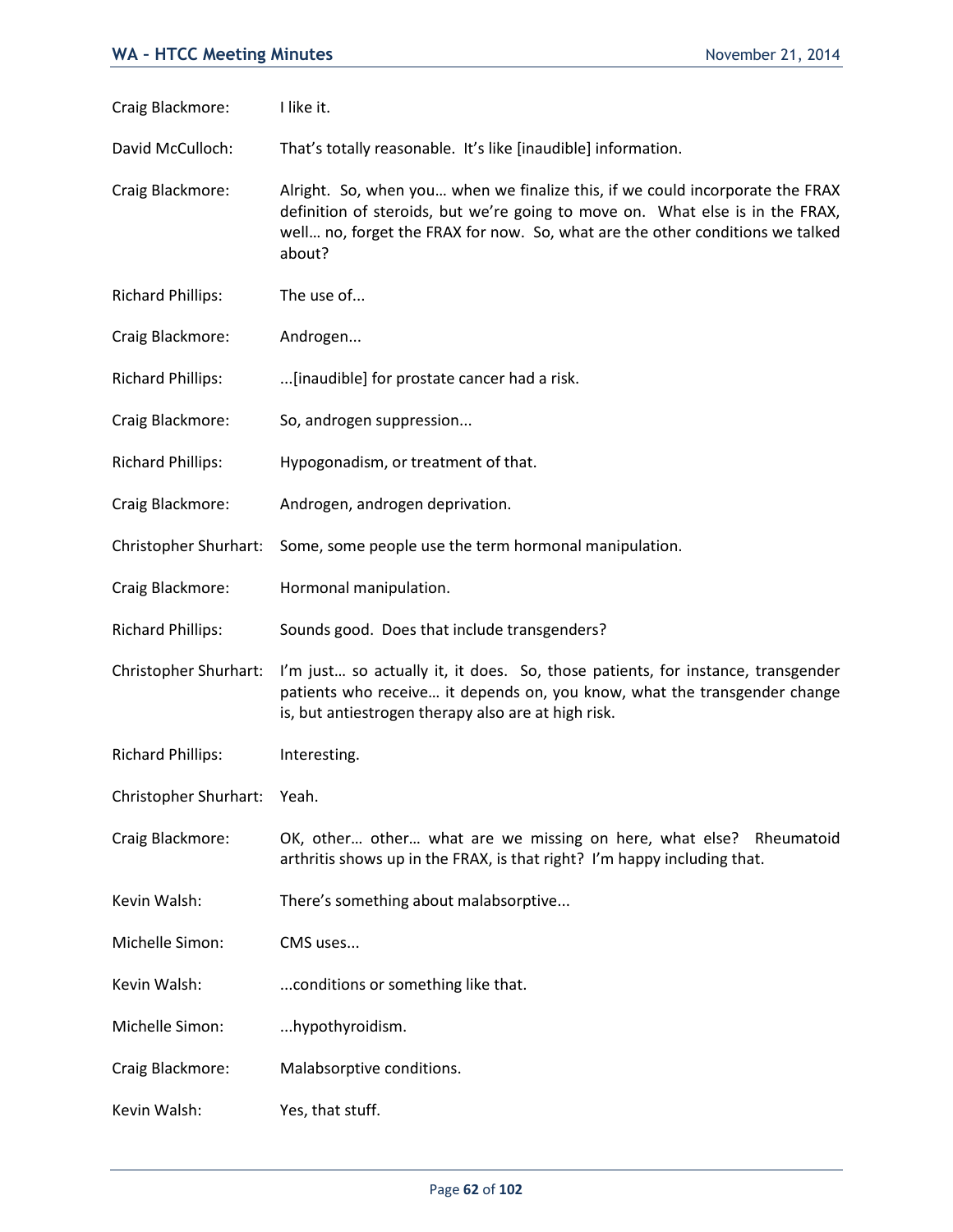| Craig Blackmore:         | Yeah.                                                                                                                                                                                                                                                                      |
|--------------------------|----------------------------------------------------------------------------------------------------------------------------------------------------------------------------------------------------------------------------------------------------------------------------|
| Kevin Walsh:             | I think that was one of the categories.                                                                                                                                                                                                                                    |
| Craig Blackmore:         | Yep.                                                                                                                                                                                                                                                                       |
| Chris Standaert:         | Did neurological disorders show up, people who developed muscular<br>dystrophies and other things who were in the neuromuscular population?                                                                                                                                |
| Craig Blackmore:         | Neuromuscular? You would think so.                                                                                                                                                                                                                                         |
| <b>Richard Phillips:</b> | The other thing, wasn't age over 85 seemed to fall out, too, as being at pretty<br>high risk, but I'm not sure if I make it to 85 I'm happy not to take anything, but<br>I but I still think I met the criteria, you know, the number needed to treat was<br>pretty small. |
| Craig Blackmore:         | Well, according to FRAX, age 85 would not put a normal-sized person, male, at<br>risk, although maybe a tall, thin male.                                                                                                                                                   |
| <b>Richard Phillips:</b> | I'm trying, looking for that.                                                                                                                                                                                                                                              |
| Craig Blackmore:         | Do we want age 85 on there or not?                                                                                                                                                                                                                                         |
| Group:                   | No.                                                                                                                                                                                                                                                                        |
| Chris Standaert:         | Is is the neurologic is the neurologic stuff in FRAX?                                                                                                                                                                                                                      |
| Michelle Simon:          | Neurologic?                                                                                                                                                                                                                                                                |
| Chris Standaert:         | Neurologic stuff, so people who have a neuromuscular disease who are clearly<br>at risk for I assume people with neuromuscular disease are at risk for<br>osteoporosis.                                                                                                    |
| Craig Blackmore:         | So, other payers list primary hyperparathyroidism, celiac sprue, radiographic<br>signs of osteoporosis or low bone mass, which is radiographic radiography is<br>terrible, hypogonadism, ADT                                                                               |
| Christopher Shurhart:    | Androgen deprivation therapy.                                                                                                                                                                                                                                              |
| Craig Blackmore:         | Androgen deprivation, OK.                                                                                                                                                                                                                                                  |
| Michelle Simon:          | Hypothyroidism is in CMS.                                                                                                                                                                                                                                                  |
| Craig Blackmore:         | Is in CMS?                                                                                                                                                                                                                                                                 |
| Michelle Simon:          | Yeah.                                                                                                                                                                                                                                                                      |
| Craig Blackmore:         | Where's CMS, I don't see CMS.                                                                                                                                                                                                                                              |
| Christopher Shurhart:    | Hypothyroidism?                                                                                                                                                                                                                                                            |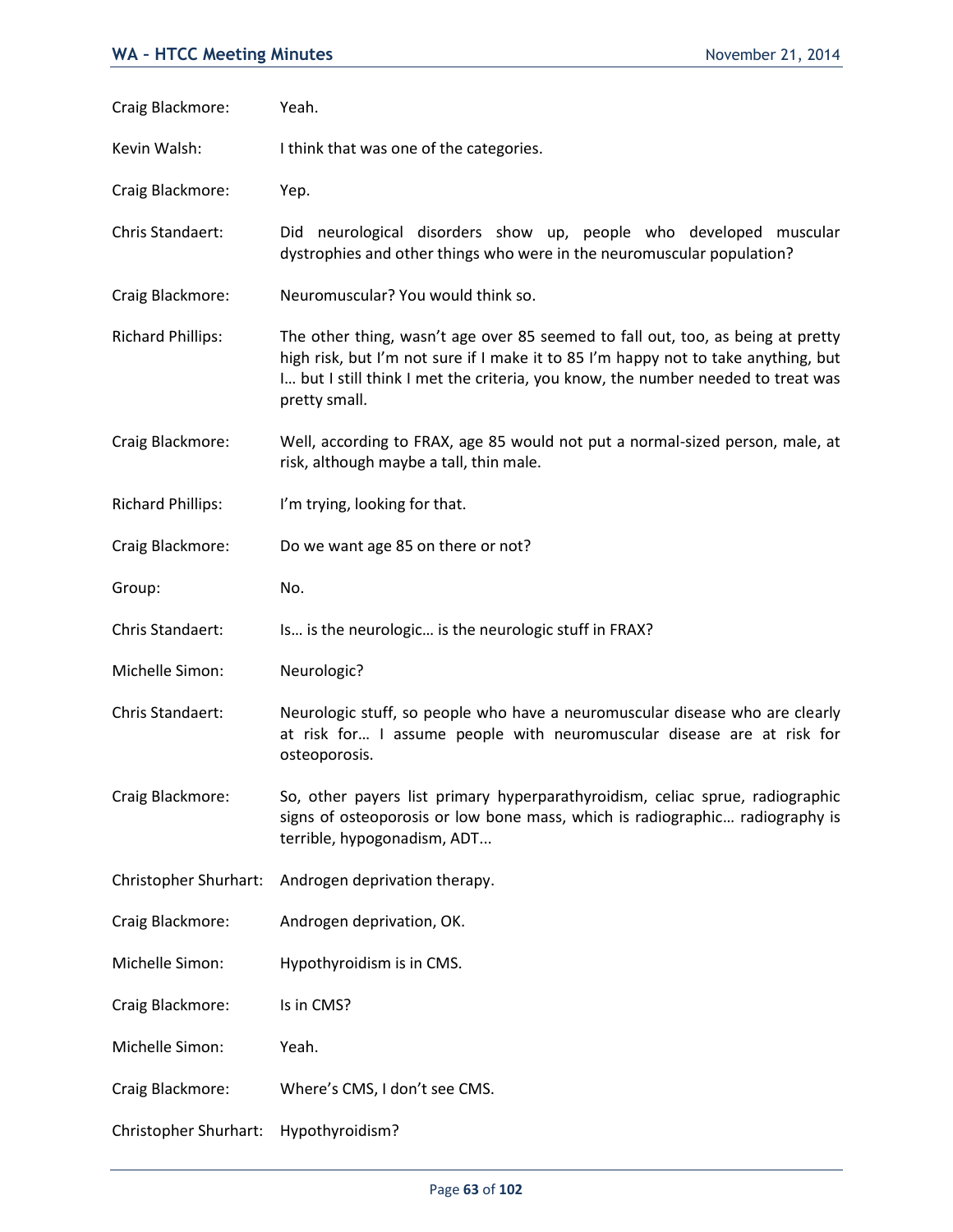| Michelle Simon:          | Hypothyroidism, well that's what it says. Slide 25 on the evidence report.                                                                                                                                                               |
|--------------------------|------------------------------------------------------------------------------------------------------------------------------------------------------------------------------------------------------------------------------------------|
| Christopher Shurhart:    | That would not be typical.                                                                                                                                                                                                               |
| Kevin Walsh:             | Hyper?                                                                                                                                                                                                                                   |
| Christopher Shurhart:    | Hyperthyroidism, yes. Hypothyroidism, no.                                                                                                                                                                                                |
| Michelle Simon:          | Maybe it's a misprint. It says hypo. I don't know.                                                                                                                                                                                       |
| Christopher Shurhart:    | It might be a misprint, maybe it's a typo.                                                                                                                                                                                               |
| Kevin Walsh:             | Slide 40.                                                                                                                                                                                                                                |
| Christopher Shurhart:    | I'll double check.                                                                                                                                                                                                                       |
| Michelle Simon:          | Slide 25 I was looking at. It's all the screening. [inaudible] examples.                                                                                                                                                                 |
| Christopher Shurhart:    | So, there's some potential resources to develop this list. I mean, the National<br>Osteoporosis Foundation has a set of secondary causes of low bone mass. It's<br>quite extensive, but it certainly could be a basis for extraction for |
| Seth Schwartz:           | Can we just say something like that so underlying cause of secondary risk for<br>low bone mass or something like that?                                                                                                                   |
| Chris Standaert:         | Right.                                                                                                                                                                                                                                   |
| Seth Schwartz:           | Without specifying all the conditions.                                                                                                                                                                                                   |
| Chris Standaert:         | So, list a few                                                                                                                                                                                                                           |
| Michelle Simon:          | Right.                                                                                                                                                                                                                                   |
| Chris Standaert:         | and then say that we clearly think so there was the first three we clearly<br>think are important, and then the rest you say other conditions known to be<br>associated with low bone                                                    |
| <b>Richard Phillips:</b> | Right.                                                                                                                                                                                                                                   |
| Chris Standaert:         | low bone mass.                                                                                                                                                                                                                           |
| <b>Richard Phillips:</b> | Right.                                                                                                                                                                                                                                   |
| Chris Standaert:         | Other medical condition.                                                                                                                                                                                                                 |
| Craig Blackmore:         | Might be more realistic than trying to                                                                                                                                                                                                   |
| Michelle Simon:          | Than trying to nail everyone.                                                                                                                                                                                                            |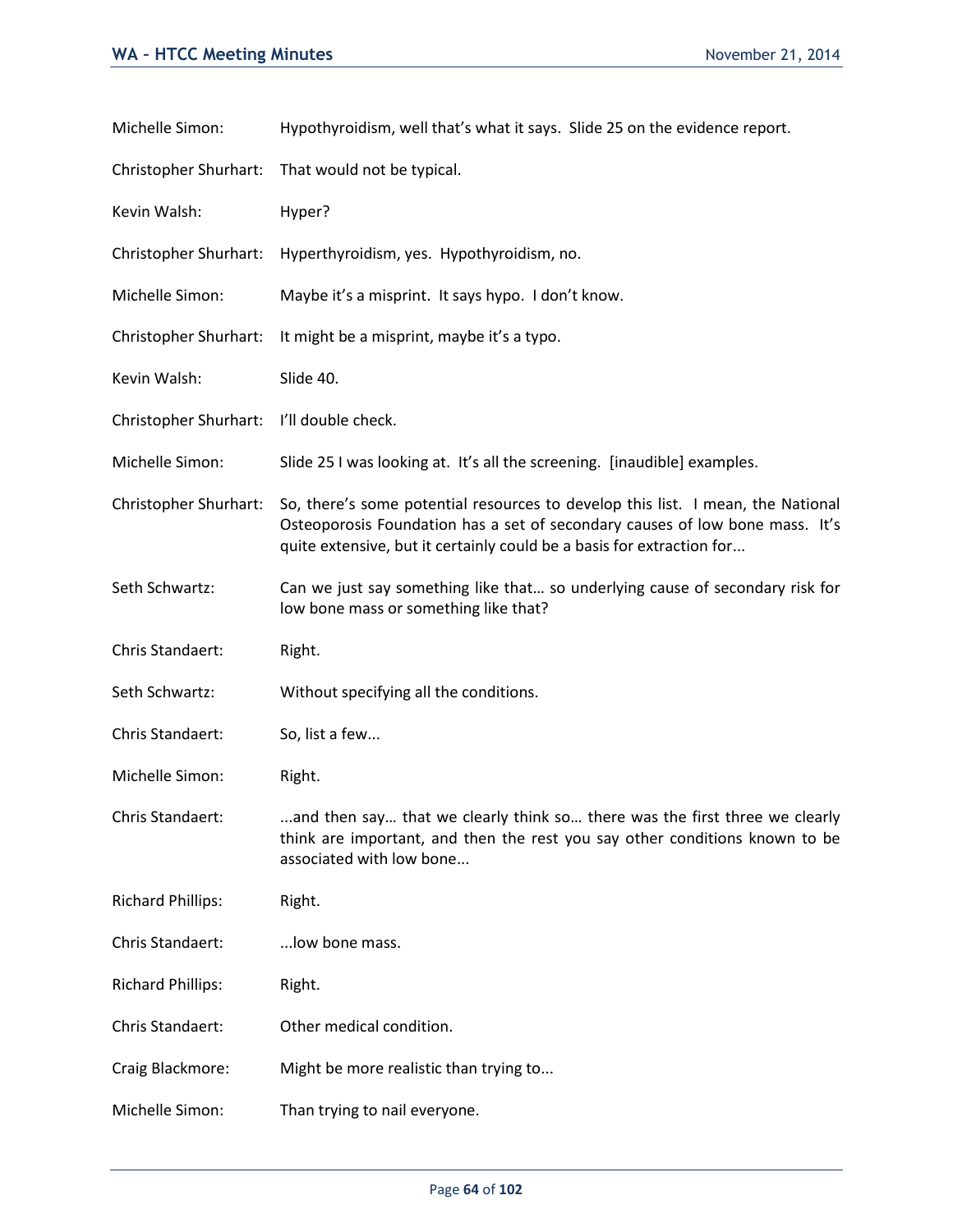|                       | Christopher Shurhart: Lumping versus splitting.                                                                                                                                                                                                                                                                                                                                                                                                                                                                                                                                                                                                                                          |
|-----------------------|------------------------------------------------------------------------------------------------------------------------------------------------------------------------------------------------------------------------------------------------------------------------------------------------------------------------------------------------------------------------------------------------------------------------------------------------------------------------------------------------------------------------------------------------------------------------------------------------------------------------------------------------------------------------------------------|
| Chris Standaert:      | Yeah.                                                                                                                                                                                                                                                                                                                                                                                                                                                                                                                                                                                                                                                                                    |
| Seth Schwartz:        | Of course, I need to ask the question, does bisphosphonate therapy make any<br>difference in these subgroups?                                                                                                                                                                                                                                                                                                                                                                                                                                                                                                                                                                            |
| Christopher Shurhart: | Are you asking me?                                                                                                                                                                                                                                                                                                                                                                                                                                                                                                                                                                                                                                                                       |
| Chris Standaert:      | Well, I think                                                                                                                                                                                                                                                                                                                                                                                                                                                                                                                                                                                                                                                                            |
| Seth Schwartz:        | Do we have any data, I mean, I guess I'll ask our vendor, do we have any<br>evidence of on efficacy in any of these subpopulations?                                                                                                                                                                                                                                                                                                                                                                                                                                                                                                                                                      |
| Michael Souter:       | But we're not looking at bisphosphonate therapy.                                                                                                                                                                                                                                                                                                                                                                                                                                                                                                                                                                                                                                         |
| Chris Standaert:      | No.                                                                                                                                                                                                                                                                                                                                                                                                                                                                                                                                                                                                                                                                                      |
| Seth Schwartz:        | Or just any treatment.                                                                                                                                                                                                                                                                                                                                                                                                                                                                                                                                                                                                                                                                   |
| Michael Souter:       | There's a whole list of other, there's a whole list of other treatments that could<br>be                                                                                                                                                                                                                                                                                                                                                                                                                                                                                                                                                                                                 |
| Seth Schwartz:        | Fair enough. So, I guess, any any treatment to any treatment that prevents<br>low                                                                                                                                                                                                                                                                                                                                                                                                                                                                                                                                                                                                        |
| Chris Standaert:      | Right, so in these                                                                                                                                                                                                                                                                                                                                                                                                                                                                                                                                                                                                                                                                       |
| Seth Schwartz:        | fracture risk in these in these subpopulations?                                                                                                                                                                                                                                                                                                                                                                                                                                                                                                                                                                                                                                          |
| Chris Standaert:      | But in these populations, what we're also trying to do is define their fracture<br>risk. So, this is the treatment they have. This is the disease they have. What is<br>their fracture risk, and will that change how I manage them? Do I give them a<br>cane? Do I give them a walker? Do other things help mitigate their fracture<br>risk, not just treat their bone density or do I have to alter the medical treatment<br>I'm giving them because I've plummeted their bone density too far that I can't<br>keep giving them corticosteroids anymore? Using these I think that's how<br>you're using these more in this population, as opposed to screening for<br>bisphosphonates. |
| Seth Schwartz:        | Then we're not talking about screening anymore, right?                                                                                                                                                                                                                                                                                                                                                                                                                                                                                                                                                                                                                                   |
| Chris Standaert:      | No, we had this conversation earlier, yeah.                                                                                                                                                                                                                                                                                                                                                                                                                                                                                                                                                                                                                                              |
| Seth Schwartz:        | OK, sorry.                                                                                                                                                                                                                                                                                                                                                                                                                                                                                                                                                                                                                                                                               |
| Chris Standaert:      | Yeah, we're not really talking about screening.                                                                                                                                                                                                                                                                                                                                                                                                                                                                                                                                                                                                                                          |
| Craig Blackmore:      | We're going to use the term to make life simpler, but we're not really talking<br>about screening. OK, so, are we happy with this? OK. OK, so now how about                                                                                                                                                                                                                                                                                                                                                                                                                                                                                                                              |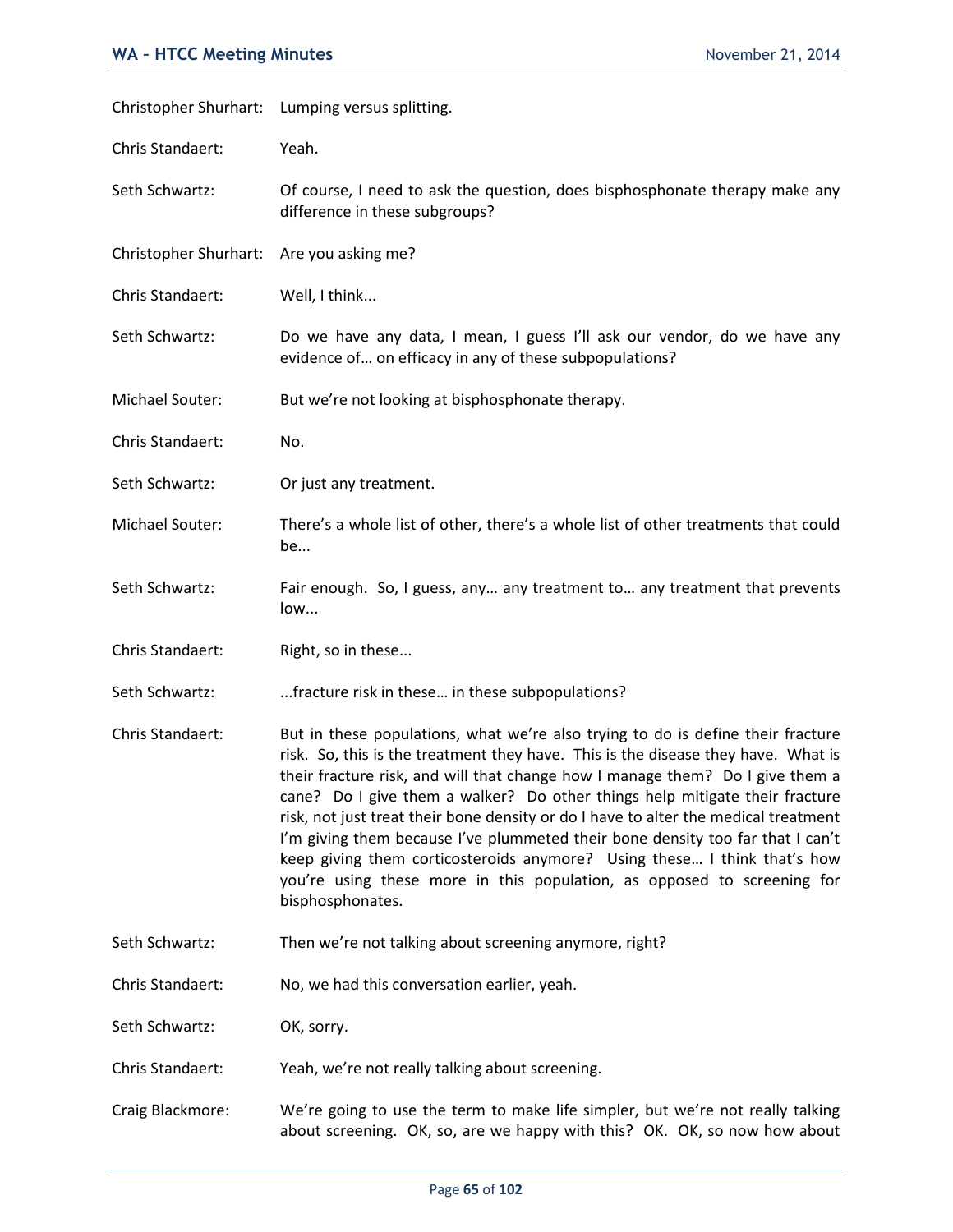maybe we'll move back to the women and talk about repeat screening intervals, another simple question. So, so let's go below, right above monitoring, let's make a new bold thing that says repeat screening. I just don't want to screw up what's already written there, excuse my language. So, we do have data on rapidity of progression of osteoporosis, or at least rapidity of progression in lower bone mineral density. So, what… where do you want to go with this? Who wants to take a stab?

- Kevin Walsh: I would propose that we use the Gourlay numbers.
- Craig Blackmore: OK. So, where are you?
- Kevin Walsh: Looking for Gourlay.

Michelle Simon: Slide 31.

- Craig Blackmore: Slide 31.
- Michelle Simon: Of the evidence report.
- Craig Blackmore: So, Gourlay said if you start off normal, you take between 11 and 25 years to reach… it takes between 11 and 25 years to develop osteoporosis or fracture. If you start with a T-score of 1 to 1, -1 to 1.5, it takes 14 to 21 years. If you start with a T-score of -1.5 to 1.99, it takes four to five years, and if you start with a Tscore of -2, it takes about a year.
- Teresa Rogstad: That… that's for 10%, right?
- Chris Standaert: Right. So, but this doesn't… am I reading this wrong? This doesn't talk about the value of rescreening. This tells you the predictability from your initial screen, and so this doesn't say that you rescreen at 4.7 years, you rescreen… this says that if people have a T-score of -2 to -2.49, they...
- Christopher Shurhart: It, it's an inference.
- Chris Standaert: ....they are going to reach the threshold where...
- Christopher Shurhart: Right.
- Chris Standaert: ...10% of those women will have...
- Christopher Shurhart: Which is when you would start screening in the first place.
- Craig Blackmore: So, it's sort of like what's the yield.
- Chris Standaert: That's when you start...
- Craig Blackmore: It's the yield of subsequent screening, and… and for… the yield doesn't reach 10%. In other words, 10% of the people don't convert to that -2.5 threshold until you get 17 years.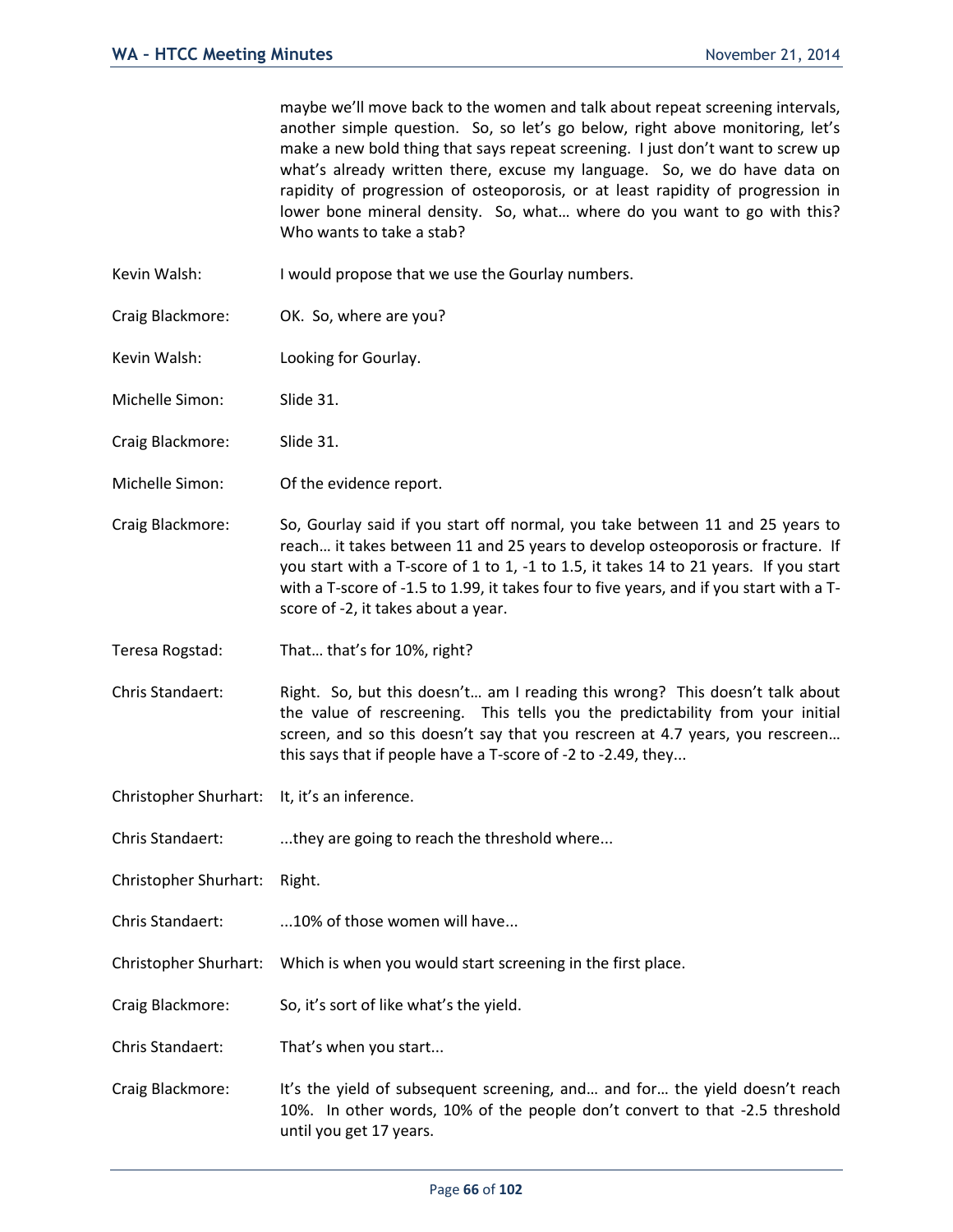| Chris Standaert:      | So it's the time until the person                                                                                                                                                                                                                   |
|-----------------------|-----------------------------------------------------------------------------------------------------------------------------------------------------------------------------------------------------------------------------------------------------|
| Craig Blackmore:      | Until 10%                                                                                                                                                                                                                                           |
| Chris Standaert:      | 10% of the women.                                                                                                                                                                                                                                   |
| Craig Blackmore:      | of the people.                                                                                                                                                                                                                                      |
| Christopher Shurhart: | Get to the threshold.                                                                                                                                                                                                                               |
| Craig Blackmore:      | Get to the threshold where you would start, basically start treating.                                                                                                                                                                               |
| Seth Schwartz:        | And is that based on DEXA scans in the follow-up of this study?                                                                                                                                                                                     |
| Christopher Shurhart: | Yes.                                                                                                                                                                                                                                                |
| Seth Schwartz:        | OK.                                                                                                                                                                                                                                                 |
| Christopher Shurhart: | So, you could simplify this and say that you retreat if your T-score is less than<br>1.5 greater than -1.5, you use 17 years, you use five years if it's 1.5 to 2, and if<br>it's greater than 2, you use one year.                                 |
| Seth Schwartz:        | Why would you use it if it's one year, I mean                                                                                                                                                                                                       |
| Chris Standaert:      | You just treat them.                                                                                                                                                                                                                                |
| Seth Schwartz:        | Why don't you just treat them? If they're 2 to 2.5, I mean.                                                                                                                                                                                         |
| Craig Blackmore;      | Well, that would only be 10% at one year. So, 90% at one year would still be<br>normal.                                                                                                                                                             |
| Chris Standaert:      | Yeah, so the idea of so what this doesn't tell me is is I sort of get it, but so<br>like you have advanced osteopenia. You have a T-score of 2 to 2.5. In one<br>year, you're going to be at this 10% threshold where you should go screen<br>them? |
| Craig Blackmore:      | No.                                                                                                                                                                                                                                                 |
| Chris Standaert:      | We already know but that's what we're saying. We already                                                                                                                                                                                            |
| Craig Blackmore:      | We're saying that in that group                                                                                                                                                                                                                     |
| Chris Standaert:      | Right.                                                                                                                                                                                                                                              |
| Craig Blackmore:      | if you screen them again in a year                                                                                                                                                                                                                  |
| Christopher Shurhart: | 10%.                                                                                                                                                                                                                                                |
| Craig Blackmore:      | 90% are still normal.                                                                                                                                                                                                                               |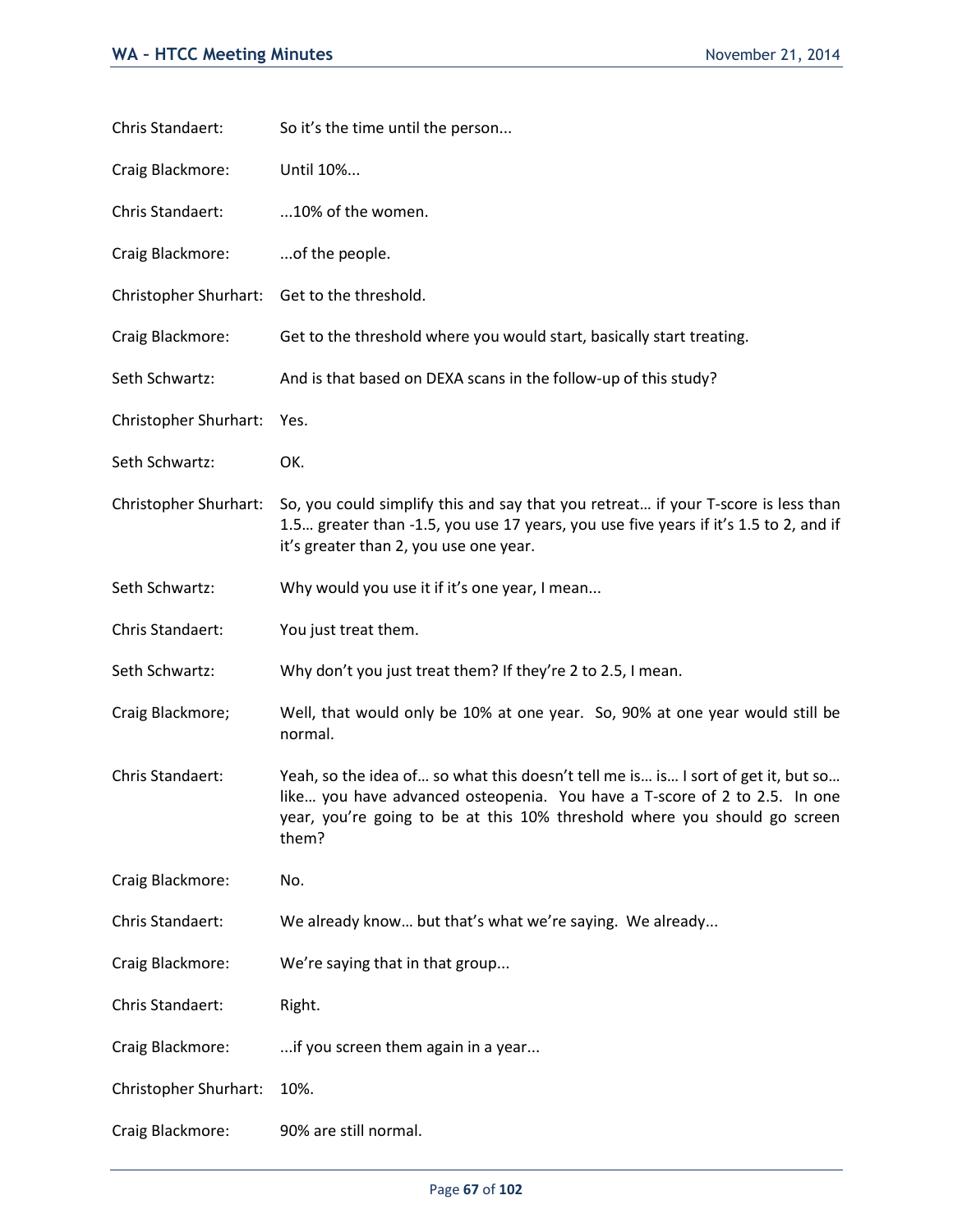| Chris Standaert:      | Right.                                                                                                                                                                                                                                                                                                                                                                                                                                                                                                                  |
|-----------------------|-------------------------------------------------------------------------------------------------------------------------------------------------------------------------------------------------------------------------------------------------------------------------------------------------------------------------------------------------------------------------------------------------------------------------------------------------------------------------------------------------------------------------|
| Craig Blackmore:      | But 10% you're going to start treating.                                                                                                                                                                                                                                                                                                                                                                                                                                                                                 |
| Christopher Shurhart: | So, if you accept a number needed to treat of 10, then you would treat.                                                                                                                                                                                                                                                                                                                                                                                                                                                 |
| Craig Blackmore:      | Then you would treat.                                                                                                                                                                                                                                                                                                                                                                                                                                                                                                   |
| Chris Standaert:      | Then you just treat them, but I I                                                                                                                                                                                                                                                                                                                                                                                                                                                                                       |
| Craig Blackmore:      | No. Because the number needed to treat for the treatment is much higher than<br>10. It's the number needed to screen.                                                                                                                                                                                                                                                                                                                                                                                                   |
| Chris Standaert:      | So so what so if you have this so in one year if you have a T-score of -2.2, in<br>one year, 10% of those women will now have a T-score below 2.49, so they're                                                                                                                                                                                                                                                                                                                                                          |
| Craig Blackmore:      | Yes.                                                                                                                                                                                                                                                                                                                                                                                                                                                                                                                    |
| Chris Standaert:      | now osteoporotic.                                                                                                                                                                                                                                                                                                                                                                                                                                                                                                       |
| Craig Blackmore:      | Yes.                                                                                                                                                                                                                                                                                                                                                                                                                                                                                                                    |
| Chris Standaert:      | That's what this is saying.                                                                                                                                                                                                                                                                                                                                                                                                                                                                                             |
| Craig Blackmore:      | Yes.                                                                                                                                                                                                                                                                                                                                                                                                                                                                                                                    |
| Chris Standaert:      | And so is that that but then if we say you should rescreen one year later,<br>you're saying that test is going to be the hard trigger to treat them. You're<br>going to wait that one year and when those 10 people become technically<br>osteoporotic or have broken, we will then screen scan them and treat them,<br>as opposed to you know that 10% of the people are going to be at that, you're<br>going to be there in a year, so you just treat everybody. We're going to say do<br>it one more time in a year. |
| Craig Blackmore:      | So, then you might as well treat everybody without as soon as you you might<br>as well treat us all.                                                                                                                                                                                                                                                                                                                                                                                                                    |
| Chris Standaert:      | Well no, when you get                                                                                                                                                                                                                                                                                                                                                                                                                                                                                                   |
| Craig Blackmore:      | Because we're all, at some point we're going to get.                                                                                                                                                                                                                                                                                                                                                                                                                                                                    |
| Chris Standaert:      | No, I'm just, I'm, I'm                                                                                                                                                                                                                                                                                                                                                                                                                                                                                                  |
| Seth Schwartz:        | No, but, but he's, he's extrapolating backwards. He's taking your point and<br>and and applying it to the whole idea of screening in the first place.                                                                                                                                                                                                                                                                                                                                                                   |
| Chris Standaert:      | Right.                                                                                                                                                                                                                                                                                                                                                                                                                                                                                                                  |
| Craig Blackmore:      | So, we, we have                                                                                                                                                                                                                                                                                                                                                                                                                                                                                                         |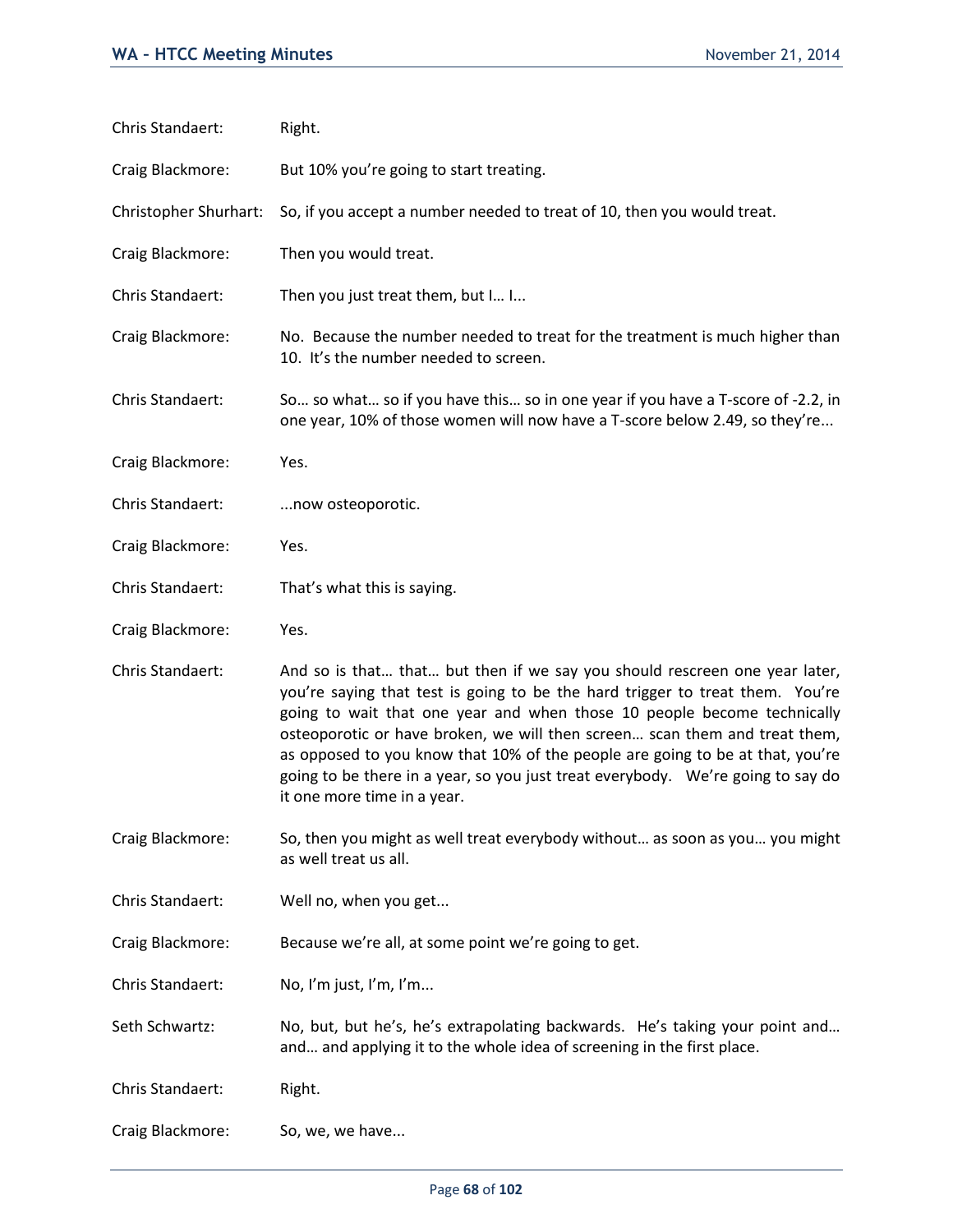- Seth Schwartz: And what we're saying is no. We don't think that giving 100% of people some therapy forever makes sense. We want to identify the group of people who are at higher risk.
- Chris Standaert: Right.

Craig Blackmore: So, implicit in our 9.3% threshold is some number needed to treat.

- Chris Standaert: Mm-hmm.
- Craig Blackmore: So, we have decided, as a society, that when… when the fracture risk is 9.3%, the number needed to treat with bisphosphonates or whatever is appropriate. So, what this is telling us is that if we rescreen at a year and the person with the -2.2, 10% of those people at a year will have reached the treatment threshold where the number needed to treat is appropriate. If we treat them all at 2.2, our… our number needed to treat would be 10 times the threshold that we thought was appropriate, right?
- David McCulloch: Yep, that's exactly right.
- Chris Standaert: Where was… where was the number saying treating less, rescreening less than two years? Because we were looking at that number somewhere.
- Michelle Simon: That was the, that was the Frost Study, the page before.
- Teresa Rogstad: Well, I think you might be thinking of this slide based on the...
- Michelle Simon: Yeah.
- Teresa Rogstad: ...Australian study.
- Craig Blackmore: So, this is the Frost.
- Teresa Rogstad: They used a different model.

Michelle Simon: The authors in this study also say there are some limitations on their study and that all of the people in the study were volunteers, and they think that they're probably likely to be healthier than the average population. They also had no comorbidities, any of these people.

- Chris Standaert: Which one, the Frost Study?
- Michelle Simon: The Frost Study.
- Teresa Rogstad: The Gourlay model was also adjusted for risk factors, most of the ones that are in the FRAX tool was a little more fine-tuned.
- Craig Blackmore: So, I don' have a problem with the Gourlay simplified. I might make it 15 years instead of 17 years because it's a round number, but I'm happy with 17 and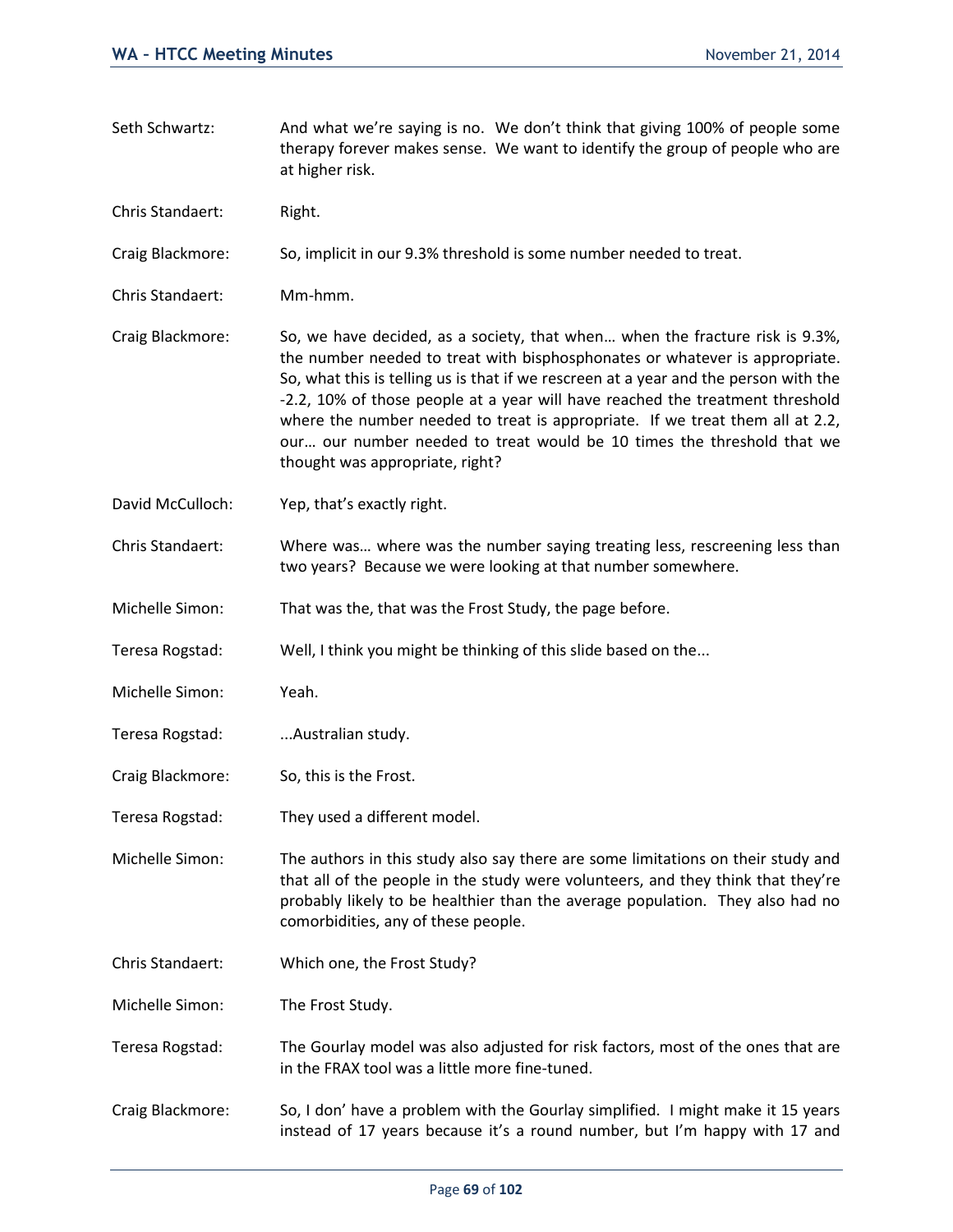then when you go, if you're between 1.5 and 1.99 you bring it back in five years, and if they're 2, -2, you bring them back in a year, which I think is what you're saying. I certainly welcome other suggestions.

- Seth Schwartz: I guess my only... my only point in this is, this is in a 67-year-old woman or older. Not any of the other groups that we talked about.
- Richard Phillips: Right.
- Seth Schwartz: So then what you're talking about is 17 years. You're talking about an 84-yearold woman and is there any value in rescreening an 84-year-old woman? I mean, I'm not sure.
- Craig Blackmore: Well, she might still be normal.
- Michelle Simon: 90% of them are.
- Seth Schwartz: But can we extrap-… but can we extrapolate this to the other populations that we've talked about, younger woman with the same risk group or the men that we just talked about?
- Chris Standaert: And...
- Craig Blackmore: I don't, I mean, I don't know.
- Chris Standaert: ...do these people who are at the tease of 2 to 2.5, so they stayed... so 10% dropped below, the other 90% don't. Do they get screened every single year?
- Craig Blackmore: They could.
- Chris Standaert: Do you just keep doing it? I mean, because 90% of them are not going to be there, and then you're going to have the same thing. They're going to get screened every single year.
- Craig Blackmore: Yeah. Your number...
- Chris Standaert: So, you keep waiting...
- Craig Blackmore: ...your number needed to screen is 10.
- Chris Standaert: ...for the… you're waiting for the...
- Craig Blackmore: Except you're not really screening, but yeah. It seems silly in a way.
- Marie Brown: I would end up wondering more about what we do [inaudible].
- Craig Blackmore: Thoughts from this side of the room?
- Marie Brown: To… to do that we'd… we'd be doing more DEXAs than we do now.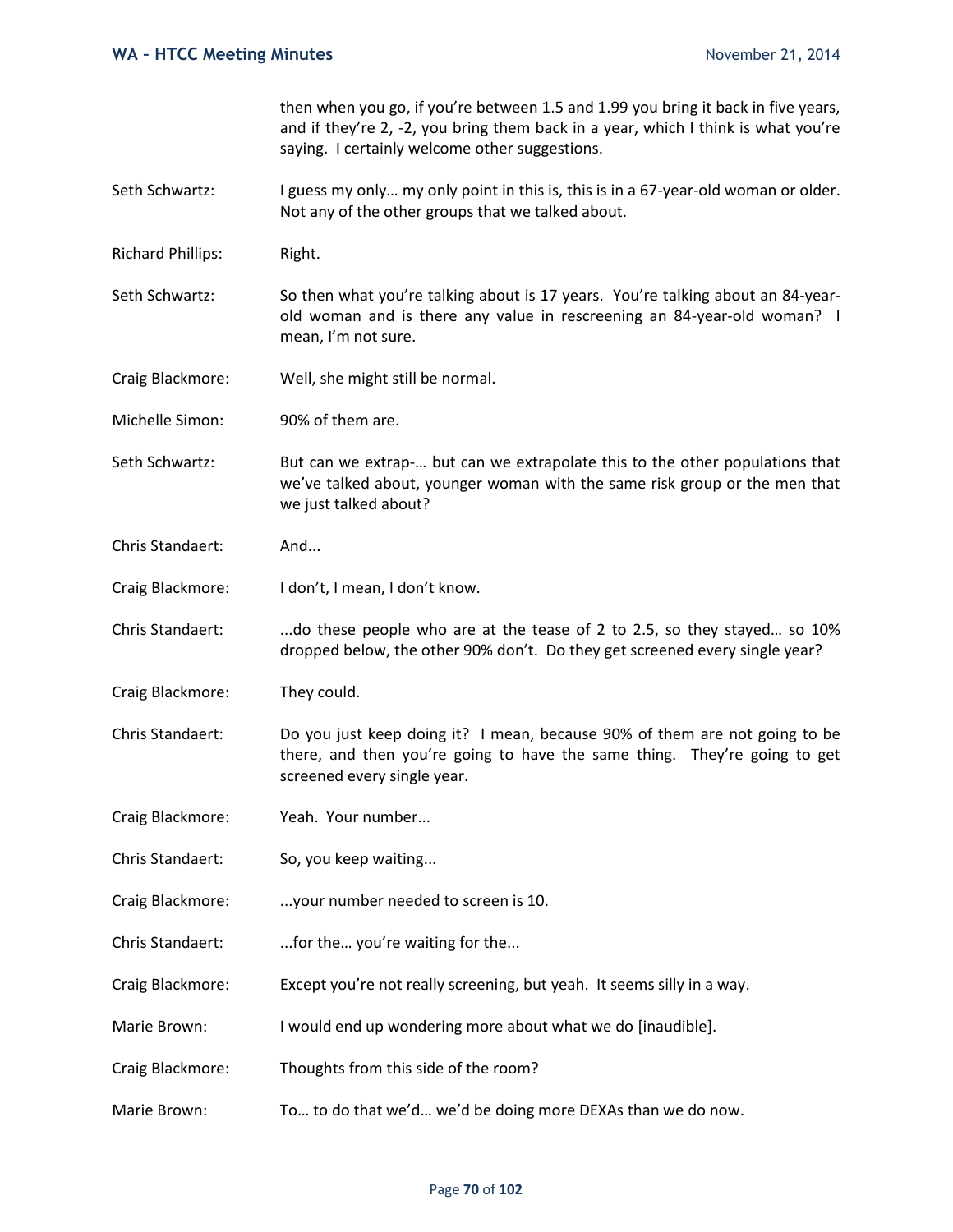| Chris Standaert:             | Right.                                                                                                                                                                       |
|------------------------------|------------------------------------------------------------------------------------------------------------------------------------------------------------------------------|
| Craig Blackmore:             | Oh, I don't think so. You're only I mean this is only a small group of people.<br>This is a                                                                                  |
| Michael Souter:              | Fragmental, we're talking about really small.                                                                                                                                |
| Craig Blackmore:             | this end of the bell curve.                                                                                                                                                  |
| Carson Odegard:              | Yeah. So, you're not going to be doing that much.                                                                                                                            |
| Chris Standaert:             | I guess that would be in the absence of treatment, too. So, if you choose to<br>treat them                                                                                   |
| Carson Odegard:              | Well, then it's monitored.                                                                                                                                                   |
| Craig Blackmore:             | And then you're                                                                                                                                                              |
| Chris Standaert:             | Right, because either                                                                                                                                                        |
| Christopher Shurhart:        | I I would just say, these are much                                                                                                                                           |
| Chris Standaert:             | these people aren't                                                                                                                                                          |
| Christopher Shurhart:        | tighter than any of the agencies. I mean, this is this is tight.                                                                                                             |
| Craig Blackmore:             | This is restrictive.                                                                                                                                                         |
| Christopher Shurhart:        | This is very restrictive.                                                                                                                                                    |
| <b>Richard Phillips:</b>     | Yeah.                                                                                                                                                                        |
| <b>Christopher Shurhart:</b> | So, you're talking about more studies but right now they're doing 1000 times<br>more studies. It's every two years no matter what your score is.                             |
| <b>Richard Phillips:</b>     | I don't think there are guidelines to talk about these screens and monitoring.                                                                                               |
| Craig Blackmore:             | I don't know                                                                                                                                                                 |
| <b>Richard Phillips:</b>     | After the fact.                                                                                                                                                              |
| Craig Blackmore:             | U.S. Preventive Services.                                                                                                                                                    |
| Teresa Rogstad:              | The guidelines say anywhere from one to five years, and it seems to be a little<br>bit of an expert opinion type recommendation, and the taskforce made no<br>recommendation |
| <b>Richard Phillips:</b>     | Right.                                                                                                                                                                       |
| Teresa Rogstad:              | in screening intervals.                                                                                                                                                      |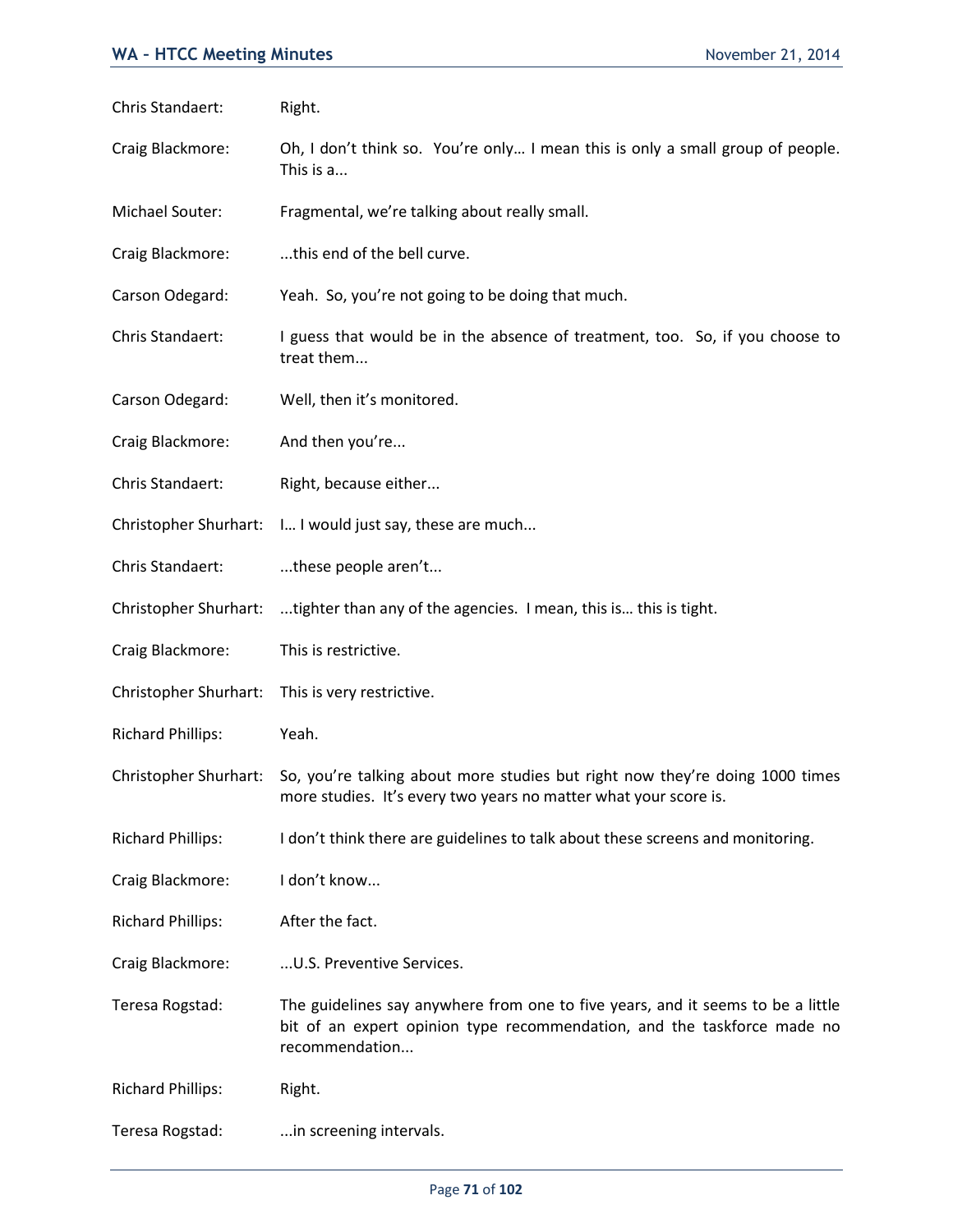- Chris Standaert: And the FRAX doesn't help us at all either. As people's risk profile changes if they age or other things happen to them. So, your T-score of… what do you do with a T-score of 1.5 if something happens to them on the way to change their risk profile?
- Craig Blackmore: Well, we could say...
- Chris Standaert: They go on steroids.
- Craig Blackmore: ... yeah, repeat.

Chris Standaert: If they come out with RA at 68 years old and they go on steroids.

- Craig Blackmore: We could say or, you know, or interval development… or… one of the conditions that contribute the low, the ones we talked about for… for the guide. I mean, I think that's legit, right? You, you don't want to wait 15 years of just...
- Chris Standaert: No, that's something...
- Craig Blackmore: ....someone on steroids.
- Chris Standaert: ....you have somebody who has a pretty good bone at 67 and then gets RA at 69 or 70 and stick them on steroids for PMR or whatever.
- Craig Blackmore: We… we wouldn't this to be interpreted as you can't have another one because you had it. So… so we would need the qualifier.
- David McCulloch: Well, yeah, I mean, if you… if you… if something changes then you go into one of those… those special categories then...
- Chris Standaert: Right.
- David McCulloch: ...you meet those criteria. I think there are [inaudible] following some simplified… simplified version of Gourlay, because it… it is… it is based on natural history of likelihood of progression of bone density in… in a population and so, you know, if you've got a… just a… as you said, Craig, if you've got normal to mild osteopenia, chances are in 15 years, only 10% of those people would progress… the… the idea of saying they should all be screened every two years seems over… over-screening, but if you've got, you know, moderate between 1.5 and 1.99, then you're screening every five years, and if you have a high risk then screening every year. I mean, that… at least we could is, it's as Kevin said, it was strict but it's based on the best data we have.
- Craig Blackmore: It's based on what we have. So, I do think we should add the… if you scroll up, I don't know who's got it, Margaret over there. Yeah, that lot… that last bone… the last point under men where it says other conditions known to be associated with low bone mass, if you can cut... copy that and put it under repeat scoring... repeat screening. So, and then before… before the word other if you could put initiation of medications or...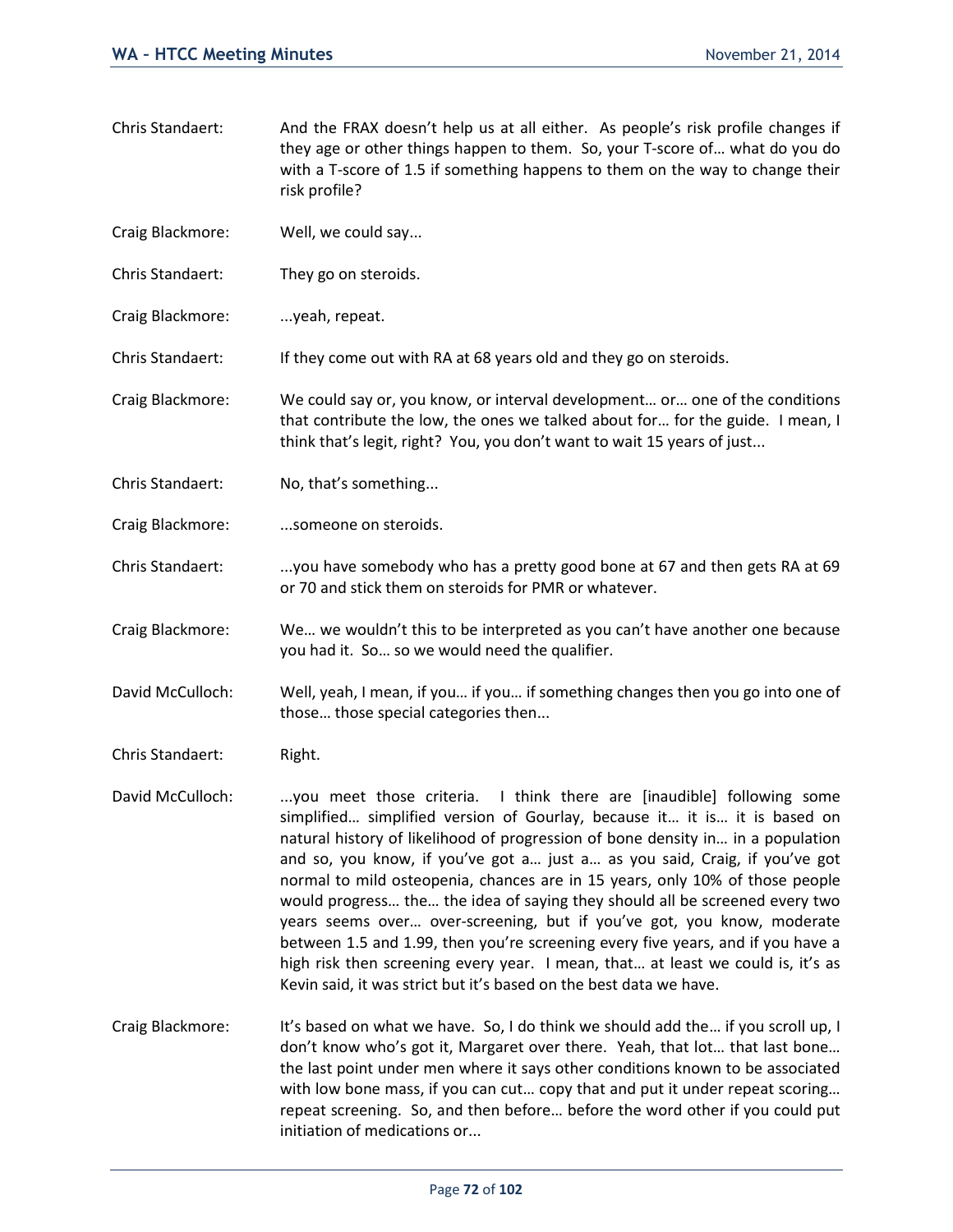| Chris Standaert: | Or development.                                                                                                                                                                                                                                                                                                              |
|------------------|------------------------------------------------------------------------------------------------------------------------------------------------------------------------------------------------------------------------------------------------------------------------------------------------------------------------------|
| Craig Blackmore: | Or development of.                                                                                                                                                                                                                                                                                                           |
| David McCulloch: | Initiation of treatment?                                                                                                                                                                                                                                                                                                     |
| Craig Blackmore; | Initiation of medication or development of other conditions known to be<br>associated, is that                                                                                                                                                                                                                               |
| Marie Brown:     | Well, you'd have a if you have to to treat them you'd have to have the<br>condition. So, you could just say having the condition.                                                                                                                                                                                            |
| Craig Blackmore: | No, no, no.                                                                                                                                                                                                                                                                                                                  |
| Chris Standaert: | [inaudible] of other conditions.                                                                                                                                                                                                                                                                                             |
| Craig Blackmore: | There are there are medications that cause low bone mass, and there are<br>conditions that that develop that cause low bone mass.                                                                                                                                                                                            |
| Seth Schwartz:   | I I think you need to I think you need to clarify what the word medication<br>means, because it could be interpreted to mean that you started people on                                                                                                                                                                      |
| Craig Blackmore: | Oh.                                                                                                                                                                                                                                                                                                                          |
| Seth Schwartz:   | on drugs.                                                                                                                                                                                                                                                                                                                    |
| Craig Blackmore: | OK, so indicating initiation of medicine known to be associated with low bone<br>mass or development of a condition.                                                                                                                                                                                                         |
| Seth Schwartz:   | Or say initiation of [inaudible].                                                                                                                                                                                                                                                                                            |
| Chris Standaert: | You could probably just say use of, because I could see you I guess if he's<br>screening somebody at 65 who, again, has RA and has had RA for two years and<br>is now on steroids and you screen them and they are still pretty good, you're<br>not initiating the start where you actually did it, but they're on steroids. |
| Craig Blackmore: | Right.                                                                                                                                                                                                                                                                                                                       |
| Chris Standaert: | And you're going to want to so it's you using them, it's not it's not a timing<br>thing.                                                                                                                                                                                                                                     |
| Craig Blackmore: | So, it's not initiation, it's use.                                                                                                                                                                                                                                                                                           |
| Seth Schwartz:   | But then at what interval, because it, again, we don't want to just do it<br>immediately. So, it's then or at two years, or at                                                                                                                                                                                               |
| Craig Blackmore: | I feel like this is such a small group.                                                                                                                                                                                                                                                                                      |
| Kevin Walsh:     | There's no evidence.                                                                                                                                                                                                                                                                                                         |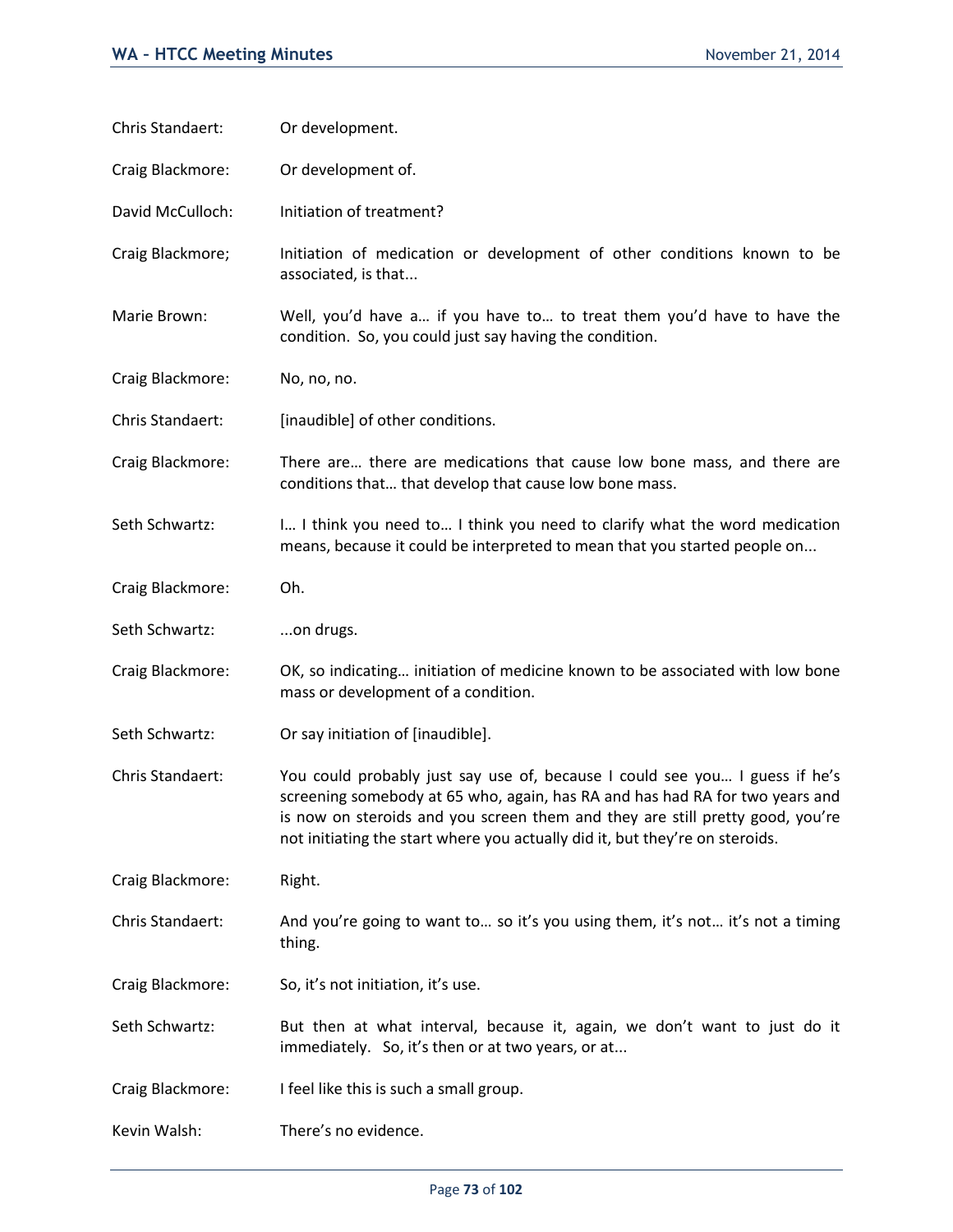| Craig Blackmore:         | I don't even want to specify. I don't, you know, if                                                                                                                                                                                                                                                                             |
|--------------------------|---------------------------------------------------------------------------------------------------------------------------------------------------------------------------------------------------------------------------------------------------------------------------------------------------------------------------------|
| Kevin Walsh:             | Yeah.                                                                                                                                                                                                                                                                                                                           |
| Michelle Simon:          | You could just say the presence                                                                                                                                                                                                                                                                                                 |
| Craig Blackmore:         | If they want to screen the RA people every                                                                                                                                                                                                                                                                                      |
| Seth Schwartz:           | Right.                                                                                                                                                                                                                                                                                                                          |
| Craig Blackmore:         | year, I don't have any reason to believe that                                                                                                                                                                                                                                                                                   |
| Kevin Walsh:             | [inaudible].                                                                                                                                                                                                                                                                                                                    |
| Chris Standaert:         | I would read that as just, you have a population who's at risk and you're just<br>worried about their density at some point, and you want to check a DEXA for<br>whatever reason is what we're sort of saying, that you can repeat the screen in<br>these people who have problems at your we're not putting a parameter on it. |
| Craig Blackmore:         | I wouldn't know what to say.                                                                                                                                                                                                                                                                                                    |
| Michelle Simon:          | You could just say presence of medication or conditions known to be associated<br>with low bone mass.                                                                                                                                                                                                                           |
| Marie Brown:             | Rather than use?                                                                                                                                                                                                                                                                                                                |
| Craig Blackmore:         | It's fine.                                                                                                                                                                                                                                                                                                                      |
| Michelle Simon:          | The conditions are tighter but [inaudible].                                                                                                                                                                                                                                                                                     |
| <b>Richard Phillips:</b> | Yeah.                                                                                                                                                                                                                                                                                                                           |
| Seth Schwartz:           | Just get rid of other. Just get rid of other.                                                                                                                                                                                                                                                                                   |
| Chris Standaert:         | Just get rid of other. Make it singular.                                                                                                                                                                                                                                                                                        |
| Craig Blackmore:         | OK, that's actually easier than I thought it would be.                                                                                                                                                                                                                                                                          |
| <b>Richard Phillips:</b> | Is that last one to be associated with one year, or is that                                                                                                                                                                                                                                                                     |
| Craig Blackmore:         | Where are you?                                                                                                                                                                                                                                                                                                                  |
| <b>Richard Phillips:</b> | where all the others are like the first one is 15 and then five years and then<br>one and then use of medications there's no time interval.                                                                                                                                                                                     |
| Craig Blackmore:         | Right. So, she moved it out. Yes. OK. So, then the next issue is what about<br>people that have a fracture. So, you're chugging along, you're doing fine and<br>then suddenly you have a fracture. What what do we feel about the use of<br>DEXA in this group? On one hand it doesn't seem to make sense, because they         |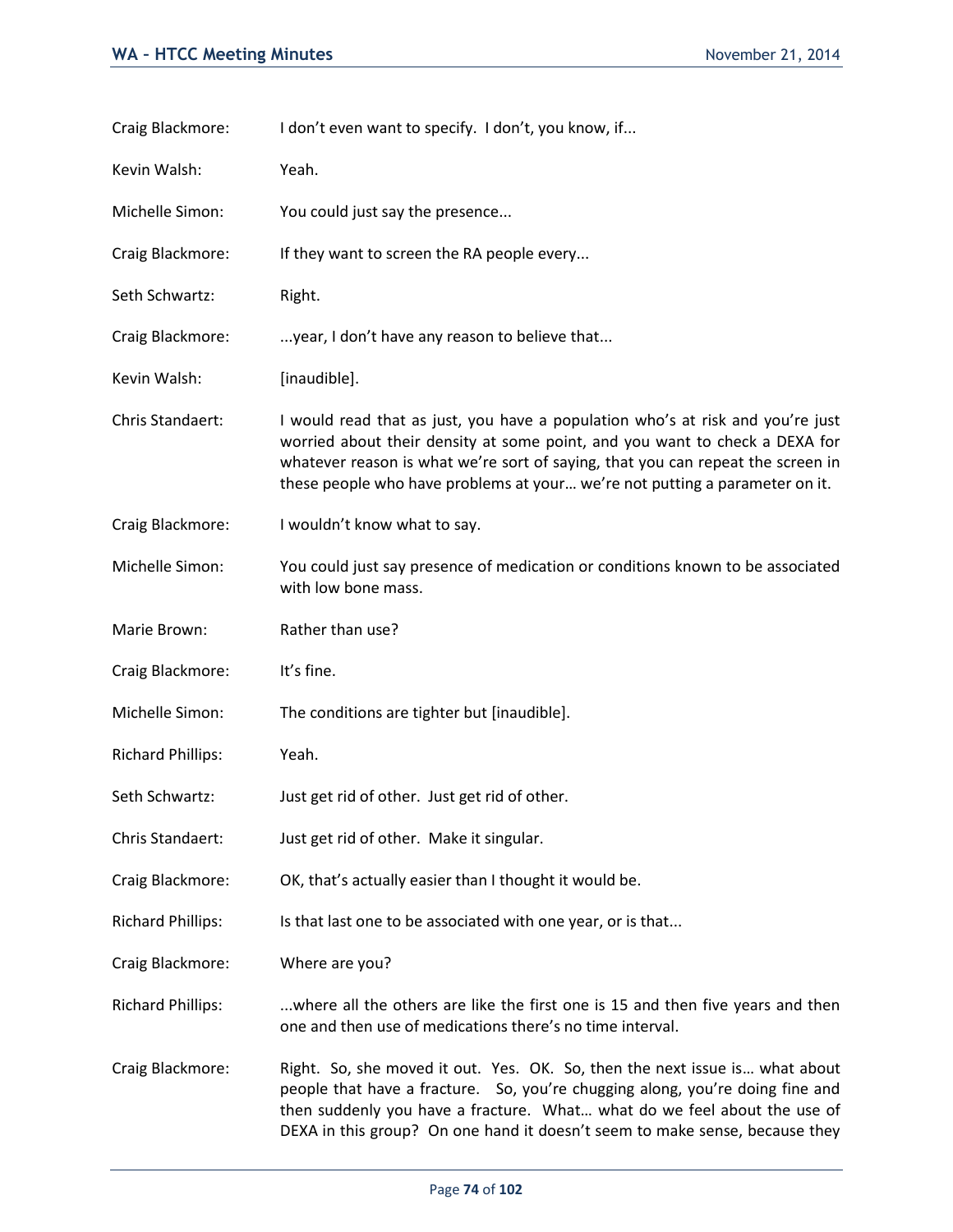have osteoporosis as diagnosed by their fracture, but we've also heard that in some clinical scenarios, the fracture may not be associated with sufficiently low bone mineral density that somebody might choose not to treat, even though there is a fracture.

- Chris Standaert: I guess the other question I have looking at that is, if you have somebody who you diagnosed with osteoporosis, or you decide to treat them for their osteoporosis, we haven't talked about sort of… we haven't gotten there yet. I'm on a different thing than you are where you screen, you're basically tracking their response to treatment, right?
- Craig Blackmore: That's where we… we're monitoring.
- Chris Standaert: So, you put someone on bisphosphonate, and then you're monitoring treatment, but you've already… many of the people who are on treatment have already been diagnosed with osteopenia or osteoporosis and so are we… they therefore have a condition known to be associated with low bone mass, because they have it. Are we therefore allowing people to screen as often as they want to monitor for responsiveness to… does that language not allow that? Are we going to… are we going to specify that you can't use this to monitor response to bisphosphonates? I don't know.
- David McCulloch: Well, I actually… I like what the agencies have said that once you've… once you've decided to treat, either because of a fragility fracture or you've met the threshold by all the stuff we've said, you're treating for osteoporosis. You should be on bisphosphonates and trying to keep people on it the best they can, do everything else to keep them healthy. There… there is no value, despite what the [inaudible] I mean, I get it. Doctors love to do tests and they love to do numbers and patients want to do numbers. Can you tell me next month whether my DEXA's better or worse, and we'll follow it and you start tracking, but the evidence would say, once you reach a fracture, if the goal is to reduce fracture risk, you're on treatment… we shouldn't be… I don't think there's any evidence that says that we should be covering to repeat DEXA scans to tinker around with doses and change things based on that. There isn't any evidence that that changes your fracture risk. If I can just… it… it's very similar to the transition that has been made in the past 10 years certainly in how we think about treating coronary artery or risk of future cardiovascular disease. I mean, there is still a lot of people in the community that will screen people with annual LDLs and then they decide to treat them and then they'll track the LDL and patients want to know what… what their cholesterols are over time. The consensus now is, no, you can use an LDL… among other things, to identify is this person now at sufficient risk to be treated with a statin? Once you… once you make that decision you don't need to… you don't need to check LDL. You don't need to check LFTs. You just treat them with a statin and… I… I think this is similar. You know, it's reasonable, I think what we're, what we've described is very reasonable for how using DEXA in… in asymptomatic people, blah, blah, blah, once you… to me, once you make the decision to treat somebody, you just treat them and the… certainly if… if an individual patient wants to have their DEXA done every month, then they can pay for it, but there isn't any evidence… I don't think the agencies should be… should be covering for ongoing monitoring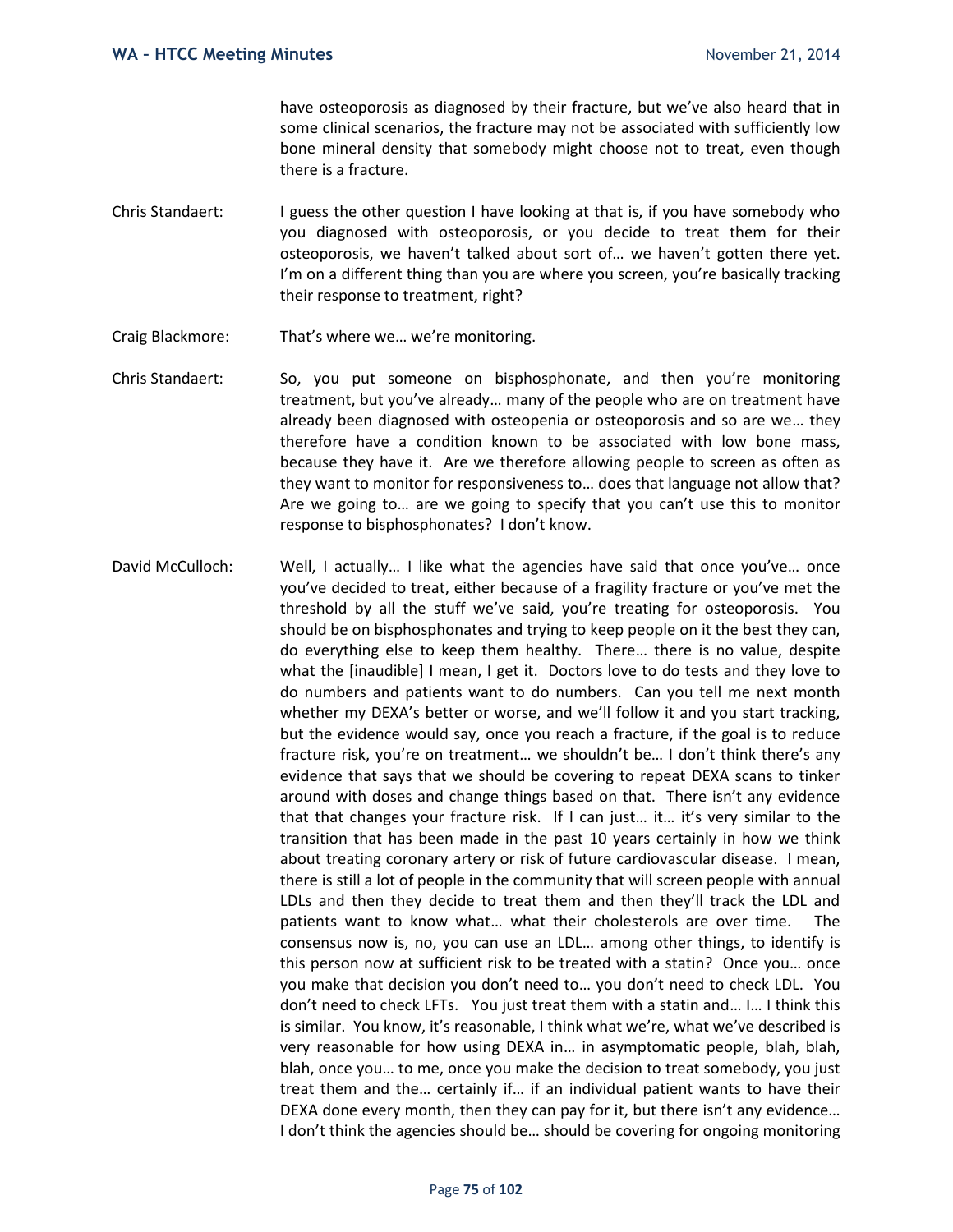with DEXA once you've started treatment, because I didn't see any evidence that… that suggests… knowing what the DEXA is… that changes your fracture risk. So, I would support what bullets four and… three and four on slide 30 of the agency recommendations.

- Craig Blackmore: OK. So, I'm just going to… to expand on that… I need… I need another circumstance up here. So, why don't you put after other risk factors in bold below that put monitoring treatment, which I think is what David's talking about. So, one suggestion we've heard is that, is that we shouldn't cover monitoring treatment. So, once you're diagnosed with osteoporosis and you're put on treatment, DEXA's done. Do we have other feel… different feelings about that… or is that… is that the… is that where the group is?
- Richard Phillips: What about if you have suspected failure while on treatment? Is that a reason to look at it again?
- Craig Blackmore: Well, how would you...
- Seth Schwartz: How would you suspect failure?
- Richard Phillips: That, that'd be a clinical decision. I mean, I...
- Seth Schwartz: But it's... what's it... how... what would a clinician base that decision on?
- Richard Phillips: That's… I'm… I mean… I'm putting it out as a question, you know, I don't know.
- Craig Blackmore: So, what circum-...
- Richard Phillips: You know, if somebody asks, maybe if somebody has a fracture, you know, while on treatment.
- Seth Schwartz: But that's not a clinical, I mean, that's...
- Richard Phillips: Because it might change...
- Seth Schwartz: ...that's an objective...

Richard Phillips: ...would it change the treatment? I, I'm really not proposing this. I'm really playing devil's advocate here. I'm trying to figure out if we're really hitting the, hitting it straight.

Craig Blackmore: So, I mean, one approach would be to say if you have another fracture we could do another DEXA to see if your bone mineralization is getting worse, and that might guide changes in treatment.

Richard Phillips: You know, alteration...

- Craig Blackmore: I don't know.
- Richard Phillips: ...of treatment, I don't know.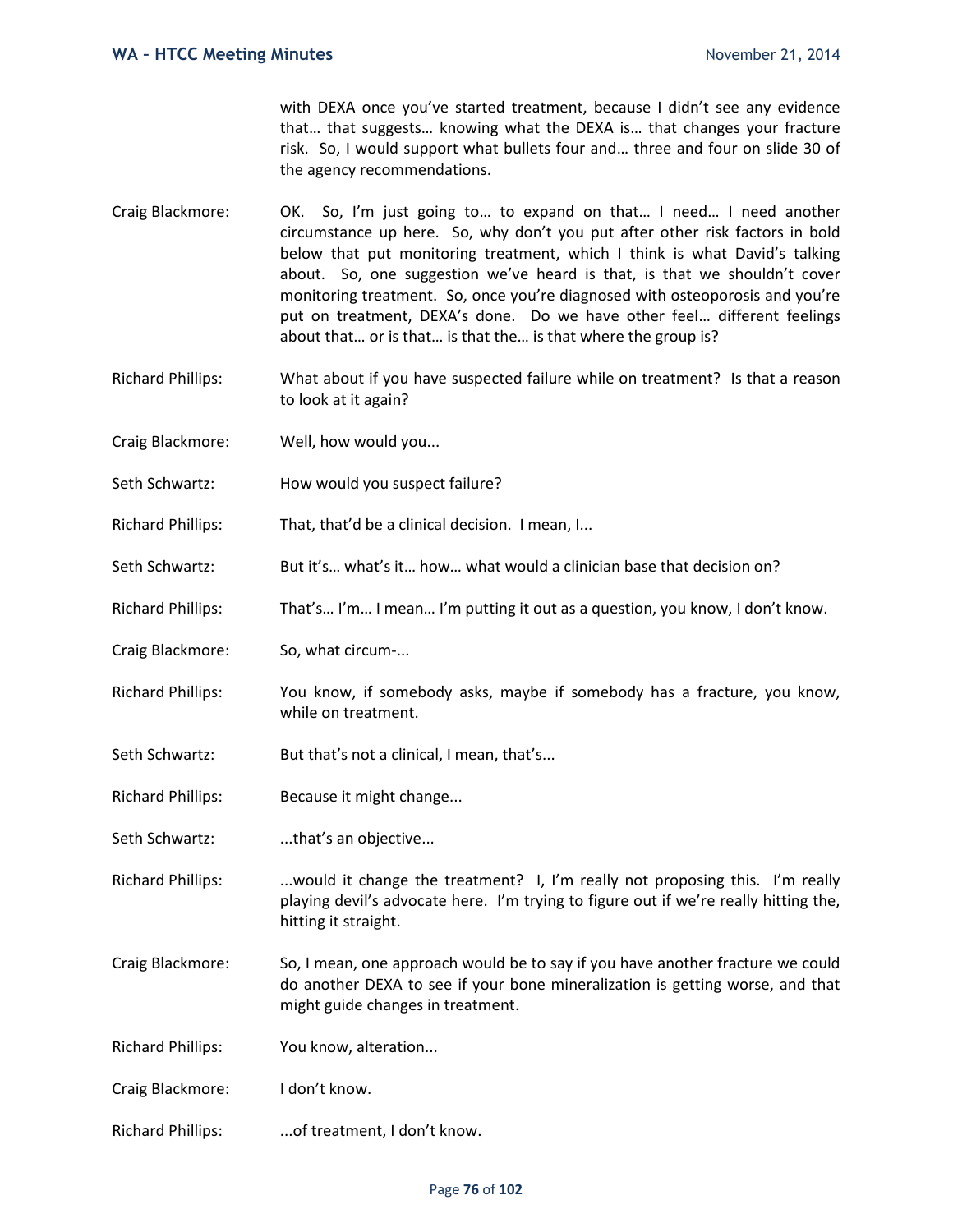Craig Blackmore: I'm just...

Richard Phillips: I don't know how often those occur. We're talking about, you know, pretty small numbers by now, I'm sure.

Craig Blackmore: Those certainly occur but whether or not changing treatment helps prevent them from occurring is another question.

Richard Phillips: I'm happy with it as it is, don't get me wrong, I just.

Craig Blackmore: Any, any other thoughts on...

Chris Standaert: Is there a time where somebody's medically… you have somebody on a bisphosphonate and you know their DEXA from two years ago and something changes about their health and you have to know more about their bone? I don't know. I don't know. Does that happen?

Craig Blackmore: Well, clinical expert…

Christopher Shurhart: Yes.

Craig Blackmore: Is he...

Chris Standaert: What circumstances would precipitate that?

Christopher Shurhart: So, you have a patient on treatment?

Chris Standaert: Uh-huh.

Christopher Shurhart: We've already identified as high risk.

Chris Standaert: Uh-huh.

Christopher Shurhart: And there's high risk in high risk but the… the things that would make me think about reevaluating them, however, that might include DEXA, it might not, would be, steroids would be a common one. The initiation...

Chris Standaert: They, they go on steroids.

Christopher Shurhart: ...of steroids. The diagnosis of certain medical conditions.

Chris Standaert: Right.

Christopher Shurhart: You know, I could… there would be a dozen or two that I could think. So, there would be circumstances where in the intervening time, medical conditions would change and you would want to reevaluate.

David McCulloch: So, but, they're already on a bisphosphonate.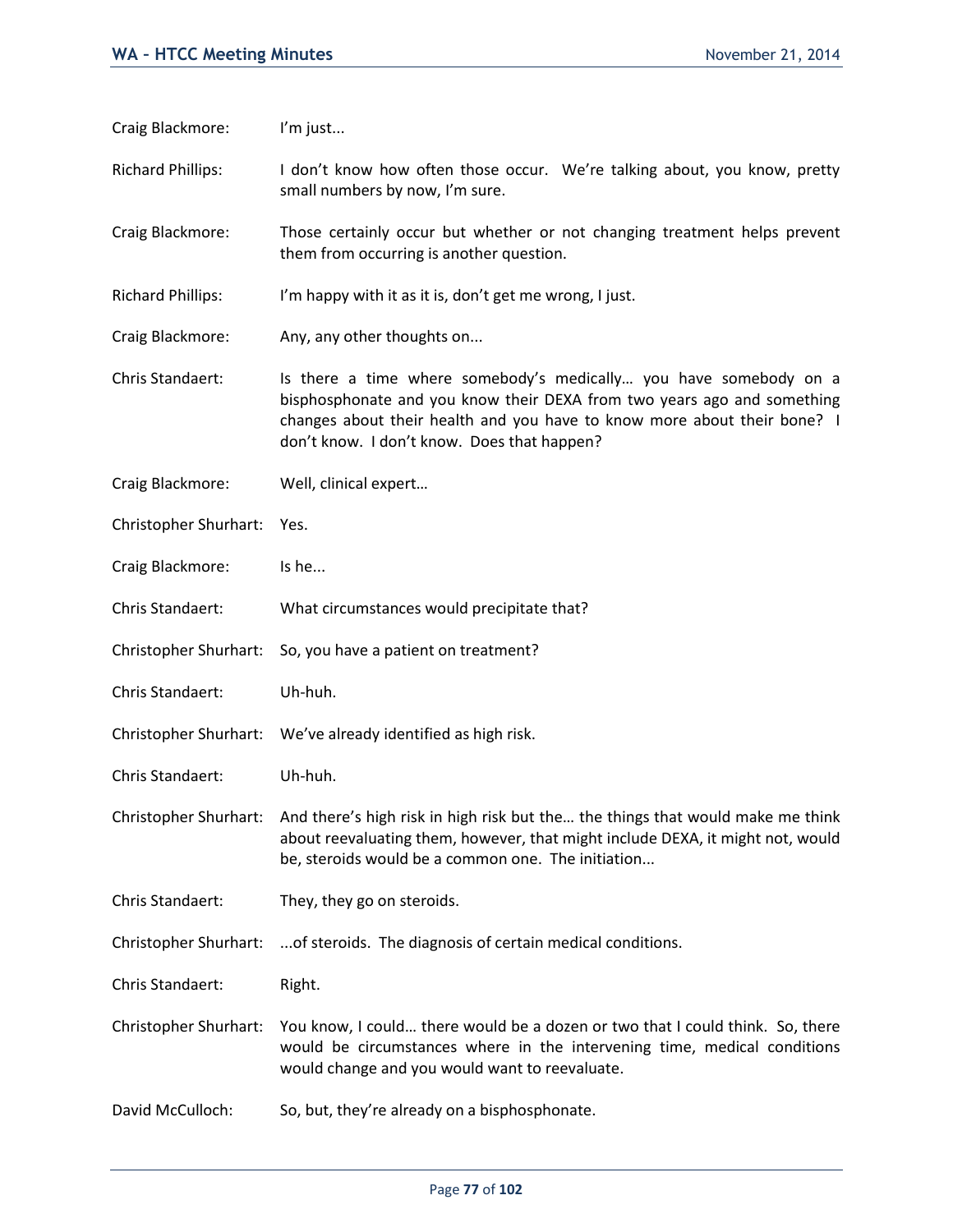Christopher Shurhart: Yes. David McCulloch: You reevaluate, what are you going to do differently? Change them to a different bisphosphonate? Christopher Shurhart: Potentially, yeah. David McCulloch: Add something, I mean, I... I... Christopher Shurhart: A different, not a different bisphosphonate another agent... David McCulloch: ...or, I... I don't know. Christopher Shurhart: ...another agent. Right, so for instance, for instance, osteoporosis diagnosed on bone density testing started on a bisphosphonate. Patient is two years into a bisphosphonate develops an autoimmune condition and starts on steroids. Retest that patient. Their… their bone mineralization has declined significant, let's say 5%. That would be a patient I would consider for a change in therapy. I might use an anabolic… in that patient, an anabolic agent, like teriparatide, and I would not necessarily do that based on the change with the addition of the steroid therapy alone. It would be the combination of the clinical factor plus the low bone mass, the change in the bone mass. Kevin Walsh: And is... is that based on any data, or is that just... Christopher Shurhart: No, that's me. Kevin Walsh: ...clinical expertise? Christopher Shurhart: That's me. Kevin Walsh: OK. Craig Blackmore: So, I guess the question is, there might, there might be some unusual clinical circumstances where somebody who deals with a lot of patients with osteoporosis might use this information to change treatment and… but I think… I think what I'm hearing is that the committee sees that as not the… the norm and we shouldn't just be doing routine DEXA follow-ups on patients because they are on treatment. Michelle Simon: Right. Craig Blackmore: So... Marie Brown: That's the most important thing. Craig Blackmore: ...we could just say no or we could try to allow for some flexibility, I guess, and I'm soliciting some input from the committee.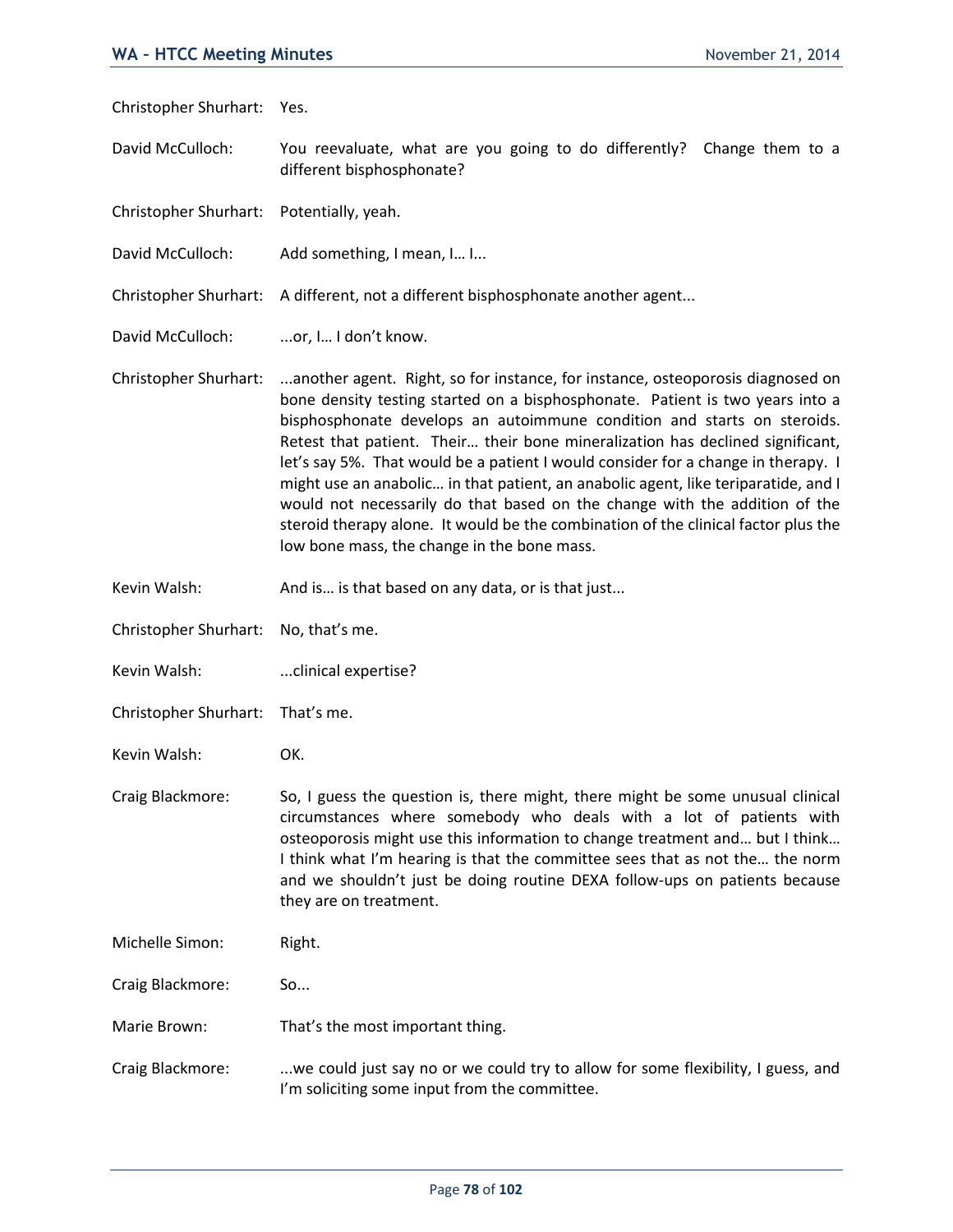| Marie Brown:            | Well, maybe it's the development of a new condition that would increase the<br>risk. That would be the only time we'd cover follow-up.                                                                                                                                                                                                                         |
|-------------------------|----------------------------------------------------------------------------------------------------------------------------------------------------------------------------------------------------------------------------------------------------------------------------------------------------------------------------------------------------------------|
| Kevin Walsh:            | I, I don't think we saw evidence to                                                                                                                                                                                                                                                                                                                            |
| Craig Blackmore:        | Well, we didn't see evidence at all, it's just                                                                                                                                                                                                                                                                                                                 |
| Kevin Walsh:            | I thought that's why we were here. I'm sorry.                                                                                                                                                                                                                                                                                                                  |
| Chris Standaert:        | It just went by really quickly, that's all.                                                                                                                                                                                                                                                                                                                    |
| Craig Blackmore:        | You know, it's just, it's how far into the weeds of unusual clinical scenarios.                                                                                                                                                                                                                                                                                |
| Chris Standaert:        | So, if we, if we use what the agency said, once treatment for osteoporosis has<br>begun, serial monitoring is not indicated. I think that's true.                                                                                                                                                                                                              |
| Marie Brown:            | Yes, that's true.                                                                                                                                                                                                                                                                                                                                              |
| Chris Standaert:        | And I suspect also that leaves some window, if somebody says, you know, I'm<br>not doing serial monitoring, they've got polymyalgia rheumatic, they're on acute<br>steroids, I want to know if their bone is gone so I can I keep them on this or<br>not, I want a DEXA. I think that's a fair question.                                                       |
| Michelle Simon:         | Yep.                                                                                                                                                                                                                                                                                                                                                           |
| Chris Standaert:        | I could see it happening on a very rare circumstance, but I don't know that this<br>statement would preclude that.                                                                                                                                                                                                                                             |
| Marie Brown:            | I like that statement.                                                                                                                                                                                                                                                                                                                                         |
| <b>Margaret Dennis:</b> | Medicaid, we, we allow exceptions to rules. So, if there's a compelling clinical<br>reason, we're going to wave, you know, this decision and say absolutely, that<br>makes sense. It's the next reasonable step in care. So, from that perspective,<br>it it wouldn't be that that could never happen. We'd look at it individually if<br>they were a request. |
| Michelle Simon:         | But that's                                                                                                                                                                                                                                                                                                                                                     |
| Chris Standaert:        | On slide 30, that's what they said                                                                                                                                                                                                                                                                                                                             |
| Craig Blackmore:        | OK, I mean, are we, are we happy with this? I'm seeing a lot of nods.                                                                                                                                                                                                                                                                                          |
| Michelle Simon:         | Mm-hmm.                                                                                                                                                                                                                                                                                                                                                        |
| Chris Standaert:        | The agency slide 30.                                                                                                                                                                                                                                                                                                                                           |
| Craig Blackmore:        | So, what about well I'll let her write that down. I would change indicated to<br>covered. OK, and then yeah. We're done with that if you've got. I I want to<br>see it.                                                                                                                                                                                        |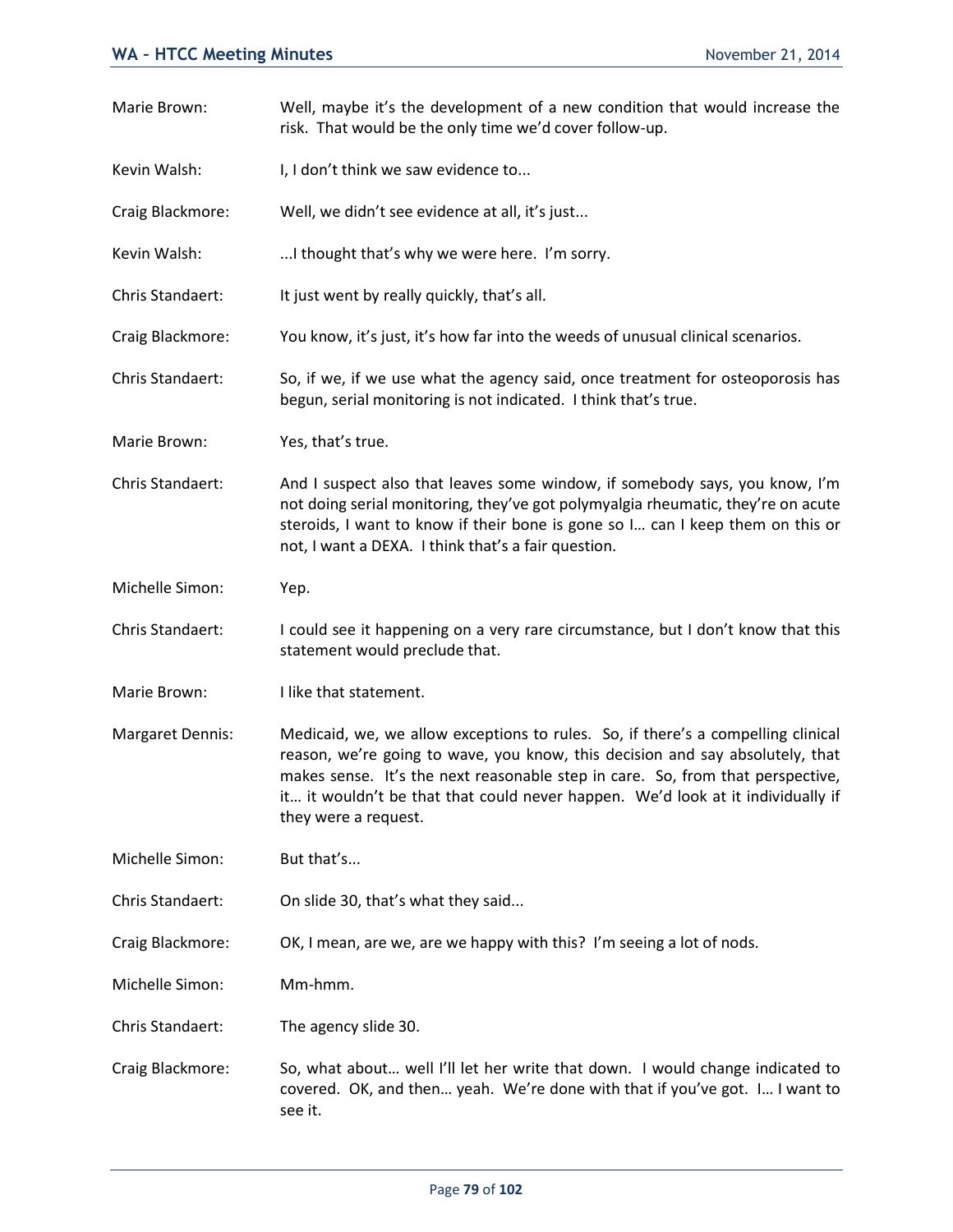| Chris Standaert:             | We're done, right?                                                                                                                                                                                                                                                                                                                                                                                                                                                                                                                                                                                                                                                      |
|------------------------------|-------------------------------------------------------------------------------------------------------------------------------------------------------------------------------------------------------------------------------------------------------------------------------------------------------------------------------------------------------------------------------------------------------------------------------------------------------------------------------------------------------------------------------------------------------------------------------------------------------------------------------------------------------------------------|
| Craig Blackmore:             | We're done. There we go. So, if we could just write the words once treatment<br>for osteoporosis has begun, comma, serial monitoring is not covered.                                                                                                                                                                                                                                                                                                                                                                                                                                                                                                                    |
| Christopher Shurhart:        | Can I ask a clarifying question from over here?                                                                                                                                                                                                                                                                                                                                                                                                                                                                                                                                                                                                                         |
| Craig Blackmore:             | Yes.                                                                                                                                                                                                                                                                                                                                                                                                                                                                                                                                                                                                                                                                    |
| Christopher Shurhart:        | What would happen if you were a practitioner approaching the end of a course<br>of therapy, because we probably will have some discussions, if we have not<br>already, about duration of therapy? Would you consider a bone mineral density<br>at the end of therapy to reestablish a risk profile as serial monitoring or not?                                                                                                                                                                                                                                                                                                                                         |
| Craig Blackmore:             | Well                                                                                                                                                                                                                                                                                                                                                                                                                                                                                                                                                                                                                                                                    |
| <b>Christopher Shurhart:</b> | That would be a common scenario, not an uncommon scenario.                                                                                                                                                                                                                                                                                                                                                                                                                                                                                                                                                                                                              |
| Craig Blackmore:             | Common scenario.                                                                                                                                                                                                                                                                                                                                                                                                                                                                                                                                                                                                                                                        |
| Marie Brown:                 | Because of the five-year use a lot of people have.                                                                                                                                                                                                                                                                                                                                                                                                                                                                                                                                                                                                                      |
| Chris Standaert:             | I mean the                                                                                                                                                                                                                                                                                                                                                                                                                                                                                                                                                                                                                                                              |
| Christopher Shurhart:        | Because of some                                                                                                                                                                                                                                                                                                                                                                                                                                                                                                                                                                                                                                                         |
| Chris Standaert:             | but the problem                                                                                                                                                                                                                                                                                                                                                                                                                                                                                                                                                                                                                                                         |
| Christopher Shurhart:        | notion about the way the medications work and don't work over a period of<br>time.                                                                                                                                                                                                                                                                                                                                                                                                                                                                                                                                                                                      |
| Chris Standaert:             | but the problem you have is, again, this is this is confusing what this tests<br>does, right? The test predicts risk, and you're using bisphosphonate to alter the<br>risk                                                                                                                                                                                                                                                                                                                                                                                                                                                                                              |
| Christopher Shurhart:        | Right.                                                                                                                                                                                                                                                                                                                                                                                                                                                                                                                                                                                                                                                                  |
| Chris Standaert:             | rate, though you don't use it to                                                                                                                                                                                                                                                                                                                                                                                                                                                                                                                                                                                                                                        |
| Christopher Shurhart:        | Alter the risk.                                                                                                                                                                                                                                                                                                                                                                                                                                                                                                                                                                                                                                                         |
| Chris Standaert:             | necessarily alter the results of the test, and so therefore doing it for five years<br>and retesting doesn't really tell you whether it's effect been effective or not.<br>What tells you if it's been effective is one, they haven't broken and two, you<br>cross your fingers and hope it's been effective because you're playing<br>population statistics with a drug and so I how does the new if nothing has<br>changed about their medical status, how does that test at five years help you?<br>It's sort of curious, because you could do it at five years, because you we<br>already said that if you're in this zone where you have a low T-score, you can do |

it more frequently. I guess that's just screening though.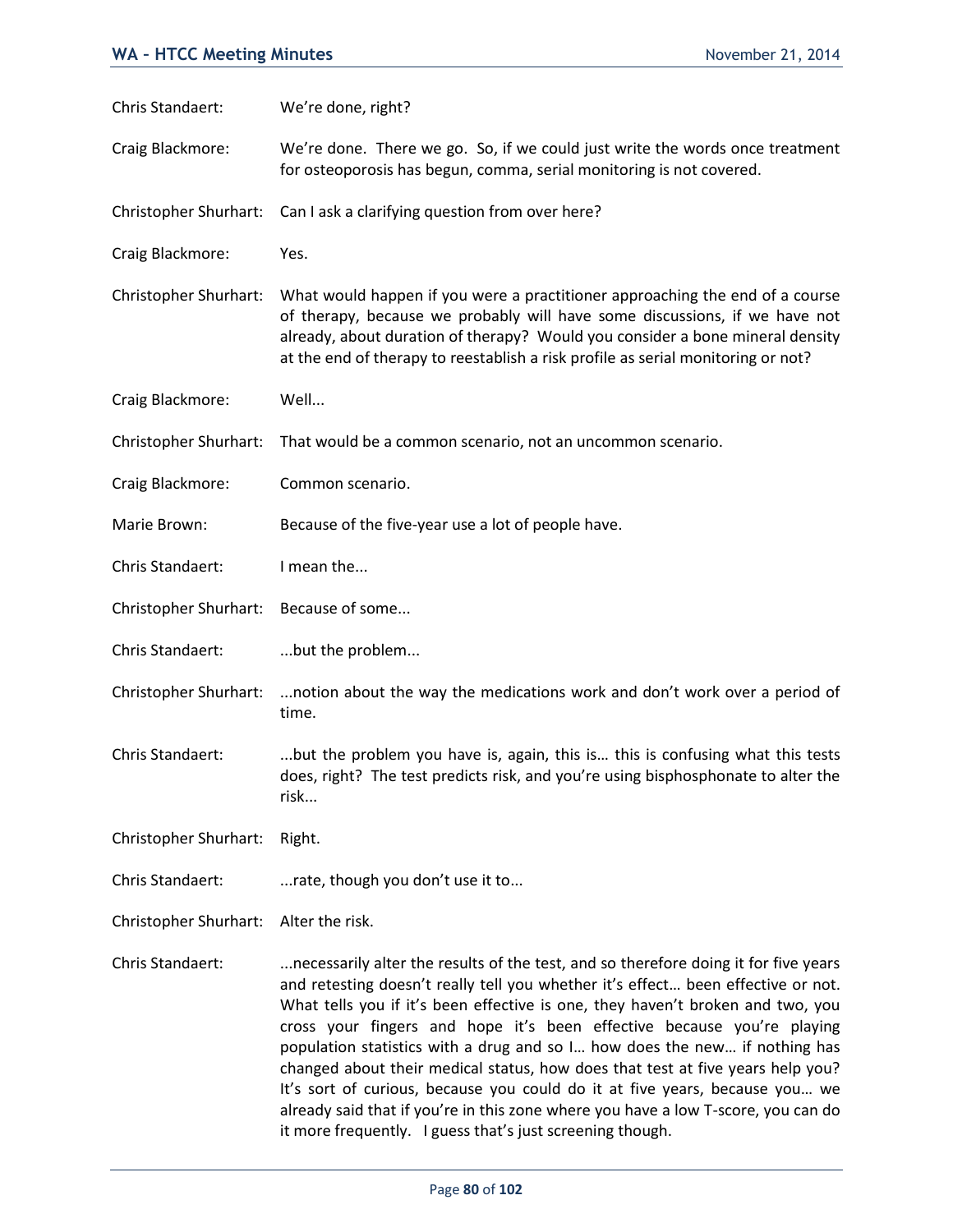Richard Phillips: That's screening.

Chris Standaert: But yeah, I guess… so how does that… you would treat them… but how does it help you? Is it… they're… they're different things. It doesn't… the… the DEXA doesn't tell you whether or not the bisphosphonate made their bone more… more resilient to fracture.

- Craig Blackmore: I guess we would...
- Chris Standaert: That's my understanding...

Craig Blackmore: . ...we would want to see evidence that... that that evidence that...

Chris Standaert: ...yeah.

- Craig Blackmore: ...post-treatment DEXA helps risk stratify. OK, if you could scroll up please where we get to monitoring. In this case, I don't know if monitoring is the right word but the first question is dealing with the scenario of somebody not known to have osteoporosis who presents with a fracture, and so the… sort of the conflicting perspectives here. One is while I need to confirm that the fracture was related to low bid… low BMD because we want to use that information to decide if we're going to treat that or the other flip side of that would be while the definition of fragility fracture is where osteoporosis is defined by the presence of the fragility fracture, so you should just treat it.
- Michelle Simon: It seems like it should not be indicated if there is this condition.
- Craig Blackmore: Should not, is that...
- Michelle Simon: Should not be covered.

Craig Blackmore: OK, is there differences? Are we all in the same place?

Marie Brown: Mm-hmm.

Chris Standaert: So, this would apply… women over 65 already got screened. So, if they broke a year after you screened them that probably doesn't help you to screen them again, because now they have osteoporosis and even though your DEXA said they're good, there's still something bad about their bone that you've got to deal with, and the DEXA doesn't help you.

Richard Phillips: Right.

Chris Standaert: If nothing else has changed and no other medical thing. So, it wouldn't really apply to them. It would apply to… because younger people who break who aren't in that 65 and can… would have been screened. It applies to men who don't have a known medical condition, and I guess then do you… from the clinician's eye, if you had a male who came in with a hip fracture or a sacral fracture… sacral insufficiency fracture for no apparent reason other than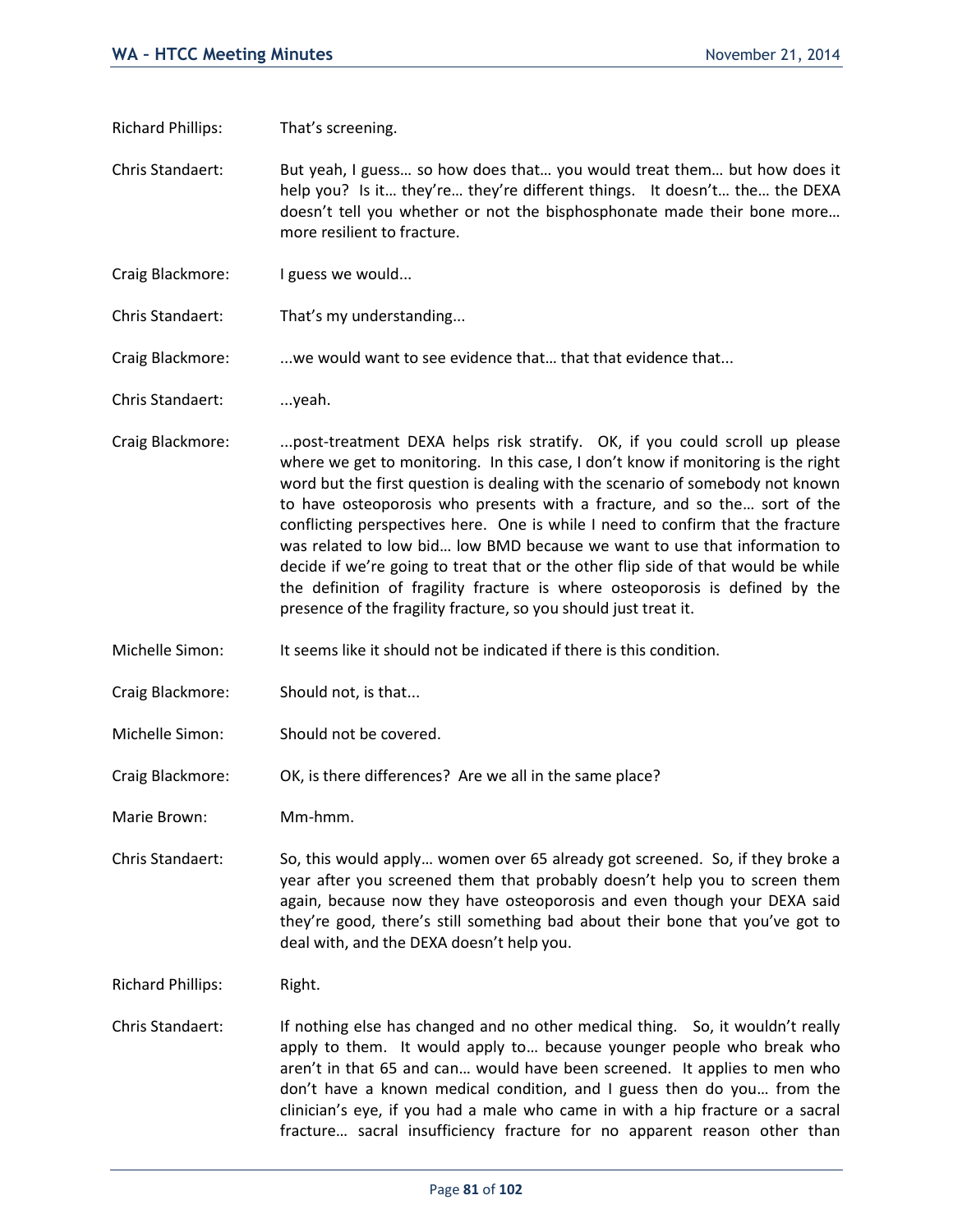probably bad bone, does a DEXA help you or should you just do the medical workup for their bone? Does the DEXA really do anything there? You go, oh wow, they have… there's something wrong with their bone and I need to figure this out, because they're a 60-year-old male and they shouldn't do this, and does the DEXA really help you… I don't… we don't have any data that DEXA helps you, I don't think, but medically would you just sort of sort through what's… you have to go chase down their bone.

- Craig Blackmore: I mean, I… so you're… you're supporting this?
- Chris Standaert: I don't know. I don't know. I'm just… I'm… I'm… I'm wondering how this plays out is what I'm wondering. So, circumstances where you have a fracture, where you know nothing about bone density already. How does… how do you then think about bone density in that patient, and does it help you at all, or does it… is it already… you're already… it's just another marker. I know they broke. I know their bone's bad. I… you have to treat it or figure out why, and it doesn't really matter what the DEXA tells me.

Christopher Shurhart: So, I can, if you'd like.

- Craig Blackmore: Sure.
- Christopher Shurhart: Just sort of tell you. So, for other fractures, particularly… I think you mentioned men so I can do that specifically and then more generally. Men are… are much more likely to have correctable causes of bone strength, not sort of bone, you know, osteoporosis but secondary factors. So, for a man who has a… another non-hip/non-vertebral fracture that is suspected by mechanism to be fragility, let's say… you just said a sacral insufficiency fracture, those patients, for me, and I see these patients, bone density is useful for me, because in a patient who has normal bone density, I am questioning whether or not that's a patient who will respond to treatment. In a patient who has osteoporosis, then, osteoporosis… that's not a classic osteoporotic fracture but osteoporosis may have contributed to the genesis and I would recommend treatment in that case. In a patient who has a bone density in the world between in ost-… the osteopenic range, it would once again depend on risk factors and some particulars of the fracture, but in general, not all other fractures are osteoporotic fractures, even with low energy mechanisms. So, that way… the probability of it being an osteoporotic fracture increases when the bone density is lower. Does that help?
- Craig Blackmore: Yeah, I mean… I guess I can see, you know, if a 40-year-old guy breaks a bone and you don't know why this might be a piece of information you need, but if you've got a 70-year-old woman who comes in who has never had a DEXA scan and she has an osteoporotic fracture, or she has a fragility fracture of her spine, it's osteoporosis, right, but, you know, yeah. There's… there… there might be some very unusual situation where you don't know what's going on. Something's wrong. Why does this, you know, why does this 30-year-old guy have this problem? So, I... I don't know if we need to go into that level of granularity or if it's covered under… under the same set of conditions. So, I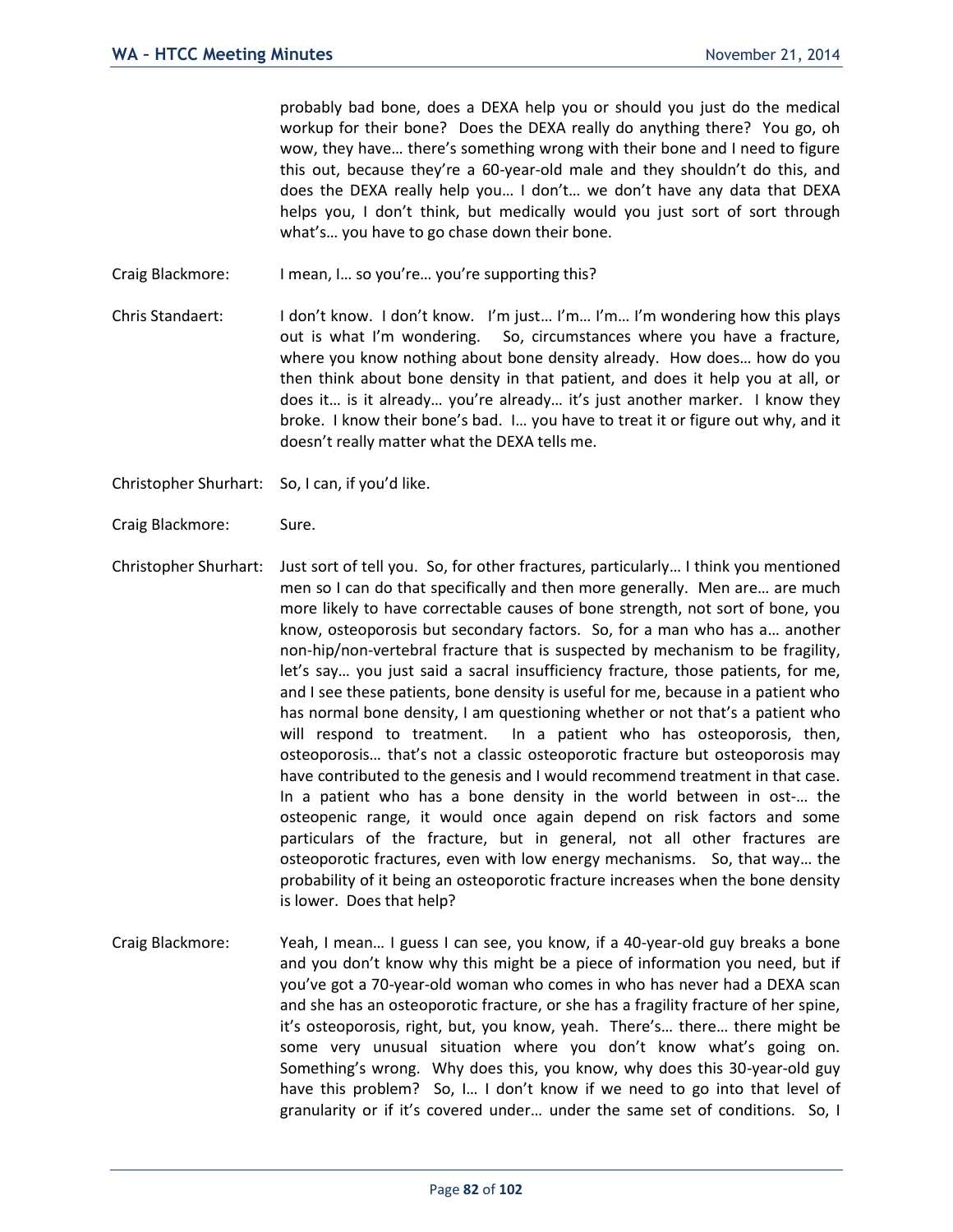guess, what do the agencies say? In the setting of a fragility fracture, DEXA scan is not indicated to confirm the diagnosis of osteoporosis.

Chris Standaert: Do we have to comment on this? Is one of our questions dealing with the presence of a fragility fracture? I mean, do… are the conditions already cover this? Do we have to deal with this or is it already covered in everything else we've said? So, that guy broke something and you go, huh, something's wrong and you draw some blood and go oh wow, their testosterone's really low for a 30-year-old, I'm going to get a DEXA, you can get a DEXA. You suddenly found out they have hypogonadism, you can get a DEXA.

- Michelle Simon: Mm-hmm.
- Richard Phillips: Yeah, so it falls under the other category.
- Michelle Simon: Right.
- Chris Standaert: So, does it… does it fall under the other categories? Do we need a special callout saying you can't… we have… you can't do it for a fracture. If that 67 year-old hasn't had a DEXA and broke you still may want it, because you may want to know where they lie, even though it doesn't really help you. You know they have osteoporosis. If they had the DEXA three years ago and they're osteopenic and they broke, I mean, you're there. You have osteoporosis now. There's no point in re-monitoring.
- Seth Schwartz: But isn't that the point that it doesn't help you, so why should we be paying for it?
- Chris Standaert: Right.
- Seth Schwartz: So rather...
- Craig Blackmore: So...
- Seth Schwartz: ....than leaving wiggle room, specifying that it's not covered in that situation would be...
- Craig Blackmore: ... yeah, I think it...
- Seth Schwartz: ...more in line with what it looks like the data is showing us.
- Craig Blackmore: It sounds like it's sufficiently used for that indication that we… it would be helpful if we specify, I think.
- Chris Standaert: Do we have any data one way or the other on this, on DEXAs in people who broke?
- Teresa Rogstad: There was one study that we excluded from the report because… because it… because it wasn't a screening study. They did… I mean… it… it wasn't the population we were asked to look at it, but that study did show that screening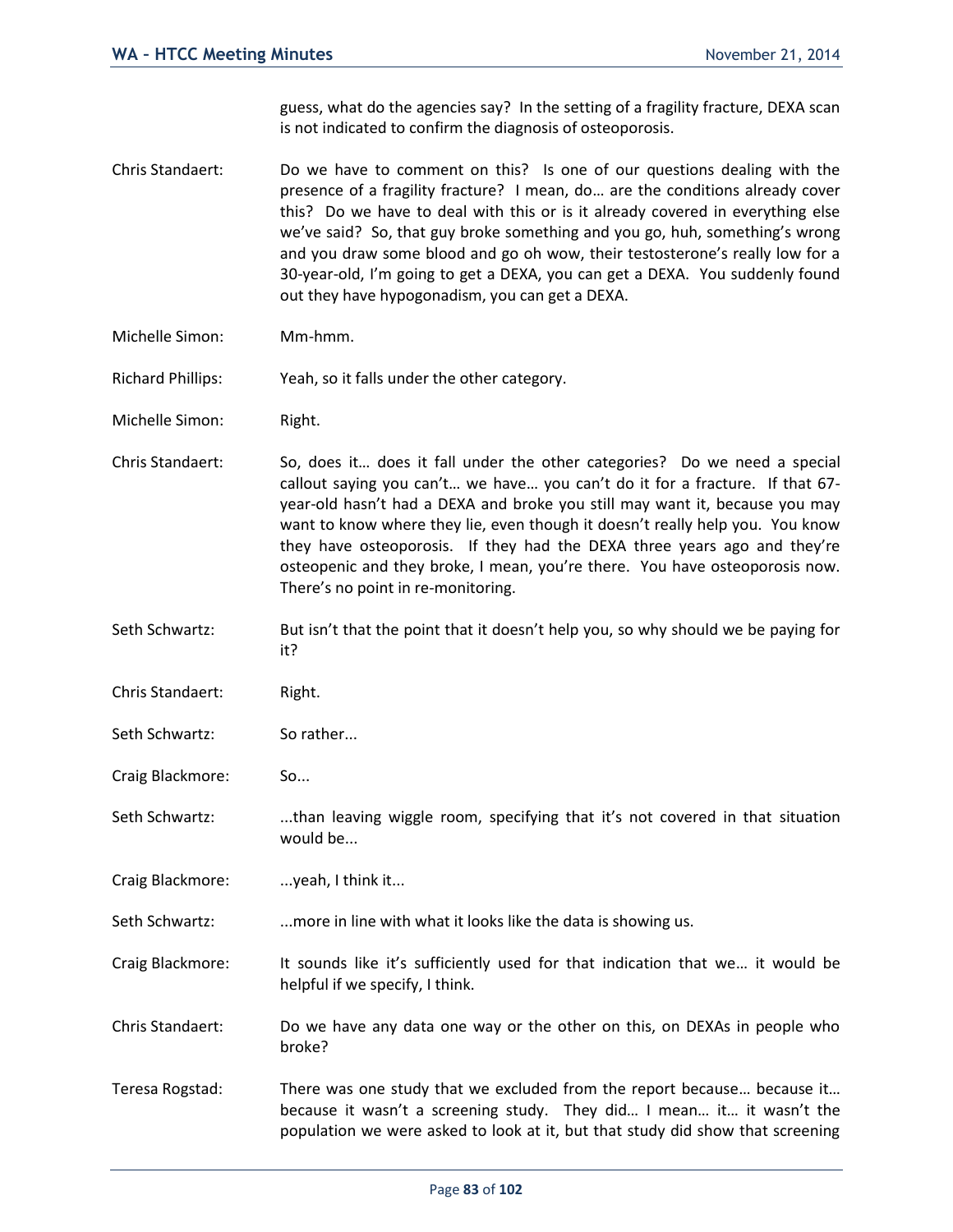in individuals who had had a fracture improved the risk of future fracture. I can give you some details.

- Chris Standaert: So, you can… in people who fractured and were screened, they had a lower risk of repeat fracture than people who weren't screened?
- Teresa Rogstad: Yes, right.
- Chris Standaert: But we don't have that data in our data report. That's why maybe...
- Craig Blackmore: Right, but... I mean, that was… that was this retrospective study looking at people who got a DEXA versus ones who didn't, and there's huge differences. I mean, you get a DEXA because you seek out care and, you know, it's the healthy volunteer bias. It's, it's...
- Teresa Rogstad: It... it's not the study that was mentioned in the public comments.
- Craig Blackmore: It's not the study.
- Teresa Rogstad: No, hold on a second. The… the… the patients were selected because they came into an orthopedic surgeon… surgery department for treatment of a fracture and… let's see… there are 458 of them, follow-up was six years. At the end of that time, the new… new incident fracture in the screened group was 18% and 29% in the unscreened group. Relative risk was 0.58.
- Craig Blackmore: They were randomized or they...
- Teresa Rogstad: Let's see, no. No, it was an observational study, historical controls. So, not a high quality study. There was some adjustment for confounders.
- Craig Blackmore: So, alright. So, maybe under monitoring treatment at the very bottom of the page, we could say development of a fragility fracture is not of itself a covered indication. Does that capture…?
- Richard Phillips: It's basically the same thing.
- Group: Yeah.
- Craig Blackmore: How about development of a fragility fracture alone is not…
- Richard Phillips: Yeah, yeah that's more clear.
- Craig Blackmore: OK, and then if you could remove the whole section that says monitoring and then scroll up and show us what we've got. OK. So, we… I'm going to just sort of summarize here on the record and make sure that we give this a last going over because it's important. So, could you scroll to the top please?
- Richard Phillips: Could I get… could you see that thing on FRAX again? It seems to me that it's a little ambiguous. Maybe I'm wrong. Didn't we have 9.3% before as a...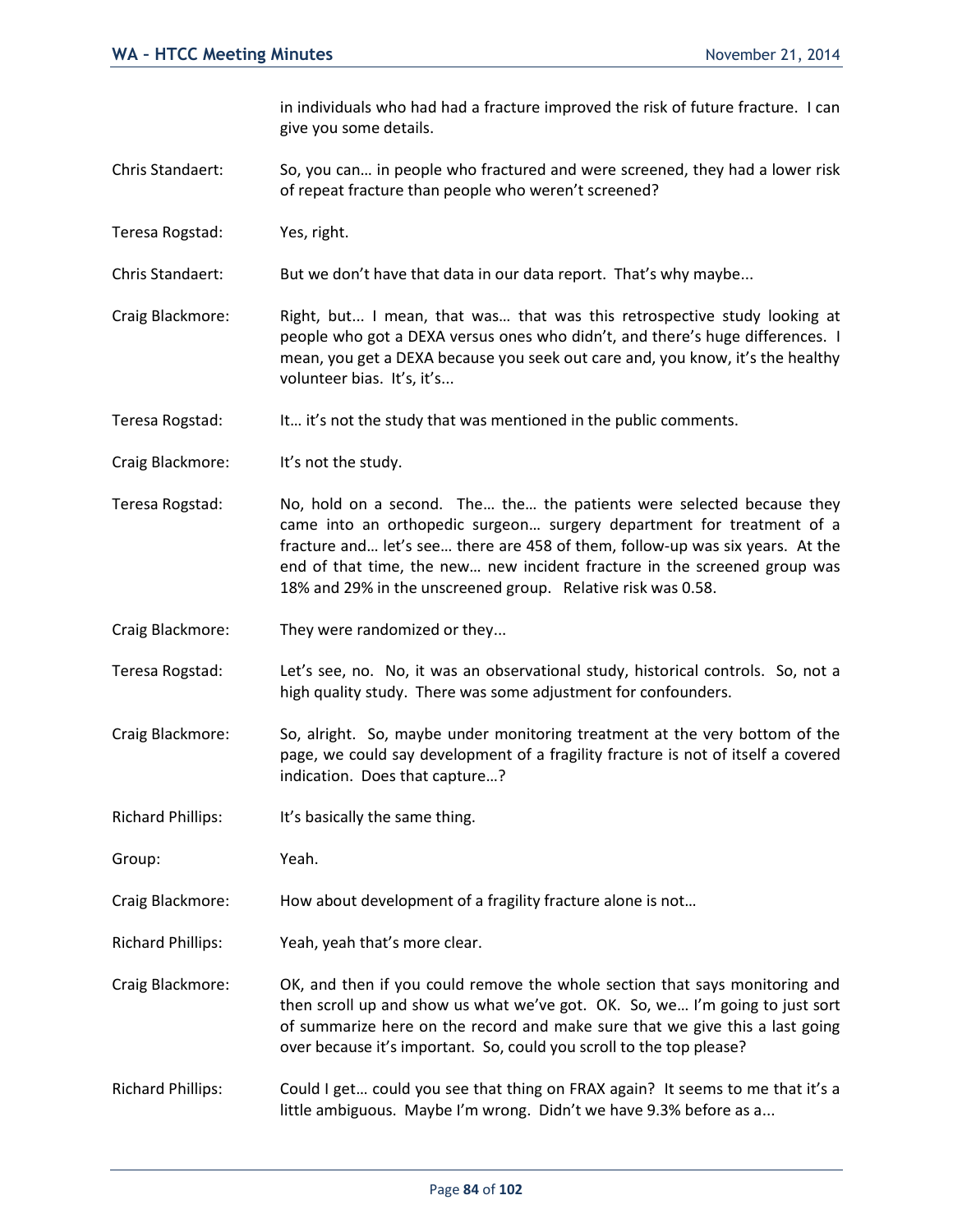## **WA - HTCC Meeting Minutes November 21, 2014**

| Craig Blackmore:         | Right, so 9.3                                                                                                                                                                                                                                                                                                                                                                                                         |
|--------------------------|-----------------------------------------------------------------------------------------------------------------------------------------------------------------------------------------------------------------------------------------------------------------------------------------------------------------------------------------------------------------------------------------------------------------------|
| <b>Richard Phillips:</b> | threshold, but now I'm I'm trying to figure out what the threshold is now.                                                                                                                                                                                                                                                                                                                                            |
| Chris Standaert:         | 9.3 is the equivalent to any fracture risk on FRAX.                                                                                                                                                                                                                                                                                                                                                                   |
| <b>Richard Phillips:</b> | Oh, 10-year.                                                                                                                                                                                                                                                                                                                                                                                                          |
| Chris Standaert:         | And then we're just letting other you're letting people use other tools to come<br>to that same 10-year risk.                                                                                                                                                                                                                                                                                                         |
| Michelle Simon:          | Does it just a question.                                                                                                                                                                                                                                                                                                                                                                                              |
| <b>Richard Phillips:</b> | And how are they, they're going to know that it's a 9.3%? I guess, I mean, I'm<br>not                                                                                                                                                                                                                                                                                                                                 |
| David McCulloch:         | Yeah, to to make it clear, say younger women with equivalent 10-year fracture<br>risk to women age 65.                                                                                                                                                                                                                                                                                                                |
| Craig Blackmore:         | So, after the word                                                                                                                                                                                                                                                                                                                                                                                                    |
| David McCulloch:         | By FRAX.                                                                                                                                                                                                                                                                                                                                                                                                              |
| <b>Richard Phillips:</b> | That's fair enough.                                                                                                                                                                                                                                                                                                                                                                                                   |
| David McCulloch:         | Yeah.                                                                                                                                                                                                                                                                                                                                                                                                                 |
| <b>Richard Phillips:</b> | That's that's that's I guess what I'm getting at.                                                                                                                                                                                                                                                                                                                                                                     |
| David McCulloch:         | Yeah.                                                                                                                                                                                                                                                                                                                                                                                                                 |
| <b>Richard Phillips:</b> | Yeah.                                                                                                                                                                                                                                                                                                                                                                                                                 |
|                          | Christopher Shurhart: Can I ask a can I ask a question?                                                                                                                                                                                                                                                                                                                                                               |
| Craig Blackmore:         | Yes.                                                                                                                                                                                                                                                                                                                                                                                                                  |
| Christopher Shurhart:    | So, back to the callouts for men, those would be reasons to screen men. Would<br>they not also be reasons to screen women or some variation thereof?                                                                                                                                                                                                                                                                  |
| Chris Standaert:         | Would they plug into the FRAX and wouldn't they give the woman the 9.3%?                                                                                                                                                                                                                                                                                                                                              |
| Christopher Shurhart:    | So, hormonal androgen deprivation does not hormonal manipulation does<br>not. They cannot be accounted for in FRAX. There's actually been some studies<br>to show if the secondary osteoporosis button in FRAX might account for some of<br>those, and it doesn't because they tend to the changes in bone strength tend<br>to happen relatively rapidly and a 10-year timeframe's not terribly sensitive in<br>FRAX. |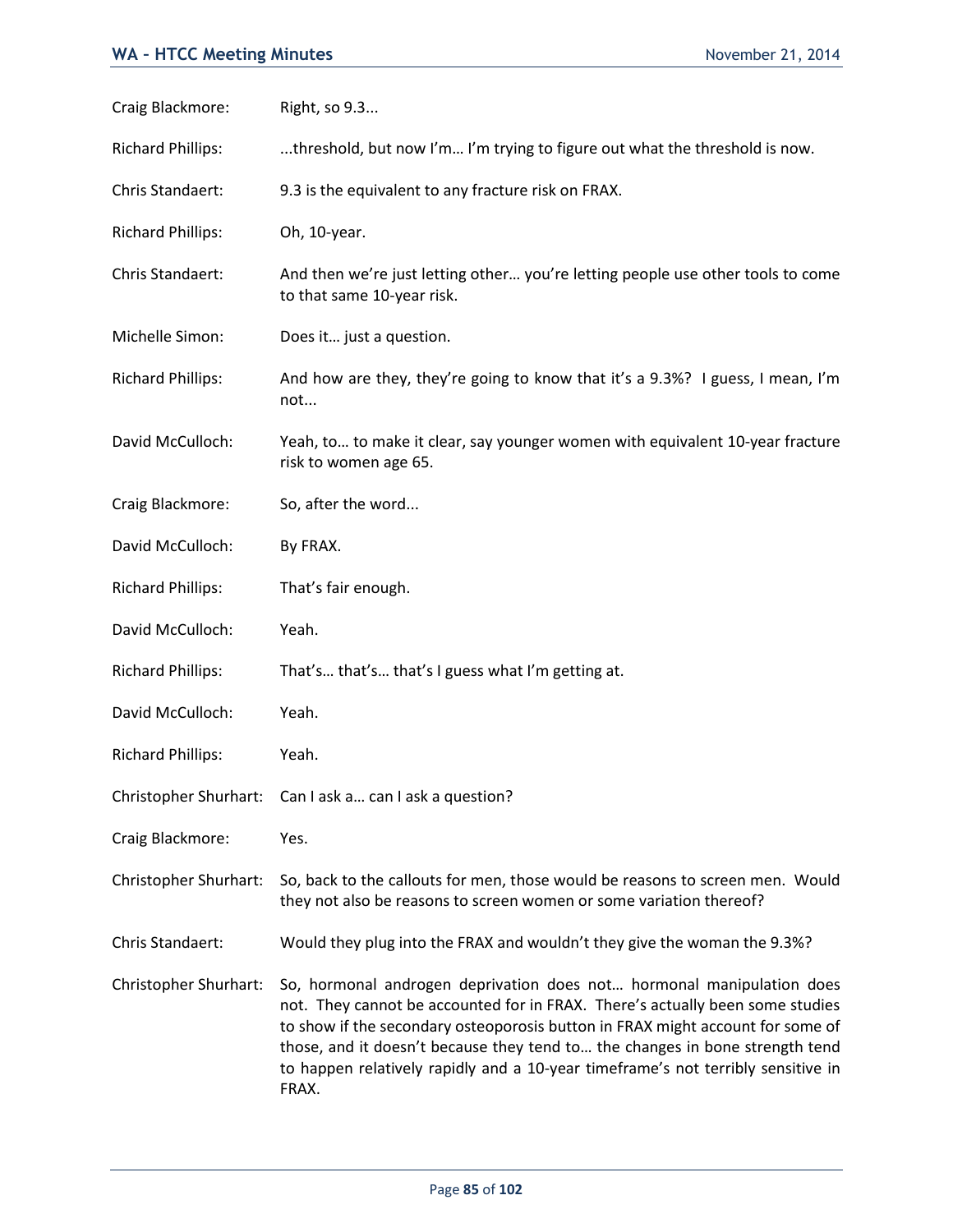Craig Blackmore: Well, what do the committee members think? Do we add the word men or women? Michael Souter: Well, you've got the asymptomatic women there. I suppose if they've actually got any of these conditions, are they still technically asymptomatic? Michelle Simon: They could be. Chris Standaert: Or they wouldn't be asymptomatic. Craig Blackmore: Yeah, I don't know. Technically we just need to be explicit. Marie Brown: Men or women would clarify it. Seth Schwartz: I think you're talking about a pretty small population of... of unusual women. I don't have any problem including them in that. Craig Blackmore: Well, that's where I am. I mean, I think our… our goal is not to deal with the 1%, it's to deal with the… OK. So, it's going to say men or women. People of any gender, would you prefer that? Chris Standaert: Yeah, adults. Seth Schwartz: Yeah, you don't have to specify. Group: Yeah. Craig Blackmore: She can say men or women, it's fine. OK, how about… let's look at these. This is our… this is our opportunity to make sure we're not making a mistake. Kevin Walsh: May I ask, maybe I missed this, what's screening/rescreening versus the rescreening below? Group: Those are rescreening. Craig Blackmore: Alright. OK, and then so... Marie Brown: Initial screening maybe. Craig Blackmore: Yeah. Initial, yeah, before the word screening, and then let's scroll down, please. Stop. Michelle Simon: I still think we can get rid of 'or' after use of medication if we get rid of associated with low bone mass, because we say it again in the second. So, use of medication or presence of a condition. They're both associated with low bone mass. Chris Standaert: Yes.

Craig Blackmore: That's been bugging Michelle for the last hour. Use of medication.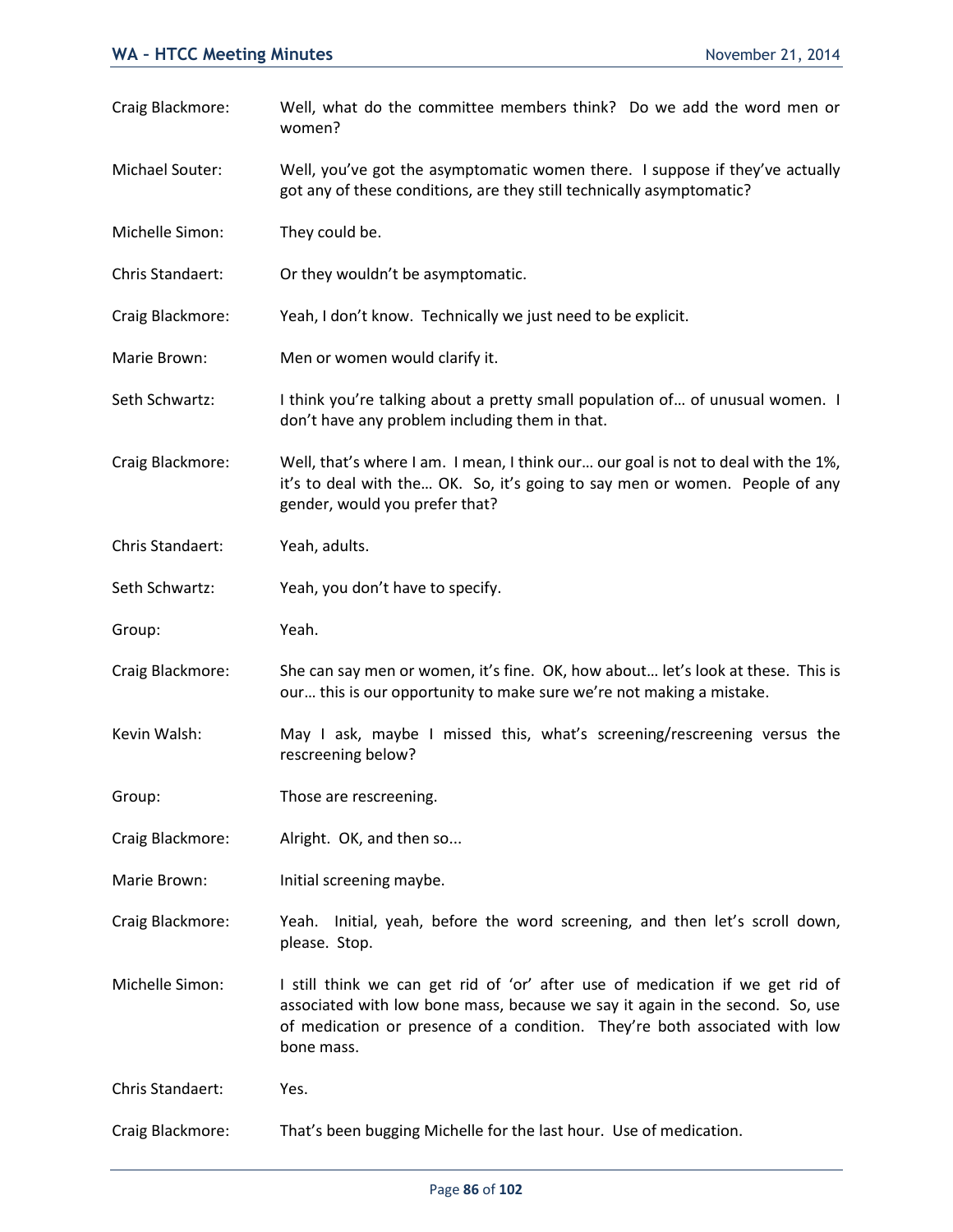Seth Schwartz: The problem was… the reason we included that is because you say use of medication… that could sound like bisphosphonate therapy or some other treatment. Kevin Walsh: Put a comma... Michelle Simon: But only if it's associated with a lone bone mass. Kevin Walsh: ...after medication. Michael Souter: I don't see anything wrong with injecting a few more words to ensure clarity. Chris Standaert: Yeah, we'd rather... Michael Souter: Rather than kind of possible misinterpretation. Chris Standaert: ...yeah. Craig Blackmore: Sorry. Michelle Simon: That's OK. Craig Blackmore: Alright, once treatment. Chris Standaert: We're trying. Craig Blackmore: Can we scroll to the bottom, please? Alright, we're going to go to the decision tool. Carson Odegard: Can I... can I make a comment? Craig Blackmore: Yes. Carson Odegard: I think it would be helpful to clarify what you mean by hormonal manipulation. Carson Odegard: What is your concern? Marie Brown: Transgender. Chris Standaert: Transgender individuals? Carson Odegard: Yeah, I mean, that's just so nonspecific it could be interpreted oral contraceptive therapy, treatment of transgender. Craig Blackmore: Well, why don't you... Carson Odegard: What are getting at, something that is causing hypogonadism? Michelle Simon: Or low estrogen.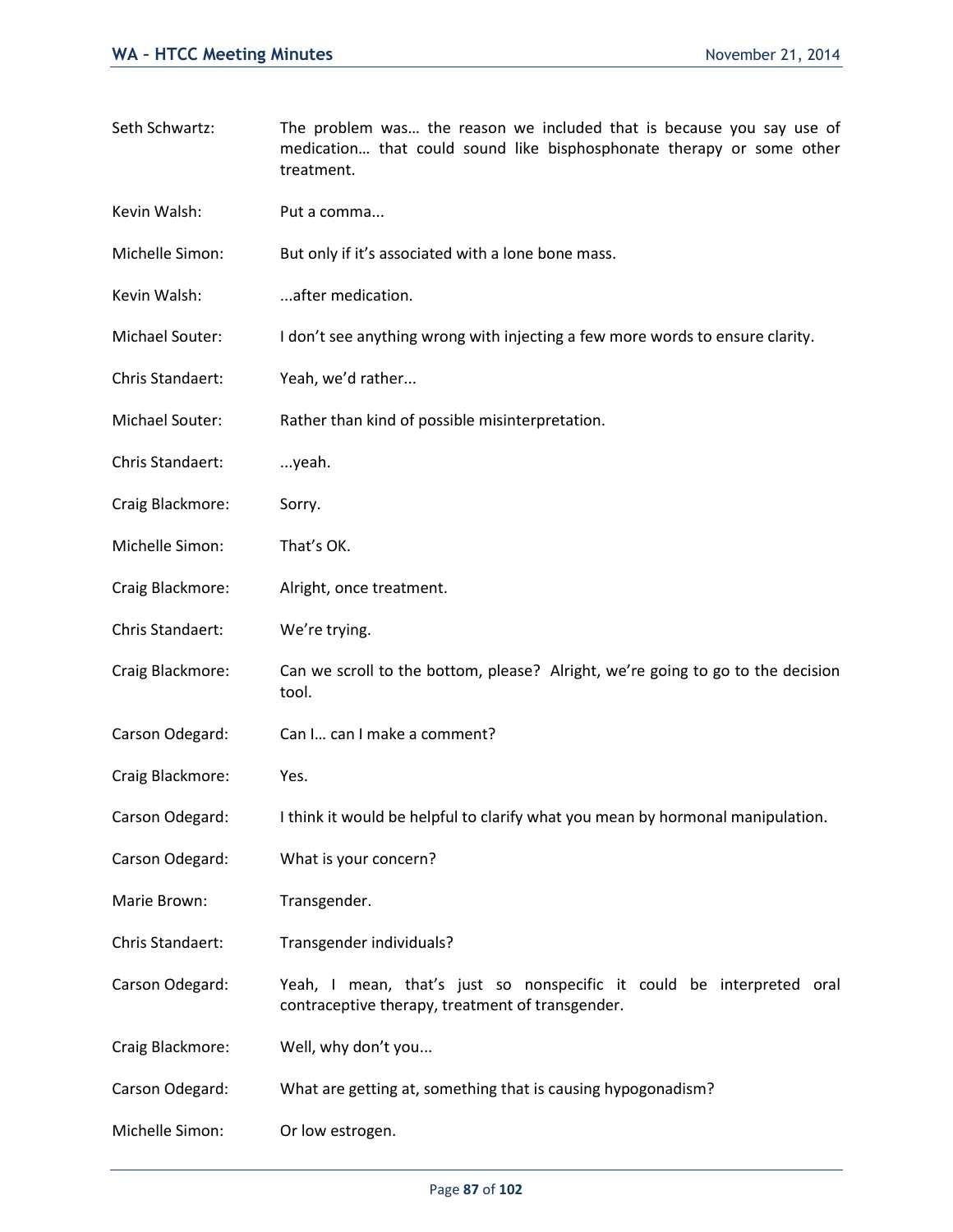- Craig Blackmore: Why don't you just take out that line?
- Marie Brown: And then the other covers anything.
- Chris Standaert: Yeah.
- Carson Odegard: OK. That's fine.
- Craig Blackmore: Any other comments? OK, we'll go to the tool and… alright. So, we're familiar with the tool and a lot of the tool is really going through the principles upon which we make our decision and that they are evidence-based and that we base them on evidence of effectiveness, as well as safety and cost, and the committee members in the course of their deliberation have weighed the best available evidence and have taken input from the public, which has also been considered. The public has also had an opportunity to comment on draft versions of the report and we have, in this document, a listing of the outcomes that we have considered in making the decision, and these have been prepopulated by staff. Are there other outcomes that we considered that aren't already on here that we should mention as factors that influence our decision making? I think we did consider some special populations, which are not listed here, including various clinical conditions that would put the patient at risk of low bone density, as well as medications, or medications on here. OK. We also considered the existing coverage decisions for Medicare, and we had a list of some other payers that were included in our decision making. We also looked to guidelines, which were also considered in our process, and that moves us to the first nonbonding voting question, and...
- Christopher Shurhart: May I ask a clarifying question, please? Some of the guidelines point out the screening intervals, and you're differing with those and that's based on the Gourlay study in your analysis there.
- Craig Blackmore: Yeah, I think we had a… we had a lengthy discussion and we felt that the evidence, particularly the Gourlay Study, but the best available evidence suggested that we could come up with repeat screening intervals that were more driven by the evidence than that which some of the other guidelines used, and that was the motivation for these… these values.

Christopher Shurhart: Thank you.

Craig Blackmore: OK. So, the first non… nonbinding voting question is whether we believe there is sufficient evidence under some or all situations that the technology is effective, safe, and cost effective, and so the… the construct here is that we would say for effectiveness, do we believe that under some or all situations using DEXA will basically improve the care of individuals who either have or are at risk for developing osteoporosis, and yeah. So, you can say that it is of unproven equivalent, less, or more effective.

Josh Morse: Ten more effective.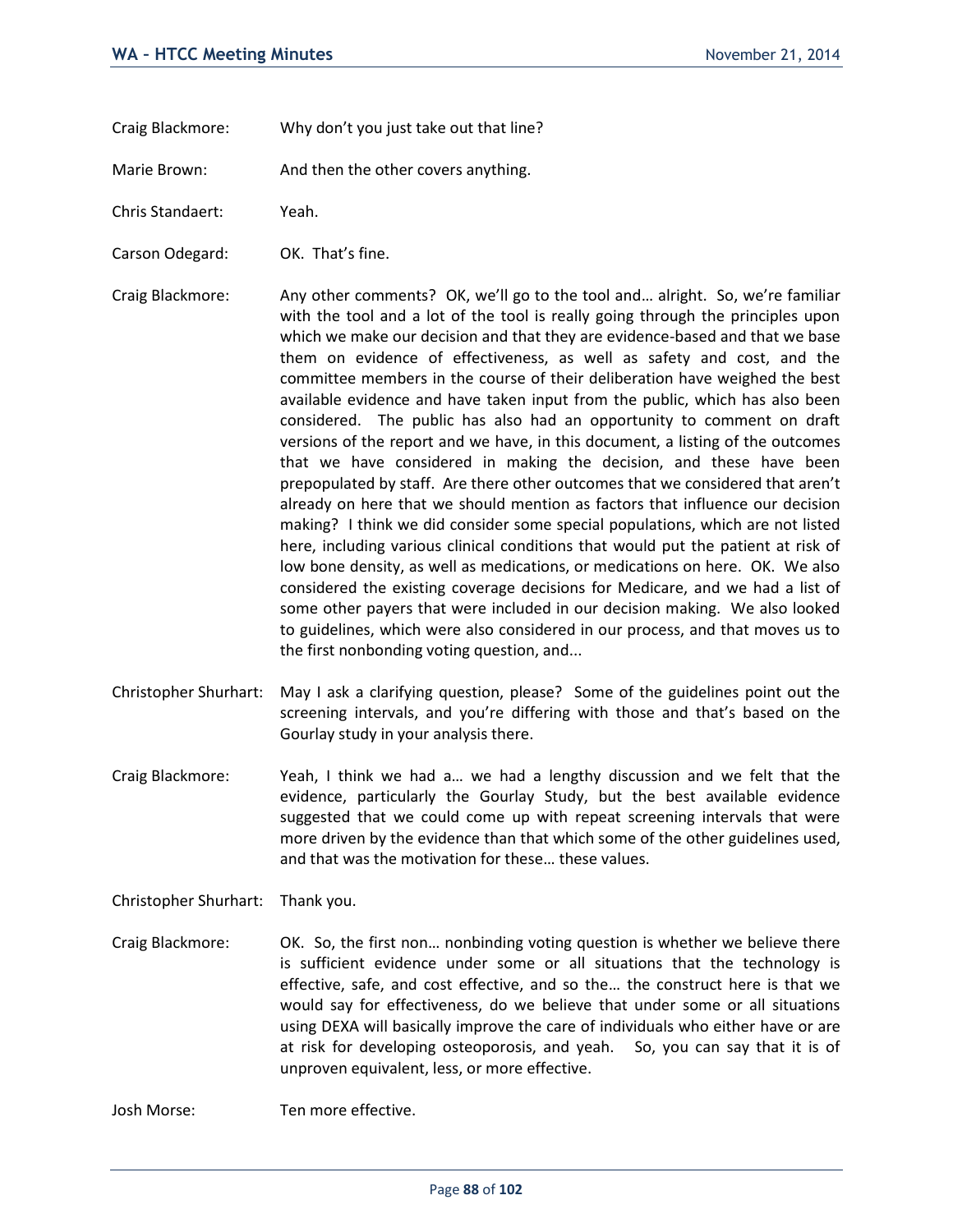- Craig Blackmore: And then safety of the technology itself. So, is using this technology safer than not using it, less safe, equivalent, or unproven?
- Josh Morse: I see five equivalent, six equivalent, and that would be four unproven.
- Craig Blackmore: OK, and then cost-effectiveness of using the technology versus not using the technology?
- Josh Morse: Nine unproven, one more.
- Craig Blackmore: OK, do the committee members want any further discussion based on where we are or else I will move to the final vote? OK. So, we'll move to the final vote and the committee members have three choices. They can choose to not cover the DEXA under any circumstances. They can choose to cover DEXA unconditionally whenever it is requested, or they can choose to cover it under certain conditions, and we have, through this process, predefined what those conditions would look like and they are on the board and so we'll vote.
- Josh Morse: Ten cover with conditions.
- Craig Blackmore: And then I think again the decision is similar to Medicare and some of the expert guidelines, though we did make some exceptions, particularly as we discussed previously about our repeat screening interval. We recognized absence of evidence in certain areas, such as the use of it immediately following fragility fracture and lack of evidence, for example, in many subpopulations of men and that evidence guided the areas where we did differ somewhat from some of the other guidelines and coverage decisions that are out there. Anything I left out on the process?
- Josh Morse: Nope. I think that… that's complete.
- Craig Blackmore: That completes DEXA scanning and osteoporosis screening, and I believe we're done. No, we're not done.
- Josh Morse: We do have another...
- Craig Blackmore: We are not finished.
- Josh Morse: ...agenda item.
- Craig Blackmore: This item is finished, but we do have another agenda item, and why don't we grab our lunches, which are boxed lunches, and then we will sit here and we will have an opportunity to preview some upcoming topics and have input into the key questions. That's where we are, right, questions… or?
- Josh Morse: There's no input on key questions today, but we'll update you on where we are with that.
- Craig Blackmore: So, we'll get an update.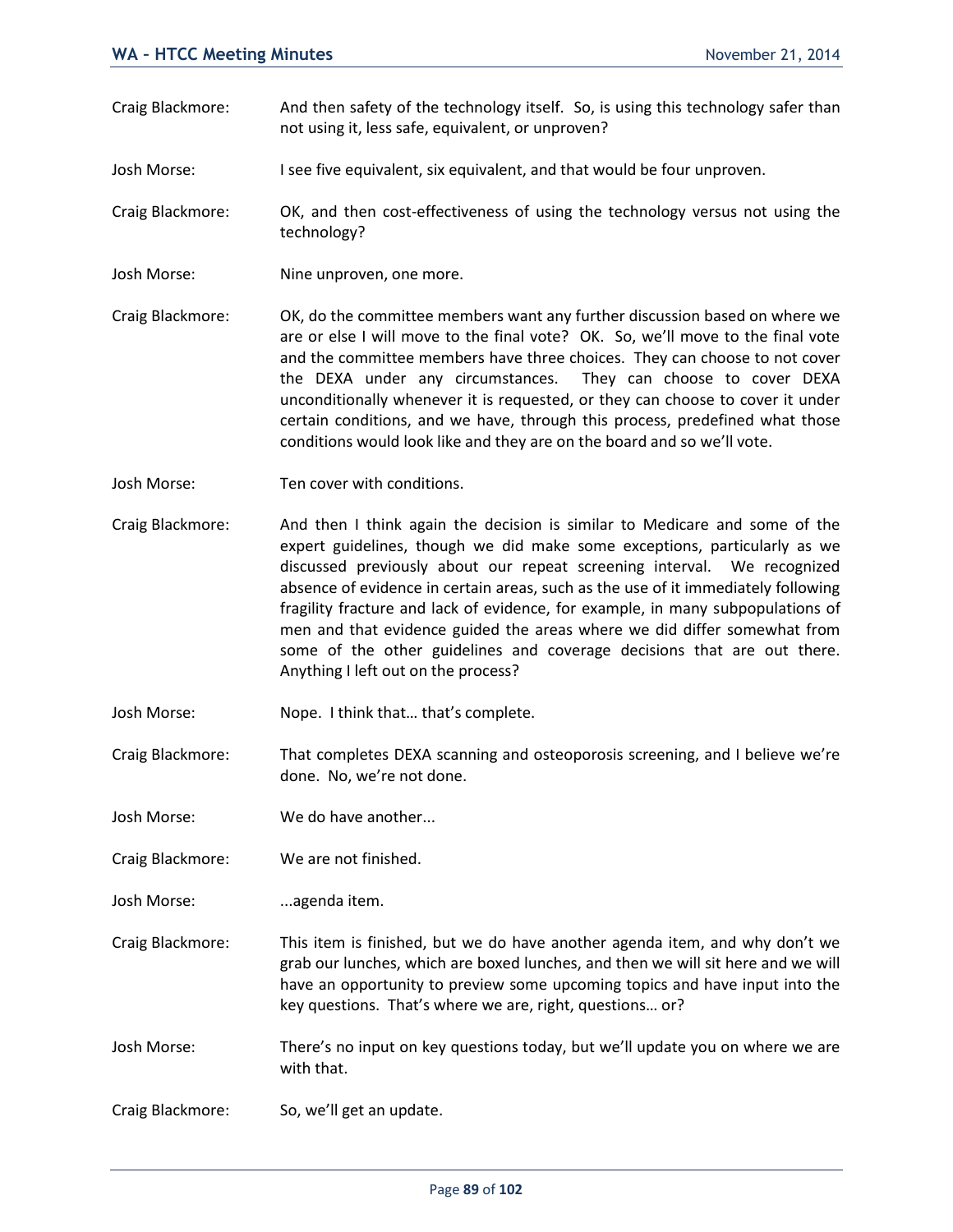Josh Morse: On other projects.

Craig Blackmore: Very good. So, grab your lunches. We are still in session.

We're still in session. So Josh is going to update us.

Josh Morse: So, this is a new… we're just going to provide an update on what's going on, since we've changed the schedule and… of the meetings. You'll note that we have between now, which is November, and May we'll do all of the topic reviews, as we did last year when we… we changed this. So, we're going to give you a preview. We don't have any open scope or… or key questions today to present to you. We may at the January meeting. We are currently working on the early development of the… the tympanostomy tubes project there at the bottom. So, we may have draft key questions for that project at the January meeting, but I'll just quickly give you an update on where we are with each of these. So, the neuroimaging for dementia topic, there is a draft final report. I believe the… the comment period on that closed yesterday. So, that was the last day of comment on the… the draft report. We will have that meeting on January  $16<sup>th</sup>$ . Also that day, there is the appropriate imaging for breast cancer topic and the comment period actually for that is open today through the end of the day basically. So, if you were interested in looking at that report and providing comment, there is the rest of the day for comment on that.

> The testosterone testing topic is in the draft report phase right now. I don't believe that that's been published, but I have details on each one of these, so we'll go through this individually. So, again, the context for the neuroimaging topic is here on this slide. There are… I'll just read it. There are significant questions related to the use of functional neuroimaging for the diagnosis of primary neurodegenerative dementia and mild cognitive impairment, and again, we'll bring that to the meeting on January  $16^{th}$ , and here, again, is the schedule for that. Like I said, the comment period just closed yesterday, and that's all the information on that. So, the… the point of this update. We talked about this in September at the retreat was just to give you a heads up on, on where we are. So, if you have questions about the process, I guess now is, now is the right time on any of these. So, just interrupt me if you have any, have any questions for me or for the agencies that selected these topics.

> So, the appropriate breast imaging, or imaging for breast cancer screening in special populations, here's the policy context. I will read this. So, the… to assess the potential for digital breast homosynthesis, to replace digital mammography as a frontline screening tool in asymptomatic women, and to assess the use of supplemental screening among women with a normal mammogram that is with no abnormalities detected but with dense breast tissue that might obscure an abnormality. So, those are the questions that are being addressed in that report.

Kevin Walsh: So, is the second one the use of... where it says supplemental screening, an EEG?

Craig Blackmore: It's usually ultrasound or maybe MR.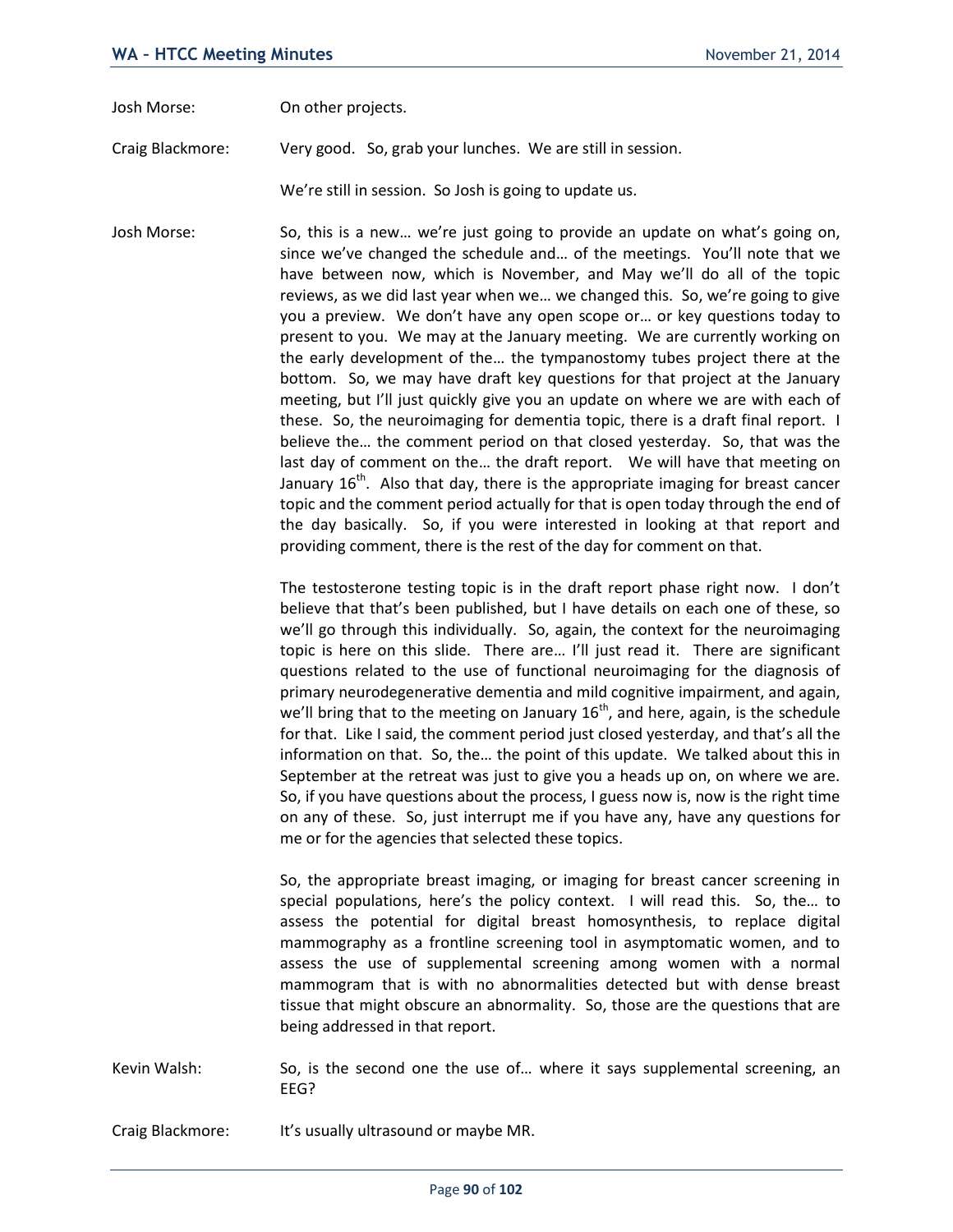- Kevin Walsh: Right, I know what the standard is now, but I didn't understand that wording.
- Josh Morse: There is more detail on the website here if you… we just have the high level on the slides.
- Richard Phillips: [inaudible].
- Chris Standaert: [inaudible] a couple years ago, I thought.
- Josh Morse: Right, and it's... I don't... it doesn't completely overlap. Dr. Blackmore will answer that question.
- Craig Blackmore: So, there's… there's an understanding that breast density is a… is a predictor of development of breast cancer, basically. It's a risk factor on some level, and so there are… there is now legislation in a number of states around the country, and considering this, and being considered, in my understanding is, I don't know, but in this state to require with a mammogram report that you tell the woman the density of her breasts, and if she is in a higher density cohort in some, you know, that's the question, but some people believe in a higher density cohort because they may be at a slightly higher risk that you should offer additional screening to go with the mammogram. It might be an ultrasound. It might be an MRI scan, and that's the context. So, it's not… what we looked at before was high-risk women. So, it was women who had family history or something that put them in a really high-risk group. This is a different topic. It's… it's women whose basically normal but on the mammogram their breasts… they have dense breasts and that puts them at a slightly increased risk, so should we do something differently?
- Man: And do you know, I'm sure you know the literature about this.
- Craig Blackmore: I am somewhat familiar with the literature.
- Man: Does it distinguish between types of breast cancer?
- Craig Blackmore: I… I don't know the answer to that actually, and that, I mean, that's the framework. Obviously, we'll discuss the topic when we discuss the topic, but just so you understand the difference between this and what we looked at before, which was MR in women with, you know, family history or [inaudible] or whatever.
- Man: I'm just... the implication of high... high density... of highly-dense breasts being associated with cancer is in my mind a little general.
- Craig Blackmore: Well, we'll need to look at the evidence. I'm just… I'm… I'm telling you what the belief is, and we can drill down on it, but that's sort of the setting.
- Josh Morse: And that, again, is open through the end of the day as far as looking at that draft report if you have any questions about the evidence that's in or not in… in there.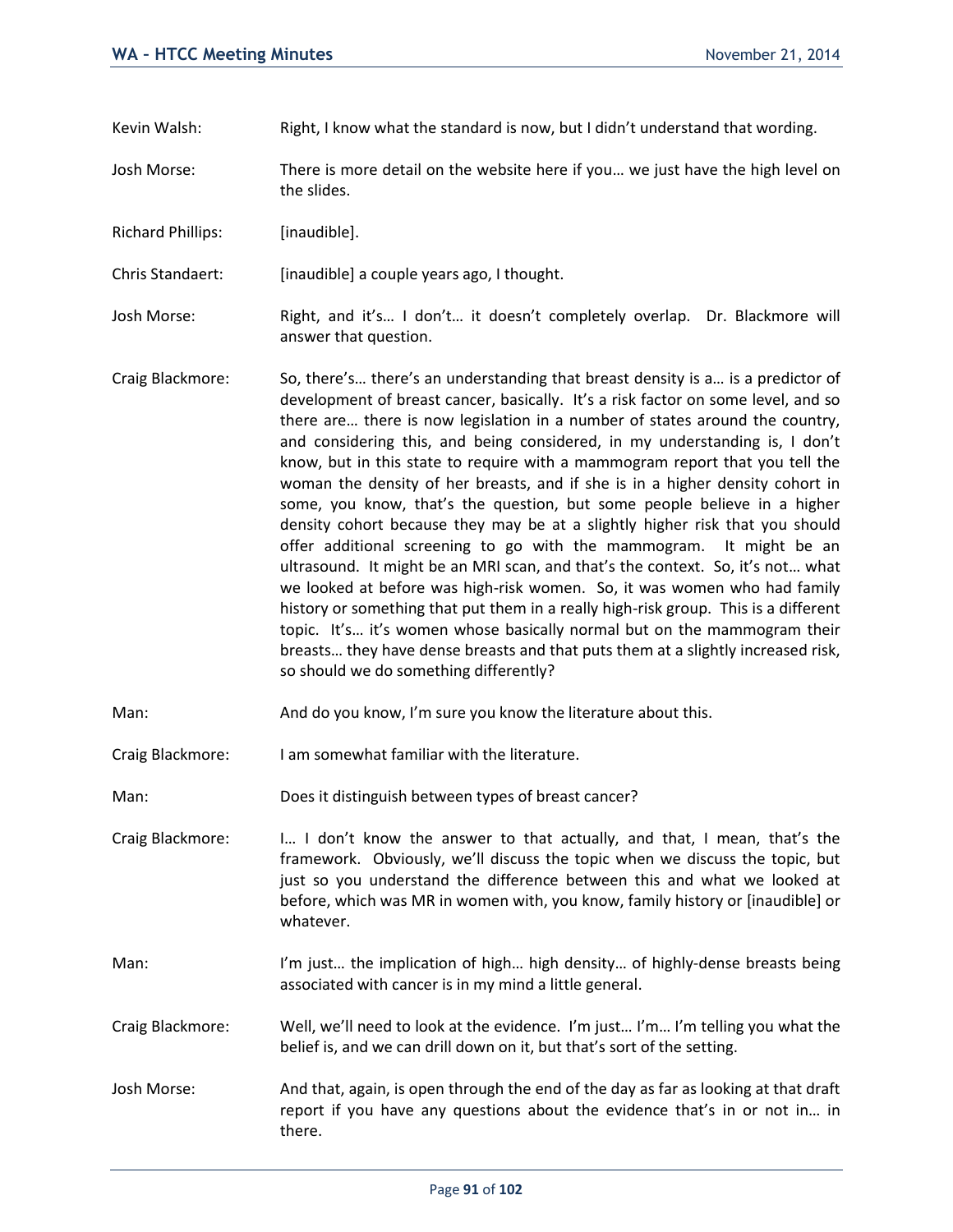So, beyond January, we are working on the testosterone testing topic and the context is here on the screen. There's controversy and uncertainty concerning the criteria, diagnostic criteria for hypogonadism, techniques for measuring the testosterone levels, cutoff values for normal, benefits and harms of treatment, and optimal intervals for repeat testing, and looking here… so the draft report will be published in a couple weeks. It's not out yet, and of course there'll be a comment period that goes for 30 days and the meeting is scheduled for March.

- Marie Brown: Excuse me, did that cover the... the rationale for screening in the first place? Is it screen, I mean… the rationale for ordering the tests?
- Josh Morse: Did Teri… Teri is actually writing this report now. We don't have the key questions here. I believe the re-… the report will cover that, at least in the background, what is the circumstance where testing might be indicated.
- Marie Brown: That's the key.
- Seth Schwartz: I want to ask Dr. Hammond if he wants to comment on that.
- Steve Hammond: I thought that was the crux of the issue is when is it appropriate to test testosterone levels? So, what you've got listed there is policy context. That's, I think… those are some of the reasons why we want to look at testosterone testing and when it's appropriate, when it's indicated, when it...
- Chris Standaert: [inaudible]
- Steve Hammond: Well, both… but it… it rises out of the concern that treatment is being promoted for mild abnormalities of testosterone levels, mildly low testosterone.
- Chris Standaert: So, part of the question would be when should you treat? Is that...
- Steve Hammond: Well, I... yeah...
- Chris Standaert: ...what kind of...
- Steve Hammond: ...I would like to see the key questions, but as I recall, it's really about when is it appropriate to test in the first place?
- Josh Morse: This report will only look at testing. It won't look at treatment.
- Woman: [inaudible]
- Josh Morse: Yeah, the key questions, I can access them there.
- Richard Phillips: Is this adult population only?
- Josh Morse: Good question.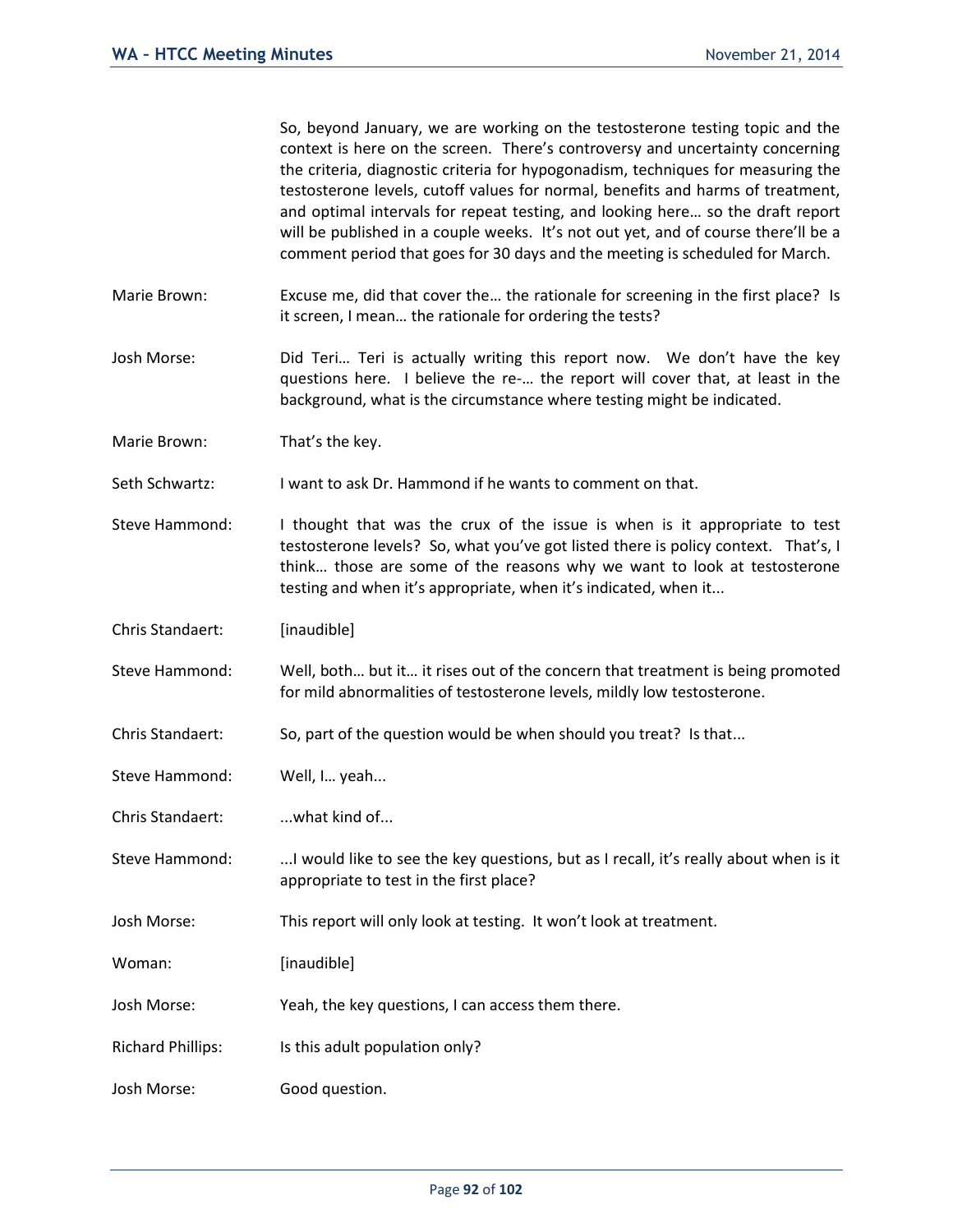- Steve Hammond: I believe it's… it's targeted at adults. That was the intention… and I'd love to see the PICO… or there we go. Can you go up and look at the PICO, yeah, adult men?
- Marie Brown: Can you scroll down to the key questions?
- Josh Morse: So, any other thoughts on this?
- Chris Standaert: I don't know. I just… I guess I could see a similar problem [inaudible] data. The real concern is the use of testosterone to treat hypogonadism, and there's a… this is a surrogate way of getting about it, just looking at what triggered this test and not so much when should you really be treating somebody, and the harms for the test aren't the tests. The harms are what happened because of the test, but we're not looking at treatment, and we may not get a lot about what happens because of the test, you know, if the problem's the treatment, we're looking at the testing not the treatment.
- Steve Hammond: Right, I mean...
- Chris Standaert: So, we may wind up saying something, but we may not really be giving it the issue we're after, which is when should you treat, are the reasons not to treat, are there also benefits to treatment in… in specific risk factors you're treating or not treating from the testosterone and that's a different question than when do you test… and frankly if the test is the limiting factor and it's basically you can't test unless the test is \$20, people get the test and [inaudible].
- Steve Hammond: Right.
- Chris Standaert: So, I… I don't… I just want to make sure that this gets at what you want it...
- Steve Hammond: Right.
- Chris Standaert: ...if your concern is how often testing is being done, we might get at that. If your concern is the impact once you have the test, this will be hard… this is a tangential way of doing it, and I can see that.
- David McCulloch: Well, I think we've thought this was part of the… the potential problem, or overtreatment with questionable benefit and I mean…
- David McCulloch: I… I… think that is the big issue Steve. I mean, there is massive advertising for anybody who watches or listens to any sport program there are several companies who claim if you're a guy over the age of 40, we all slow down. It could be a treatable cause. You should now have your testosterone, and for many of us, it'll be way down in… in the low end of the normal range. You should come and see us, and we'll treat. I mean there is a massive marketing campaign to over diagnose and say and… and treat it to dangerously high… or whatever, and I'm quite sure there'll be a lot of people in the public comment period coming, you know, promoting that, because it's been promoted as, you… you can feel 25 again.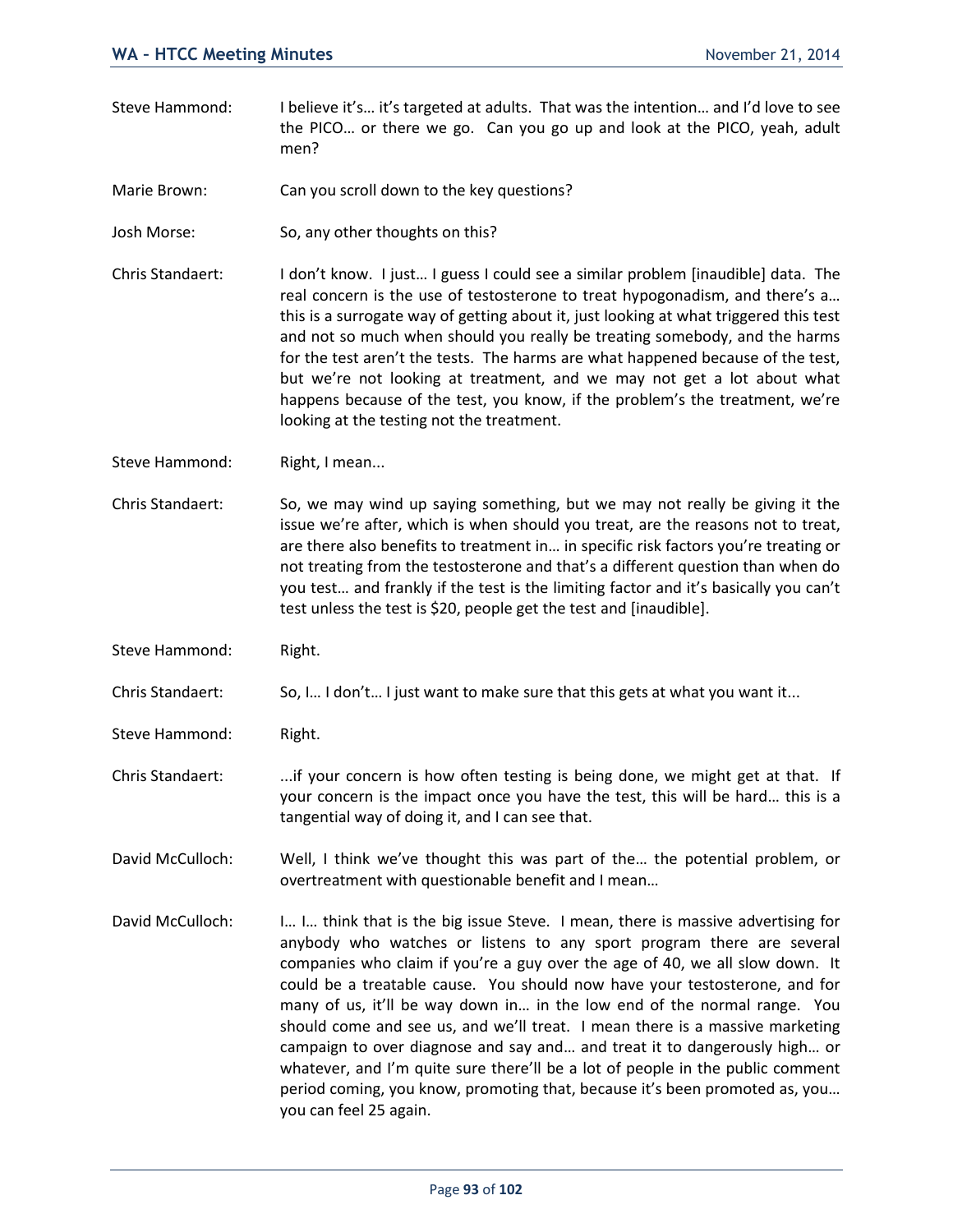| Chris Standaert:         | Do you think we'll get it with this [inaudible].                                                                                                                                                                                                                                                                                                                                                                                                                                                                                                                                                                                                                                                                                         |
|--------------------------|------------------------------------------------------------------------------------------------------------------------------------------------------------------------------------------------------------------------------------------------------------------------------------------------------------------------------------------------------------------------------------------------------------------------------------------------------------------------------------------------------------------------------------------------------------------------------------------------------------------------------------------------------------------------------------------------------------------------------------------|
| David McCulloch:         | Well, that that I agree with you. I I wonder if                                                                                                                                                                                                                                                                                                                                                                                                                                                                                                                                                                                                                                                                                          |
| Steve Hammond:           | Well, it it is a little bit oblique, but my understanding is that the Health<br>Technology Assessment is not really scoped to look at drug utilization.                                                                                                                                                                                                                                                                                                                                                                                                                                                                                                                                                                                  |
| Chris Standaert:         | True.                                                                                                                                                                                                                                                                                                                                                                                                                                                                                                                                                                                                                                                                                                                                    |
| Steve Hammond:           | And so we but we thought part of the problem is excessive screening.                                                                                                                                                                                                                                                                                                                                                                                                                                                                                                                                                                                                                                                                     |
| Josh Morse:              | It's very similar to the vitamin D topic.                                                                                                                                                                                                                                                                                                                                                                                                                                                                                                                                                                                                                                                                                                |
| David McCulloch:         | It it is.                                                                                                                                                                                                                                                                                                                                                                                                                                                                                                                                                                                                                                                                                                                                |
| Josh Morse:              | Yeah.                                                                                                                                                                                                                                                                                                                                                                                                                                                                                                                                                                                                                                                                                                                                    |
| David McCulloch:         | And, and maybe if we can just this might get at it from your point of view. We<br>can clarify under what circumstances do do you do it and                                                                                                                                                                                                                                                                                                                                                                                                                                                                                                                                                                                               |
| Josh Morse:              | Right, and we do see trends in the testing.                                                                                                                                                                                                                                                                                                                                                                                                                                                                                                                                                                                                                                                                                              |
| David McCulloch:         | Yeah. I'll bet you do.                                                                                                                                                                                                                                                                                                                                                                                                                                                                                                                                                                                                                                                                                                                   |
| <b>Richard Phillips:</b> | But I                                                                                                                                                                                                                                                                                                                                                                                                                                                                                                                                                                                                                                                                                                                                    |
| Seth Schwartz:           | I I think that's legitimate, but I still think for us to answer the question, it<br>would be useful to know what the efficacy data is about treatment. So, I<br>mean I mean because that's kind of where we were today where we<br>peripherally there was some not there was some stuff and there was some<br>knowledge because of our clinical expert, but we were really dependent on the<br>clinical expert to say yeah, this stuff works, but we don't really know. We didn't<br>really look at that. It would be sensible to at least look at that data. Maybe that<br>should be a better key question. Even if it's not going to, you know, affect what<br>the policy is regarding testing, it could help us to make the decision. |
| Chris Standaert:         | If, yeah if you knew treatment didn't really alter long-term outcomes, then<br>you'd say testing is                                                                                                                                                                                                                                                                                                                                                                                                                                                                                                                                                                                                                                      |
| Kevin Walsh:             | But it's even worse than that. Treatment might increase risk.                                                                                                                                                                                                                                                                                                                                                                                                                                                                                                                                                                                                                                                                            |
| Craig Blackmore:         | Absolutely.                                                                                                                                                                                                                                                                                                                                                                                                                                                                                                                                                                                                                                                                                                                              |
| Kevin Walsh:             | And I think that I I think you could potentially get at this with the second part<br>of number two, but I think we have to I think what we're all saying is even<br>though we're not being asked to render a decision on the use of testosterone, in<br>order to evaluate the potential harm of testing you need to know what follows<br>it and you need you need to know the evidence.                                                                                                                                                                                                                                                                                                                                                  |
| Steve Hammond:           | That should be in the background.                                                                                                                                                                                                                                                                                                                                                                                                                                                                                                                                                                                                                                                                                                        |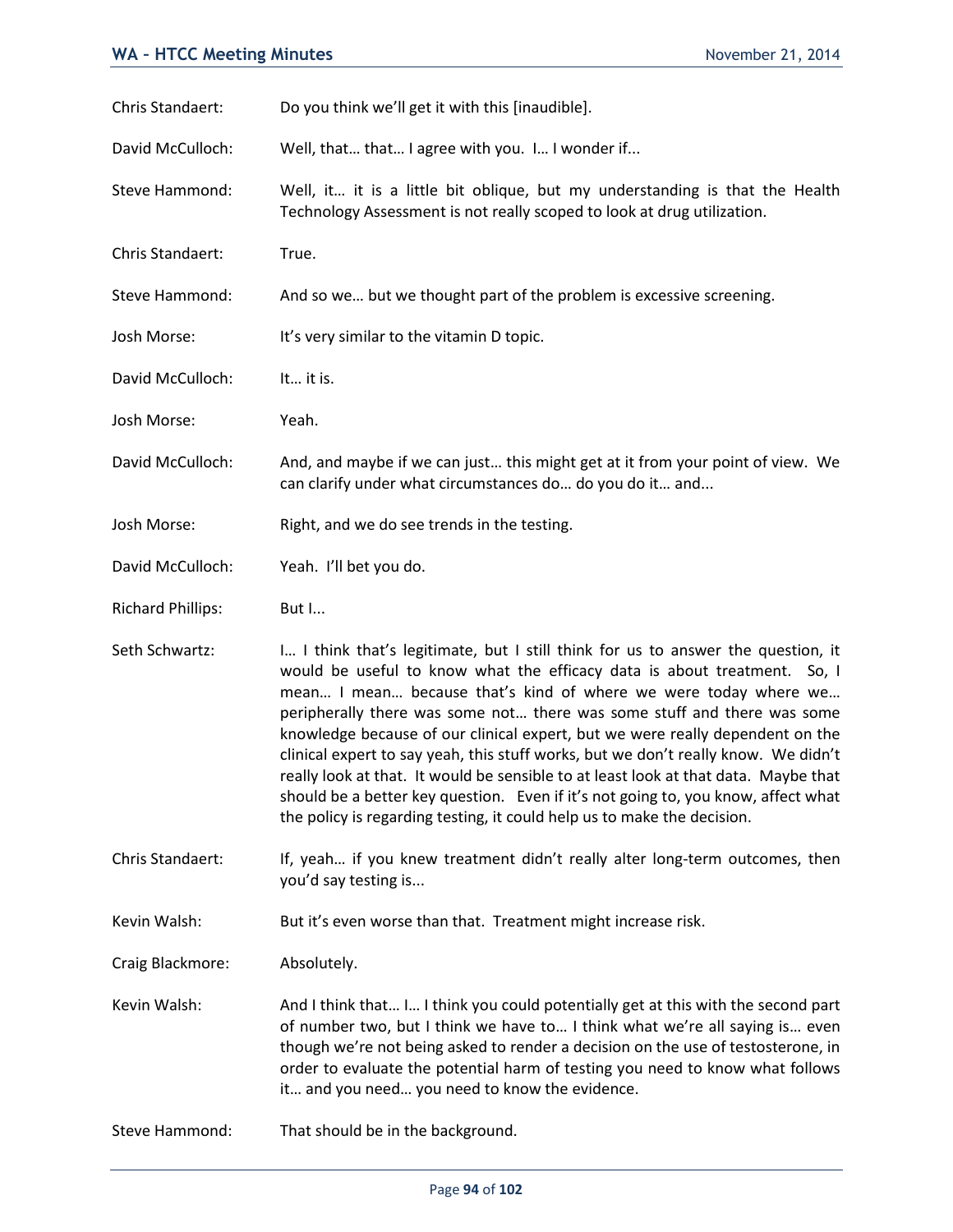| Josh Morse: | Right. So, it'll be more than in the background. I believe, in my understanding |
|-------------|---------------------------------------------------------------------------------|
|             | of how the literature's being searched there will be they are looking for the   |
|             | indirect evidence, as far as the outcomes, because there will be no direct      |
|             | evidence that, you know, nobody has studied, you know, what happens to a        |
|             | person who gets attached and ultimately what is their? Is there an              |
|             | improvement in their health outcome? But there is the the more indirect or      |
|             | intermediate steps where you can look at the treatment information for some     |
|             | conditions and find out if that in fact can help outcomes, and that's what's    |
|             | happened, but that                                                              |

- Seth Schwartz: Is that... that is in there?
- Josh Morse: Yes.
- Seth Schwartz: That data will be presented to us?
- Josh Morse: Yes. That's being dredged as part of the report, but the report will be available on December  $15<sup>th</sup>$  or before and, you know, I would encourage you to look at it if you have these questions when it comes out.
- Marie Brown: So, we would see placebo controlled trials then of the use of testosterone?
- Josh Morse: No.
- Chris Standaert: I can see you coming out with studies that look at testosterone test and treatment because they don't mention testing and then [inaudible] talking about harms, and so they don't, they fall out and then we're… they're going to have studies on does this… does this work or does this help in some way or not and we're not going to get them because we're not asking for them, so… and then we're going to sit here and go… well we'd like to know that.
- Marie Brown: I mean... but if we knew that... that the RCT said that there was no difference, that would help if you found that there was no indication for screening, that would strengthen that argument.
- Chris Standaert: Right. It's sort of like we had today with… we had the… the test and the treatment are sort of lumped together in what we did today, and it made it difficult to really pull out the test [inaudible].
- Craig Blackmore: Yeah, I think to know that the test has value, we would have to know that there was an effective treatment and that that treatment had differential effectiveness based on the value of testosterone, and so there's two pieces to that. The test has to be good at determining what the value is, and that determination has to feed into a differential effectiveness, a different threshold. So, in order to get at that, we need to make sure we get all of the information on every trial that's ever been done of testosterone so we can understand what the criteria were for entry into that trial and we can understand how a test might help improve that outcome. I'm giving you a window to make sure that all of that information...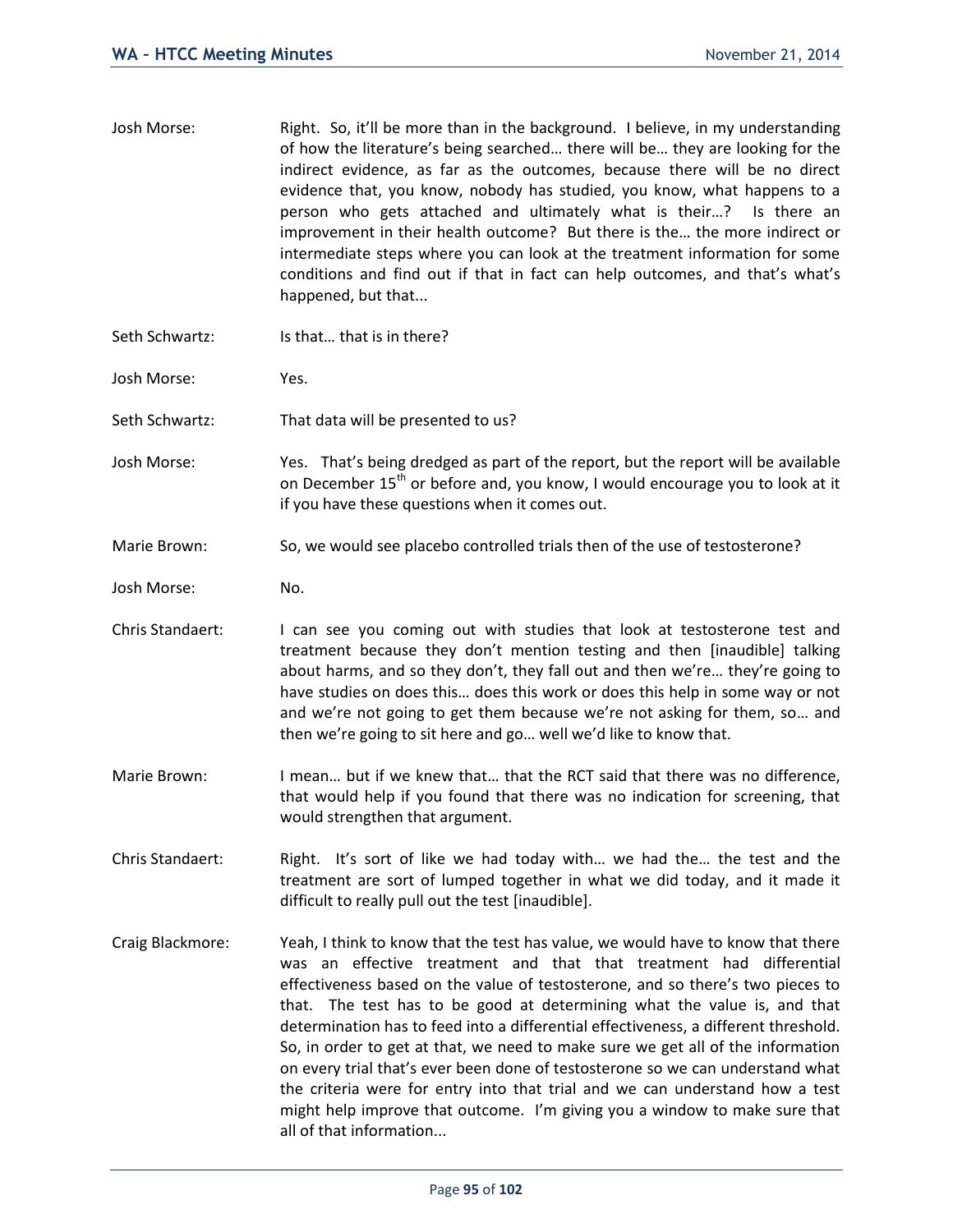| Josh Morse:      | Understood.                                                                                                                                                                                                                                                                                                                                                                                                        |
|------------------|--------------------------------------------------------------------------------------------------------------------------------------------------------------------------------------------------------------------------------------------------------------------------------------------------------------------------------------------------------------------------------------------------------------------|
| Craig Blackmore; | is included under                                                                                                                                                                                                                                                                                                                                                                                                  |
| Josh Morse:      | Yes.                                                                                                                                                                                                                                                                                                                                                                                                               |
| Craig Blackmore: | this topic.                                                                                                                                                                                                                                                                                                                                                                                                        |
| Josh Morse:      | Yes. We we have had the conversation about it at least seeking the reviews<br>that have looked at the effectiveness of testosterone treatment to understand<br>what the entry level criteria were for the studies that are there.                                                                                                                                                                                  |
| Craig Blackmore: | We need to know the entry level criteria and the effectiveness.                                                                                                                                                                                                                                                                                                                                                    |
| Josh Morse:      | Right.                                                                                                                                                                                                                                                                                                                                                                                                             |
| Craig Blackmore: | And the strength of evidence of effectiveness at each different                                                                                                                                                                                                                                                                                                                                                    |
| Marie Brown:     | Yeah, especially RCTs.                                                                                                                                                                                                                                                                                                                                                                                             |
| Craig Blackmore: | And criteria threshold.                                                                                                                                                                                                                                                                                                                                                                                            |
| Chris Standaert: | [inaudible] and they'll get at that. We've been down this road.                                                                                                                                                                                                                                                                                                                                                    |
| Josh Morse:      | Right. So, there's                                                                                                                                                                                                                                                                                                                                                                                                 |
| Chris Standaert: | [inaudible] that topic.                                                                                                                                                                                                                                                                                                                                                                                            |
| Josh Morse:      | Okay. So, we'll have this report in a couple weeks, and we'll make sure that it's<br>available                                                                                                                                                                                                                                                                                                                     |
| Chris Standaert: | We tried to warn you what we'll say.                                                                                                                                                                                                                                                                                                                                                                               |
| Josh Morse:      | for review, yeah.                                                                                                                                                                                                                                                                                                                                                                                                  |
| Chris Standaert: | That's why we're here, right?                                                                                                                                                                                                                                                                                                                                                                                      |
| Josh Morse:      | That's why we're here. OK, and we just finalized the key questions for this topic,<br>imaging for rhinosinusitis. Here's the policy context. So, the radiological<br>imaging for evaluation of chronic sinusitis represents an area of substantial<br>utilization in plans managed by Washington. Since imaging is insufficiently<br>accurate to service the gold standard for the diagnosis of rhinosinusitis, an |

in February.

understanding of its appropriate role is important. We're developing an evidence-based assessment of the accuracy of different imaging modalities for confirming or refining diagnoses of rhinosinusitis and the impact on outcomes and the cost warrantied to guide coverage policy. So, this is scheduled for review at the May meeting along with bariatric surgery and, as I said, we just finished the key question document as a final document. The draft report is due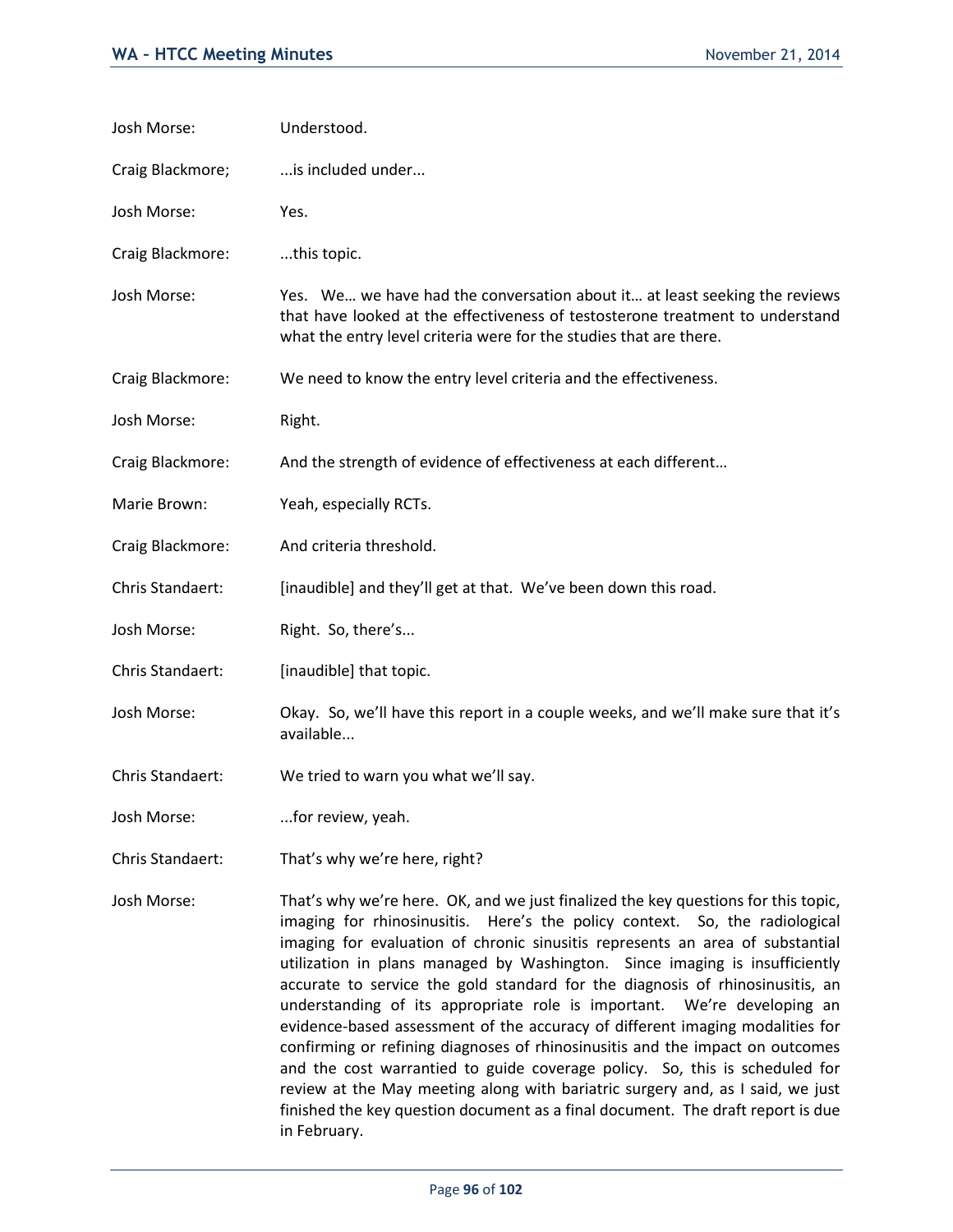Kevin Walsh: Who's the clinical expert? Did we appoint anyone yet?

Josh Morse: We have not identified, actually… I… I should say, no, there is a tentative clinical expert.

Kevin Walsh: Who is that?

- Josh Morse: Doctor… I believe her first name is Amy Anstad, in Seattle. I spoke with Dr. Anstad and I have… I have an agreement I believe that she… and I will have to follow up with her.
- Chris Standaert: And the nonimaging based methods of diagnosing rhinosinusitis would be considered an addition to [inaudible] or is this purely [inaudible].
- Kevin Walsh: It's just clinical.
- Chris Standaert: But, so are they going to look for things comparing the clinical diagnosis of sinusitis to the equal amount of benefit added by...
- Craig Blackmore: Do we have the key questions?
- Josh Morse: Margaret, can you pull the key questions up for this?
- Richard Phillips: Is the bariatric surgery going to include kids, too?
- Josh Morse: We'll… we'll get to that one next.
- Marie Brown: I know some clinics are going to be here in the mass.
- Craig Blackmore: So, the challenge here is what you mean by accuracy. It's very, very good at saying something is wrong, but it's… the challenge is identifying chronic versus acute, bacterial versus nonbacterial, and so what do we mean by accuracy? Are these final or are we in the...

Josh Morse: These questions...

- Craig Blackmore: ...where are we?
- Josh Morse: ...are final.
- Craig Blackmore: OK.
- Josh Morse: But if you have guidance...
- Craig Blackmore: So, as we… as we… as we structure the literature review around these questions, let's make sure we're explicit on what we mean by accuracy, which gets… your second question gets into it… is the… is the clinical management decision, because I mean, that's really what you want to do. You… you can find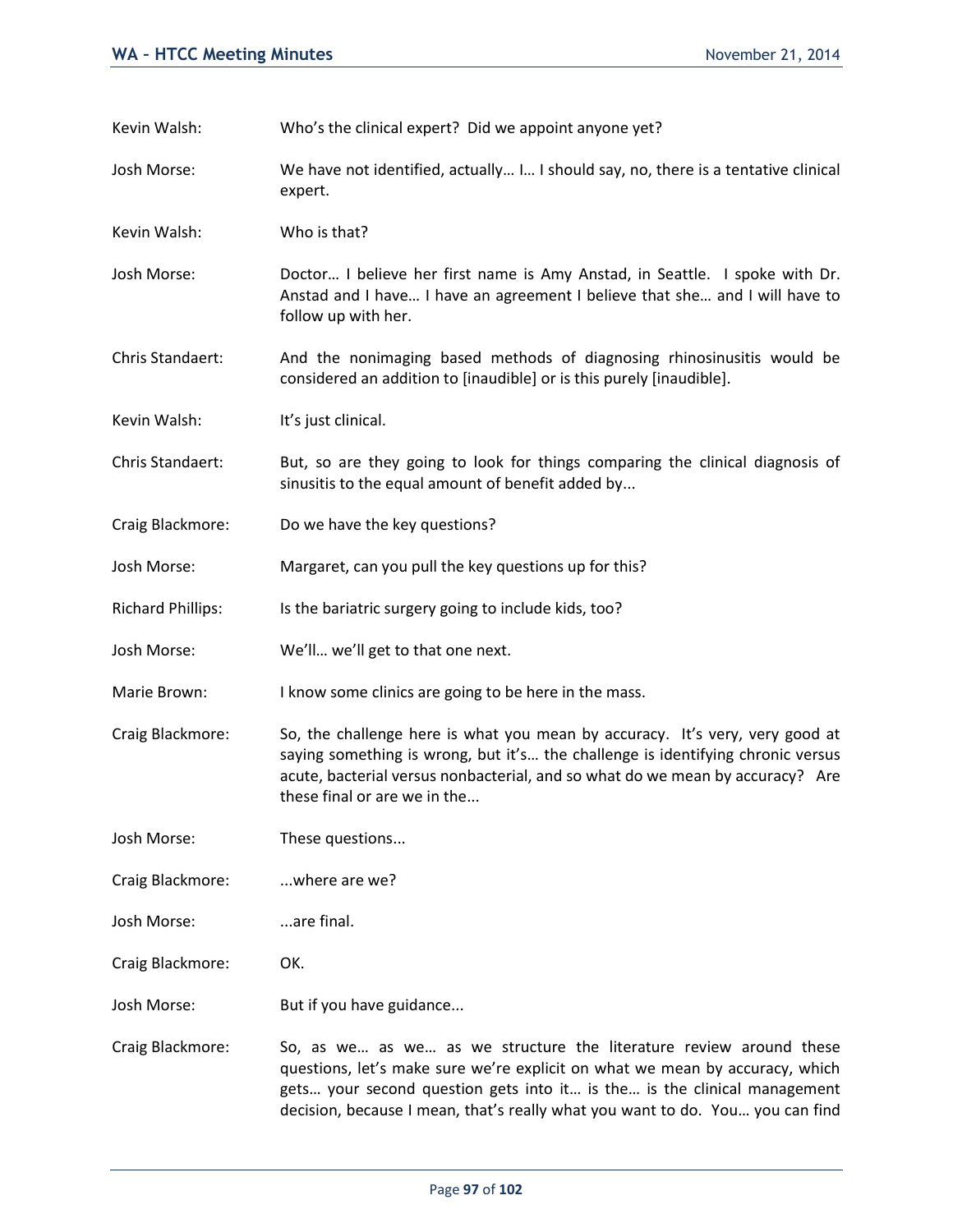all sorts of stuff on a sinus CT, but it has to be able to guide management that leads to better outcome.

- Chris Standaert: And then you have questions of your gold standard.
- Craig Blackmore: There is no gold standard.
- Chris Standaert: I know, but, you get the accuracy, that's what… you're going to have to… you'll have to compare everything of some sort and I guess that very question of imaging versus clinical diagnosis does have incremental, you know, benefit… I mean...
- Richard Phillips: Right, is there a clinical comparator?
- Chris Standaert: Yeah [inaudible].
- Richard Phillips: Because that's… that's really what we're… what we're comparing it to. That's what you're saying, clinical diagnosis.
- Chris Standaert: Mm-hmm, that will be this clinical comparator I would think.
- Craig Blackmore; I mean, the other piece of this is that it… you can use sinusitis on somebody the day they get sick. You can use sinusitis, sorry, you can use sinus CT on somebody two weeks later, or you can use sinus CT on somebody who's been treated for three months with multiple courses of antibiotics, and, you know, there… there's just… those… those different contexts are going to give you completely different results.
- Seth Schwartz: Right, and you want to… and we want to, you know, it'd be nice to have information on all three of those contexts.
- Craig Blackmore: Yes.
- Richard Phillips: The other thing is that there is the hospital comparator, one of the things they use there is the simultaneous use of sinus imaging with other standard head and neck...
- Craig Blackmore: It's simultaneous… a head CT and a sinus CT performed in the same day they use as a marker for...
- Richard Phillips: Right, and I think that...
- Craig Blackmore: ...over-utilization.
- Richard Phillips: ...that the normal across country is somewhere around 10%.
- Craig Blackmore: And, and you can...
- Richard Phillips: You know that… of… I mean… that's what the mean… the median is, and it doesn't mean that's what the right answer is, but I guess what I'm really getting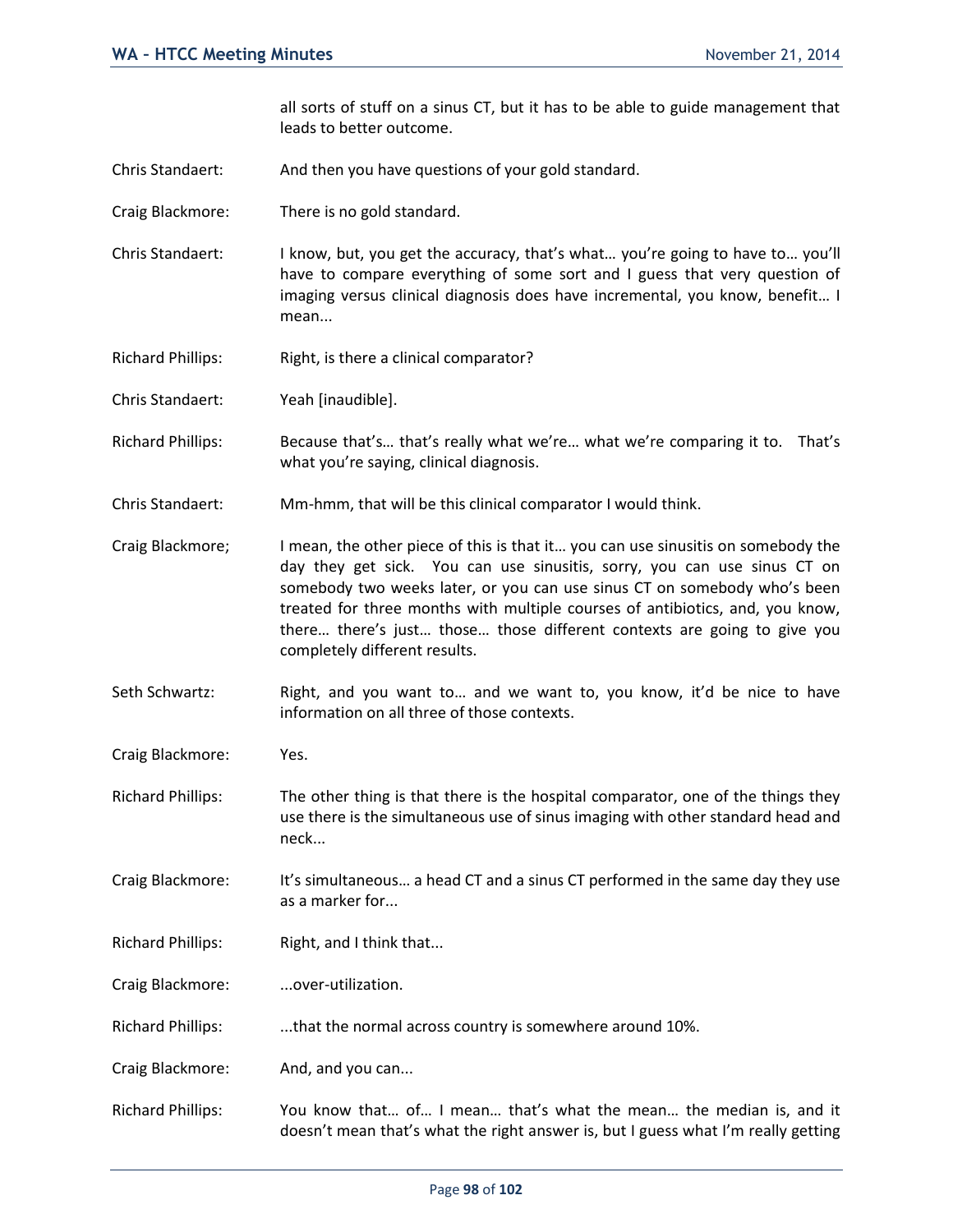at is there… within the framework of how this thing is going to be looked at, that's important data to be brought into the… to the discussion, I would think.

Craig Blackmore: That's… yeah.

Richard Phillips: Because that's… that's defined by NQF, you know?

Josh Morse: Can you scroll back up? So, I just wanted to point out that in the population, which is a little bit higher, we are trying to get at the question of chronic acute or recurrent.

Marie Brown: All three?

Josh Morse: So, we'll be seeking the evidence if it's identifiable that way.

Craig Blackmore: OK. OK, well… I mean… I think you've got… your second bullet point covers what's important, and… and that is how it affects management and how that secondarily relates to outcome. The… the accuracy piece is more… less clinically relevant. I don't know. Seth, do you get [inaudible]?

Seth Schwartz: Well, I mean, it… the only context is if you're looking at, if you're… looking at a comparison of those different studies. So, you know, I mean… CT is going to be more accurate than ultrasound and x-ray is going to be... So, the [inaudible]... but I think the ultimate question of interest is, should you be ordering any imaging studies for patients with acute sinusitis? I mean, there's guidelines that say no, which are [inaudible]. So, I think we'll ultimately come to that conclusion, but I think it's… I don't think it's an unreasonable, you know, I… I don't think it's an unreasonable way… way of looking at the question.

Craig Blackmore: Yeah, and… and the reason you can come to that conclusion is not because of the accuracy of the study. The accuracy is actually pretty good. It's that it doesn't matter.

Chris Standaert: Right.

Richard Phillips: Yeah.

Craig Blackmore: If it doesn't predict how… if it doesn't tell how you should treat in an acute setting.

Seth Schwartz: But I will say that that's in the acute setting. So, there... it's slightly different when you look at the chronic setting. So, I… so there's different situations, and you're answering different questions.

Craig Blackmore: Yeah.

Seth Schwartz: Is this patient a surgical candidate or other things? As oppose... and then... so then the accuracy is important because if they have a normal sinus CT but they've had clinical symptoms of sinusitis for three months, you're still not going to operate on that patient.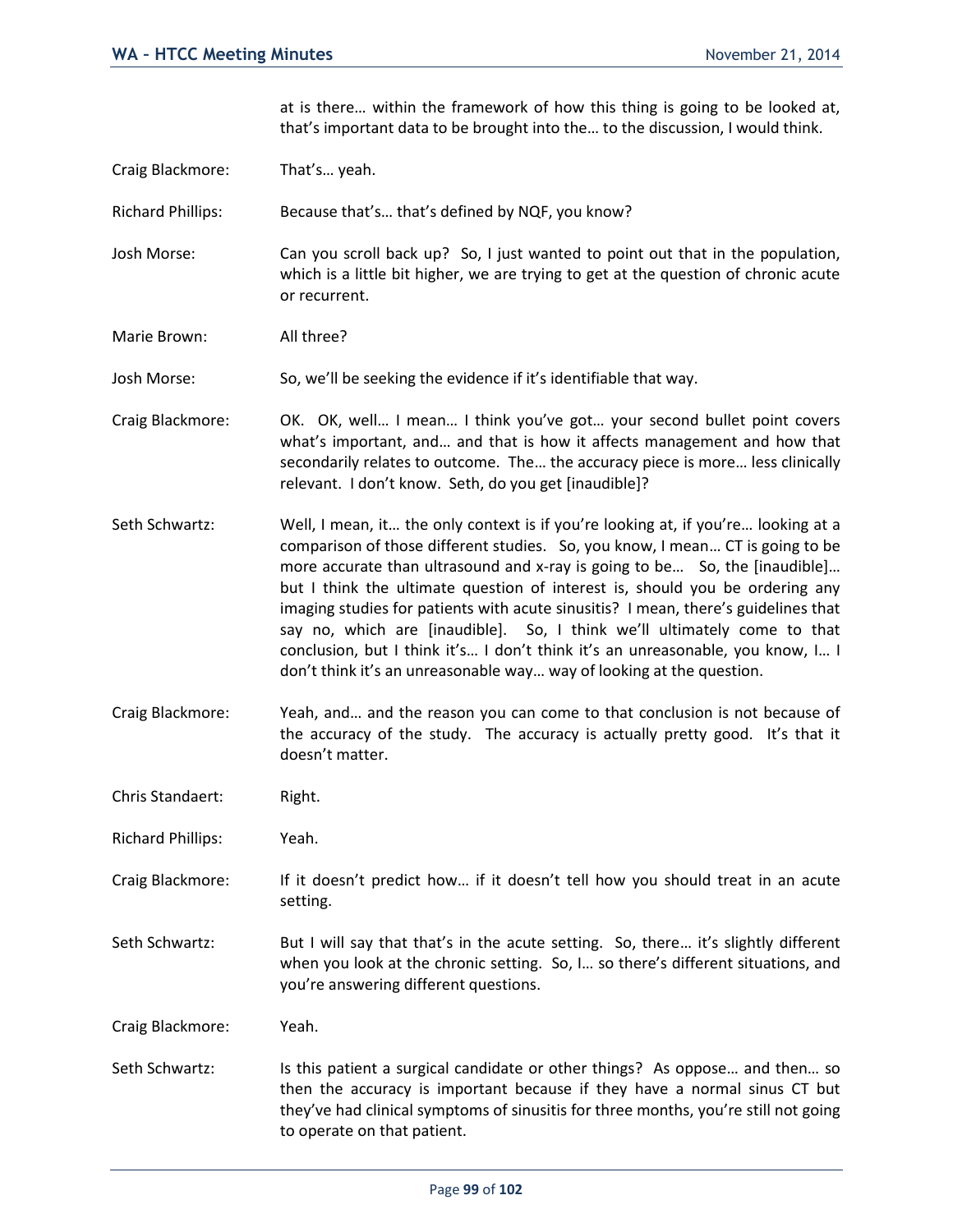Craig Blackmore: Mm-hmm.

Seth Schwartz: So there's, you know, they're... they're different clinical scenarios.

- Craig Blackmore: So, the chronic, acute, and recurrent is also very important. So, it's there… hopefully they [inaudible].
- Josh Morse: So, we will bring you the evidence for that and again, that one's due in February, the report… draft report. OK, so the last topic for this year will happen again in May, and that's bariatric surgery. This will update the original pediatric bariatric surgery, and it will move beyond just pediatrics to include anybody who might be eligible for bariatric surgery. So, here's the policy context, weight loss, success rates from lifestyle modifications alone have been modest, at best, and the risk-benefit tradeoffs for weight loss medications are in question. Uncertainties exist regarding the relative performance of each type of procedure and specific patient populations. For example, adults versus pediatric patients, moderately versus severely or moderately obese, etc. There are conflicting data on the long term benefits. So, this report is in process.
- David McCulloch: Have you identified an expert?
- Josh Morse: We've had two individuals step forward and offer to be experts, yes.
- David McCulloch: You… you don't have their names off hand?
- Josh Morse: Dr. Sun from Swedish, I believe is one, Brian Sun, and there's a Dr. Michaels, I think, also from Swedish.
- David McCulloch: Hmm. I can suggest two others.
- Josh Morse: OK, I will follow up with you. If they are not… if we… if this doesn't work out with the two that have come forward.
- Marie Brown: Do we want to put body mass index instead of obesity or not, I mean, a certain...
- Josh Morse: Margaret, can you call up the… the key question document on this is extensive, and we have very detailed questions here, so.
- David McCulloch: That… that will come out. I mean… all… all the discussions are… are… on what BMI cutoffs with or without chronic conditions like diabetes, I mean, I deal with this stuff all the time. So, the… the question of BMI will come up.
- Marie Brown: Yes. I mean, that's been really key in the evidence about how these people, what BMI they use.
- Chris Standaert: So, that's sort of what [inaudible] as opposed to what, you know, predictive factors about the patient, patient-specific factors that predict outcome.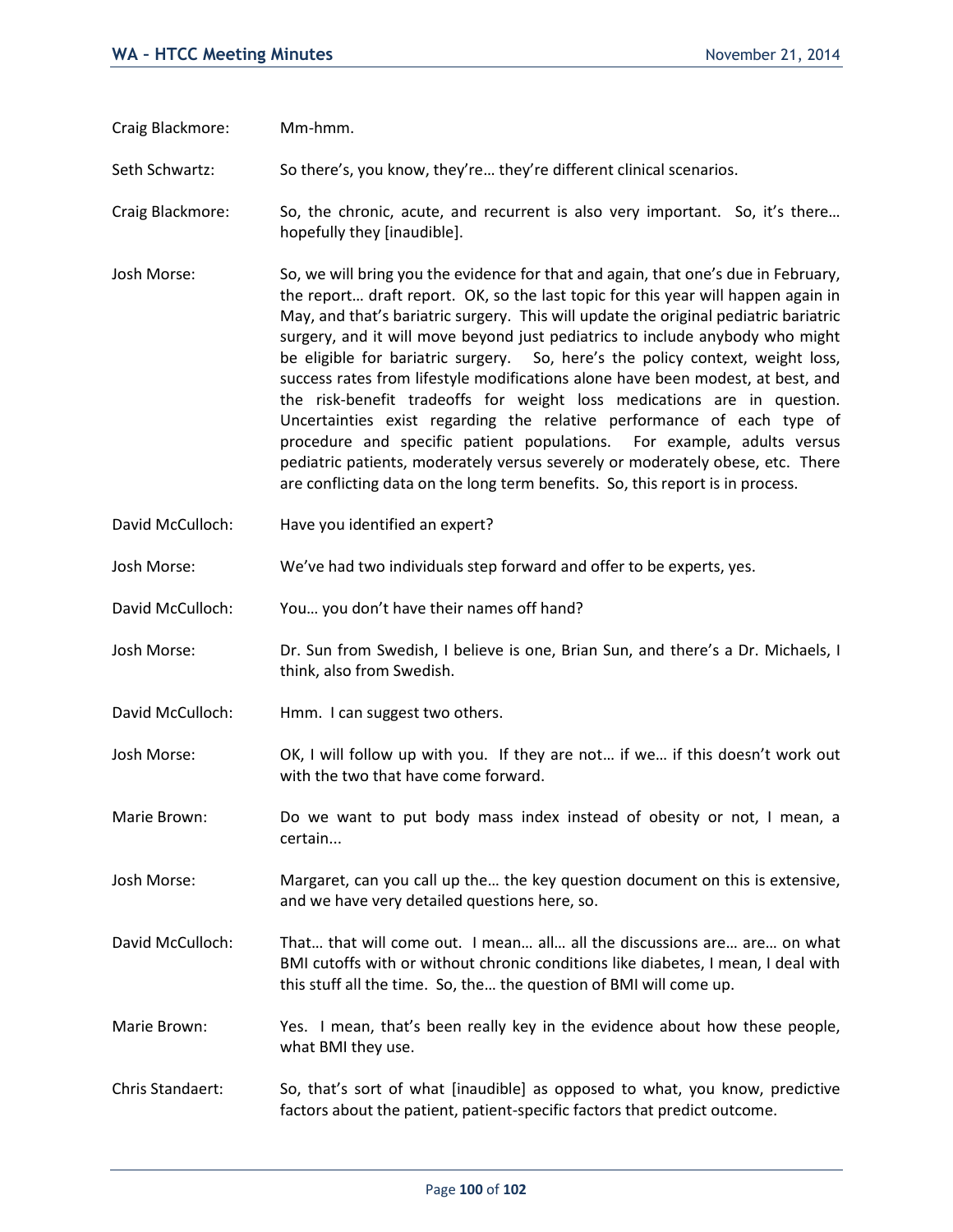| Josh Morse:               | So, that's a separate question if you can scroll down, Margaret.                                                                                                                                                                                                                                                                                                                                                                    |
|---------------------------|-------------------------------------------------------------------------------------------------------------------------------------------------------------------------------------------------------------------------------------------------------------------------------------------------------------------------------------------------------------------------------------------------------------------------------------|
| Chris Standaert:          | I don't see that one. Oh, there's more questions.                                                                                                                                                                                                                                                                                                                                                                                   |
| Josh Morse:               | Yeah, there's more questions.                                                                                                                                                                                                                                                                                                                                                                                                       |
| Chris Standaert:          | OK.                                                                                                                                                                                                                                                                                                                                                                                                                                 |
| Josh Morse:               | So, I think we tried to get at that two different ways.                                                                                                                                                                                                                                                                                                                                                                             |
| <b>Richard Phillips:</b>  | I can't remember, but it seems to me that the when we did this study before,<br>that kids over the age of 18, between 18 and 21 were put in grouped in with<br>adult by some of the studies. Did you look at that?                                                                                                                                                                                                                  |
| Josh Morse:               | So, we are sensitive to that question and key question one is very tries to be<br>very clear about how it's going to break out the age groups.                                                                                                                                                                                                                                                                                      |
| <b>Richard Phillips:</b>  | OK.                                                                                                                                                                                                                                                                                                                                                                                                                                 |
| Josh Morse:               | There is I think there's a sixth question.                                                                                                                                                                                                                                                                                                                                                                                          |
| <b>Richard Phillips:</b>  | More often than not, those patients are operated on by non-pediatric surgeons,<br>you know.                                                                                                                                                                                                                                                                                                                                         |
| David McCulloch:          | We presumably are going to look at comparing the different types, you know,<br>band versus roux-en-Y versus vertical sleep, gastrectomy.                                                                                                                                                                                                                                                                                            |
| Josh Morse:               | So, all of those should be an all-inclusive report as far as range,<br>Right.<br>comorbidities, surgical type.                                                                                                                                                                                                                                                                                                                      |
| Man:                      | [inaudible].                                                                                                                                                                                                                                                                                                                                                                                                                        |
| Josh Morse:               | Unfortunately, that is not the case right now.<br>The rhinosinusitis topic is<br>scheduled for the same day in May. So, hopefully it'll be enough time that day.<br>So, can we switch back to the other one, Margaret? Thanks, very much. So, this<br>meeting will be followed up by we are again, planning a July meeting. I'm not<br>sure is that July meeting scheduled now for                                                  |
| <b>Christine Masters:</b> | July $10^{\text{th}}$ .                                                                                                                                                                                                                                                                                                                                                                                                             |
| Josh Morse:               | July 10 <sup>th</sup> , Friday. We, we are planning to do the same thing we did this year with<br>a a teleconference to work this out. So, scheduling beyond July, we are<br>currently working on this topic, tympanostomy tubes and I will again quickly go<br>through the policy context. So, there are significant questions related to use of<br>tymnanostomy tubes for the treatment of otitis media with effusion in children |

tympanostomy tubes for the treatment of otitis media with effusion in children under 16. These include safety, efficacy, differential efficacy and safety in subgroups and costs. So, we don't have draft key questions on this, so I am hopeful, given the… I think these are really valuable conversations we have with you and, you know, we're trying to schedule such that key questions drafts overlap with these meetings. So, I think this will be ready by July, or January